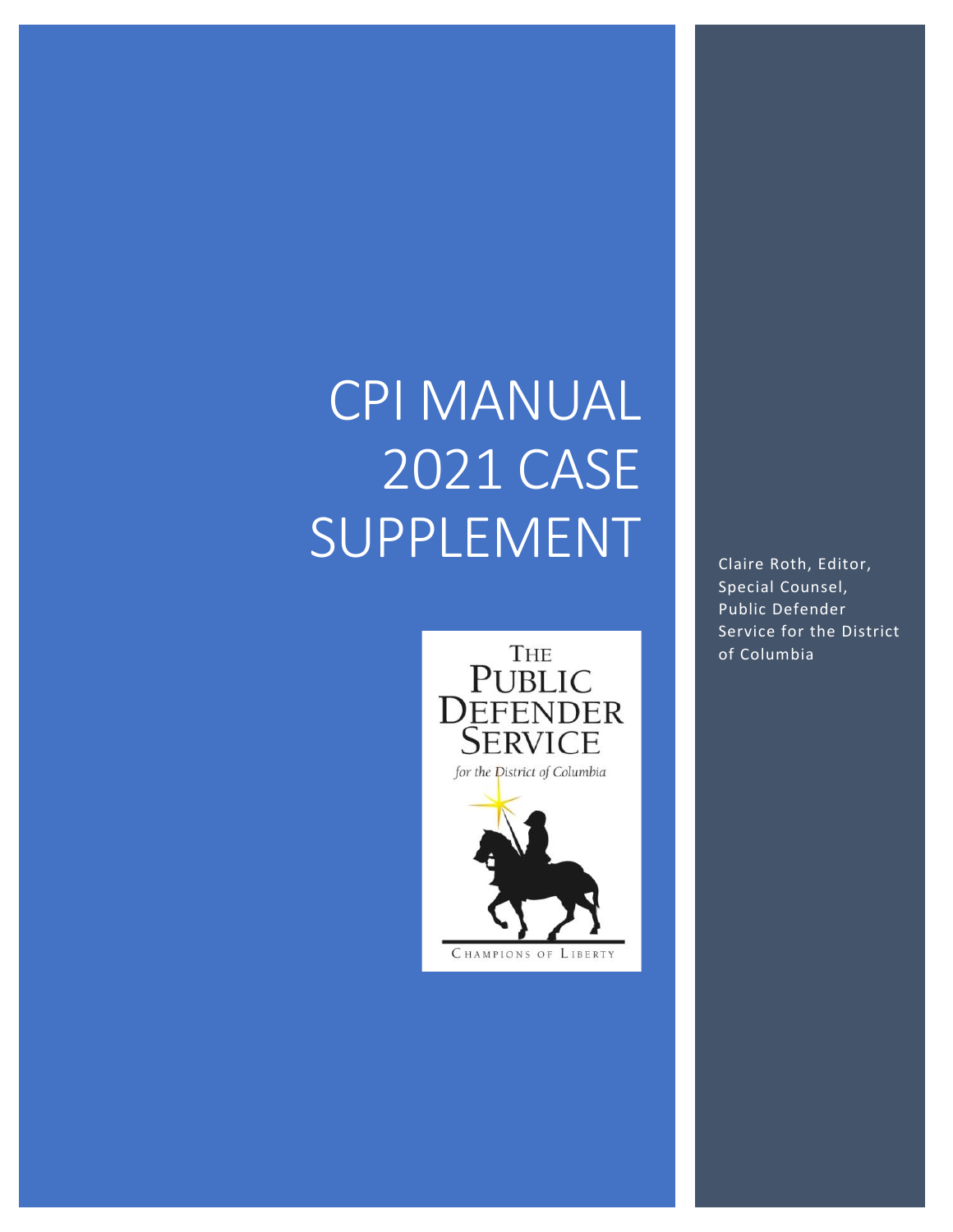## III. CHAPTER 1 – PRE-TRIAL RELEASE AND DETENTION

#### IV. THE STATUTE

- B. Three-Day Holds and Five-Day Holds  $-\frac{8}{5}$  23-1322 (a), (b) & 1325(a)
	- 2. Three-Day Holds  $\S$  23-1322(b) and  $\S$  23-1325(a) (Preventive Detention)
		- b. Section 1325(a) .......................................................................... 1.8

#### *Jeffers v. United States***, 208 A.3d 357 (D.C. 2019).**

To establish a "substantial probability of guilt," giving rise to a presumption that no conditions of pre-trial release will reasonably assure community safety, "the United States must show at a minimum that it is more likely than not that the defendant would be found guilty beyond a reasonable doubt at trial of an offense permitting detention under [D.C. Code] § 23-1325."

# **CHAPTER 2 – INVESTIGATION**

|  | Social Media |  |
|--|--------------|--|

## *Facebook, Inc. v. Pepe* **19-SS-1024 (D.C. Apr. 15, 2020).**

Subpoenaed records of decedent's Instagram account reflecting communications between and the defendant, and non-content information from the account identifying other Instagram accounts with which decedent had communicated around the time of the shooting fell within statutory exceptions to the Stored Communications Act's (SCA) prohibitions on disclosure of electronic records and the contents of electronic communications, and that the SCA did not empower Facebook to defy an otherwise lawful subpoena for such excepted information. Additionally, the order that Facebook not disclose the subpoena with anyone other than counsel impermissibly burdened Facebook's First Amendment rights where the government already knew the defense theory and Facebook had the ability to preserve and prevent spoliation of the information subject to the request.

## **CHAPTER 5 – DISCOVERY AND OTHER PRE-TRIAL MATTERS**

#### I. DISCOVERY PURSUANT TO RULE 16

- A. Practice Under Rule 16
	- 2. Sanctions
		- a. Lost or destroyed evidence …………..……………………...….. 5.4

## *Koonce v. District of Columbia***, 111 A.3d 1009 (D.C. 2015).**

Government violated Rule 16 by failing to preserve stationhouse video that would have shown defendant's appearance and alleged failure to consent to testing in DUI prosecution, and by failing to preserve liquor bottle that belonged to defendant.

Trial court did not abuse discretion in failing to suppress photograph of liquor bottle discarded in DUI prosecution where no evidence of bad faith, case did not turn on whether bottle was open, and independent evidence showed defendant's intoxication.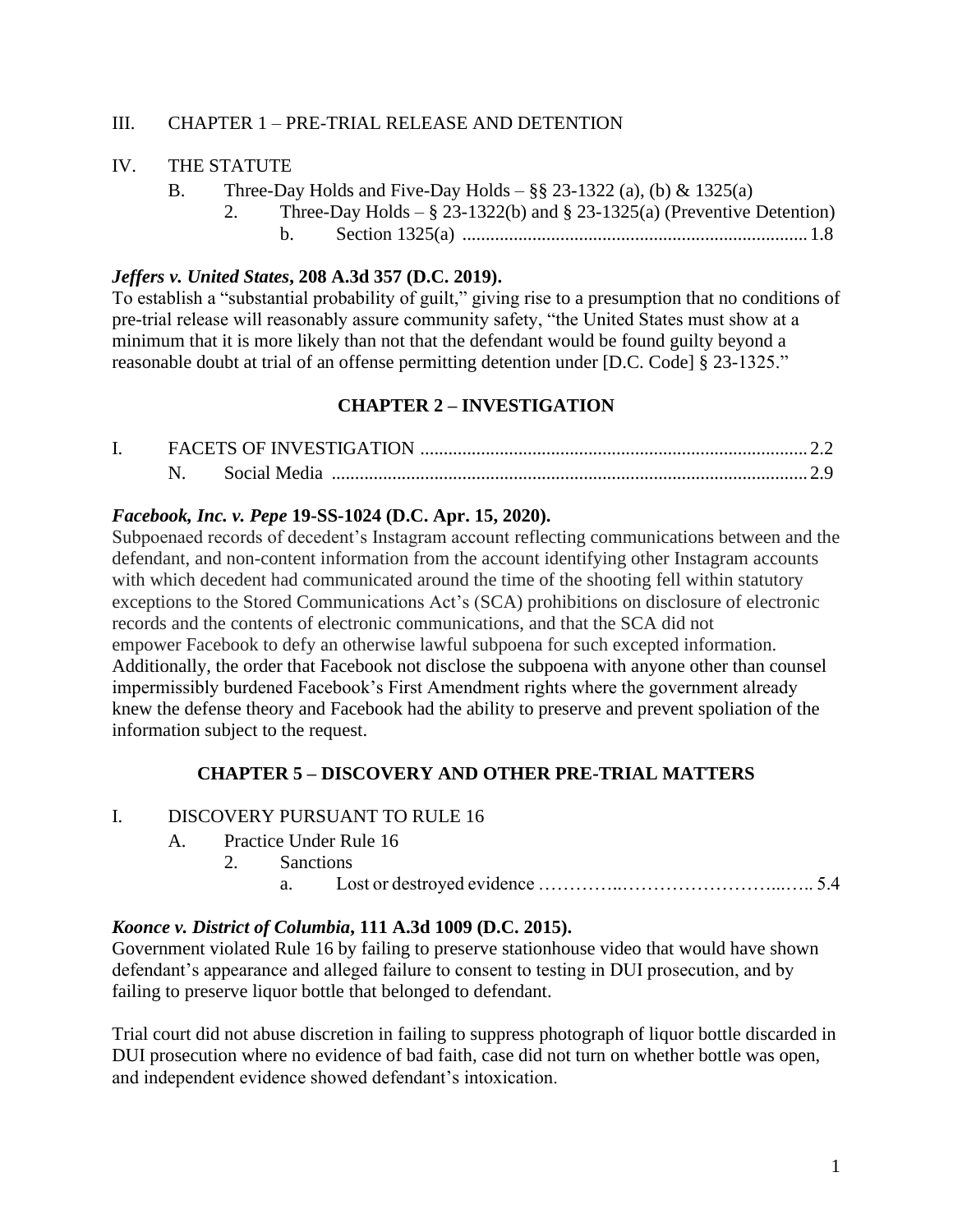#### *Weems v. United States***, 191 A.3d 296 (D.C. 2018).**

Affirming Mr. Weem's convictions for shoplifting watches from a Wal-Mart and threating to do bodily harm. The government did not violate Rule 16 by failing to preserve security tags and surveillance footage that were never its possession, custody, or control. The court did not abuse its discretion in declining to sanction the government for violating Rule 16 by failing to preserve the watches as evidence, which it had control over for a brief period after Officer Webster seized them from Mr. Weems. The trail court also did not abuse its discretion in granting a motion to reduce charges, which deprived Mr. Weems of his statutory right to a jury trial.

*Askew v. United States***, 229 A.3d 1230 (D.C. 2020):** Where defendant was arrested for assaulting police officers following a traffic stop, government was obligated under Rule 16 to preserve street camera video footage from the vicinity of the arrest and stationhouse video footage from the defendant's booking, even without any request from the defendant.

b. Failure to disclose and belated disclosure …………………...… 5.6

## *Foote v. United States***, 108 A.3d 1227 (D.C. 2015).**

Trial court did not abuse its discretion in denying defense motion for mistrial for Rule 16 violation – the government's failure to disclose expert's conclusion before trial – where court weighed three *Lee* factors, found no evidence of bad faith, proposed curative instruction, recognized that mistrial might make securing reluctant witnesses' testimony impossible, struck testimony in question, and defense counsel appeared to agree that instruction was adequate remedy.

## *Johnson v. United States***, 118 A.3d 199 (D.C. 2015).**

Assuming government violated Rule 16 by not permitting defendant's expert to independently test recovered gun, trial court did not abuse discretion in refusing to sanction government where prosecution made evidence available for viewing at courthouse after specific defense request, and defense counsel refused court's offer of continuance to allow parties to develop solution allowing defendant's expert to test evidence.

## *United States v. Gray-Burriss***, 791 F.3d 50 (D.C. Cir. 2015).**

Trial court erred in prohibiting defense from introducing document for any purpose as sanction for defendant's failure to produce same document timely requested by government under Fed. R. Crim. P. 16(b)(1)(A) where document contained potentially significant exculpatory evidence, government did not identify prejudice from defense use of document, government did not question document's authenticity, trial court did not find that defense withheld in bad faith, and trial court relied on grand jury subpoenas as basis for sanction, but harmless as to verdict where document not exculpatory to all transactions at issue.

Any error in excluding document as sanction for defendant's failure to produce document in response to subpoena was harmless relative to defendant's convictions because it would have been merely cumulative as subject matter of document was independently established at trial, government mentioned subject matter of document in closing argument, and charged offenses required only unanimity as to single transaction for each count.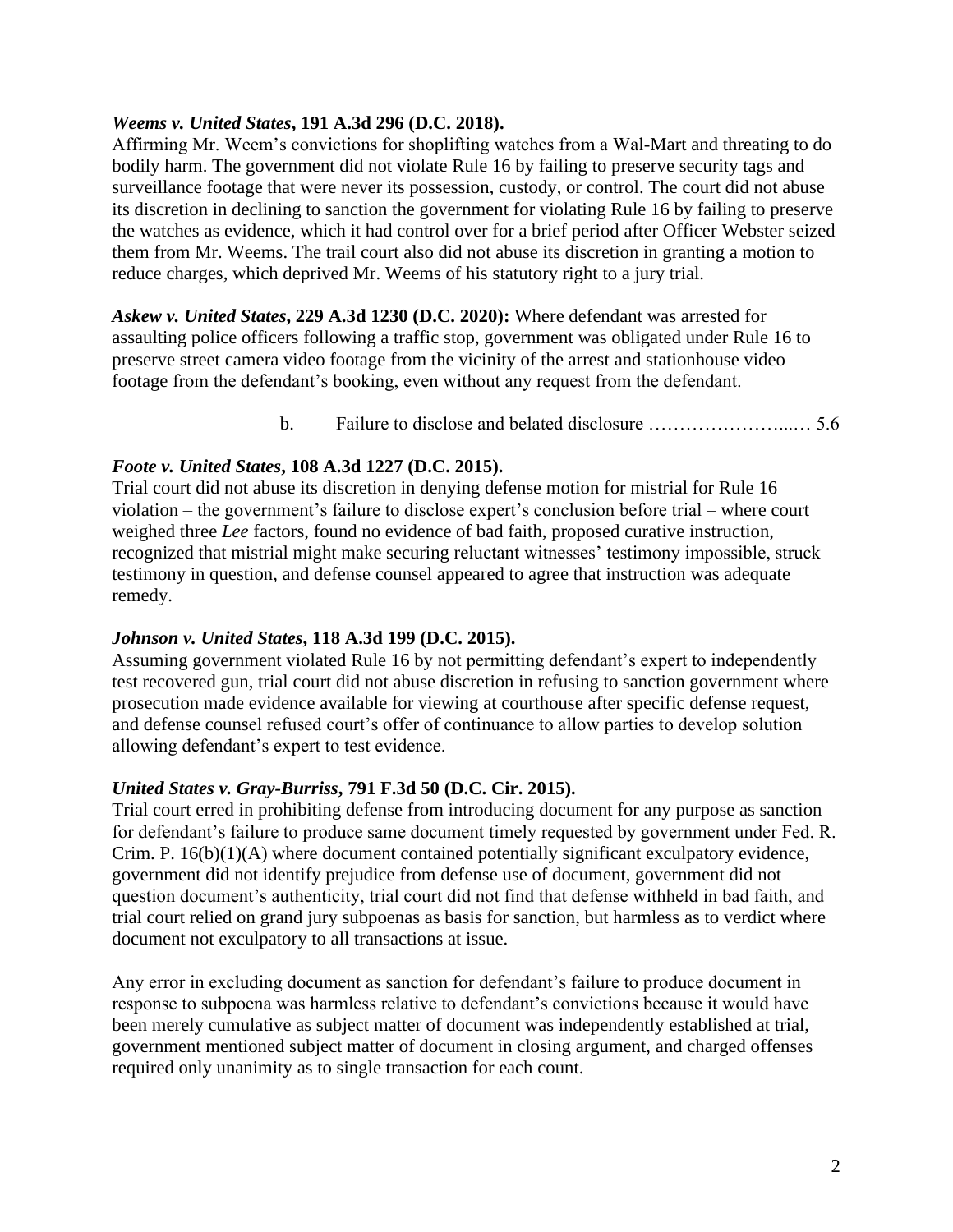## *Walker v. United States***, 167 A.3d 1191 (D.C. 2017).**

The prosecution's failure to disclose grand jury testimony until the night before trial that Mr. Yates did not drive Carraway to North Carolina to hide him from law enforcement was not a *Brady* violation because it would not have altered the outcome of his conviction for being an accessory after the fact. The prosecution's failure to disclose grand jury testimony from Mr. Yate's mother that Mr. Yates had encouraged caraway to turn himself in was also not a *Brady* violation because Mr. Yates was already aware that his mother could provide this testimony.

## *Smith v. United States***, 180 A.3d 45 (D.C. 2018).**

The trial court did not abuse its discretion in denying a mid-trial continuance to allow the defense to investigate the delayed *Brady* disclosure that the prosecution's star witness, Officer Williams, was under investigation for an incident where he punched a bystander.

- B. Disclosure of Evidence by the Government
	- 3. Documents, Photographs, and Tangible Objects ………………….…... 5.11

# *Buchanan v. United States***, 165 A.3d 297 (D.C. 2017).**

Trial court erroneously denied appellant's motion to compel documents related to testing done by the DEA laboratory because the requested discovery was material to appellant's case and supported by affidavits identifying the potential for error in the testing methods, the defense's need for the information, and the absence of any burden on the government.

## *Koonce v. District of Columbia***, 111 A.3d 1009 (D.C. 2015).**

Government violated Rule 16 by failing to preserve stationhouse video that would have shown defendant's appearance and alleged failure to consent to testing in DUI prosecution, and by failing to preserve liquor bottle that belonged to defendant.

- II. THE *BRADY* DOCTRINE
	- A. What Must Be Disclosed …………………………………………………….. 5.27

# *Ashby v. United States***, 199 A.3d 634 (D.C. 2019).**

This opinion underscores the need to seek an array of remedies and sanctions for *Brady* and Rule 16 violations, including discovery. Here, even after it was clear that the government had lost evidence related to a potential alternate suspect, the government withheld investigative notes related to that missing evidence. The Court holds that the trial court had discretion to deny a more drastic sanction because it correctly ordered the disclosure of those notes, which enabled the defense to attack the integrity of the "investigatory process and conclusions." The Court does not resolve Ashby's claim that the police violated *Riley* by using his phone to make phone calls in an attempt to learn his phone number because it determines that this information bore no "fruit" in the investigation. Given the unsettled nature of this area of law, advocates should continue to argue that "manipulations" of a phone used to generate evidence require a warrant under *Riley*.

## *Dickens v. United States***, 163 A.3d 804 (D.C. 2017).**

The government did not violate *Brady* or Superior Court Criminal Rule 33 in failing to turn over co-defendant statements reported in the pre-trial sentencing report about the defendant until after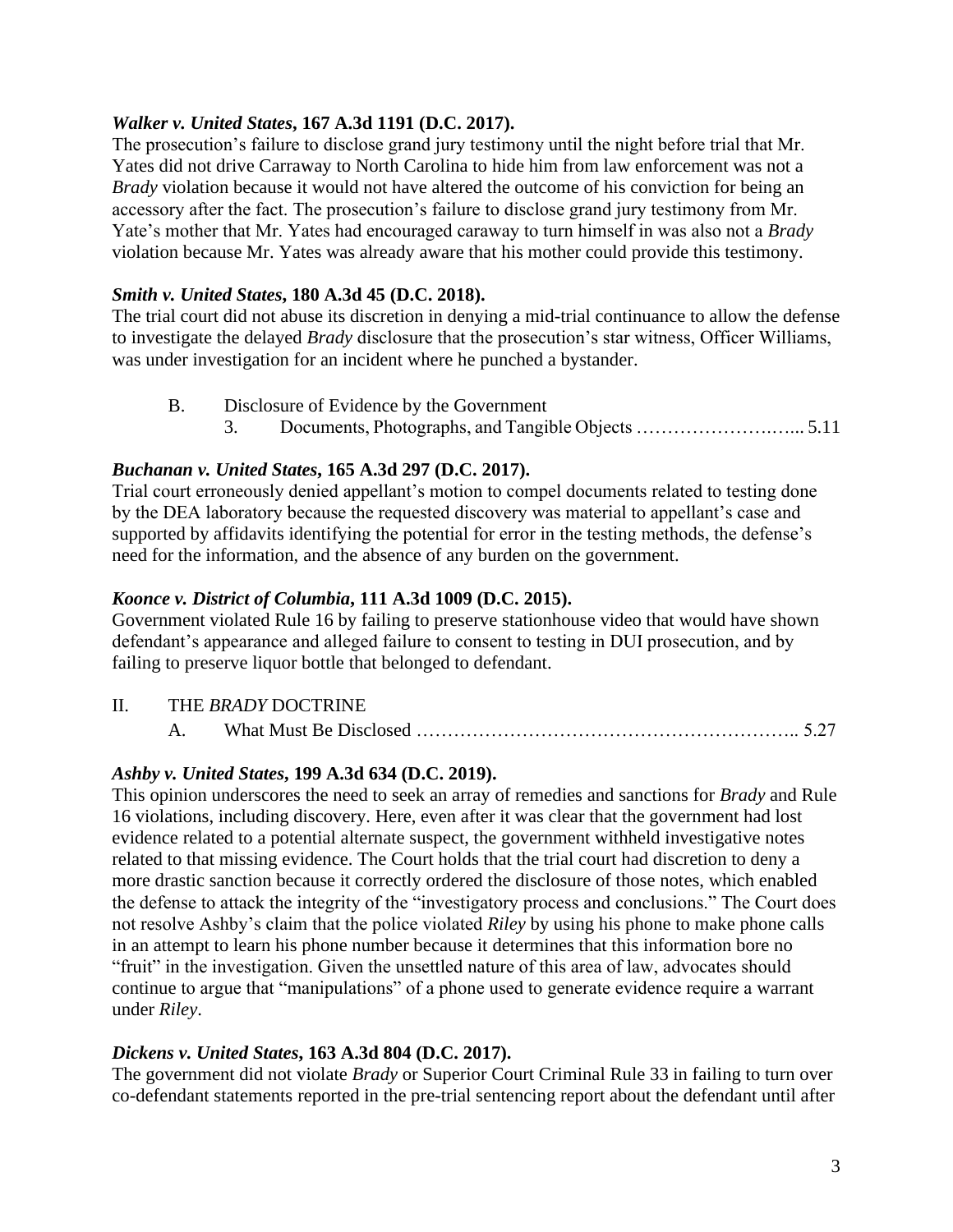his trial where the government "did not know the content of the report until it was able to access the document after trial."

## *In re Klein***, 113 A.3d 202 (D.C. 2015).**

D.C. R. Prof. Cond. 3.8(e) requires a prosecutor to disclose all potentially exculpatory information in his or her possession regardless of whether that information would meet the materiality requirements of *Bagley*, *Kyles*, and their progeny.

- 1. Impeachment of Government Witnesses
	- c. Victim's or witness' character (including prior bad acts) .…… 5.31

# *Colbert v. United States***, 125 A.3d 326 (D.C. 2015).**

Trial court did not plainly err under *Brady* by failing to sua sponte require government to disclose police file related to decedent's old ADW conviction in murder case where defense claimed self-defense, defense did not request file itself at trial despite knowledge of file's existence, jury heard extensive evidence about decedent's propensity for violence, government stipulated to decedent's relevant conviction, and jury acquitted defendant of first-degree murder, second-degree murder, and AWIKWA, but convicted defendant of manslaughter, ADW, and CDW despite several deep stab wounds to decedent.

f. Perjury at trial ……………………………………………..…. 5.34

# *United States v. Straker***, 800 F.3d 570 (D.C. Cir. 2015),** *cert. denied***, 136 S. Ct. 1170 (2016).**

Trial court did not plainly err in finding that government's failure to disclose that government witness's testimony was misleading until after defense completed cross-examination was not material for *Brady* purposes where parties later agreed to stipulation correcting facts at issue, defense did not request continuance to develop different defense, defense did not request mistrial, government introduced four confessions from defendant, and corroborating testimony from cooperating co-conspirators inculpated defendant.

2. Self-defense …………………………………………………………... 5.36

## *Colbert v. United States***, 125 A.3d 326 (D.C. 2015).**

*See*, *supra*, Chapter 5.II.A.1.c.

F. Timing of *Brady* Disclosures …………………………………………………. 5.42

## *Sheffield v. United States***, 111 A.3d 611 (D.C. 2015).**

Trial court did not abuse discretion in denying request for mistrial made during second week of trial after defense failed to request continuance based on belated *Brady* disclosure made six weeks prior to trial, prosecution did not refer to subject of disclosure, and defense made use of disclosure in opening, cross-examination and closing.

| Consequences of Nondisclosure                                  |  |  |
|----------------------------------------------------------------|--|--|
| Nondisclosure discovered before trial www.communications. 5.45 |  |  |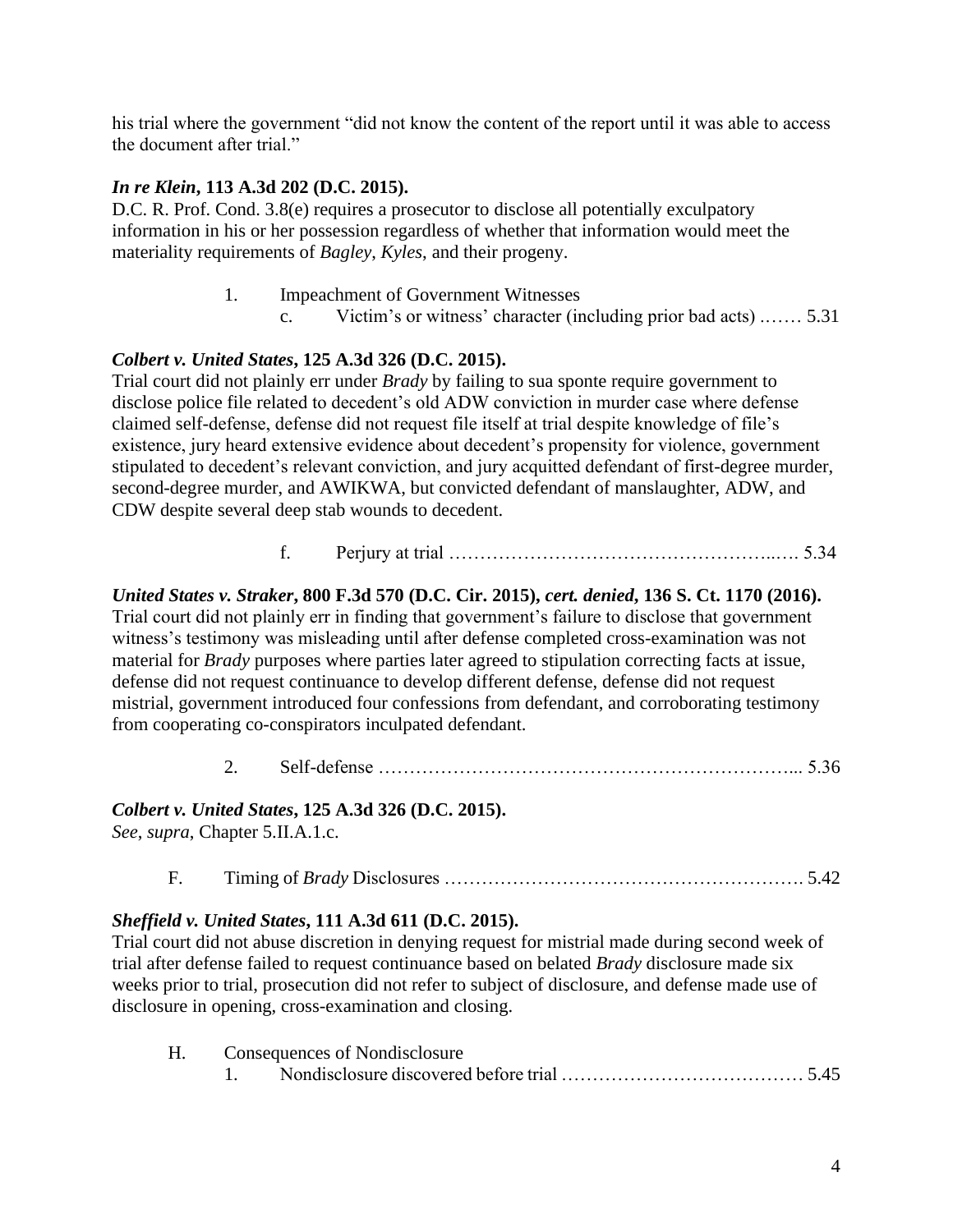## *United States v. Pasha***, 797 F.3d 1122 (D.C. Cir. 2015).**

Defendant failed to show prejudice required for reversal based on *Brady* violation where witness' differing description of parties involved did not rule out defendant's participation in charged offense, no other evidence suggested defendant was not involved, defendant worked as investigator on relevant case, phone calls between witnesses discussed investigators' involvement in charged offense, witness testified that defendant inquired as to whereabouts of items later used in charged offense, and government introduced evidence of payments from defendant to witnesses.

Government's failure to disclose witness' statement – that witness saw approximately thirty year old male and female entering apartment carrying items previously used in photo shoot staged in same apartment on same day – for period of eight months undermined confidence in verdict, requiring reversal under *Brady* where defendant was nearly sixty years old, *Brady* witness could not clearly remember events at issue after eight month delay, two witnesses with credibility issues testified to defendant's involvement in charged offense, third witnesses testified that defendant was definitely not involved, unclear that defendant worked substantially on case at issue, and inconsistent testimony regarding defendant's presence at meeting planning staged photo shoot (charged offense).

# 2. Nondisclosure discovered during trial ……………………………….. 5.46

# *United States v. Bell***, 795 F.3d 88 (D.C. Cir. 2015).**

Defendant failed to show materiality required for successful *Brady* claim based on government's failure to disclose report indicating that witness believed two uncharged persons committed charged offense until trial underway where disclosed two-and-one-half months before conclusion of government's case in chief, and government presented theory that defendant was getaway driver.

## *United States v. Straker***, 800 F.3d 570 (D.C. Cir. 2015),** *cert. denied***, 136 S. Ct. 1170 (2016).**

Defendant failed to show prejudice required for successful *Brady* claim based on government's failure to disclose cooperating co-conspirator's prior inconsistent statement until two hours before co-conspirator's testimony where trial court granted five day mid-trial continuance to allow defense to investigate, disclosure came early in two month trial, co-conspirator admitted lying to police in first statement, inconsistent statement did not conflict with defendant's trial strategy, and overwhelming evidence of defendant's guilt.

No plain error in finding that government's failure to disclose grand jury testimony regarding decedent's lack of a head injury until weeks after testimony of cooperating co-conspirator that defendant caused decedent's non-existent head injury did not violate *Brady* where substance of grand jury testimony was already disclosed to defense through forensic pathologist's report, defense confronted pathologist with inconsistency, and overwhelming evidence of defendant's guilt in form of defendant's two confessions, corroborating testimony from co-conspirators.

| 3. Nondisclosure discovered after trial and post-trial review |  |
|---------------------------------------------------------------|--|
|                                                               |  |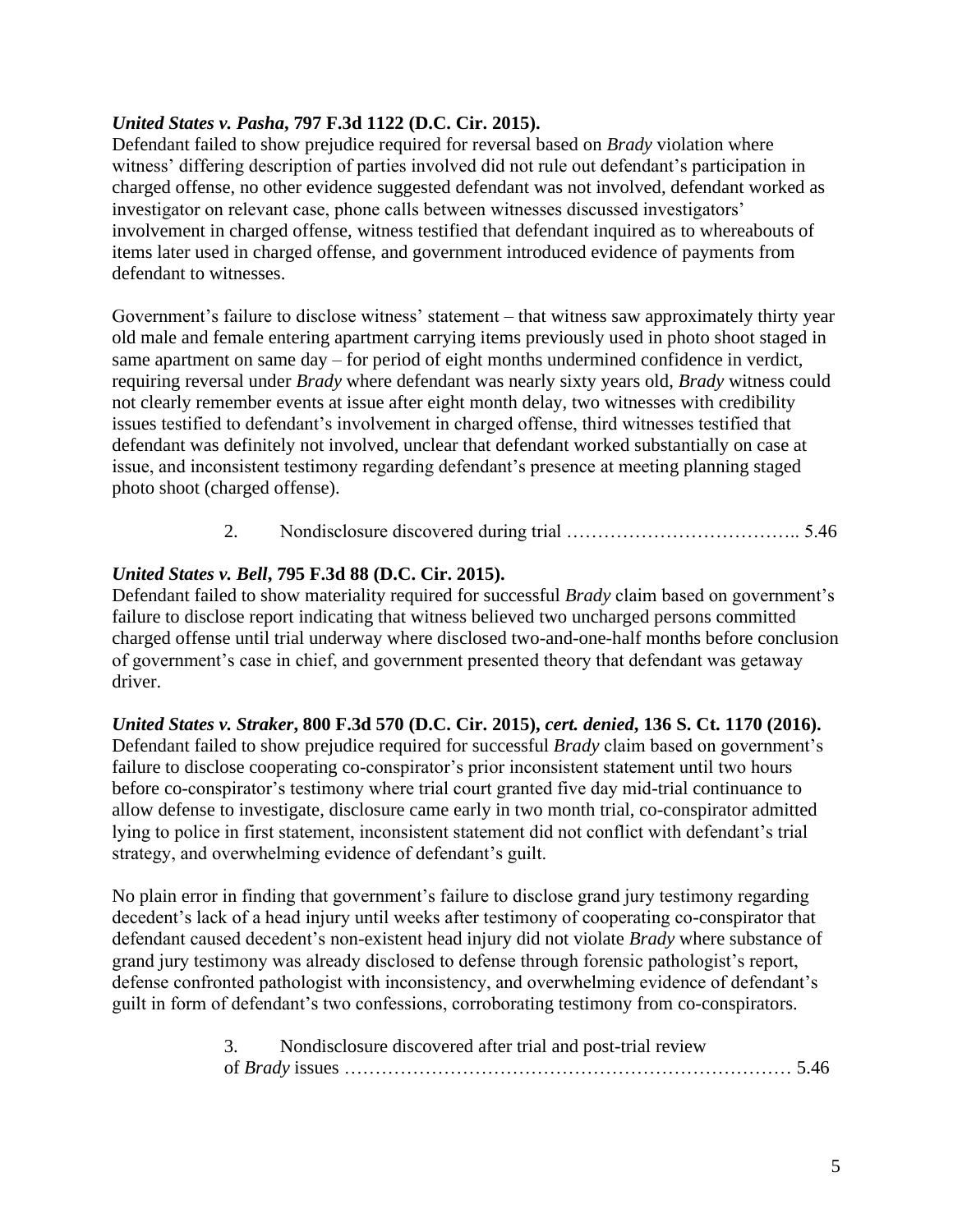# *United States v. Bell***, 795 F.3d 88 (D.C. Cir. 2015).**

Defendant failed to show prejudice required for successful *Brady* claim based on government's failure to disclose report indicating that three witnesses asserted that someone other than decedent was responsible for a killing that allegedly motivated defendant to kill decedent.

I. Preservation of *Brady* Material ………………………………………………. 5.48

## *Koonce v. District of Columbia***, 111 A.3d 1009 (D.C. 2015).**

Trial court did not abuse discretion in refusing to dismiss case on due process grounds based on failure to preserve stationhouse video where no evidence of willful refusal to preserve video was present.

# **CHAPTER 6 – GUILTY PLEAS AND PLEA BARGAINING**

II. THE ENTRY OF A GUILTY PLEA B. The Rule 11 Inquiry …………………………………………….….…………. 6.10

# *Zalmeron v. United States***, 125 A.3d 341 (D.C. 2015).**

Defendant entitled to remand for evidentiary hearing to determine whether trial court gave required warnings concerning immigration consequences but not reversal of trial court's denial of defendant's motion to withdraw guilty plea under D.C. Code § 16-713 for failure to provide such warnings because waiver not apparent where trial court initially ruled in government's favor before time to respond lapsed, government does not respond to § 16-713 motions until ordered to do so, and subsequent government response focused on narrower issue then immediately contested.

## *Maddux v. District of Columbia***, 212 A.3d 827 (D.C. 2019).**

Following appellant's request for pretrial release to care for his disabled children, a magistrate judge's statements that (a) she would likely detain appellant for a failed drug test until the case "resolved one way or the other" and that (b) defense counsel was "free to talk to [the government] about whether there's any kind of offer" that might let him "to return to his family" did not invalidate appellant's subsequent guilty plea. Specifically, the statements did not constitute "coercion" or "participation" in the plea negotiations in violation of Rule 11 and did not require the judge to ask whether appellant's sole reason for pleading guilty was to avoid detention.

# IV. WITHDRAWAL OF THE GUILTY PLEA

# *Mickens v. United States***, 133 A.3d 562 (D.C. 2016).**

The government violated its plea agreement with defendant on drug charges when during the sentencing proceeding, the government asked for the PWID sentence to run consecutively to the sentences on the other drug charges, contending that the PWID was not part of the same event encompassing the other charges. The court held that the offenses are part of a "single event" if "they were committed at the same time of place[] or have the same nucleus of facts."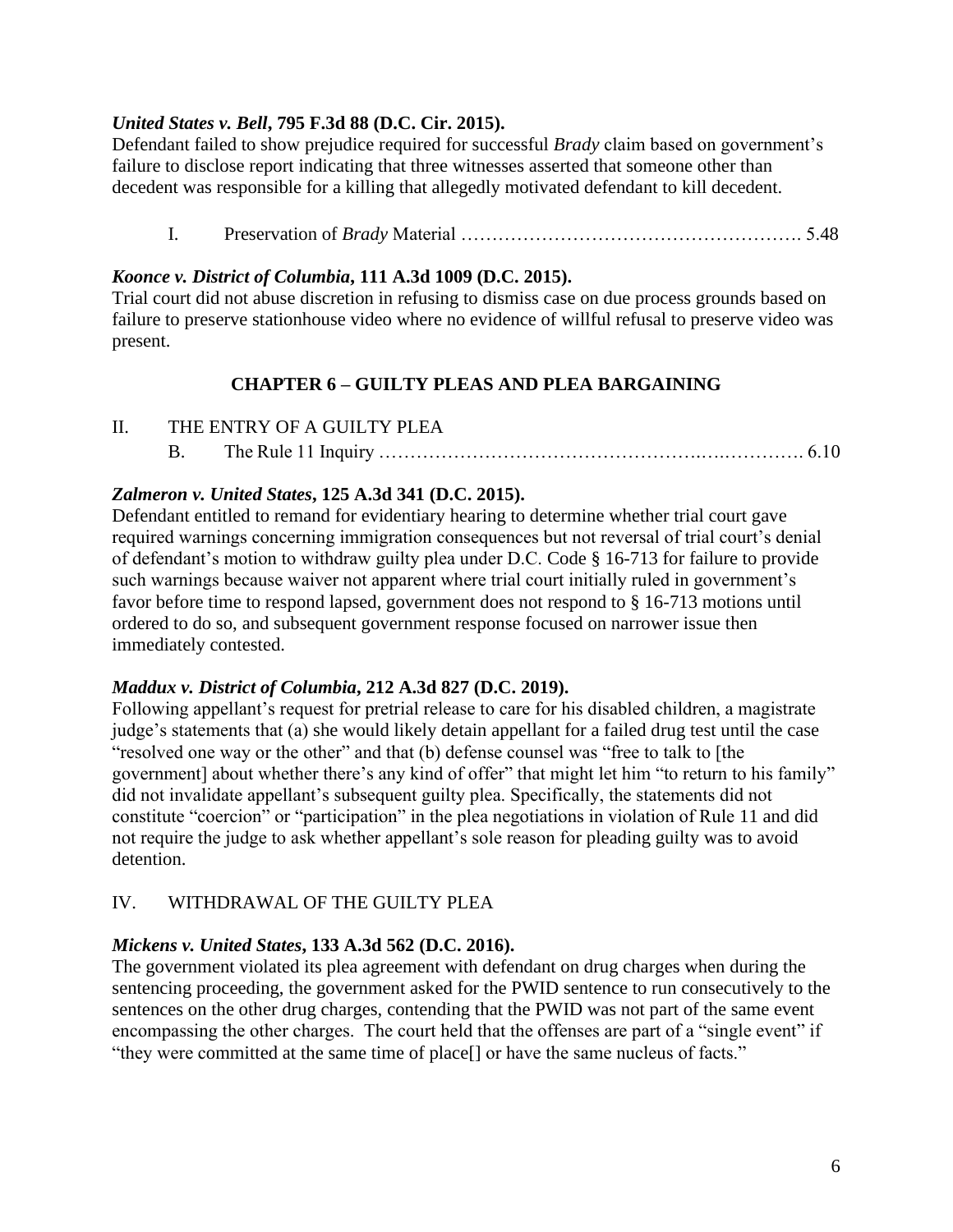| Timing of the Motion |              |  |
|----------------------|--------------|--|
|                      | Pre-sentence |  |

#### *Long v. United States***, 169 A.3d 369 (D.C. 2017).**

The trial court did not err in refusing to permit the defendant to withdraw his guilty plea prior to sentencing where the default maximum 5 year sentence under the conspiracy statute was applicable here, and as stated in the plea agreement, the court informed the defendant that the conspiracy charge that he was pleading guilty carried a maximum possible sentence of five years' incarceration, and therefore the guilty plea was not rendered involuntary or unintelligent in a conspiracy to defraud prosecution. Further, the fact that his co-defendants received more favorable plea deals did not render his counsel's representative ineffective, and thus also was not a valid ground to withdraw a guilty plea.

2. Post-sentence ………….……………………………………………... 6.15

#### *Zalmeron v. United States***, 125 A.3d 341 (D.C. 2015).**

Trial court may not deny motion to withdraw guilty plea under D.C. Code § 16-713 based solely on unexcused delay in filing motion but may consider delay as one factor when evaluating credibility of claim.

B. Grounds for the Motion ………………………………...……………………... 6.16

#### *Tibbs v. United States***, 106 A.3d 1080 (D.C. 2015).**

Trial court's failure to consider third *Gooding* factor – claim of legal innocence – prior to denial of defendant's motion to withdraw guilty plea constituted abuse of discretion.

## *Zalmeron v. United States***, 125 A.3d 341 (D.C. 2015).**

*See*, *supra*, Chapter 6.II.B.

# **CHAPTER 8 – THE CHARGING DOCUMENT**

| III. | <b>CHALLENGES DURING TRIAL – AMENDMENT AND VARIANCE</b> |
|------|---------------------------------------------------------|
|      |                                                         |

#### *Jones v. United States***, 124 A.3d 127 (D.C. 2015).**

Trial court did not err by allowing government to amend information on day of trial, depriving defendant of jury trial, because defendant failed to show prejudice as defendant did not demand a jury trial, nor object to amendment of information, and no evidence that amendment altered defendant's defense in any way was present.

## *McCray v. United States***, 133 A.3d 205 (D.C. 2016).**

The trial court's urban gun battle and aiding and abetting instructions did not result in a constructive amendment of the indictment where the government at trial did not rely on a set of complex facts distinctly different from that which the grand jury set forth in the grand jury.

| B | ل Later ( 1991 - 1992) - 1992 - 1992 - 1994 - 1994 - 1994 - 1994 - 1994 - 1994 - 1994 - 1994 - 1994 - 1994 - 1 |  |  |  |
|---|----------------------------------------------------------------------------------------------------------------|--|--|--|
|---|----------------------------------------------------------------------------------------------------------------|--|--|--|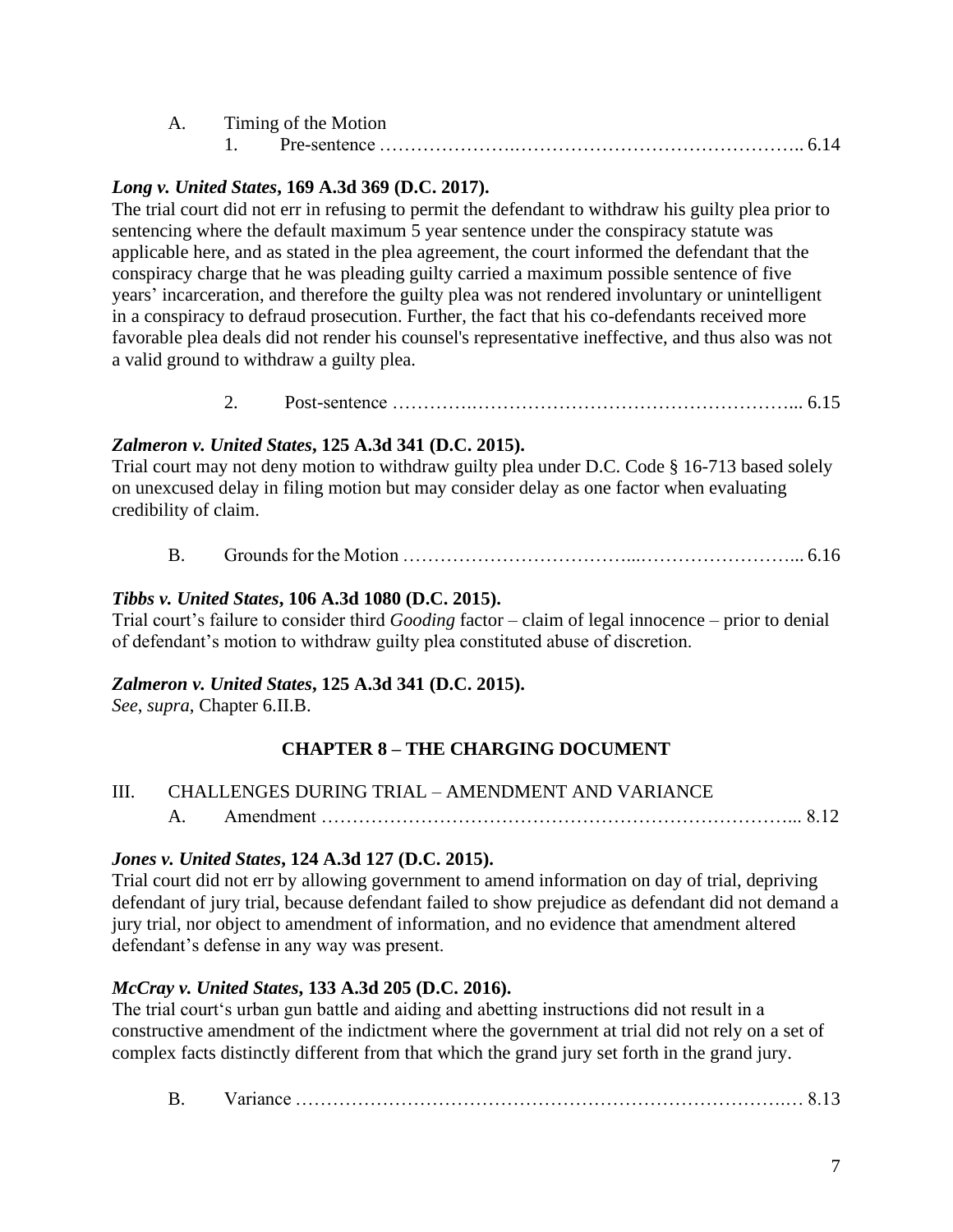## *McRoy v. United States***, 106 A.3d 1051 (D.C. 2015).**

Evidence insufficient to support conviction for child sex abuse where complainant testified that abuse took place two and four years, respectively, after date alleged by government.

# **CHAPTER 9 – DOUBLE JEOPARDY**

|  | <b>APPLICATION TO TRIALS</b> |  |
|--|------------------------------|--|
|  |                              |  |

#### *Andre v. United States***, 213 A.3d 1286 (D.C. 2019).**

The Double Jeopardy Clause does not bar re-trial following the reversal of a conviction on appeal, even assuming re-conviction would expose the defendant to no additional punishment and result in no further collateral legal consequences.

F. Mistrial ……………………………………………………………………….. 9.11

#### *Moghalu v. United States***, 122 A.3d 923 (D.C. 2015).**

Defendant waived double jeopardy defense to third trial by failing to raise such defense prior to third trial despite objection to court's declaring mistrial at second trial.

#### II. APPLICATION TO SENTENCING

A. Initial Imposition of Sentence – Merger Issues ………………………...……... 9.15

#### *Bowles v. United States***, 113 A.3d 577 (D.C. 2015).**

Defendant's conviction for three counts of assault on a police officer did not merge where: defendant intentionally bumped two officers while walking past them; defendant fought with two officers as they attempted to arrest him; and, defendant bit, kicked, and elbowed third officer as officers attempted to shackle the defendant's legs because such acts constituted separate acts committed against separate complainants.

## *Freundel v. United States***, 146 A.3d 375 (D.C. 2016).**

The imposition of separate sentences for each of the 52 victims of the defendant's voyeurism act is affirmed, because under  $\S 22-3531(c)$  of the D.C. Code there is no doubt that where each individual victim was recorded separately, the statute allowed for separate punishments for each individual victim.

#### *Hawkins v. United States***, 119 A.3d 687 (D.C. 2015).**

Convictions for obstruction of justice under D.C. Code  $\S 22-722(a)(2)(A)$  and (B) merge where predicated on defendant's instruction to another to lie in an official proceeding because such instruction violates both (A) and (B).

## *Jenkins v. United States***, 113 A.3d 535 (D.C. 2015).**

In exception to Blockburger rule, multiple convictions under street gang statute, D.C. Code § 22- 951(b), merge if predicated on different predicate felonies that each arise from same violent act.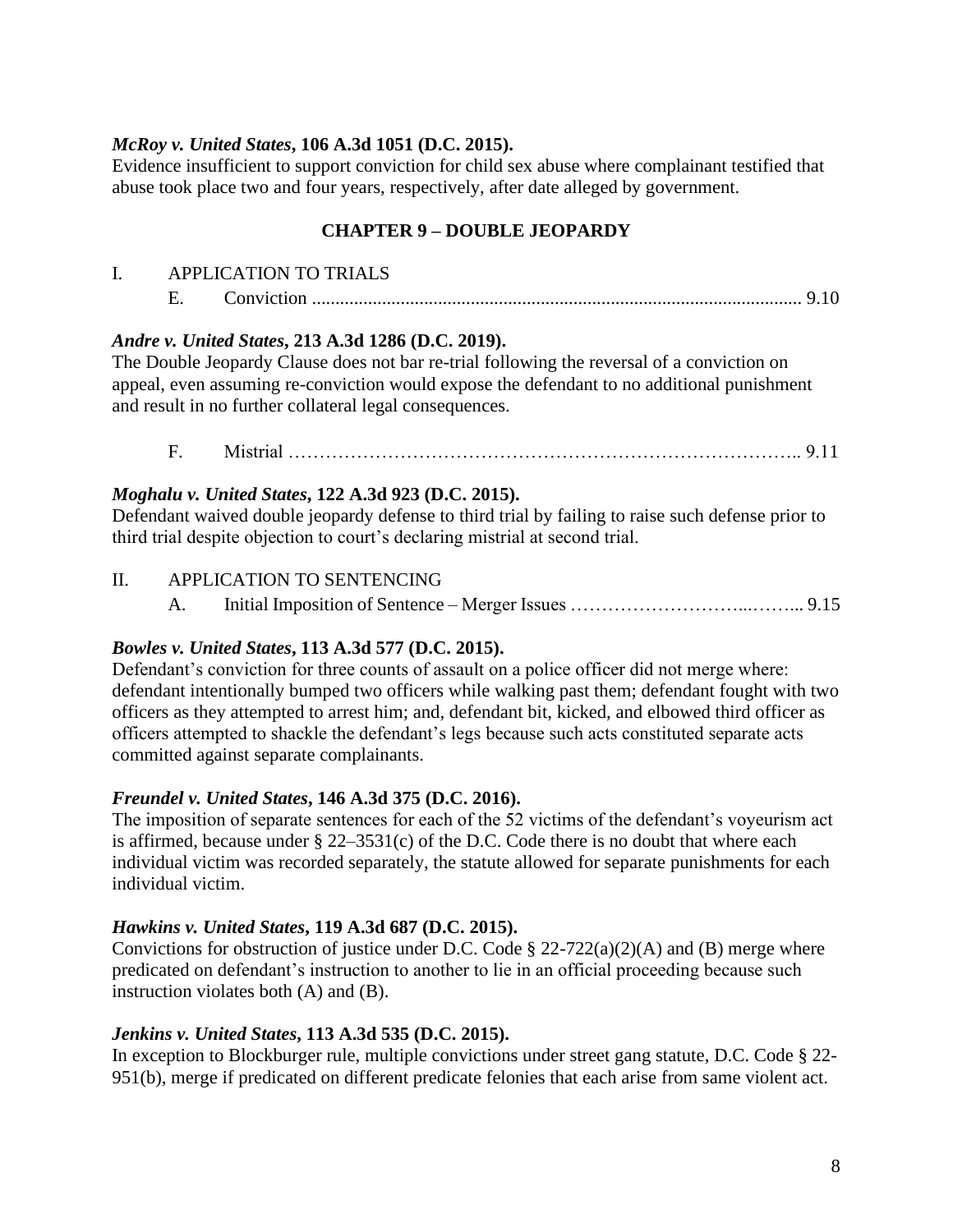#### *Johnson v. United States***, 107 A.3d 1107 (D.C. 2015).**

Possession of a firearm during a crime of violence does not merge with the underlying offense of aggravated assault while armed. Additionally, assault with a deadly weapon, mayhem while armed, and aggravated assault while armed merge.

#### *Sheffield v. United States***, 111 A.3d 611 (D.C. 2015).**

Obstruction of justice and perjury do not merge because perjury, unlike obstruction of justice, does not require proof of official proceeding or intent to undermine such proceeding.

## *Washington v. United States***, 122 A.3d 927 (D.C. 2015).**

PWID PCP and possession of liquid PCP merge where premised upon possession of same vial of liquid PCP. Acknowledging that it was a close call in upholding trial court's finding that PWID PCP and distribution of PCP did not merge here where defendant informed undercover officers that he possessed PCP, defendant made phone call, defendant identified principal distributor that arrived after phone call as "my man," principal distributor removed bag containing PCP from defendant's pocket at defendant's request, and principal distributor sold PCP to officers from brown paper bag.

#### *Young v. United States***, 143 A.3d 751 (D.C. 2016).**

Possession of liquid PCP merges with PWID. Notwithstanding the D.C. Council's intent to enhance penalty when an individual is convicted of possession of PCP in liquid form, the D.C. Council did not indicate any intent to change the standard that possession is a lesser-included offense of PWID.

## *In re Z.B.***, 131 A.3d 351 (D.C. 2016).**

Affirmed the trial court's finding that denied merging threats with robbery because it is possible to commit a robbery without committing verbal threats—that is, through the use of violence or conduct that puts one in fear. Also, threats did not merge with kidnapping because the "coincidental[] overlap" of one offense during the commission of another offense "cannot be imputed as an inherent element of the crime." However, assault merges as a lesser-included offense of robbery because robbery essentially requires that the government prove larceny and assault.

#### *Herring v. United States***, 169 A.3d 354 (D.C. 2017).**

The appeals court found that the trial court did not violate the Double Jeopardy Clause following their reinstatement of conviction for possession of firearm during crime of violence for which defendant had been given consecutive sentences (which was preceded by the clerk's incorrect vacation of consecutive possession count rather than concurrent count in judgment and commitment order). This was because the defendant did not have a legitimate expectation of finality given that the order was ambiguous on its face. The trial court could not have retained the conviction carrying concurrent sentence and at the same time committed the defendant to be incarcerated for a total term of 174 months, since retaining the conviction with concurrent sentence would have made the total sentence only 114 months. Therefore, no reasonable defendant should have disregarded this disparity, and so the defendant was not automatically entitled to less severe construction of unclear order.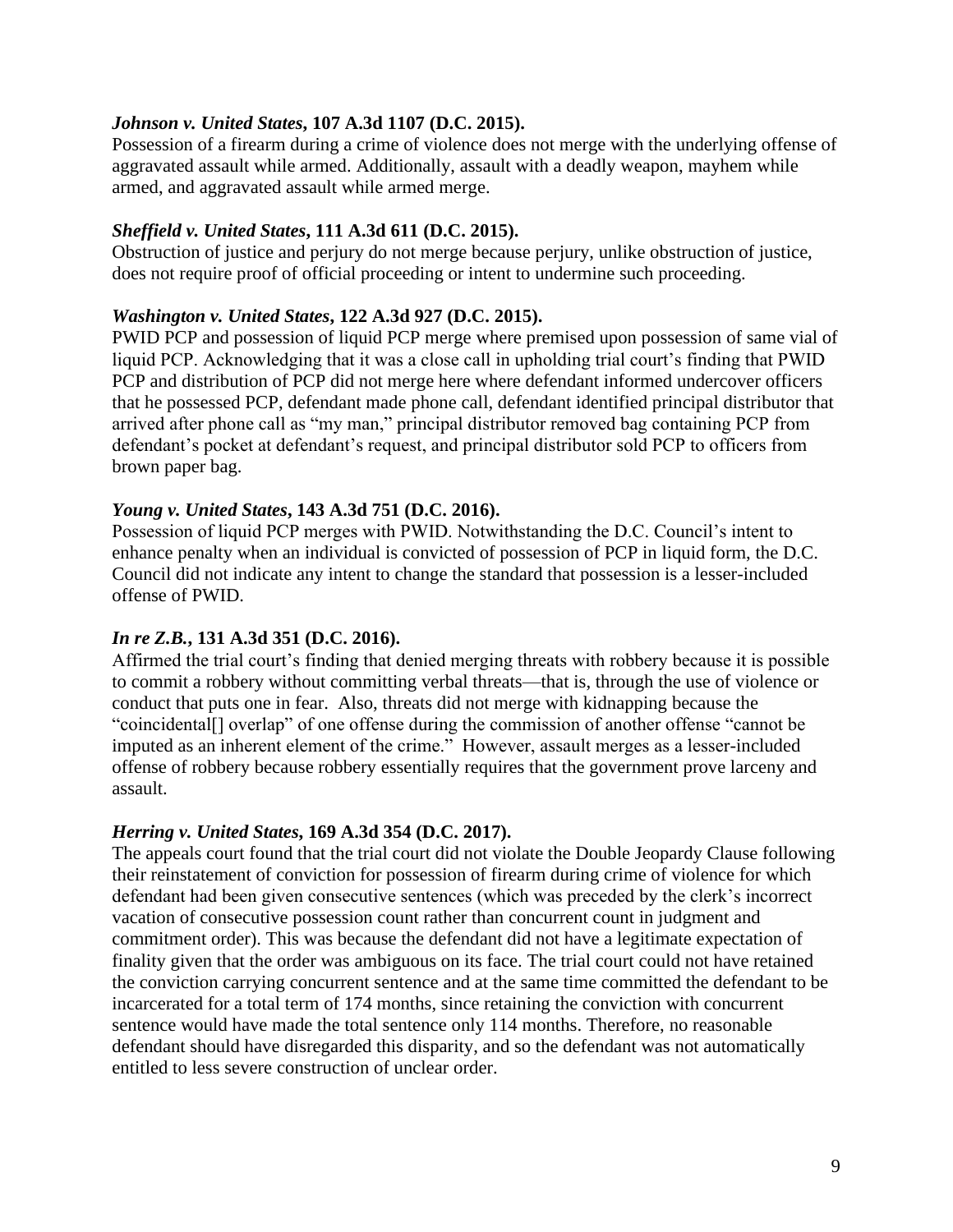## *In re M.S.***, 171 A.3d 155 (D.C. 2017).**

For double jeopardy purposes, the Court of Appeals will use the rule articulated by the Supreme Court in *Blockburger* (*Blockburger v. United States*, 284 U.S. 299 (1932)), which states that where the same act or transaction constitutes a violation of two distinct statutory provisions, the test to be applied is whether each provision requires proof of a fact the other does not. This test is relevant even in cases involving juvenile delinquency.

## *Barber v. United States***, 179 A.3d 883 (D.C. 2018).**

Three third-degree sexual abuse convictions for acts committed against one victim were separate acts and properly not merged because each act demonstrated an attempt to satisfy a different kind of sexual gratification and a fresh impulse. Eight possession of a firearm during a crime of violence (PFCV) convictions also were not appropriate for merger because each constituted a fresh impulse.

## *Briscoe v. United States***, 181 A.3d 651 (D.C. 2018).**

Convictions for armed robbery and assault with a deadly weapon were merged.

# *Lewis v. United States***, 255 A.3d 966 (D.C. 2021).**

Defendant's convictions for felony fleeing and reckless driving did not merge for double jeopardy purposes.

# *Cardozo v. United States***, 255 A.3d 979 (D.C. 2021).**

Third-degree sexual abuse did not merge with defendant's kidnapping conviction but found that his misdemeanor sexual abuse merges with his conviction for third-degree sexual abuse.

# **CHAPTER 10 – SENTENCING**

## I. THE SENTENCING PROCESS

A. Judicial Discretion in Sentencing ……………………………………………... 10.1

# *Bradley v. District of Columbia***, 107 A.3d 586 (D.C. 2015).**

Sentencing violated due process where judge based sentence on an assessment of the defendant's criminal history unsupported by the record, doing so without informing the parties what materials he was reviewing or making them part of the record.

## *Ferguson v. United States***, 157 A.3d 1282 (D.C. 2017).**

The Superior Court of the District of Columbia has jurisdiction under D.C.'s Youth Rehabilitation Act (YRA) to address the defendant's motion for the court to set aside his misdemeanor convictions. The court held that the YRA did not confer upon the United States Parole Commission (USPC) the sole authority to grant or deny a discretionary set-aside given the legislature's intention to distinguish between youth offenders convicted of felony offenses and those convicted of misdemeanor offenses under D.C. Code §§ 24-131 and 24-906.

## *Briscoe v. United States***, 181 A.3d 651 (D.C. 2018).**

D.C. Code § 22-4502(e)(1) (2012) implied that the District of Columbia Youth Rehabilitation Act, D.C. Code § 24-903 (2012), applied to first-time juvenile offenders convicted of robbery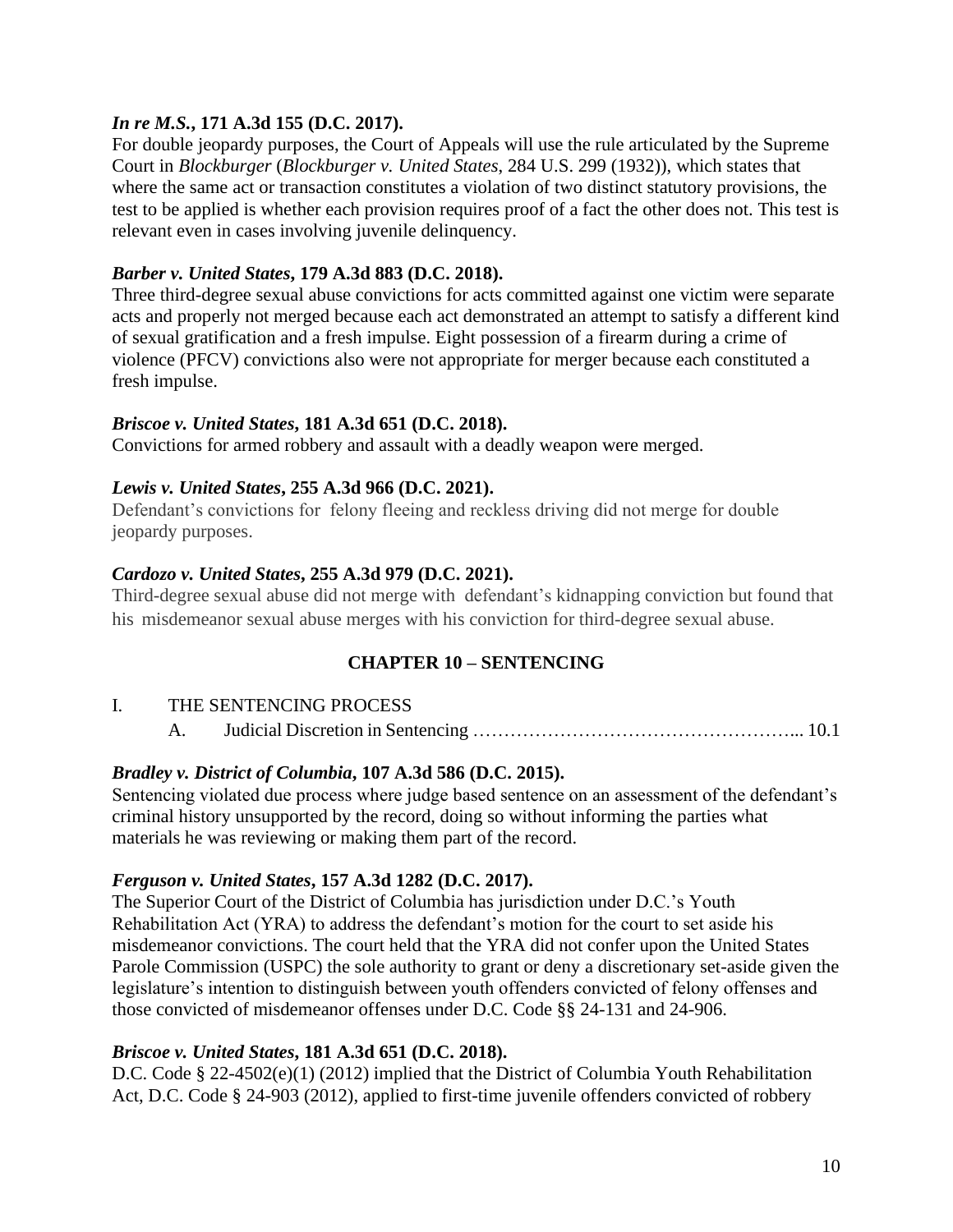while armed. D.C. Code § 22-4504(b) (2012) did not imply that it excluded any offenders from the mandatory minimum for possession of a firearm during a crime of violence. Defendant juvenile was not prejudiced since he was sentenced to concurrent sentences.

# *In re N.H.M.,* **224 A.3d 581 (D.C. 2020).**

Criminal Justice Act requires compensation for court appointed counsel for proceedings at DYRS. Significant decision because it holds that children are entitled to free counsel at meetings where DYRS decides whether to change the child's placement or services and whether to revoke a child's community placement.

# II. SENTENCING PROVISIONS

- D. Life and Life Without Parole Sentences
	- 3. First-Degree Murder ………………………………………………… 10.23

# *Long v. United States***, 163 A.3d 777 (D.C. 2017).**

The trial court did not have the sentencing discretion to impose a minimum sentence of 35 years imprisonment or to dictate when the first-degree murder defendant would become eligible for parole since D.C. Code § 22-2404 (that was in effect when the defendant committed the offenses) indicated that life imprisonment was the appropriate punishment, with the defendant being automatically up for parole after 30 years.

E. "Enhancements" and Mandatory Minimums, and Non-mandatory Minimums 2. "Release Papers" - § 23-1328 ……………………………………….. 10.27

# *Washington v. United States***, 122 A.3d 927 (D.C. 2015).**

Trial court did not plainly err in admitting evidence of defendant's release status where defense did not stipulate to, or otherwise concede, defendant's pretrial release status, and court gave limiting instruction that defendant's status could not serve as proof of other crimes charged following testimony of PSA officer.

5. Armed Offenses § 22-4502 .................................................................. 10.29

# *Dorsey v. United States***, 154 A.3d 106 (D.C. 2017).**

Following *Apprendi v. United States*, 530 U.S. 466 (2000), the trial judge was not required to submit to the jury the defendant's prior Maryland conviction for a determination of whether he was subject to the three-year mandatory minimum pursuant to § 22-4503, and the trial court legal analysis that "as a matter of law," the elements of first-degree assault in Maryland are subsumed within the scope of serious bodily injury in D.C.'s aggravated assault was not the type of factual finding that would have necessitated submission to the jury.

8. Miscellaneous Enhancements ……………………………………... 10.31

# *Aboye v. United States***, 121 A.3d 1245 (D.C. 2015).**

Court did not err in convicting defendant of bias-related threats under D.C. Code §§ 22-407 and 3703 because designated act required to apply bias enhancement under § 3703(1) includes any criminal act under D.C. law, including threats.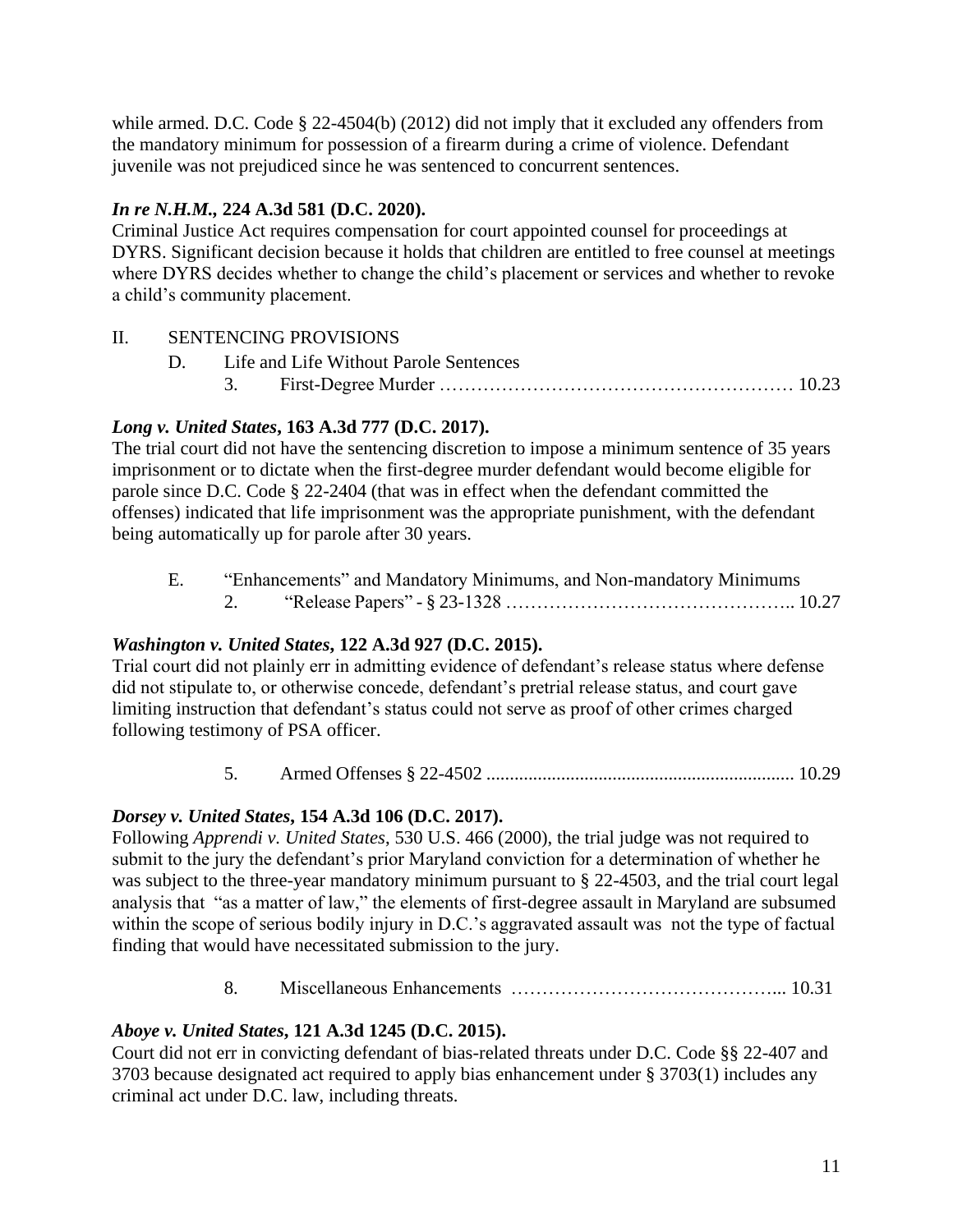# *Towles v. United States***, 115 A.3d 1222 (D.C. 2015).**

Involuntary manslaughter constitutes crime of violence within the meaning of D.C. Code § 23- 1331(4), and for purposes of § 22-4503(b)(1).

## *Blocker v. United States***, \_\_\_ A.3d \_\_\_, 2020 WL 5949833 (D.C. 2020).**

Defendant's FIP conviction remanded for sentencing because his invalid robbery conviction had been used to justify an "illegal" sentence under § 22-4503(a)(1).

## *Lucas & Lucas v. United States***, \_\_\_ A.3d \_\_\_\_, 2020 WL 6198434 (D.C. 2020).**

Bias-Related Crime Act requires but-for causation, such that the government must prove that the defendants committed the assault because of their prejudice against the complainant based on his sexual orientation.

G. Youth Act Sentencing ……………………………………………………….. 10.35

## *Wade v. United States***, 173 A.3d 87 (D.C. 2017).**

Mr. Wade was not entitled to a jury determination of whether his prior conviction for robbery, which was set aside under the Youth Rehabilitation Act (YRA), qualified as a crime of violence to trigger a three-year mandatory minimum sentence. The trail court correctly interpreted the YRA to authorize enhanced sentences based on prior set-aside convictions.

|  | <b>Probation Revocation</b> |  |
|--|-----------------------------|--|
|--|-----------------------------|--|

2. The Timing of Revocation ………………………………………..… 10.43

## *Alexander v. United States***, 116 A.3d 444 (D.C. 2015).**

Court had jurisdiction to complete revocation proceedings, even after probationary period would have otherwise ended because defendant's failure to appear for scheduled status hearing within probationary period and resulting issuance of bench warrant tolled running of probationary period until defendant's arrest.

> 3. Deprivation of Liberty Before Revocation b. The Final Revocation Hearing ……………………………… 10.45

## *Alexander v. United States***, 116 A.3d 444 (D.C. 2015).**

Trial court did not violate defendant's right to due process (under plain error) by failing to conduct direct inquiry of probationer prior to revoking probation where defendant was represented by counsel at hearing, defendant did not claim ineffective assistance of counsel, defense counsel presented detailed defense, court gave defense counsel opportunity to expand upon defense by asking follow-up questions, court did not revoke probation until after hearing from defense counsel, and defendant did not proffer what he would have added to defense counsel's presentation.

## III. COMPUTATION AND SERVICE OF SENTENCE

A. Consecutive or Concurrent Sentences ……………………………………….. 10.50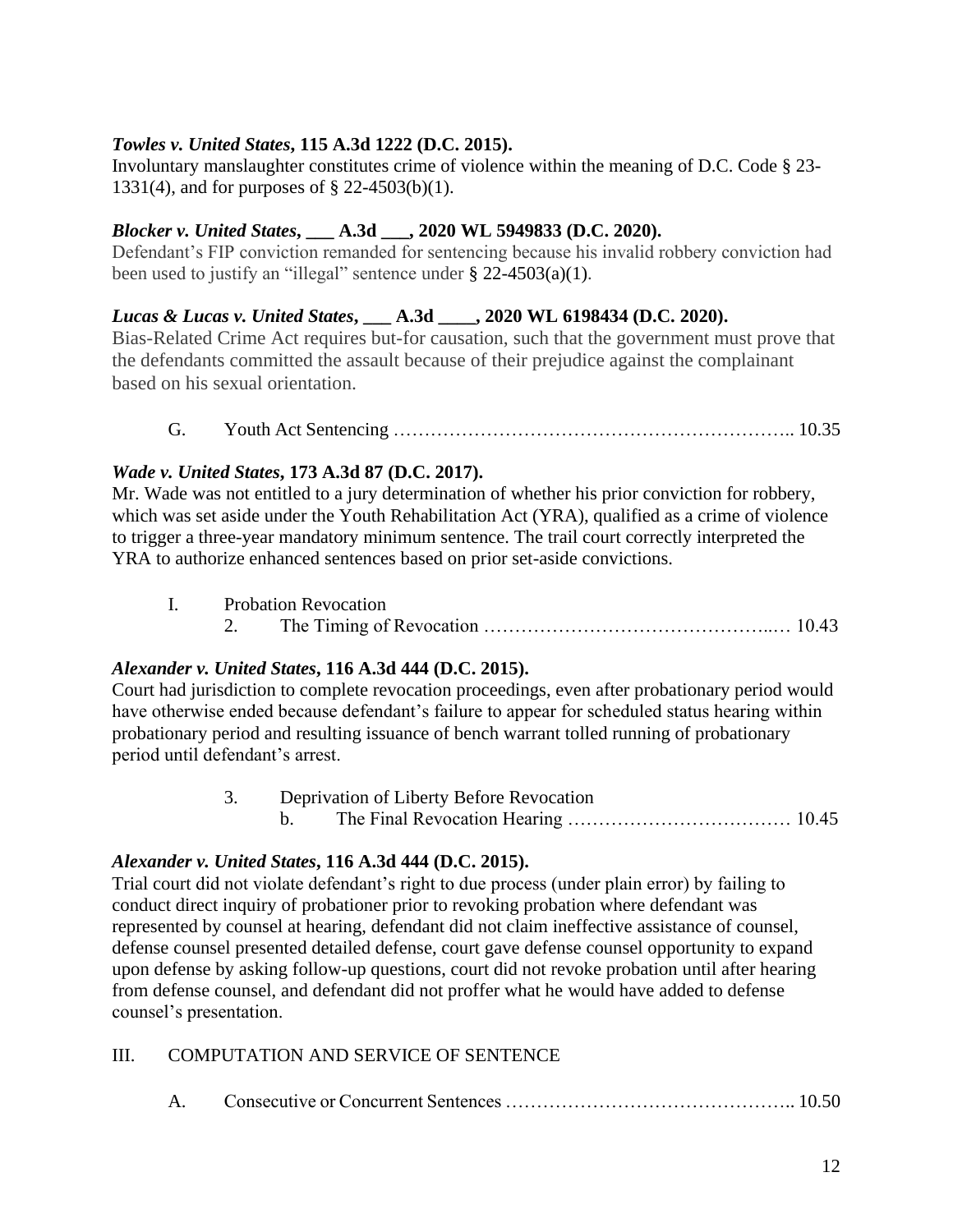## *Herring v. United States***, 169 A.3d 354 (D.C. 2017).**

Under D.C. Code §23-112, District of Columbia law presumes that sentences run consecutively unless the court expressly indicates otherwise.

# **CHAPTER 11 – POST-CONVICTION LITIGATION**

# II. MOTION FOR NEW TRIAL ………………………………………………………... 11.2

## *Bernal v. United States***, 162 A.3d 128 (D.C. 2017).**

Trial court had the authority to grant a reconsideration for a thirty-day continuance even though the government did not offer any new information to justify reconsideration because the continuance was based on the government's need for time to evaluate the defendant's expert notice. Finding that reconsideration was "consonant with justice" the court of appeals reasoned that the decision to grant a seven-day continuance for late expert notice showed "a thoughtful balancing of competing considerations." Although in the pre-trial context, the appellate court rejected the argument that reconsideration can only be granted when the party seeking reconsideration presents: 1) newly discovered evidence, 2) an intervening change in the law, or 3) the original decision was based on a manifest error of law or was clearly unjust.

#### *Frey v. United States***, 137 A.3d 1000 (D.C. 2016).**

D.C. Code § 22-3302(b) covers unlawful entry into private areas of public buildings and therefore due to the possibility of a prison sentence of more than 180 days, the defendant was entitled to a jury trial.

## *Green v. United States***, 164 A.3d 86 (D.C. 2017).**

Super Ct. Crim. R. 33 allows the trial court to grant a new trial to a defendant "if the interests of justice so require" or "based on newly discovered evidence." A new trial will be ordered in the interest of justice only when, after considering the evidence, the court can find that exceptional circumstances prevented the defendant from receiving a fair trial. The desire to present a better defense is not, without more, a sufficient basis for granting a new trial under the "interests of justice" standard.

## *Barber v. United States***, 179 A.3d 883 (D.C. 2018).**

The trial court did not abuse its discretion in denying defendant's motion for a new trial under D.C. Super. Ct. R. Crim. P. 33, because, although there was new evidence of systemic problems undermining the reliability of the DNA evidence presented at trial, it was not material to his case where the issues were raised at trial and it was not probable to have produced an acquittal since substantial other evidence placed defendant at the scene.

A. Motions Filed Within Seven Days ……………………………………..……... 11.2

## *Jones v. United States***, 124 A.3d 127 (D.C. 2015).**

Trial court did not abuse its discretion in denying motion for new trial under Super. Ct. R. Crim. P. 33 based on defense counsel's failure to investigate and present evidence of complainant's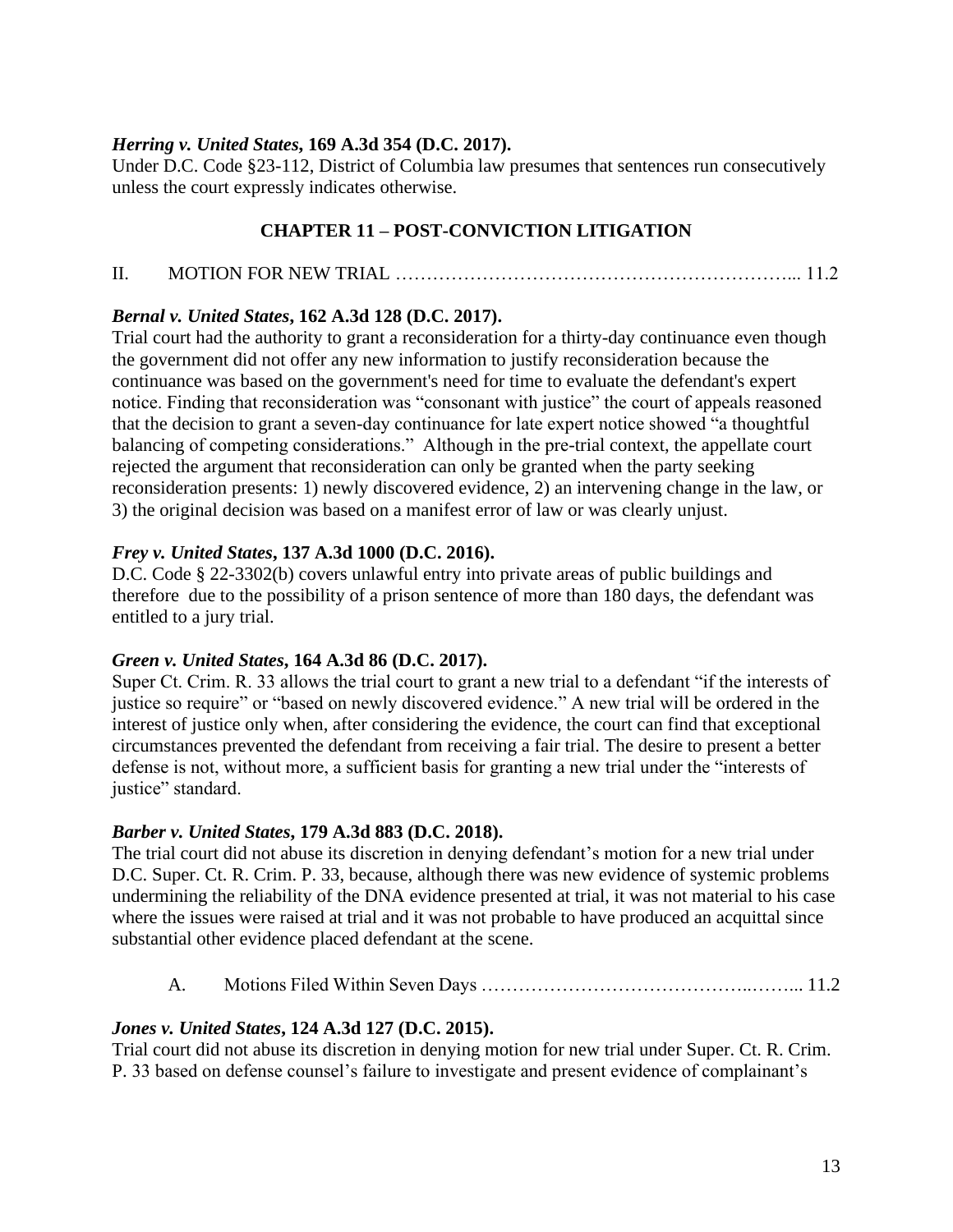bias against defendant where trial court was aware of such potential bias, and trial court found that additional testimony would not have affected verdict in bench trial or outcome of motion.

III. PROCEEDINGS UNDER D.C. CODE § 23-110 A. In General ………………………………………………………………..…… 11.6

## *Bellinger v. United States***, 127 A.3d 505 (D.C. 2015).**

Trial court did not err in summarily denying defendant's motion for new trial under D.C. Code § 23-110 based on alleged *Brady* violations because defendant did not proffer that anyone acting on behalf of the government possessed exculpatory evidence in question; that gun recovered from different defendant used in apparently unrelated murder was same gun used in shooting in which defendant was charged.

Trial court did not abuse its discretion in denying defendant's post-conviction discovery request ostensibly aimed at supporting *Brady* claim under D.C. Code § 23-110 where request was designed not to elicit evidence that the government actually possessed exculpatory information, but to obtain evidence of government's negligence in failing to investigate, because even if proven, negligence would not entitle defendant to relief.

## *Logan v. United States***, 147 A.3d 292 (D.C. 2016).**

The court found that the defendant had not been deprived of the right of self-representation by requiring standby counsel to aid the defendant.

## *Long v. United States***, 163 A.3d 777 (D.C. 2017).**

A defendant's third motion to vacate his/her conviction was not procedurally barred as "second or successive" under D.C. Code §23-110 since the procedural bar on successive motions is judgment-based. Therefore, in this case, since the defendant filed his third motion after he was resentenced, the defendant's new judgment included the underlying conviction. This opinion is in line with the Supreme Court's opinion in *Magwood v. Patterson*, 561 U.S. 320 (2010).

B. Ineffective Assistance of Counsel …………………………………….………. 11.9

## *Bellinger v. United States***, 127 A.3d 505 (D.C. 2015).**

Trial court abused its discretion in summarily ruling, without holding evidentiary hearing, defendant's claim of counsel's deficient performance based on counsel's alleged failure to investigate a possible defense of communal use of the murder weapon where there was evidence that shell casings found at scene of shooting in which defendant was charged matched those found at scene of nearby murder six weeks later, and where defendant provided a sworn affidavit that trial counsel was aware of such information, but lied to defendant to cover up failure to investigate in support of his claim.

## *Haney v. United States***, 120 A.3d 608 (D.C. 2015).**

Trial court erred in concluding that admission of defendant's videotaped statement, despite defendant's unambiguous *Miranda* invocation, did not satisfy prejudice prong of Strickland where trial court relied on personal estimation that admission was not prejudicial, rather than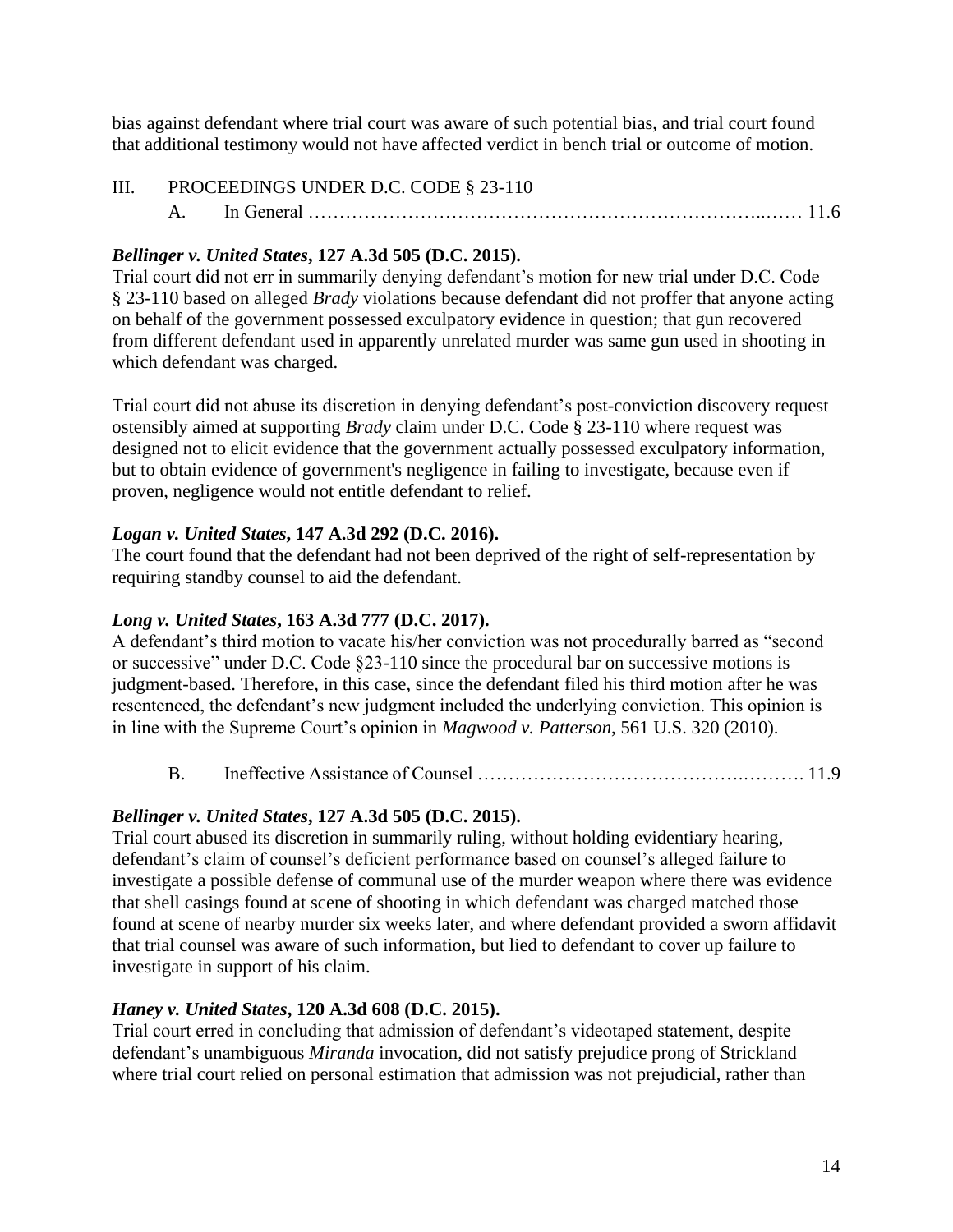what evidence could reasonably have influenced jury, and prosecutor emphasized damaging words in closing and rebuttal arguments.

## *United States v. Bell***, 795 F.3d 88 (D.C. Cir. 2015).**

Substitution of defense counsel four months into trial because of medical issue not presumptively prejudicial for ineffective assistance purposes where substitute counsel missed one-third of trial prior to substitution, court granted eleven-day continuance prior to resuming government's case, and thirty-four-day continuance prior to beginning of defense case.

## *United States v. Cordova***, 806 F.3d 1085 (D.C. Cir. 2015) (per curiam).**

Defendant failed to show prejudice required for successful ineffective assistance of counsel claim based on off-the-record conference on proposed preliminary jury instructions where conference did not involve substantive discussion of content of instructions, but only identification of instructions about which parties disagreed to permit on-the-record discussion in defendant's presence.

# *United States v. Gray-Burriss***, 791 F.3d 50 (D.C. Cir. 2015).**

Show-cause order resulting from defense counsel's failure to timely submit required pretrial materials, lack of response to government request to discuss government's proposed submissions, and unsuccessful government attempts to contact defense counsel, did not create conflict between defense counsel's personal interest and client's interests.

# *Fatumabahirtu v. United States***, 148 A.3d 260 (D.C. 2016).**

Plain error where counsel, without a strategic explanation, declined to conduct a reasonable investigation to inform his decision not to raise the mistaken-identity defense, and absent the counsel's failure to raise the mistaken-identity defense, there would have been reasonable doubt in the factfinder's mind as to the defendant's guilt.

## *Clark v. United States***, 136 A.3d 334 (D.C. 2016),** *supra***.**

The trial court affirmed the convictions of appellant despite counsel omission of advising client regarding option to withdraw plea or have case transferred for sentencing. This case came before the court on a collateral attack on the conviction affirmed in Clark I. Clark I alleging ineffective assistance of counsel, appellant asked the court to reverse the trial court's denial, without a hearing, of his motion to vacate his conviction and sentence pursuant to D.C. Code § 23-110 (c). The court said appellant's representation was constitutionally deficient, but he suffered no prejudice as a result.

## *Turner v. United States***, 166 A.3d 949 (D.C. 2017).**

Mr. Turner's counsel at trial acted reasonably under the circumstances and his representation was not constitutionally deficient. Unlike in *Padilla v. Kentucky*, 559 U.S. 356 (2010), the employment consequences for Mr. Turner as an MPD officer were not automatic. Mr. Turner's trial counsel was not obligated to inform him of the possible employment consequences of a conviction and of his decision to testify. Since Mr. Turner received effective assistance of counsel at trial, the court need not reach the issue of prejudice.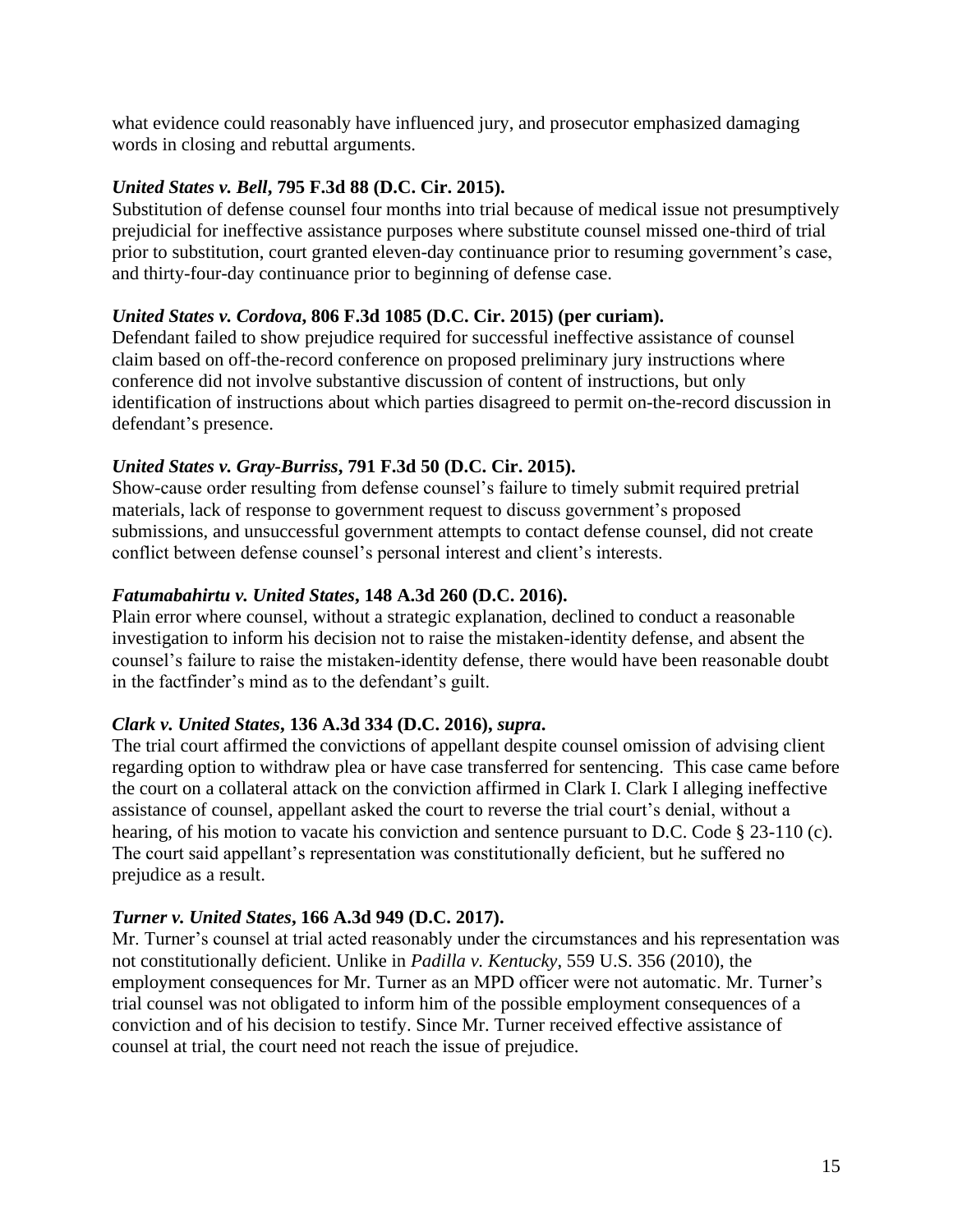#### *Brown v. United States***, 181 A.3d 164 (D.C. 2018).**

Defendant's counsel had not performed in an objectively unreasonable way and were not ineffective by not raising insanity defenses. Since defendant had failed to show cause for the delay in his collateral challenges, there was no need to reach the prejudice prong. There was simply no evidence that counsel would have had a reason to investigate defendant's mental state at the time of trial. Not only had defendant not mentioned any mental condition to alert counsel, but also the psychiatric testimony in the California trial had not described, and there was no other showing of, any observable symptoms of an abnormal mental condition in the 1990s. Therefore, there was nothing which could have reasonably alerted his counsel to a possible insanity defense. Absent some indicia of a mental condition, there was sufficient ground to find counsel's actions in the 1990s reasonable.

## *Andrews v. United States***, 179 A.3d 279 (D.C. 2018).**

The court affirmed the trial court's rulings that: 1) There was no merit to appellant's claim his counsel's representation of a man who was a potential third party perpetrator created a conflict of interest as appellant did not show they had an attorney client relationship and there was no reasonable possibility that the man was involved in the murder; 2) There was no conflict of interest due to a third party's payment of appellant's legal fees or defense counsel's representation of him in unrelated traffic offenses, and the evidence did not link him to the murder.

#### *Garza v. Idaho***, 139 S. Ct. 738 (2019).**

When trial counsel fails to file an appeal as instructed, the presumption of prejudice identified in *Roe v. Flores-Ortega*, 528 U.S. 470 (2000), applies, even when the defendant has signed an explicit waiver of appeal. This opinion abrogates *Stewart v. United States*, 37 A.3d 870, 877 (D.C. 2012).

#### *Blackmon v. United States***, 215 A.3d 760 (D.C. 2019).**

Where appellant claimed that counsel's ineffective assistance led him to reject a plea offer, see *Lafler v. Cooper*, 566 U.S. 156 (2012), the trial court did not err in finding that appellant was not prejudiced by his lawyer's advice regarding the maximum sentence he could receive if he went to trial, given the court's determination that appellant could not have "gotten through a plea colloquy," even if he had tried to accept the government's offer. "That finding was in essence a finding that the court would have rejected appellant's plea."

## *Smith v. United States***, 203 A.3d 790 (D.C. 2019).**

In a murder case, where evidence showed that appellant left an altercation with the decedent to arm himself before returning to the altercation and shooting the decedent, trial counsel was not ineffective for failing to present a defense of perfect or imperfect self-defense (i.e., manslaughter) based on evidence that the decedent had threatened appellant with pocket knife. Such evidence could not have entitled appellant to a jury instruction on perfect or imperfect selfdefense because appellant "deliberately chose to risk the fatal encounter . . . by arming himself with a deadly weapon and going to confront" the decedent, and "initiated the confrontation with the victim with the intent to kill or do great bodily harm.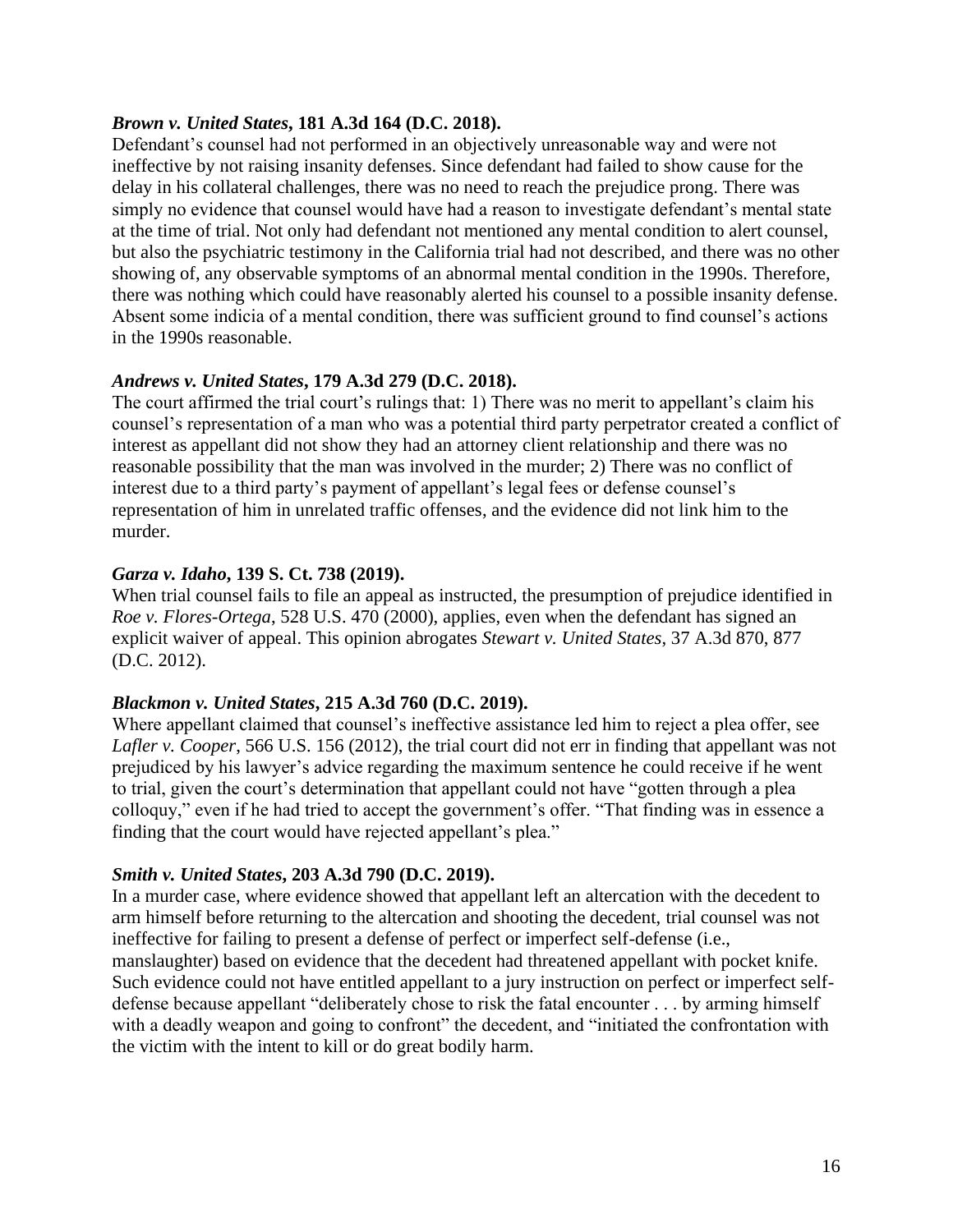## *Dorsey v. United States***, 225 A.3d 724 (D.C. 2020).**

Appellant was entitled to a hearing on his counsel ineffective where the record essentially supports his assertion that counsel failed to arrange for the DNA expert assistance that counsel viewed as necessary to the defense.

# *Gaulden v. United States***, 239 A.3d 592 (D.C. 2020).**

Counsel's decision not to call his former client whom he had represented in an unrelated matter as a defense witness at the defendant's trial was not ineffective assistance where no evidence supported a plausible alternative defense strategy for calling the witness. Further, there was no evidence that counsel risked acting detrimentally to either his former client or defendant by calling the witness because counsel had not acquired confidential or privileged information from the former client that could have been used for impeaching the witness.

# IV. PROCEEDINGS UNDER THE INNOCENCE PROTECTION ACT ........................ 11.18

# *Jones v. United States***, 202 A.3d 1154 (D.C. 2019).**

Under the IPA, once the government proffers that it has conducted a reasonable search for testable biological material, a court may deny an application for post-conviction DNA testing without an evidentiary hearing, unless the defendant objects and raises a genuine dispute as to the reasonableness of the search. Slip Op. at 37-41. However, a hearing may be required to determine whether the government should be sanctioned for failing to preserve evidence that is relevant to a motion for new trial.

# *Williams v. United States***, 187 A.3d 559 (D.C. 2018).**

The trial court did not abuse its discretion in finding that alibi witness testimony was substantially discredited and therefore did not constitute new evidence of actual innocence which would entitle Mr. Williams to a new trial under the Innocence Protection Act.

# V. MOTIONS TO CORRECT OR REDUCE SENTENCE

A. Motions to Correct Sentence ........................................................................... 11.21

# *Jordan v. United States***, 235 A.3d 808 (D.C. 2020).**

Trial court's decision to increase appellant's sentence – seventeen years after his sentence had been finalized – violated his rights under the Due Process Clause. The court reasoned that due process requirements may, in "extreme circumstances," impose a temporal limit on the power of a court to increase a sentence, even an illegal one. The Court adopted a multi-factor balancing test to determine whether a defendant's expectation of finality in his sentence has crystalized, and is therefore protected by due process, and held that the government's delay of 16 years to correct an illegal sentence violated due process.

## **CHAPTER 13 – ANTICIPATING AND USING THE APPELLATE PROCESS**

## I. PREPARING FOR APPEALS

B. Standards of Review

|  | Did the Trial Court Commit Error: How Much Deference is owed |  |
|--|--------------------------------------------------------------|--|
|  |                                                              |  |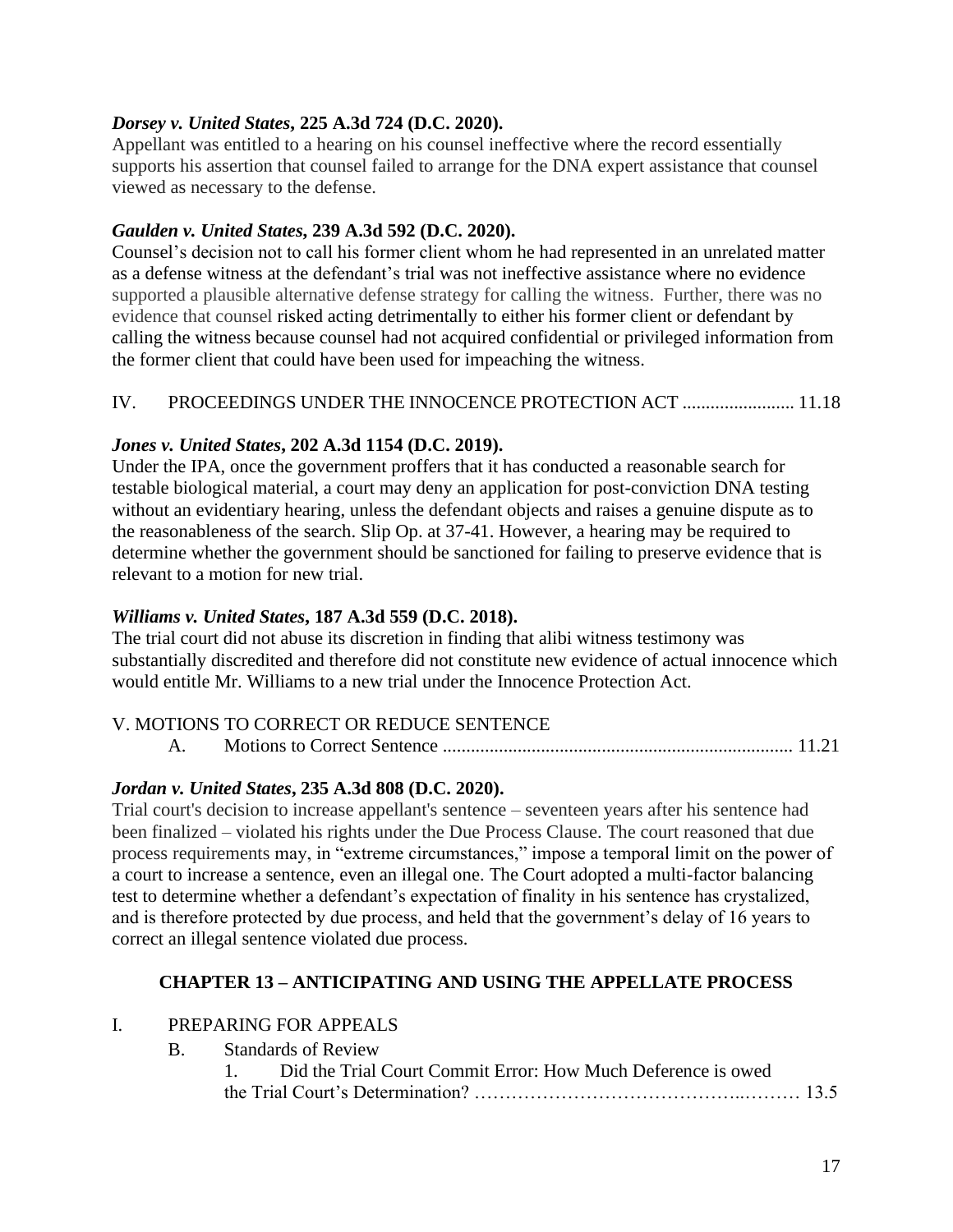## *Furr v. United States***, 157 A.3d 1245 (D.C. 2017).**

The appeals court will review a trial court's decision to admit or exclude evidence under the abuse of discretion standard. An evidentiary ruling by a trial judge on the relevancy of a particular piece of evidence is highly discretionary and will only be upset on appeal upon a showing of grave abuse. If a piece of evidence may be minimally relevant, this does not mean that the trial court abused its discretion in excluding the evidence; under the Federal Rules of Evidence (FRE) Rule 403, the trial judge has the discretion to exclude relevant evidence if its probative value is substantially outweighed by the danger of unfair prejudice. In this case, since the police lieutenant's testimony about what occurred in an internal investigation would have led to a mini-trial over the adequacy and fairness of investigation and reasonableness of the lieutenant's conclusions, the trial court did not err in excluding such evidence.

#### *Gray v. United States***, 155 A.3d 377 (D.C. 2017).**

The Court of Appeals will reverse a conviction due to instruction error if the Court cannot say with fair assurance that the judgment was not substantially swayed by the error. In this case, evidence is sufficient to support a lesser included offense. Thus, a jury instruction on the lesser offense, when a reasonable jury might, after weighing the evidence, conclude that the defendant is only guilty of the lesser offense and not of the greater offense, was warranted. Regarding the defendant's challenge to the sufficiency of the evidence to support the conviction (because the Double Jeopardy Clause forbids a second trial for the purpose of affording the prosecution another opportunity to supply evidence which it failed to muster in the first proceeding), under the test for plain error review of an unpreserved error, the appellant first must show 1) error 2) that is plain, and 3) that affected appellant's substantial rights, but even if all three of these conditions are met, the Court of Appeals will not reverse unless 4) the error seriously affects the fairness, integrity, or public reputation of judicial proceedings.

#### *In re T.M.***, 155 A.3d 400 (D.C. 2017).**

In order to prevail on a facial challenge to a criminal statute under plain error review, a defendant must demonstrate that: 1) the statute was unconstitutional on its face, and thus its enforcement against the defendant was erroneous; 2) the constitutional infirmities of the statute were clear and obvious at the time of adjudication and/or at the time of appellate review; 3) the enforcement of the statute affected appellant's substantial rights; and 4) the fairness, integrity and public reputation of the judicial proceedings were affected by the error.

## *Jackson v. United States***, 157 A.3d 1259 (D.C. 2017).**

In this case, the statute (D.C. Code § 22-4504) governing the crime of carrying a pistol did not so clearly and obviously violate the Second Amendment to support a vacation of defendant's conviction for carrying a pistol outside his home or place of business (CP) on plain error grounds. This was because at the time of trial, the law was unsettled regarding constitutionality of complete ban on possession of a firearm outside the home.

| C. | The Appellate Record |  |  |  |  |
|----|----------------------|--|--|--|--|
|    |                      |  |  |  |  |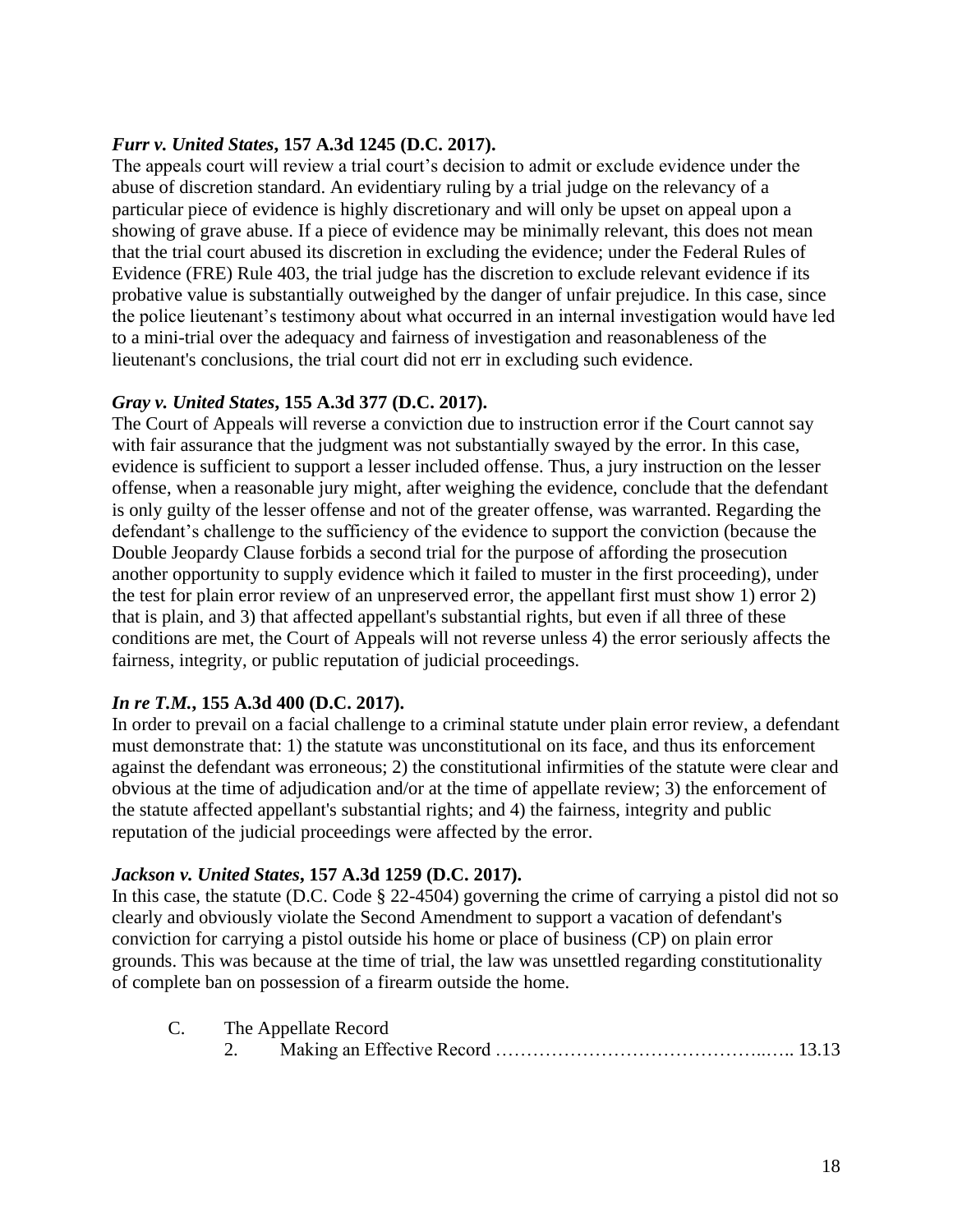## *Saidi v. United States***, 110 A.3d 606 (D.C. 2015).**

Where a party makes a timely request for special findings and, in the course of the proceedings, identifies with sufficient clarity the matters on which he seeks such findings, the trial judge must articulate findings specific to all issues of fact and law materially in dispute between the parties and fairly raised by the evidence and the party's request.

## II. TAKING AN APPEAL

| A. | Procedural Steps to Start the Appeal |
|----|--------------------------------------|
|    |                                      |

# *Fleet v. Fleet***, 137 A.3d 983 (D.C. 2016).**

A notice of appeal that provides the case number of only one of two cases need not be fatal if the two cases were, even informally, consolidated due to facts such as that the cases were called for trial on the same day, were tried in a single proceeding, before a single judge, and resulted in a single judgment.

## *Deloatch v. Sessoms-Deloatch***, 229 A.3d 486 (D.C 2020).**

Consolidated appeal of divorce action four years later, and second action of appeal of defendant's motion to withdraw guilty plea seven years later, held that deadline for notices of appeals filed years after final orders can be raised *sua sponte* by the Court but also can be waived by an appellee, finding that appeal deadline is a judge-made mandatory but non-jurisdictional claims-processing rule, and thus can be relaxed if the court deems it appropriate under the circumstances.

# **CHAPTER 14 – JUVENILE COURT**

I. THE JURISDICTION OF THE FAMILY COURT …………………………………... 14.3

# *In re Q.B.***, 116 A.3d 450 (D.C. 2015).**

Violation of a pretrial release order not punishable as contempt under D.C. Code §11-944 in juvenile court when release order contains no "free-standing requirement" to comply with such conditions.

# *R.O. v. Dep't of Youth Rehab. Servs.***, 199 A.3d 1160 (D.C. 2019).**

Revocation of R.O.'s community placement was unconstitutional where DYRS relied in part on an arrest that was not supported by probable cause.

# XV. MOTIONS ………………………………………………………………………...… 14.22

# *In re Q.B.***, 116 A.3d 450 (D.C. 2015).**

Juvenile Court Rules 12 and 47-I vest in trial court authority to dismiss petition for failing to state a charge before holding fact-finding hearing.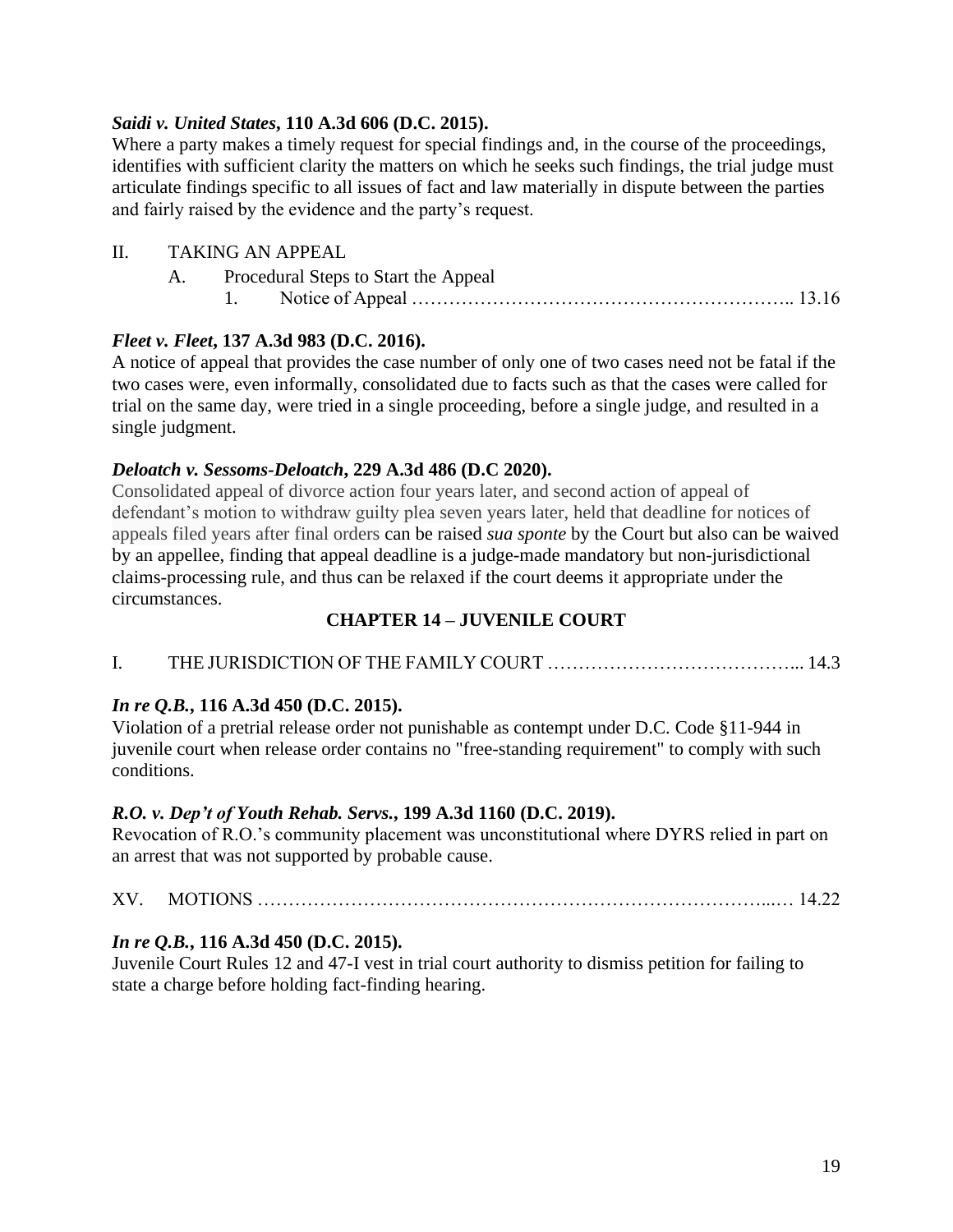## **CHAPTER 15 – REPRESENTING PERSONS SUBJECT TO CIVIL COMMITMENT PROCEEDINGS**

# III. MENTAL ILLNESS AND LIKELIHOOD OF INJURY TO SELF OR OTHERS A. Statutory Criteria for Involuntary Hospitalization .......................................... 15.10

*Tilley v. United States***, Nos. 15-CO-38 & 15-CO-240 (D.C. Oct. 1, 2020):** Sexual Psychopath Act violates substantive due process on its face because it The DCCA held that the defendant's indefinite civil commitment as a "sexual psychopath" under the Sexual Psychopath Act (SPA) is unconstitutional on its face, and could not stand because the statute does not permit a judicial finding as to whether the patient suffered from a mental illness, disorder, or abnormality that seriously impaired his ability to control his sexually dangerous behavior.

# IX. VOLUNTARY AND INVOLUNTARY COMITTMENT OF MINORS ………..…. 15.55

# *J.P. v District of Columbia***, 189 A.3d 212 (D.C. 2018).**

Parental consent was not required when committing a minor criminal defendant to involuntary mental health treatment under §24-531.07(a)(2) when the defendant has been declared incompetent and unlikely to gain competence.

# **CHAPTER 17 – IMMIGRATION ISSUES FOR CRIMINAL DEFENSE ATTORNEYS**

# *Bado v. United States***, 120 A.3d 50 (D.C.),** *vacated and reh'g en banc granted***, 125 A.3d 1119 (D.C. 2015) (en banc).**

# *Bado v. United States***, 186 A.3d 1243 (D.C. 2018).**

Non-citizen charged with misdemeanor that qualifies as "aggravated felony" under federal immigration law, such that conviction would result in removal/deportation, entitled to jury trial under the Sixth Amendment even though the offense was punishable by incarceration for up to 180 days.

## *Miller v. United States***, 209 A.3d 75 (D.C. 2019).**

Failure to provide a jury trial for a deportable offense was plain error in light of *Bado v. United States*, 186 A.3d 1243 (D.C. 2018) (en banc), even if appellant was subject to deportation on other grounds at the time of trial and had no pre-existing right to remain in the U.S.

# IV. CATEGORIES OF REMOVAL OFFENSES

C. Controlled Substance Offenses

1. Conviction-based Grounds for Removal ……………………….……. 17.20

# *Mellouli v. Lynch***, 575 U.S. 798 (2015).**

Conviction of possessing drug paraphernalia under Kansas statute – Kan. Stat. Ann. § 21- 5709(b)(2) – that does not require that drugs and paraphernalia used to conceal fall within federal schedule codified at 21 U.S.C. § 802 not conviction relating to controlled substance within the meaning of INA § 237(a)(2)(B)(i) (8 U.S.C. § 1227(a)(2)(B)(i)).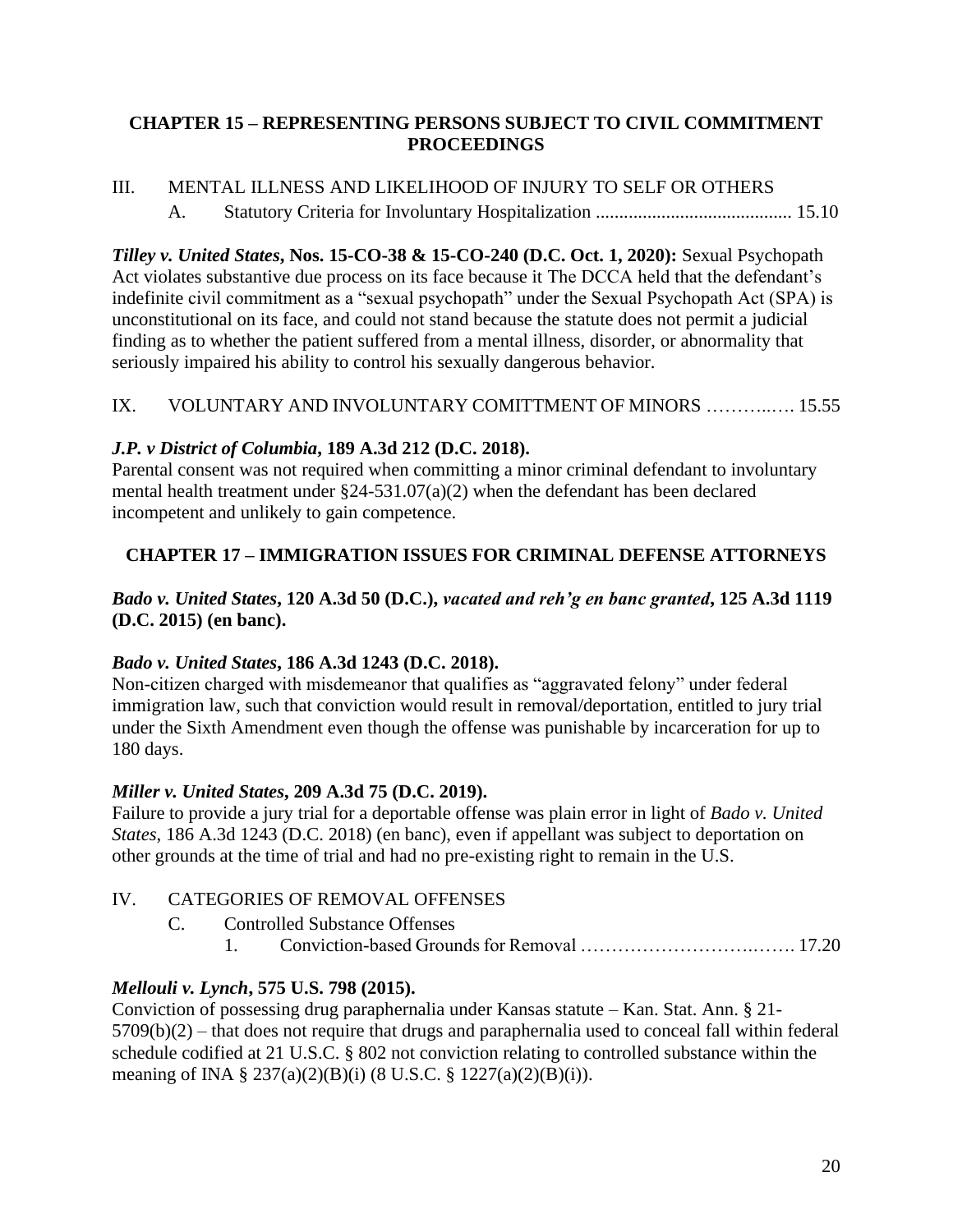|  | D. Domestic Violence Offenses |  |
|--|-------------------------------|--|
|  |                               |  |

#### *Contreras v. United States***, 121 A.3d 1271 (D.C. 2015).**

Trial court did not err in denying non- citizen defendant jury trial in simple assault prosecution under D.C. Code § 22-404(a)(1) because conviction did not constitute crime of domestic violence under 8 U.S.C. § 1227(a)(2)(E)(1) using categorical analysis for non-divisible statute at issue, and thus did not render defendant removable based on conviction.

#### *Del Carmen Benitez v. Doe***, 193 A.3d 134 (D.C. 2018).**

The trial court erred in determining that an unaccompanied minor who illegally entered the United States failed to present any evidence that the lack of viability was due to abandonment or neglect because the mother was not required to name the minor's biological father before she could prove abandonment and satisfy the requirements of the Special Immigrant Juvenile status statute, 8 U.S.C.S.  $\S1101(a)(27)(J)(i)$ -(iii). It also erred in finding that the lack of viability was not due to the father's abandonment of the minor because the father made no effort to assume any parental responsibility for the minor ever participated, directly or indirectly, in her care and upbringing, and never made himself known.

#### V. EFFECTIVE REPRESENTATION OF NON-CITIZEN CLIENTS

C. The Plea Colloquy and Sentencing 2. Make Sure that the Plea Colloquy Complies with the Alien Sentencing Act ……………………………………………………… 17.29

## *Zalmeron v. United States***, 125 A.3d 341 (D.C. 2015).**

*See*, *supra*, Chapter 6.II.B.

#### VII. RELIEF FROM REMOVAL IN IMMIGRATION COURT

H. Special Relief for Juveniles in Immigration Court and Special Immigrant Act for Children in Foster Care, 8 U.S.C. § 1101(a)(27)(j), 8 C.F.R. § 204.11(a) ................. 17.33

#### *E.P.L. v. J.L.-A.***, 190 A.3d 1002 (D.C. 2018).**

Error for trial court to determine that appellant's daughter did not qualify for SIJ status when (a) child had been abandoned by her father in such a way that reunification with him was not viable as he had never fulfilled any day-to-day role in her support, care, and supervision and (b) it was not in child's best interest to return to Guatemala where there would be no one to care for her, as the child's mother lived in the United States.

## **CHAPTER 19 – JOINDER AND SEVERANCE**

#### II. SEVERANCE UNDER RULE 14

A. Severance of Offenses ............................................................................................. 19.6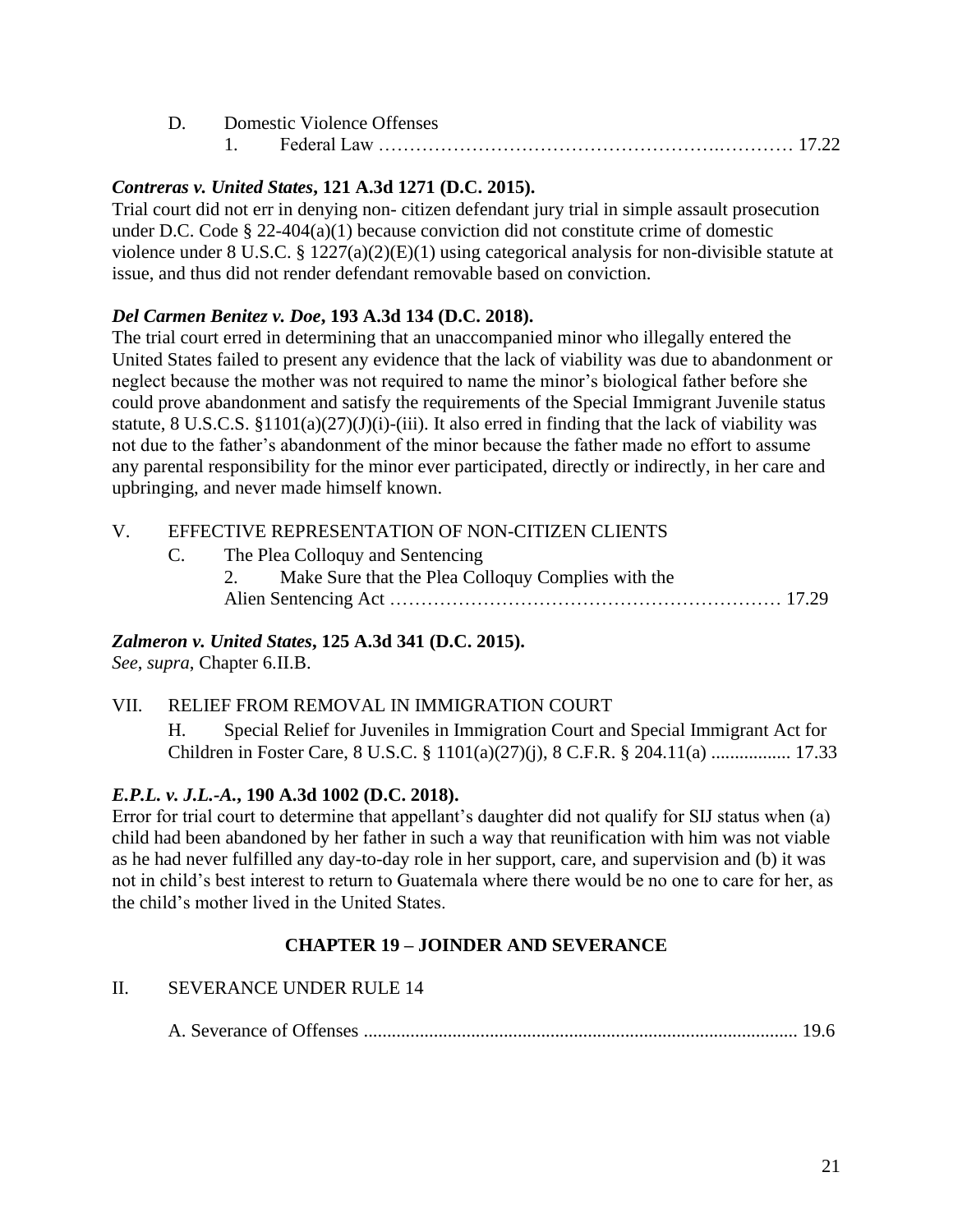## *Gray v. United States***, 147 A.3d 791 (D.C. 2016).**

Trial court abused its discretion when it failed to sever the unarmed robbery charge from the armed robbery charge because (1) the evidence of the armed robbery would not have been admissible for proving identity in the unarmed robbery; (2) the details of the armed robbery do not help explain any aspect of the unarmed robbery incident; and (3) the probative value of the evidence of the armed robbery was substantially outweighed by the danger of prejudice; and therefore, the likelihood of conviction for unarmed robbery based solely on criminal disposition warrants that the court vacate the conviction on that charge.

#### *Hughes v. United States***, 150 A.3d 289 (D.C. 2016).**

The trial court abused its discretion in denying the defendant's request to sever offenses because evidence of one offense would have been inadmissible for proof of the other two offenses.

| <b>B.</b> Severance of Defendants |  |  |  |  |  |
|-----------------------------------|--|--|--|--|--|
|                                   |  |  |  |  |  |

#### *Jenkins v. United States***, 113 A.3d 535 (D.C. 2015).**

Trial court did not abuse its discretion in denying severance because of overwhelming evidence of defendant's guilt, court's offer to give neutralizing instruction, and because jury's partial verdict demonstrated jury's ability to differentiate evidence against each defendant.

#### *Rollerson v. United States***, 127 A.3d 1220 (D.C. 2015).**

Trial court did not abuse discretion in denying co-defendant's motion to sever two incidents at issue despite imbalance of charges between defendant and co-defendant because co-defendant's desire to learn who slashed co-defendant's tires led to two charged incidents, meaning that codefendant did not play de minimis role in second incident, despite lack of charges against codefendant relative to second incident, and trial court properly and repeatedly gave limiting instructions, including instruction that evidence from second incident related only to certain counts.

## **CHAPTER 20 – MOTIONS TO SUPPRESS STATEMENTS**

III. GROUNDS FOR EXCLUDING STATEMENTS …………………………………… 20.6

#### *Gray v. United States***, 147 A.3d 791 (D.C. 2016).**

The trial court did not abuse its discretion when it excluded defendant's testimony as to the government's delay in filing the armed robbery charge, which the defendant sought to introduce in order to explain why he did not remember his location at the time of the incident and why the defense did not try to retrieve potentially exculpatory video evidence, because such testimony would cause prejudice against the government by suggesting that the government was unfairly adding additional charges, and the defendant had notice that he was a suspect in the armed robbery when he was arrested for the unarmed robbery and therefore had opportunity to collect any helpful video evidence.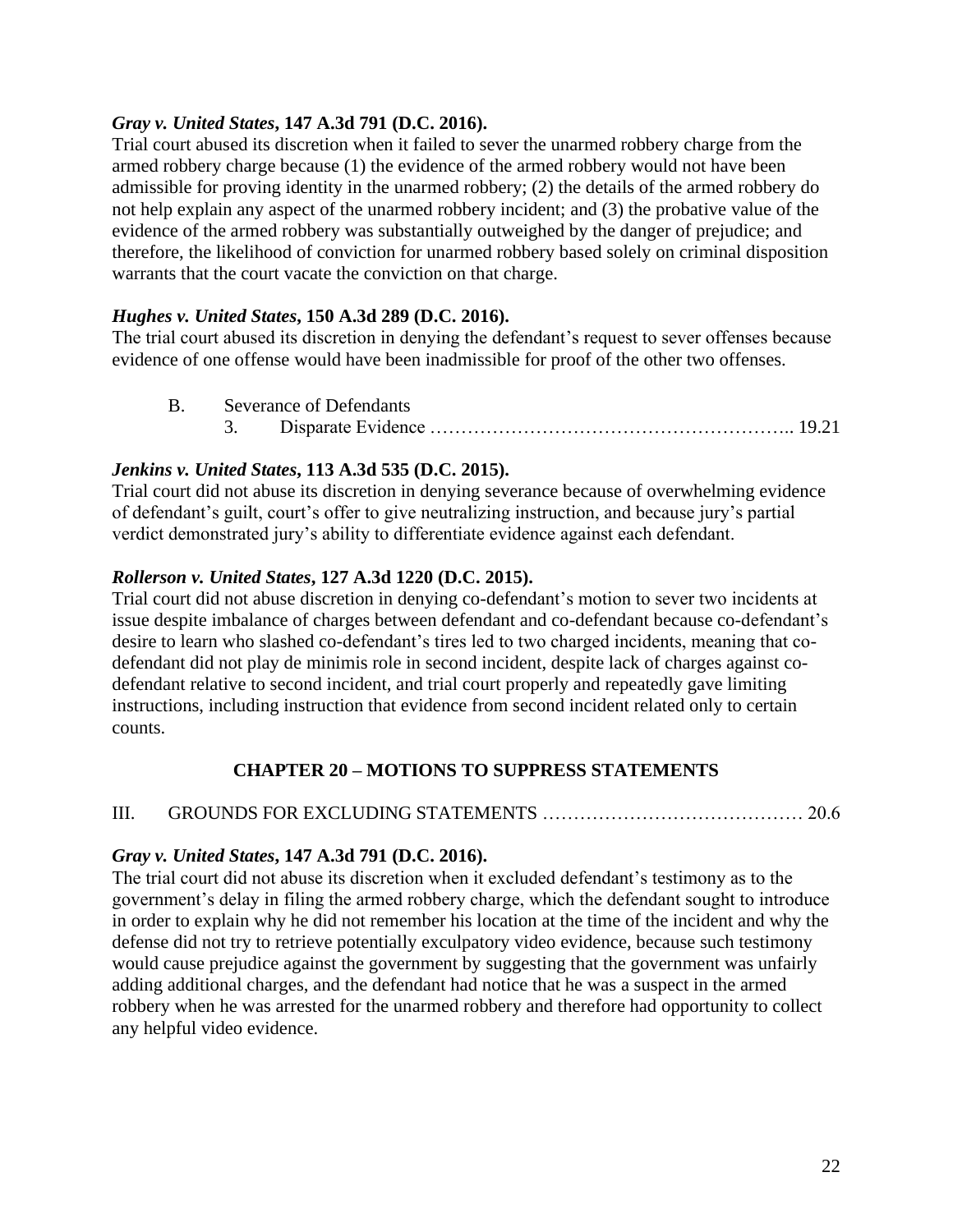## *Robinson v. United States***, 142 A.3d 565 (D.C. 2016).**

Trial court erred in not suppressing defendant's statements to law enforcement where during *Miranda* warnings the officer failed to ask defendant whether he would answer questions without a lawyer present. Despite the officer's reasoning that he only neglected to ask this because he had already told defendant "[they] "don't provide ... a lawyer here," the failure to ask defendant this indicates that he could not have intentionally waived this right, whether explicitly or impliedly.

| A. Involuntariness |  |  |  |  |
|--------------------|--|--|--|--|
|                    |  |  |  |  |

# *Little v. United States***, 125 A.3d 1119 (D.C. 2015).**

Trial court erred in denying motion to suppress statements because statements were involuntary under totality of circumstances where officers administered *Miranda* warnings, defendant firmly and consistently denied culpability, officers told defendant he could avoid certain bad consequences by confessing, officers urged defendant to confess to avoid sexual assault in prison, officers repeatedly threatened to pursue charges against defendant for offenses officers admitted they did not suspect defendant of committing, and defendant made statements in question only after officers conditioned access to attorney upon defendant making statements inculpating himself.

3. Promises and Threats ………………………………………………… 20.8

# *Little v. United States***, 125 A.3d 1119 (D.C. 2015).**

*See*, *supra*, Chapter 20.II.A.1.

B. The *Miranda* Principle ………………………………………………………. 20.13

*United States v. Straker***, 800 F.3d 570 (D.C. Cir. 2015),** *cert. denied***, 136 S. Ct. 1170 (2016).** Trial court did not err in denying motion to suppress on *Miranda* grounds because isolated incidents of routine cooperation – e.g., silent observation during defendant's interrogation, exchange of information between U.S. and Trinidadian law enforcement agencies, joint trip to crime scene, and FBI's provision of forensic assistance to Trinidadian authorities that also advanced U.S. investigative interests – between the Trinidadian police and the FBI do not amount to the closely coordinated investigative effort that would trigger the joint venture doctrine, and Trinidadian police not acting as agents of FBI.

## *Toler v. United States***, 198 A.3d 767 (D.C. 2018).**

Asking for Mr. Toler's social security number when he was in custody before reading him his rights did not violate *Miranda* because it was merely biographical information that did not relate to an element of the crime and therefore was not likely to elicit an incriminating response.

> 1. Custodial interrogation a. Custody  $(1)$  The level of intrusion  $\ldots$   $\ldots$   $\ldots$   $\ldots$   $\ldots$   $(20.15)$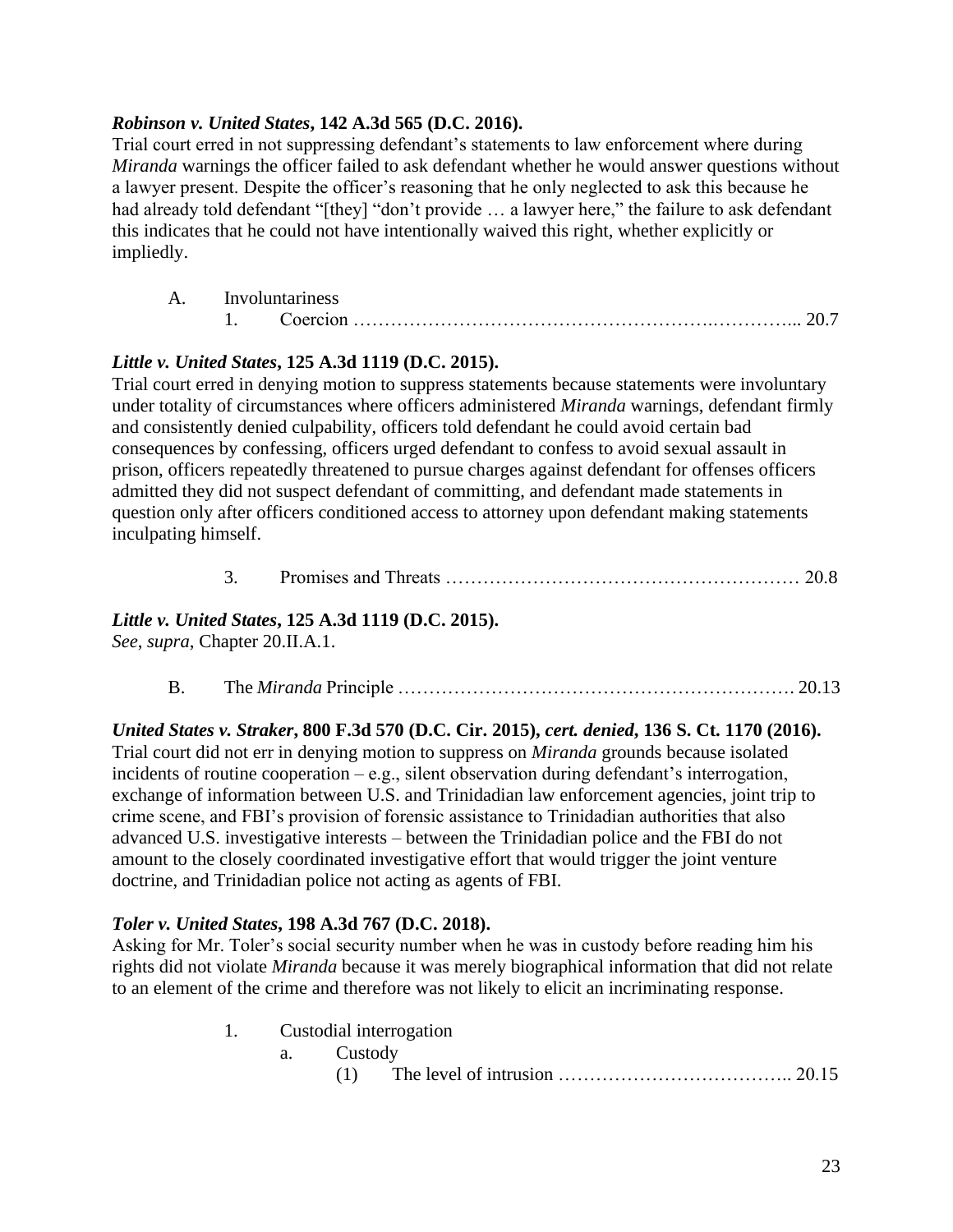#### *Broom v. United States***, 118 A.3d 207 (D.C. 2015).**

Trial court erred in admitting defendant's unwarned statements where defendant was handcuffed, officers told defendant that they would arrest both apartment occupants and CFS would remove children if defendant "was not honest," and defendant aware that officers believed that gun was in apartment and had been told that defendant knew where gun was, because defendant in custody for purposes of *Miranda*.

#### *Morton v. United States***, 125 A.3d 683 (D.C. 2015).**

Trial court erred in denying defendant's motion to suppress statements because defendant was in custody for *Miranda* purposes during police questioning where police chased and handcuffed defendant, police told defendant that he was not under arrest before questioning, police did not tell defendant that he could decline to answer police questions, police confronted defendant with evidence sufficient to establish probable cause, police questions took accusatory nature presupposing defendant's guilt, questioning was brief, questioning took place on public street, and police did not brandish weapons.

#### *Spencer v. United States***, 132 A.3d 1163 (D.C. 2016).**

Trial court did not err in admitting defendant's and codefendant's statements as they were not in custody when they made the statements where neither were ever physically restrained or handcuffed and voluntarily went to the police station. Once at the station, they were both told they were not under arrest and were free to leave throughout the interaction.

#### *Johnson v. United States***, 207 A.3d 606 (D.C. 2019).**

Appellant was not in "custody" for *Miranda* purposes where detectives questioned her at her home for about half an hour; the tone of the interview was conversational, not menacing; detectives never threatened arrest; appellant was neither handcuffed nor physically restrained; detectives' weapons were concealed; and neither detective was standing guard at the door.

#### (2) The site of interrogation  $\ldots$   $\ldots$   $\ldots$   $\ldots$   $\ldots$  20.17

#### *Broom v. United States***, 118 A.3d 207 (D.C. 2015).**

Trial court erred in admitting defendant's unwarned statements where defendant was handcuffed, officers told defendant that they would arrest both apartment occupants and CFS would remove children if defendant "was not honest," and defendant was aware that officers believed that gun was in apartment, and had been told that defendant knew where gun was, because defendant in custody for purposes of *Miranda*.

#### *Morton v. United States***, 125 A.3d 683 (D.C. 2015).**

*See*, *supra*, Chapter 20.III.B.1.a.1.

#### b. Interrogation ………………………………………………… 20.19

#### *Sheffield v. United States***, 111 A.3d 611 (D.C. 2015).**

No error in denying defendant's motion to suppress statements where court found that defendantinitiated conversation with police, police did not interrogate defendant, defendant was clearheaded, and defendant did not challenge trial court's factual findings as clearly erroneous.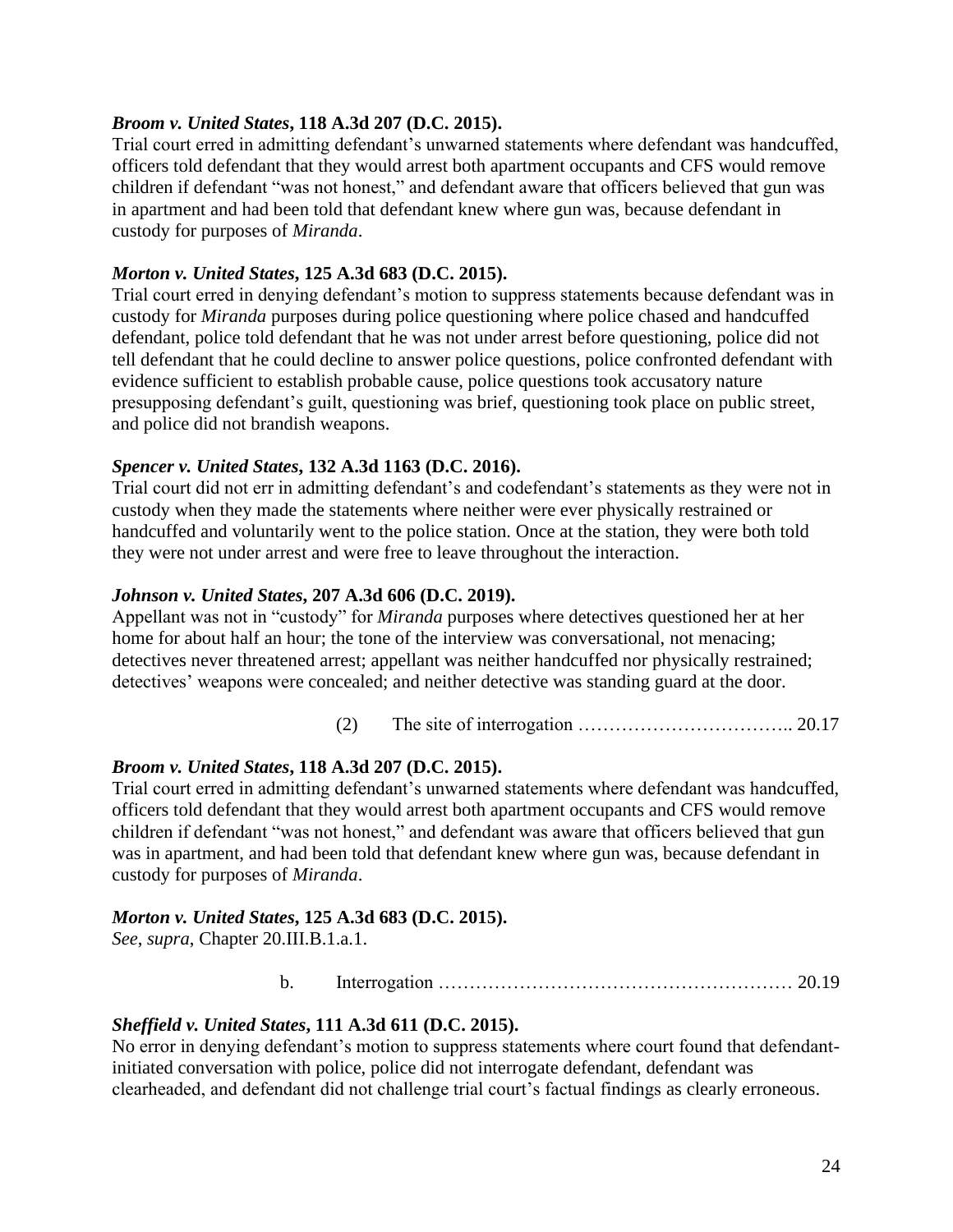## *Millhausen v. United States***, 253 A.3d 565 (D.C. 2021).**

Defendant's statements in the clips from body-worn-camera footage were erroneously admitted in violation of the requirements of *[Miranda](https://1.next.westlaw.com/Link/Document/FullText?findType=Y&serNum=1966131580&pubNum=0000780&originatingDoc=Ic75f4b80e00d11eba48ad8c74eab983c&refType=RP&originationContext=document&transitionType=DocumentItem&ppcid=30c3ec21dc624dbdb6addbeb30e110d3&contextData=(sc.Search))* where the defendant was in handcuffs, standing in the street with two police officers and during the custodial interrogation responded to questions that were volunteered as "non-responsive" "expressions of his world view. "

# 2. Waiver of *Miranda* rights ………………………………………...….. 20.25

# *In re S.W.***, 124 A.3d 89 (D.C. 2015).**

Detective's pre-*Miranda* remarks that detective would only protect respondent from "lions" (other officers) and additional charges if respondent waived rights to silence and counsel rendered juvenile's confession during custodial interrogation involuntary in spite of an effectively delivered *Miranda* warning and a knowing and intelligent wavier of *Miranda* rights.

# *Toudle v. United States***, 187 A.3d 1269 (D.C. 2018).**

Affirming the trial court's decision to deny Mr. Toudle's motion to suppress his confession. Interrogators' post-waiver statements did not violate Mr. Toudle's Fifth Amendment rights or vitiate his waiver by disparaging his right to counsel, by threatening additional charges if Mr. Toudle did not cooperate, or by contradicting the *Miranda* warning by implying that a failure to make incriminating statements could be held against him. The cumulative effect of the interrogators post-waiver statements, under the totality of the circumstances also did not undermine Mr. Toudle's *Miranda* warnings or vitiate his waiver. Finally, the court held that Mr. Toudle's confession was uncoerced and voluntary.

> 3. Waiver after assertion of rights c. Assertion of the right to counsel ……………………..……... 20.30

# *Trotter v. United States***, 121 A.3d 40 (D.C. 2015).**

Trial court erred in denying motion to suppress statements because police interrogation of defendant in second interrogation after invocation of right to counsel in first interrogation five months earlier violated defendant's Fifth Amendment rights. Defendant properly invoked right to counsel in first interrogation, defendant was continuously held in pretrial custody between interrogations, and police interrogation concerned subjects for which defendant remained in pretrial custody, but harmless in light of "overwhelming" evidence of defendant's guilt.

# *United States v. Straker***, 800 F.3d 570 (D.C. Cir. 2015),** *cert. denied***, 136 S. Ct. 1170 (2016).**

Trial court did not err in denying motion to suppress on *Miranda* grounds based on interrogation of defendant eighteen months after defendant's invocation of right to counsel where defendant left open possibility of resuming interrogation at time of invocation, defendant left message asking initial interrogator to call defendant at number provided by initial interrogator, defendant was in a foreign custody at time of call, and defendant had not been indicted in United States at time of call.

|  | "FRUITS" OF UNLAWFULLY OBTAINED STATEMENTS |  |
|--|--------------------------------------------|--|
|  |                                            |  |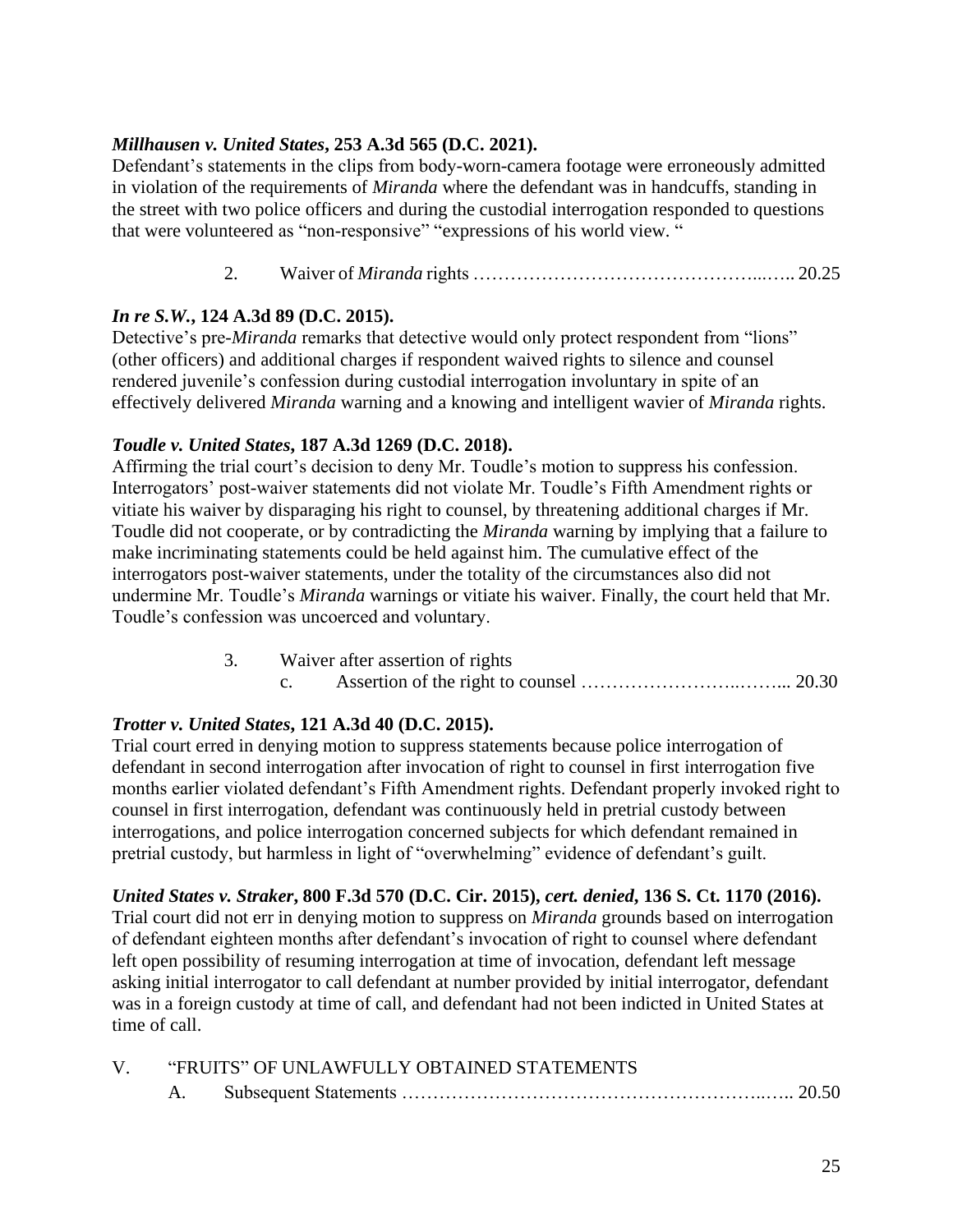## *In re S.W.***, 124 A.3d 89 (D.C. 2015).**

*See*, *supra*, Chapter 20.III.B.3.

## **CHAPTER 21 – MOTIONS TO SUPPRESS EYEWITNESS IDENTIFICATION TESTIMONY**

## I. CONSTITUTIONAL AND EVIDENTIARY GROUNDS FOR EXCLUSION

# *Wynn v. United States***, \_\_\_A.3d \_\_\_ (D.C. 2020); 2020 WL 1809688**

Reversible error where the trial court's admitted police detective's redacted interview with codefendant, following co-defendant's arrest, violating defendant's Sixth Amendment right to confrontation.

C. Evidentiary Inadmissibility Based on Unreliability …………………………... 21.5

# *Long v. United States***, 156 A.3d 698 (D.C. 2017).**

The victim's identification of the defendant as one of the perpetrators of robbery was reliable since the victim's had the opportunity to observe the man who had approached him from driver's side of vehicle, the degree of attention that victim paid to perpetrator during incident, the accuracy of the victim's prior descriptions of perpetrator, the level of certainty that victim exhibited at show-up, and the passage of merely one hour and 45 minutes between the robbery and identification procedure.

# **CHAPTER 22 – MOTIONS TO SUPPRESS ON FOURTH AMENDMENT GROUNDS**

- II. SEIZURES: ON-THE-STREET ENCOUNTERS BETWEEN CITIZENS AND POLICE
	- C. The Level of Intrusion: Contacts, Stops, Frisks, and Arrests
		- 1. Contacts and Stops ……………………………………………………. 22.6

# *Gordon v. United States***, 120 A.3d 73 (D.C. 2015).**

Trial court erred in denying motion to suppress because defendant was seized without reasonable articulable suspicion where police questioned defendant about his identity, defendant submitted to officer's show of authority consisting of aforementioned questioning and database searches, and giving a false name in high crime area did not provide grounds for detention.

## *United States v. Gross***, 784 F.3d 784 (D.C. Cir. 2015).**

Defendant not seized for Fourth Amendment purposes where four officers sitting together in car turned in same direction as defendant walked on other side of street, officers slowed car for a few seconds across one lane of traffic, no indication that defendant saw officers' weapons, officer in car asked defendant standing on sidewalk whether defendant was carrying gun, and whether defendant would expose waistband.

## *Towles v. United States***, 115 A.3d 1222 (D.C. 2015).**

Trial court did not err in denying motion to suppress because defendant was not seized within meaning of Fourth Amendment where court credited officers' testimony that officer asked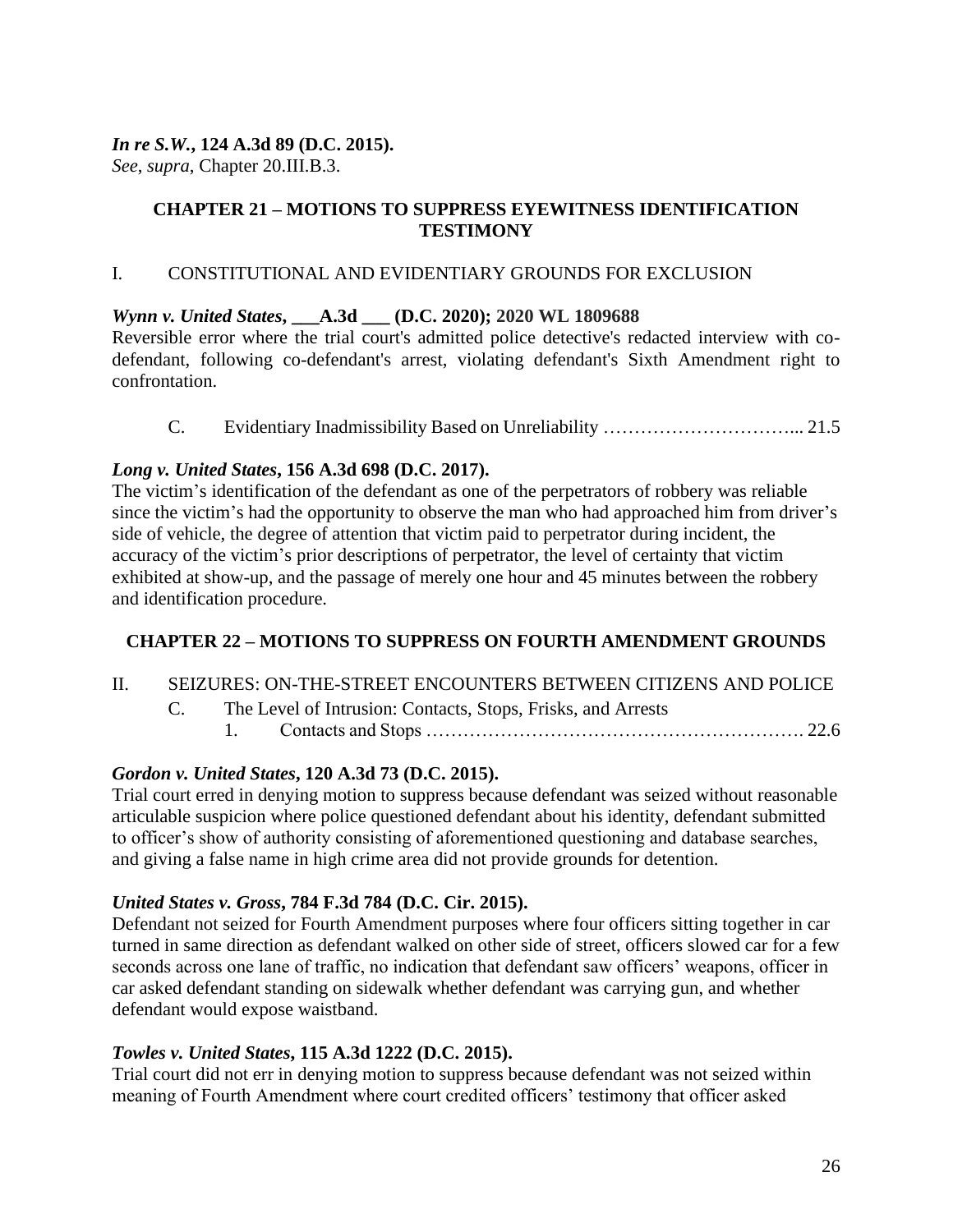defendant in normal tone of voice whether defendant had gun on right side, defendant showed officer cell phone in response, officer saw something heavy in appellant's pocket that officer did not believe was cell phone, defendant appeared to shield one side of body as officer approached him, officer asked defendant for consent to frisk, defendant consented, and defendant's subsequent inculpatory statements provided officers with probable cause to arrest and search defendant.

#### *Wade v. United States***, 173 A.3d 87 (D.C. 2017).**

The court affirms Mr. Wade's conviction for unlawful possession of a firearm and upholds his three-year mandatory minimum sentence. An anonymous 911 call describing a man with a gun in his waistband provided police officers with the necessary reasonable articulable suspicion to stop Mr. Wade initially. Testimony from a witness who claimed to see Mr. Wade toss a gun behind a dumpster while fleeing police provided officers with probably cause to search Mr. Wade. That the witness identified Mr. Wade at a show-up while police had him handcuffed between two police cars was not impermissibly suggestive. Therefore, the United States offered sufficient evidence for a jury to find beyond a reasonable doubt that Mr. Wade possessed the recovered gun.

## *Jones v. United States***, 154 A.3d 591 (D.C. 2017).**

The defendant was "seized," within the meaning of the Fourth Amendment, at the time that a police officer exited his cruiser and asked the defendant for a cigarette box that the defendant had been carrying. The officer had pulled his cruiser up alongside defendant in a very narrow alley, opened the door in front of defendant, and then blocked the defendant's path. After the defendant provided identification information, the officer asked his partner to run the defendant's information through the system to check for outstanding warrants, at which point a reasonable person would not have felt free to leave.

#### *Miles v. United States***, 181 A.3d 633 (D.C. 2018).**

An anonymous tip describing "a black male with a blue army jacket... shooting a gun in the air" and Mr. Miles's subsequent flight, provoked by police blocking the sidewalk to stop him, did not amount to a reasonable suspicion for police to justify subjecting Mr. Miles to an investigatory *Terry* stop. Thus, the Court of Appeals reversed Mr. Miles's conviction on various weapons charges.

#### *Hooks v. United States***, 208 A.3d 741 (D.C. 2019).**

Appellant, who was sitting in a lawn chair on a walkway in front of an apartment building, was "seized" for Fourth Amendment purposes when, after driving past the building, four uniformed officers stopped their car, reversed, got out of the car, walked directly up to appellant, and told him to "get up."

#### *McGlenn v. United States***, 211 A.3d 1133 (D.C. 2019).**

The "community-caretaking doctrine" applies to "temporary seizures of persons who are out in public" and justified seizing appellant pending the arrival of an ambulance, where appellant's "frightening" behavior caused his mother "to run to a neighbor's house [to] call the police"; "there was reason to believe [appellant] was under the influence of PCP, a drug known to cause sudden bursts of aggressive and violent behavior"; appellant "physically resisted" officers upon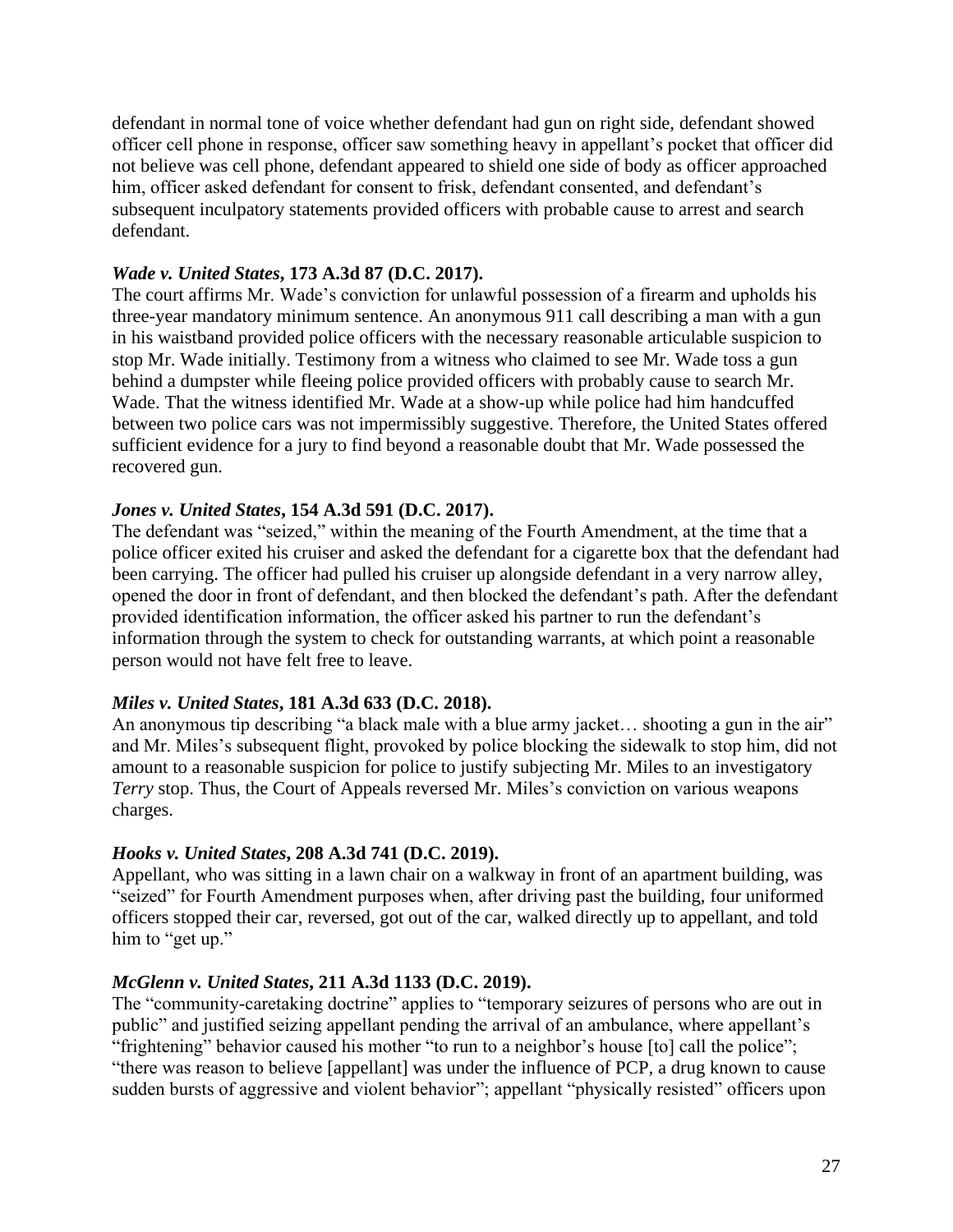their arrival; and appellant "showed signs of [anger,] incoherence[,] and disorientation." Of Note: The DCCA "express[es] no view as to the applicability of the community-caretaking doctrine to searches of a home."

## *United States v. Jackson***, 214 A.3d 464 (D.C. 2019).**

Warrantless GPS monitoring of appellant, a probationer, based on CSOSA criteria designating him a high-risk offender, was a constitutional "special needs" search because appellant's "reasonable expectation of privacy as a convicted offender on probation was diminished and . . . outweighed by the strong governmental interests in effective probation supervision," and there was no evidence "CSOSA placed him on GPS monitoring as a subterfuge to enable the police to [circumvent] the warrant and probable cause requirements of the Fourth Amendment." *Id.* 

# *United States v. Jackson***, 214 A.3d 464 (D.C. 2019).**

Appellant had no objectively reasonable expectation that CSOSA would withhold his GPS tracking data from the police where police engage in a narrowly tailored search to see whether any monitored probationer was present at the scene of a crime.

# *Ellison v. United States***, 238 A.3d 944 (D.C. 2020).**

Duration of defendant's *Terry* detention was not the ten-plus minutes between his initial seizure and formal arrest, but, rather, the three minutes that elapsed between his seizure and the accrual of probable cause to arrest: and four officers had adequate justification for the prolonged detention of defendant attendant to an arrest, and the pre-probable-cause *Terry* detention lasting 3 minutes was reasonable.

# *Ford v. United States***, 245 A.3d 977 (D.C. 2021).**

The trial court erred as a matter of law in ruling that defendant' actions did not revoke consent. An objectively reasonable officer would have understood the defendant's "act of placing his hand on the outside of his pocket exactly as Officer Branson did understand it—an unequivocal withdrawal of consent to be searched."

## *Hawkins v. United States***, 248 A.3d 125 (D.C. 2021).**

The trial court erred in finding that the defendant consented to the search of his bag because as the officer aggressively approached the defendant while asking for consent to search, he immediately touched the defendant's bag before giving him the opportunity to refuse consent.

## *Golden v. United States***, 248 A.3d 925 (D.C. 2021).**

Police unconstitutionally seized defendant by confronting him on the street, subjecting him to accusatory questioning, and asking him to expose his waistband for visual inspection, and unconstitutionally frisked him for a weapon without an objectively reasonable basis to suspect he was armed and dangerous and bulge on defendant's hip did not provide reasonable suspicion that defendant had weapon so as to justify frisk of defendant.

## *Johnson v. United States***, 253 A.3d 1050 (D.C. 2021).**

Defendant's firearm-related convictions reversed because his flight after an unlawful seizure and pat-down did not operate to attenuate the illegal prior frisk from the subsequently-discarded and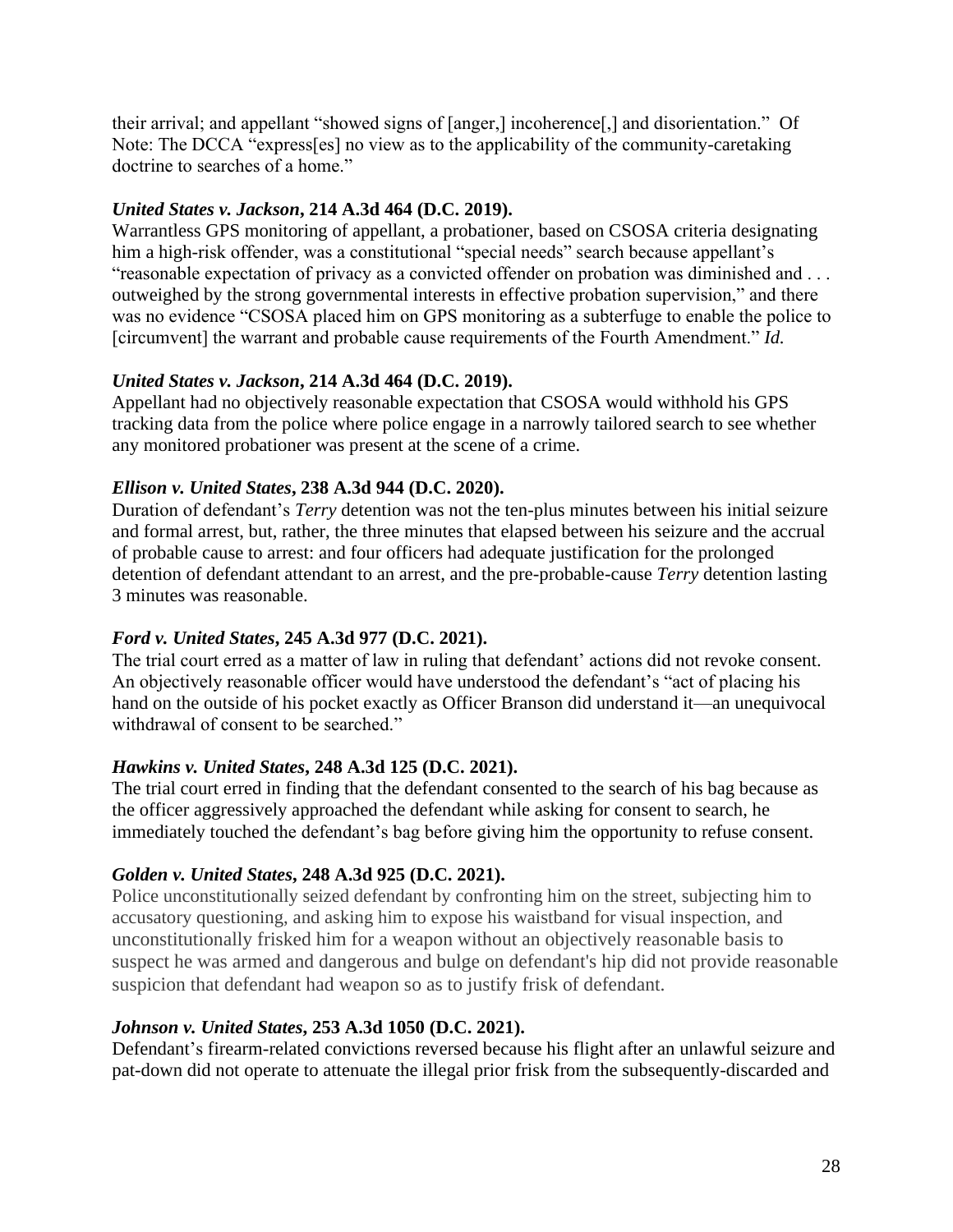discovered firearm and ammunition. The recovered evidence was not free of taint from the illegal seizure and should have been suppressed at trial.

#### *Atchison v. United States***, 257 A.3d 524 (D.C. 2021).**

Court Supervision and Offender Services Agency's (CSOSA) global positioning system (GPS) surveillance of defendants did not offend the Fourth Amendment.

## *Mayo v. United States***, 266 A.3d 244 (D.C. 2022).**

Defendant was seized when the GRU officer dove to tackle him and tripped him, even though he got away, relying on the Supreme Court's recent decision in *Torres v. Madrid*, 141 S. Ct. 989 (2021), which effectively overruled this court's decision in *Henson v. United States*, 55 A.3d 859 (D.C. 2012). Second, the court held that this seizure was unsupported by reasonable, articulable suspicion and therefore unlawful; and that the items of physical evidence subsequently recovered by the police from Mr. Mayo's person and in the area of the chase were fruits of this unlawful seizure that must be suppressed.

2. Vehicle Stops ………………………………………………………... 22.11

# *Byrd v. United States***, 138 S. Ct. 1518 (2018).**

An unauthorized driver of a rental car has a reasonable expectation of privacy in the car, at least assuming he had not procured the rental car via theft or fraud. The Court stated that it sees no reason why the expectation of privacy that comes from lawful possession and control and the attendant right to exclude would differ depending on whether the car in question is rented or privately owned by someone other than the person in current possession of it. Both have the expectation of privacy that comes with the right to exclude.

## *Rodriguez v. United States***, 575 U.S. 348 (2015).**

Absent reasonable suspicion, police extension of a traffic stop in order to conduct a dog sniff violates Fourth Amendment.

## *Sharp v. United States***, 132 A.3d 161 (D.C. 2016).**

Fourth Amendment seizure of the defendant when the officer instructed him to exit his vehicle immediately after the defendant declined the officer's request to search the car. Further, there was no reasonable articulable suspicion to justify the officer's seizure of defendant because it was based solely on the officer's suspicion about the area that was unrelated to defendant and the defendant in particular showed no cause for suspicion. Consequently, the defendant's admission to law enforcement after exiting the car that he was in possession of brass knuckles should have been suppressed.

## *United States v. Bumphus***, 227 A.3d 559 (D.C. 2020).**

Extended warrantless seizure of defendant's car was integral part of the but-for causal chain of events leading to recovery of gun and ammunition from defendant's car and itself caused violation of defendant's Fourth Amendment possessory interests, and thus, exclusionary rule applied.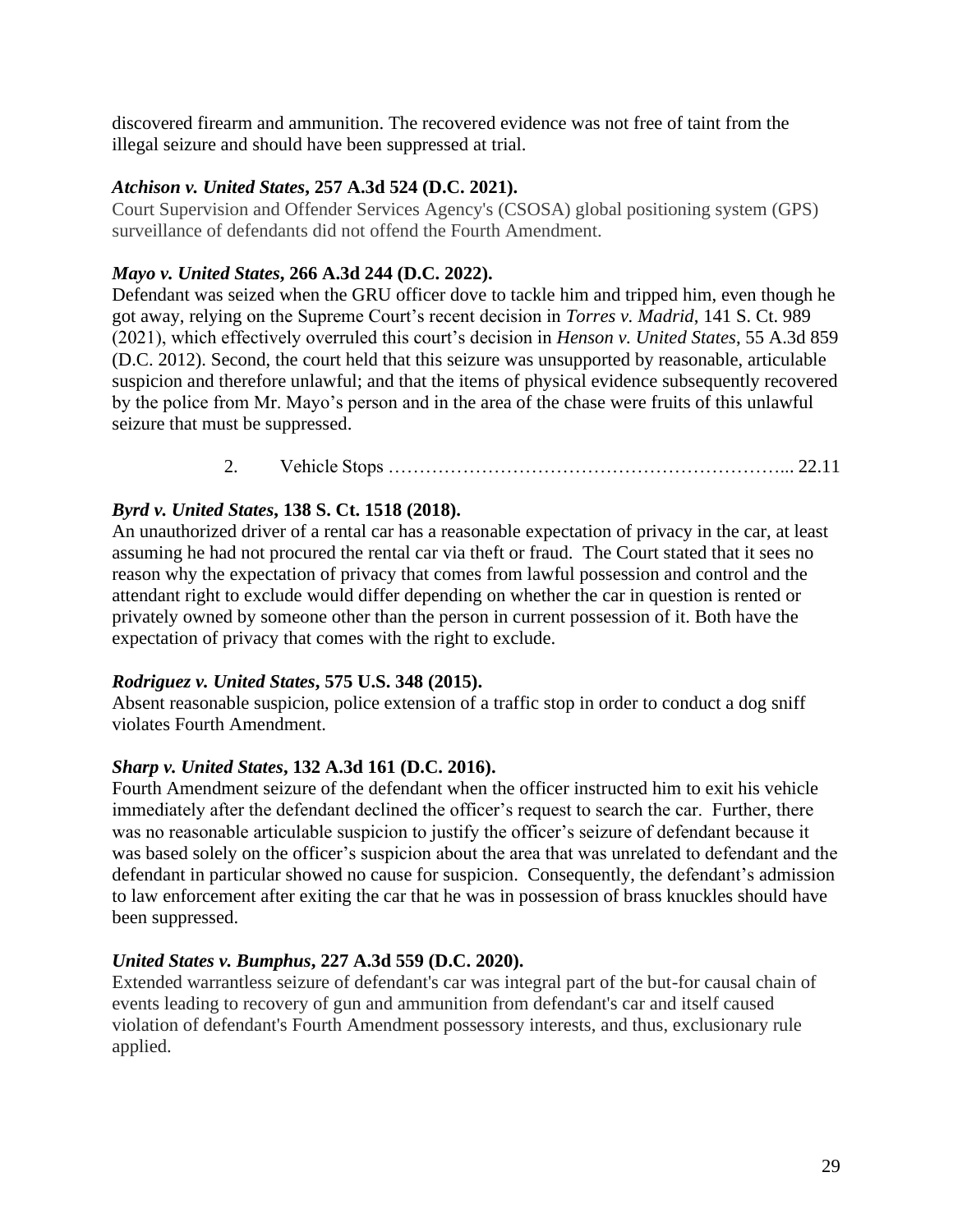| 4. Arrests |  |  |  |  |  |
|------------|--|--|--|--|--|
|            |  |  |  |  |  |

#### *Rodriguez v. United States***, 575 U.S. 348 (2015).**

*See*, *supra*, Chapter 22.II.C.2.

D. The Degree of Justification: Articulable Suspicion for a Stop or Frisk, Probable Cause for Arrest

1. Definitions a. Articulable Suspicion for a Stop ……………………………. 22.19

#### *Heien v. North Carolina***, 574 U.S. 54 (2014).**

Objectively reasonable mistake of law can give rise to reasonable suspicion necessary to justify Fourth Amendment seizure.

#### *Gordon v. United States***, 120 A.3d 73 (D.C. 2015).**

Trial court erred in denying motion to suppress because defendant was seized without reasonable articulable suspicion where police questioned defendant about his identity, defendant submitted to officer's show of authority consisting of aforementioned questioning and database searches, and giving a false name in high crime area did not provide grounds for detention.

#### *Pridgen v. United States***, 134 A.3d 297 (D.C. 2016).**

The court affirmed the lower court in denying defendant's motion to suppress because in considering the totality of the circumstances, the defendant's moving his hand around his left pocket gave the officers a reasonable basis to believe that he was armed and dangerous, and thus a reasonable basis for the investigatory seizure that led to the discovery of the tangible items the defendant sought to suppress.

#### *Hooks v. United States***, 208 A.3d 741 (D.C. 2019).**

Police lacked reasonable articulable suspicion to believe appellant had committed the crime of "crowding, obstructing, or incommoding" a sidewalk or entryway because his conduct could not have conceivably met the second requirement of the statute—that he resume blocking the walkway after being told to disperse.

#### *Newman v. United States***, 258 A.3d 162 (D.C. 2021).**

Officers encountered the defendant running away from them while clutching his waistband with one hand, in a manner that made arresting officers think defendant had "some sort of illegal contraband," in a neighborhood that was known for a lot of gun violence and drugs. The court concluded that the police were justified in conducting a *[Terry](https://1.next.westlaw.com/Link/Document/FullText?findType=Y&serNum=1968131212&pubNum=0000708&originatingDoc=I18cc07b00c0f11eca2c9cdfd717544ca&refType=RP&originationContext=document&transitionType=DocumentItem&ppcid=e78a1519a0a04f6fa64e2e585787185c&contextData=(sc.Default))* stop because the officers had reasonable articulable suspicion that defendant was engaged in criminal activity. Further, the defendant fled from officers while clutching his waistband three times, and the officer's subsequent protective pat down search for weapons was justified because the officers had a reasonable belief that the defendant was armed and dangerous.

*Maye v. United States***, 260 A,3d 638 (D.C. 2021).** *See*, *infra*, Chapter 22.II.D. 2.d. (presence in high crime area).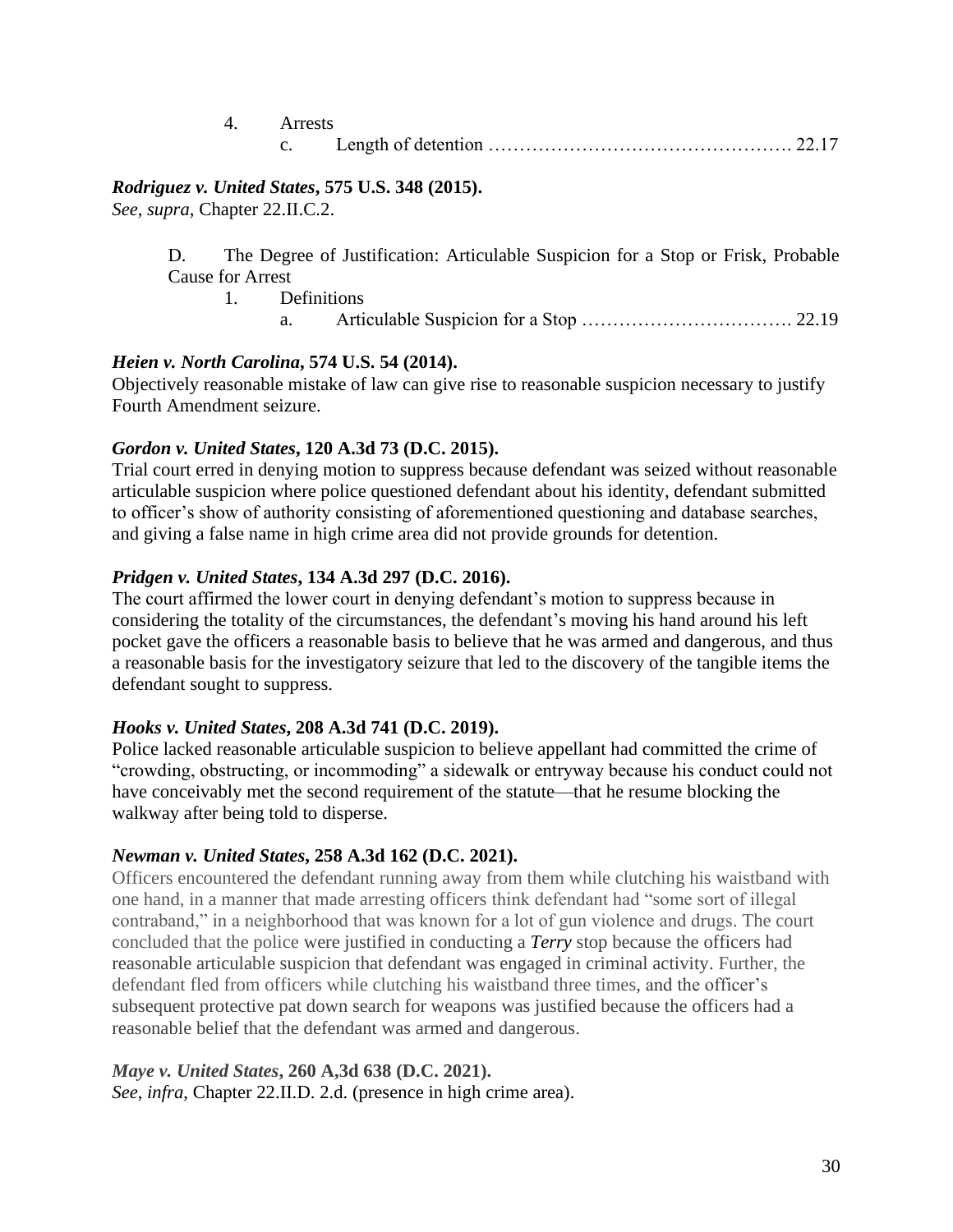## *Mayo v. United States***, 266 A.3d 244 (D.C. 2022).**

*See*, *infra*, Chapter 22.II.D. 2.d. (presence in high crime area).

2. Specific Facts Relevant to Articulable Suspicion or Probable Cause ... 22.25

#### *Dukore v. District of Columbia***, 799 F.3d 1137 (D.C. Cir. 2015).**

Officers had probable cause to arrest defendants for violating temporary abode regulation – D.C. Munic. Regs. tit. 24, § 121.1 – where defendants set up tent in which defendants then took shelter, signs identified tent as part of "Occupy D.C. movement," purpose of which was to physically occupy protest sites, tent located in front of Merrill Lynch building, and defendants reassembled tent after two warnings by officers to take down tent, and three warnings by officers that defendants could not lawfully remain in tent.

#### *Jenkins v. United States***, 152 A.3d 585 (D.C. 2017).**

Police lacked reasonable articulable suspicion required to conduct a stop of bicyclist even though there was an attempted robbery that occurred earlier in the day, the victim had provided police with a description of the suspect, and there was surveillance footage from the crime scene. Although the officer who watched the surveillance footage gave a description of the alleged perpetuator to the officer who conducted the stop, the surveillance footage did not depict the attempted robbery itself, so that even if the bicyclist resembled someone in the video, that would not implicate him in attempted robbery. The descriptions given by the victim and the investigating officer (indicating that suspect was a black male with blue jeans and a dark jacket or ski mask) were vague, there was 10-hour gap between attempted robbery and bicyclist's stop, and neither description involved bicycle. Thus, there was a lack of reasonable articulable suspicion.

#### *R.O. v. Dep't of Youth Rehab. Servs.***, 199 A.3d 1160 (D.C. 2019).**

Revocation of R.O.'s community placement was unconstitutional where DYRS relied in part on an arrest that was not supported by probable cause.

#### *Ellison v. United States***, 238 A.3d 944 (D.C. 2020).**

Recovery of crack cocaine from the buyer after observing hand-to-hand transaction coupled with collective knowledge doctrine applied to factor the "crack recovery" into the calculus as to whether officer had probable cause to arrest defendant as the seller in the drug transaction.

a. Report of crime ………………………………………...…. 22.25

## *Morgan v. United States***, 121 A.3d 1235 (D.C. 2015).**

Trial court did not err in denying motion to suppress because 911 call and resulting police observations provided police with reasonable, articulable suspicion needed to conduct *Terry* stop where: caller described seeing suspect on red bicycle exchange small objects with another person; caller said that during exchange suspect reached into back of pants, pulled something out, and put object back in pants; caller provided contact information, and personally spoke to officers; and, officers saw man matching caller's description of suspect in block in question 30 seconds later on red bicycle.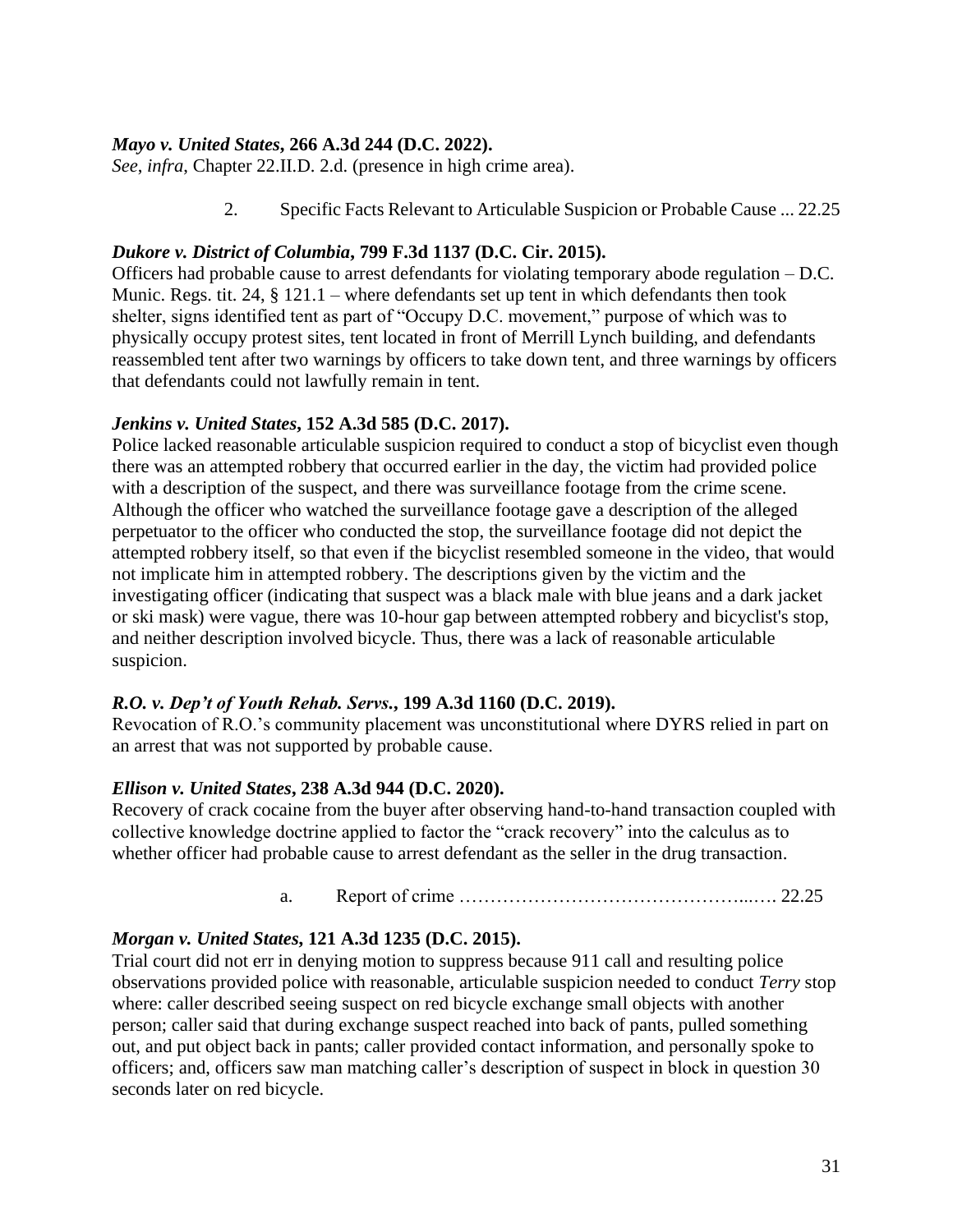| $\mathbf b$ . |  |  |
|---------------|--|--|
|               |  |  |

#### *Morgan v. United States***, 121 A.3d 1235 (D.C. 2015).**

*See*, *supra*, Chapter 22.II.D.2.a.

| d. |  |
|----|--|
|    |  |

*Gordon v. United States***, 120 A.3d 73 (D.C. 2015).** *See*, *supra*, Chapter 22.II.D.1.a.

# *Newman v. United States***, 258 A.3d 162 (D.C. 2021).**

*See*, *infra*, Chapter 22.II.D. 1.a.

#### *Maye v. United States***, 260 A,3d 638 (D.C. 2021).**

The D.C. Court of Appeals held that the officers' high-crime area testimony to support the *Terry* stop was short on specifics explaining that "[w]e would need a great deal more than what the government offers here for the location of the encounter" to provide helpful context for a reasonable, articulable suspicion analysis."

## *Mayo v. United States***, 266 A.3d 244 (D.C. 2022).**

Evidence of a "high crime area" as a factor supporting a *Terry* stop requires that the fact be shown with sufficient particularized, individualized suspicion to justify its reliance under *[Terry](https://1.next.westlaw.com/Link/Document/FullText?findType=Y&serNum=1968131212&pubNum=0000780&originatingDoc=If831fb906f1e11ec9d07baaeba647595&refType=RP&originationContext=document&transitionType=DocumentItem&ppcid=35e815a7fa2e4b6fbcf53b83b07201c6&contextData=(sc.Keycite))*.

g. Response to questioning ……………………………………. 22.30

*Gordon v. United States***, 120 A.3d 73 (D.C. 2015).**

*See*, *supra*, Chapter 22.II.D.1.a.

## *Dozier v. United States***, 220 A.3d 933 (D.C. 2019).**

Appellant's submission to a police "request" for a pat-down was not consensual but a "seizure," where two police cars containing four officers pulled up to the alley where appellant (a Black man) was walking alone at night in a "high crime area," two armed, uniformed officers got out of their car, followed appellant, asked repeatedly if they could talk to him, asked if he had a weapon, and when he said no and lifted his jacket to show "a clean waistband," asked if they could pat him down for weapons.

i. Flight ………………………………………………………... 22.31

## *Posey v. United States***, 201 A.3d 1198 (D.C. 2019).**

Appellant's unprovoked flight from uniformed officers in a high crime area did not provide reasonable articulable suspicion to stop him for committing a robbery reported in that area, where (a) the officers had only a vague suspect descriptions, (b) the record did not show precisely when the robbery occurred, and (c) nothing about appellant or his group's conduct before or during the flight suggested involvement in the robbery—"[A] nondescript individual distinguishing himself from an equally nondescript crowd by running away from officers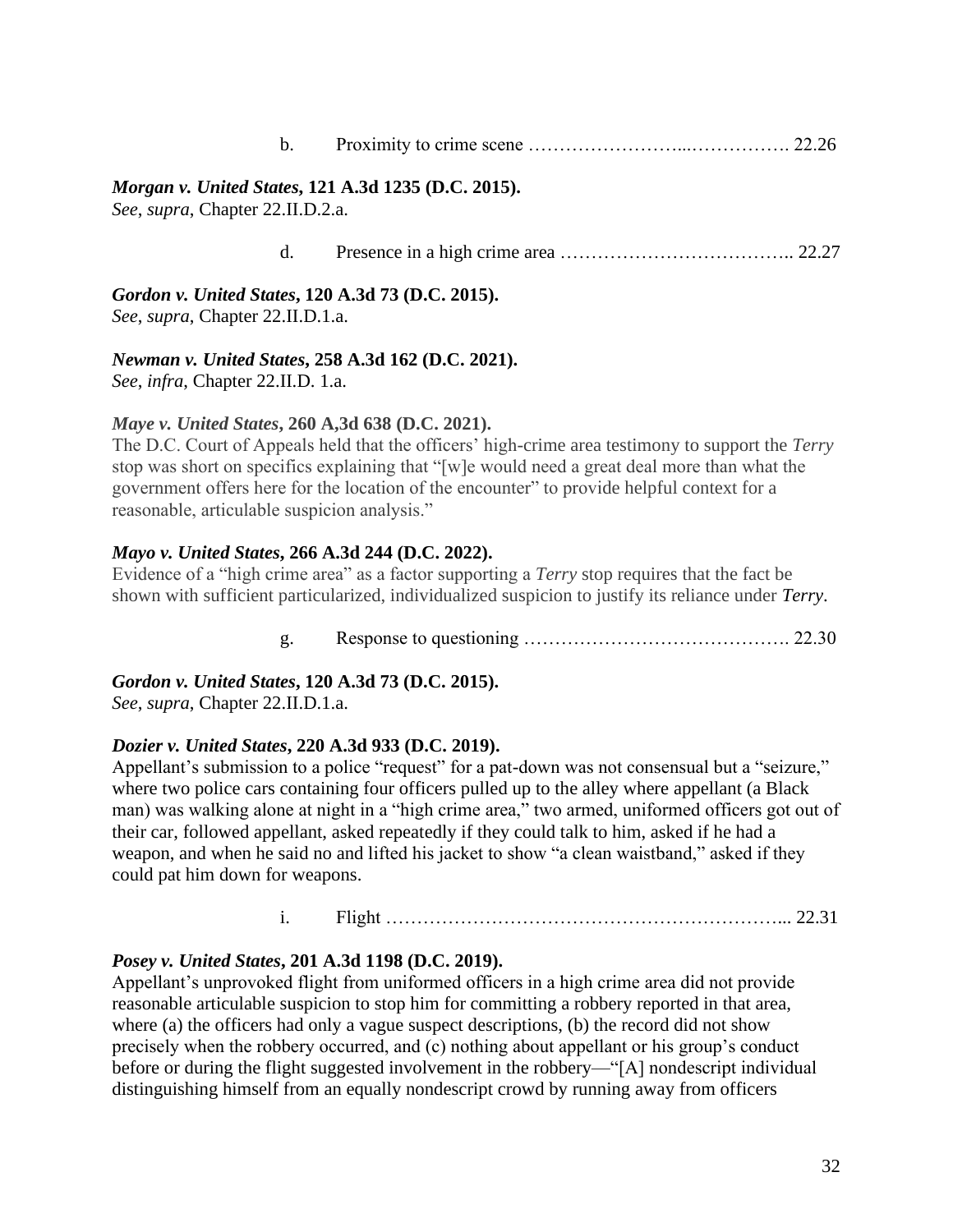unprovoked does not, without more, provide a reasonable basis for suspecting that individual of being involved in criminal activity and subjecting him or her to an intrusive stop and police search."

# *Dozier v. United States***, 220 A.3d 933 (D.C. 2019).**

After appellant submitted to a pat down, testimony that appellant took flight during the pat-down and subsequently threw an object containing a controlled substance should have been suppressed as the fruits of the illegal because there was no reasonable articulable suspicion for the initial seizure.

| E. The Source of the Information |  |                  |  |  |
|----------------------------------|--|------------------|--|--|
|                                  |  | 2. Informant Tip |  |  |
|                                  |  |                  |  |  |

## *Jackson v. United States***, 109 A.3d 1105 (D.C. 2015).**

Anonymous tip bore sufficient indicia of reliability to form basis of reasonable suspicion under *Navarette v. California*, 134 S. Ct. 1683, 1687 (2014) where tip was made within minutes of seizure, caller used 911 system, and description was particularized to defendant, particularly given complete absence of other people around defendant.

# *Morgan v. United States***, 121 A.3d 1235 (D.C. 2015).**

*See*, *supra*, Chapter 22.II.D.2.a.

## *Jackson v. United States***, 157 A.3d 1259 (D.C. 2017).**

A face-to-face tip that was received by the police officer from the mother of the victim of an armed robbery and assault with a deadly weapon (that the alleged perpetrator was located inside apartment), along with a photograph of the alleged perpetrator provided to the officer by the mother, was sufficiently reliable to provide the officer with reasonable suspicion to justify detention of the alleged perpetrator until show-up procedure was complete. Although the officer only knew that the mother's information came from "the neighborhood"; the mother's tip and photograph indicated a special familiarity with perpetrator's affairs, and the mother's actions were not anonymous, and she could have been held accountable for information she gave. Furthermore, since the officer independently corroborated important details of the mother's tip, and the mother's tip turned out to be correct, the tip was reliable.

# III. CHALLENGING THE USE OF EVIDENCE SEIZED

- A. The Threshold Issue: A Legitimate Expectation of Privacy
	- 1. The Subjective Expectation of Privacy …………………………….... 22.49

# *United States v. Miller***, 799 F.3d 1097 (D.C. Cir. 2015).**

Trial court did not err in denying motion to suppress based on seizure of boxes containing incriminating information from vehicle that defendant drove on day in question where defendant raised no claim of interference with possessory interests, and government obtained search warrant not challenged by defendant before searching boxes.

3. Relinquishment of the Expectation …………………………………. 22.53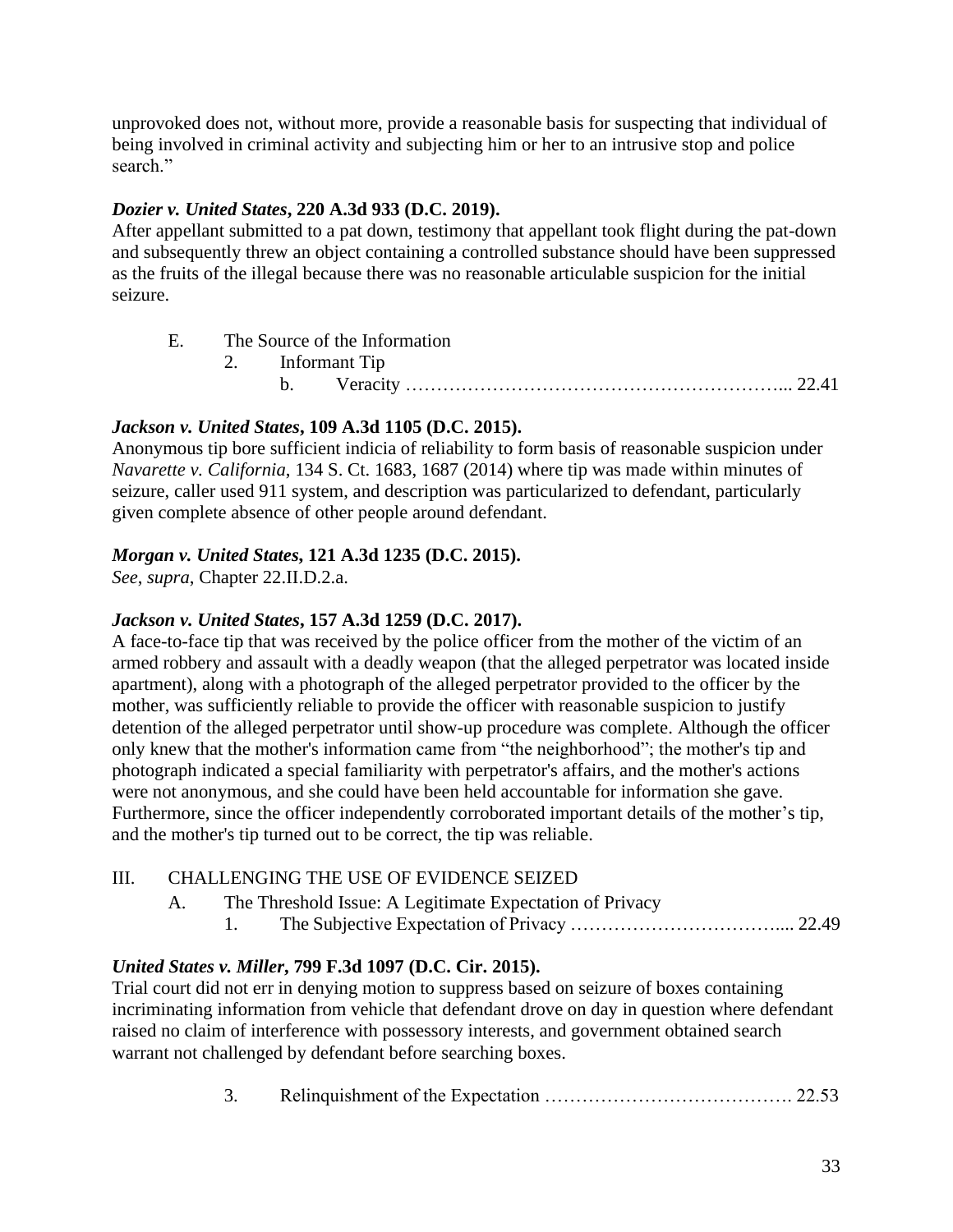# *Sheffield v. United States***, 111 A.3d 611 (D.C. 2015).**

Assuming police seized defendant's clothes at public hospital, court did not err in denying suppression motion where defendant voluntarily sought treatment for gunshot wound, did not request that staff secure clothing in a locker, and officers responding to report of shooting victim had probable cause to believe that clothing in plain view contained evidence of a crime.

B. Challenging Searches and Seizures Based on Warrants ……………………... 22.55

## *United States v. Weaver***, 808 F.3d 26 (D.C. Cir. 2015).**

Exclusionary rule applies to evidence obtained as a result of a knock-and-announce violation committed when law enforcement officers execute arrest warrant.

## *In re G.B.***, 139 A.3d 885 (D.C. 2016).**

Rule 41(b) and the Fourth Amendment permit investigative search warrants to forcibly take the DNA from a witness or a victim even when not suspected of participating in the crime for which the DNA is at issue.

## *Burns v. United States***, 235 A.3d 758 (D.C. 2020).**

Warrant authorizing search of all data on cell phone for evidence related to murder was invalid because warrant affidavit established probable cause to believe only certain items related to the murder would be found on the phone, and the warrant did not limit the search to those particular items. Good-faith exception did not apply because the warrant was so lacking in probable cause for the all-data search that no reasonable police officer could have relied on it. Warrant was not severable because no portion of the warrant named items supported by probable cause with sufficient particularity.

| Evidence Obtained Without a Warrant |  |  |  |  |  |
|-------------------------------------|--|--|--|--|--|
|                                     |  |  |  |  |  |

## *Sheffield v. United States***, 111 A.3d 611 (D.C. 2015).**

Extraction of DNA from defendant's clothing after arrest, seized under plain view exception prior to arrest, did not violate defendant's Fourth Amendment rights.

3. Searches of People ………………………………………...……….... 22.70

## *Akinmboni v. United States***, 126 A.3d 694 (D.C. 2015).**

Trial court erred in denying defendant's motion to suppress because warrantless search of defendant's anal cavity in cellblock day after arrest – requiring defendant to manually expose anal cavity and remove items in question – was not reasonable within meaning of Fourth Amendment where no medical personnel involved.

4. Searches of Dwellings .......................................................................... 22.71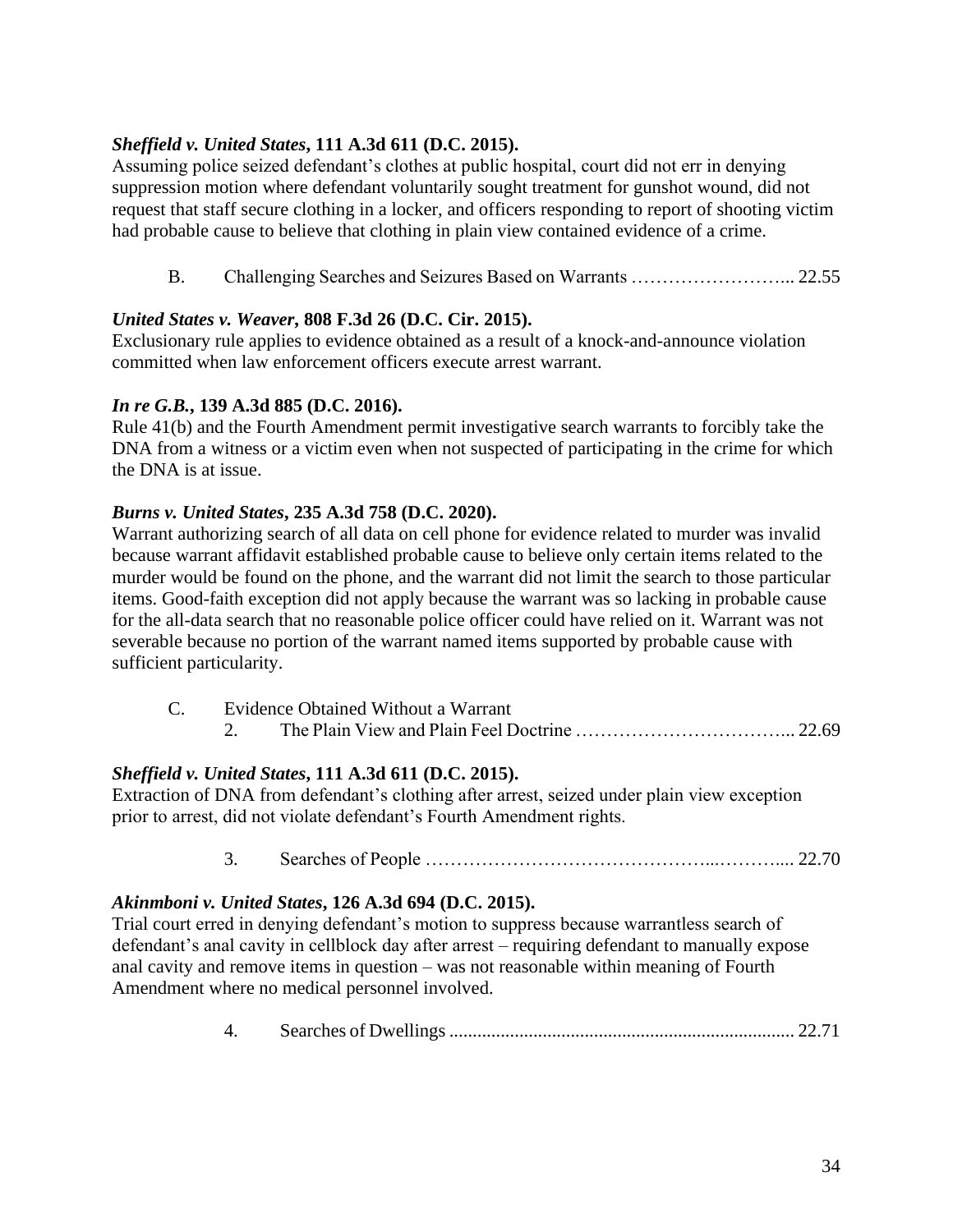#### *Green v. United States***, 231 A.3d 398 (2020).**

Under the Fourth Amendment, law enforcement officials effectuating an arrest warrant are not permitted to remain *inside* the residence to prevent the destruction of evidence while awaiting a search warrant once the arrestee and all other persons have been removed from the house, where they could have accomplished the same law enforcement goal of securing the premises from *outside* the residence with minimal privacy intrusion. Thus, arrest warrant did not justify law officer's actions that led to warrantless seizure of phone and neither the protective sweep exception or exigent circumstances exception were implicated to justify the search.

- a. Justifying the warrantless entry
	- (3) Emergencies requiring preventive action .................... 22.76

# *Evans v. United States***, 160 A.3d 1155 (D.C. 2017).**

Without deciding whether police needed probable cause or only a reasonable basis to believe that entry was necessary to provide emergency aid to an injured occupant or to protect an occupant from immediate injury, the Court held that even under the "reasonable basis" standard, the police lacked adequate reason to believe that immediate entry was necessary to provide emergency aid because the office did not have a specific reason to believe that an unknown third party was in the apartment and needed immediate help. The appellate court also held that "procedural unfairness" precluded affirmance based on the "independent source" theory because the government had not argued it at trial and the trial court therefore had not made the factual findings relevant to the theory.

## *Ball v. United States***, 185 A.3d 21 (D.C. 2018).**

Affirming the lower court's decision that exigent circumstances justified officers' warrantless entry into an apartment and the subsequent collection of evidence. The 911 call reporting an assault in progress, which was corroborated by an occupant in the building, and the officer's observations that they heard yelling and that the woman who answered the door seemed "panicked and concerned" provided an objectively reasonable basis for the officer's belief that they needed to enter the apartment to provide emergency assistance. Judge Easterly dissented on grounds that the government did not meet its burden to justify an emergency aid exception to the warrant requirement and the majority opinion goes too far in diminishing Fourth Amendment protections.

5. Automobile Searches ……………………………………………….. 22.81

## *Davis v. United States***, 110 A.3d 590 (D.C. 2015).**

Trial court did not err in denying suppression motion where officer entered car vacated by allegedly incapacitated defendant in order to allow free flow of traffic and found narcotics in plain view on driver's side floorboard.

## *Hawkins v. United States***, 113 A.3d 216 (D.C. 2015).**

Officers' second entry into vehicle after smelling marijuana following entry to turn off engine did not fall within exigent circumstances exception to warrant requirement because turning off vehicle is not analogous to hot pursuit, preventing destruction of evidence, or preventing immediate bodily injury, and officers lacked probable cause. Entry nonetheless did not violate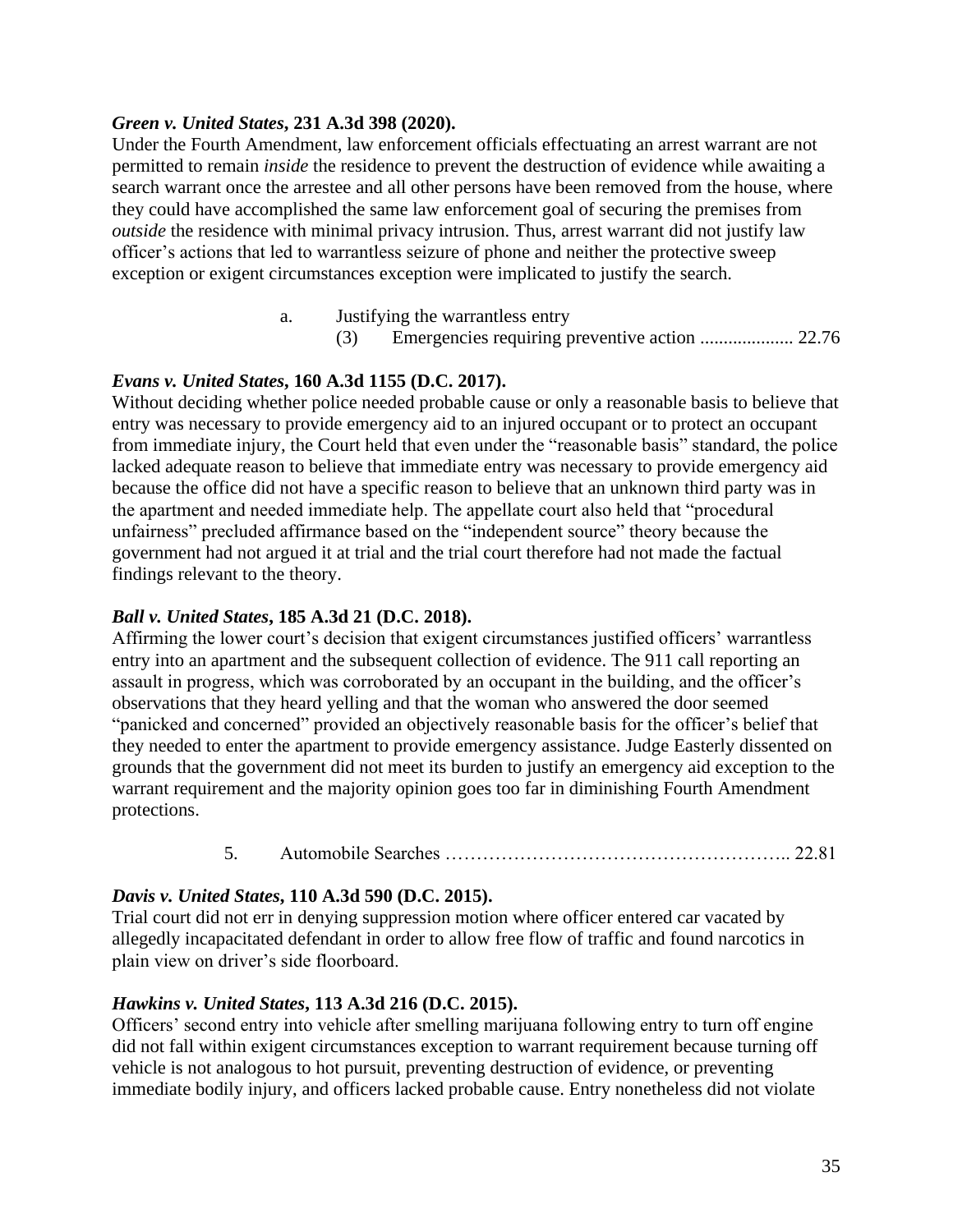Fourth Amendment, given community caretaking doctrine, because officers did not enter for investigatory purposes, entry was necessary to safeguard car from theft in light of owner's absence, and the entry did not infringe on defendant's lessened privacy interest in the car.

### *Armstrong v. United States***, 164 A.3d 102 (D.C. 2017).**

Officers did not have sufficient specificity to provide the particularized reasonable suspicion necessary to stop a vehicle with three occupants after two robberies occurred within ten minutes of each other in the same area and did not match a description based only on a broadcast lookout for two black males in a white car with tinted windows robberies occurred within ten minutes of each other in the same area.

## *United States v. Bumphus***, 227 A.3d 559 (D.C. 2020).**

A 4-day delay between seizing and searching a car containing a child's backpack, wife's purse, and cell phone was unreasonable where police offered no legitimate reason for the delay. Suppression of the recovered evidence was warranted to deter unnecessary delays between the seizure and search of personal property.

## *Fogg v. United States***, 247 A.2d 306 (D.C. 2021).**

An agent for a tow-truck company searched the defendant's bags that were found in the trunk of a repossessed car. The action implicated the Fourth Amendment because the MPD officers stood by during the agent's search of the bags which they reasonably knew or should have known was unauthorized. Here, the private action was transformed into state action because MPD detained appellant and showed interest in the fruits of the search, notwithstanding that appellant retained a legitimate expectation of privacy in the contents of his bags in the trunk. MPD's presence gave tacit approval of the bag search for which there was there was no probable cause to conduct the search.

### IV. FRUITS OF ILLEGAL SEARCHES AND SEIZURES …………………………….. 22.90

## *Blair v. United States***, 114 A.3d 960 (D.C. 2015).**

Assuming violation of Fourth Amendment rights, the court did not err by declining to apply the exclusionary rule to a DNA sample taken from the defendant by the Bureau of Prisons (BOP), nor second sample taken from MPD based solely on information derived from first sample, where no evidence of bad faith existed, prison staff took sample, several years passed between collection and trial, and later modification of DC law to include offense in question obviated need for deterrent effect.

### *Logan v. United States***, 147 A.3d 292 (D.C. 2016).**

Officer's concern that cell phone data might be lost did not justify a search of defendant's cell phone where the police had already detained the defendant, the phone was in police possession, and there were no other exigent circumstances present to justify a warrantless search of the cell phone. However, a lawful investigation was already underway before the officer checked the contents of the cell phone, and thus the evidence discovered from the cell phone even if the search was unlawful was admissible under the inevitable discovery doctrine.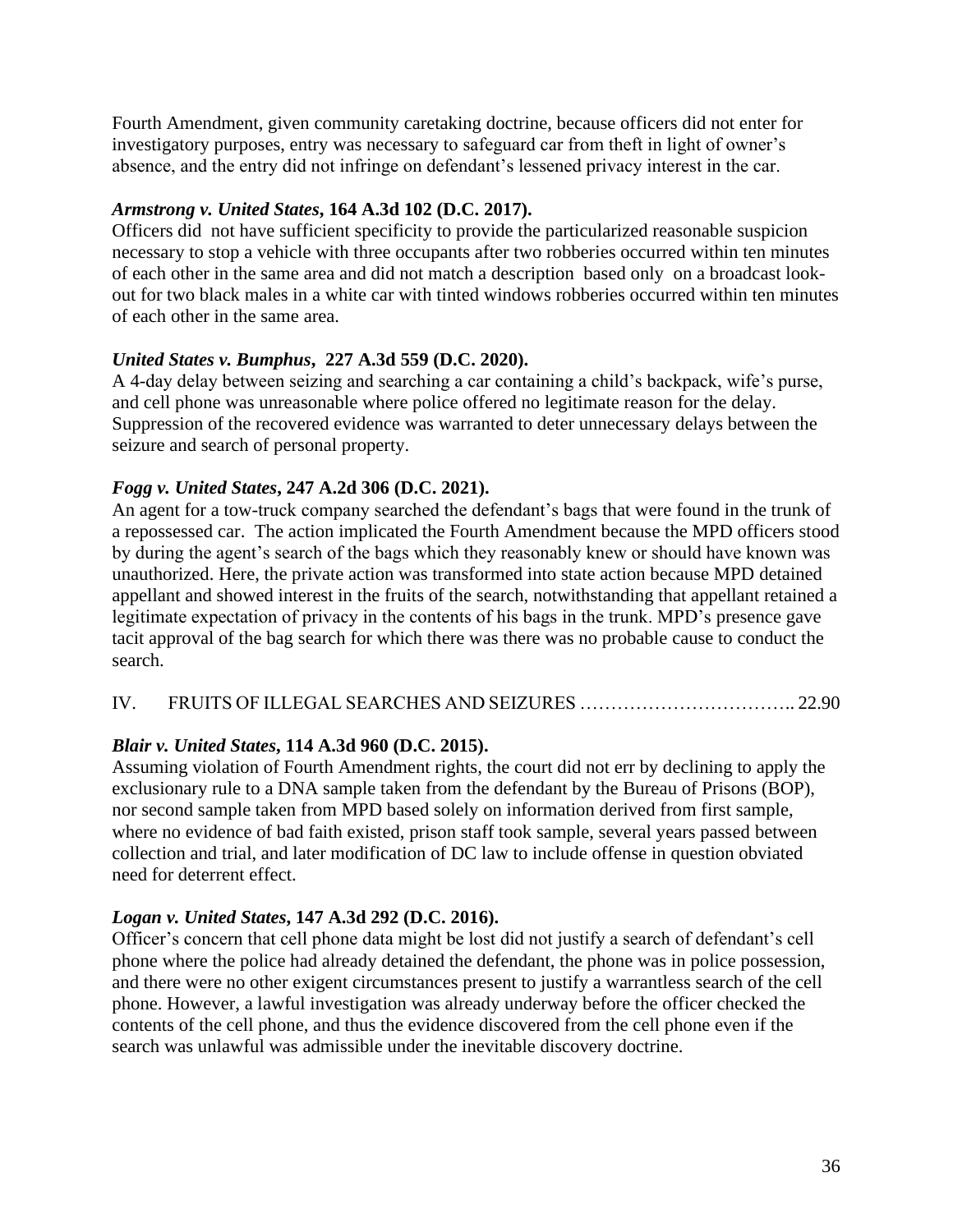## **CHAPTER 23 – VOIR DIRE**

| I. | <b>METHOD OF EXAMINATION</b> |                                                                                                      |  |
|----|------------------------------|------------------------------------------------------------------------------------------------------|--|
|    | <b>B.</b>                    |                                                                                                      |  |
|    |                              | Blades v. United States, 200 A.3d 230 (D.C. 2019).                                                   |  |
|    |                              | Use of husher during individual-juror voir dire did not constitute closure or partial closure of the |  |
|    |                              | courtroom, burdening the right to a public trial. Rather, it was a reasonable alternative to closing |  |
|    |                              | the proceeding, that protected appellant's public-trial right.                                       |  |

C. Public Access to Voir Dire …………………………………………………..... 23.8

### *Copeland v. United States***, 111 A.3d 627 (D.C. 2015).**

Defendant failed to prove prejudice under Strickland where defendant did not claim that he would have exercised his right to be present at bench during voir dire, nor that attorney should have conducted voir dire differently or challenged other jurors. Court cannot presume prejudice from conducting individual voir dire at the bench within view, but outside hearing of the public because doing so does not constitute structural error.

III. EXCUSALS FOR CAUSE ………………………………………………………….. 23.16

### *Johnson v. United States***, 116 A.3d 1246 (D.C. 2015).**

Trial court did not abuse discretion in dismissing juror during trial, nor in refusing to postpone proceedings to allow further inquiry, because juror's assertion of logistical difficulty in securing childcare, taken together with previously asserted financial hardship in securing childcare, court's repeated opportunities to observe juror's demeanor, and juror's husband's appearance to corroborate juror's difficulties provided court with firm factual foundation needed to conclude that juror could not continue to serve.

### IV. PEREMPTORY CHALLENGES

B. Discriminatory Use of Peremptory Challenges …………………..………….. 23.20

### *Brown v. United States***, 128 A.3d 1007 (D.C. 2015).**

Trial court did not abuse discretion in denying defendant's *Batson* challenge to government's use of six of seven peremptory strikes against black venire members because defendant did not meet burden of showing that race-neutral reasons asserted by government pretextual where defendant made only conclusory assertion that most of strikes were against black venire members, and venire member stricken on basis of criminal conviction was sufficiently differently situated from relatives of persons convicted of crimes and victims of crime.

### *Johnson v. United States***, 107 A.3d 1107 (D.C. 2015).**

Being soft spoken or non-assertive are both race-neutral explanations for a peremptory strike.

### *Beasley v. United States***, 219 A.3d 1011 (D.C. 2019).**

Following defense counsel's *Batson* challenge, the trial court erred in finding no prima facie case of discrimination, where the government "used 80% of its peremptory strikes against black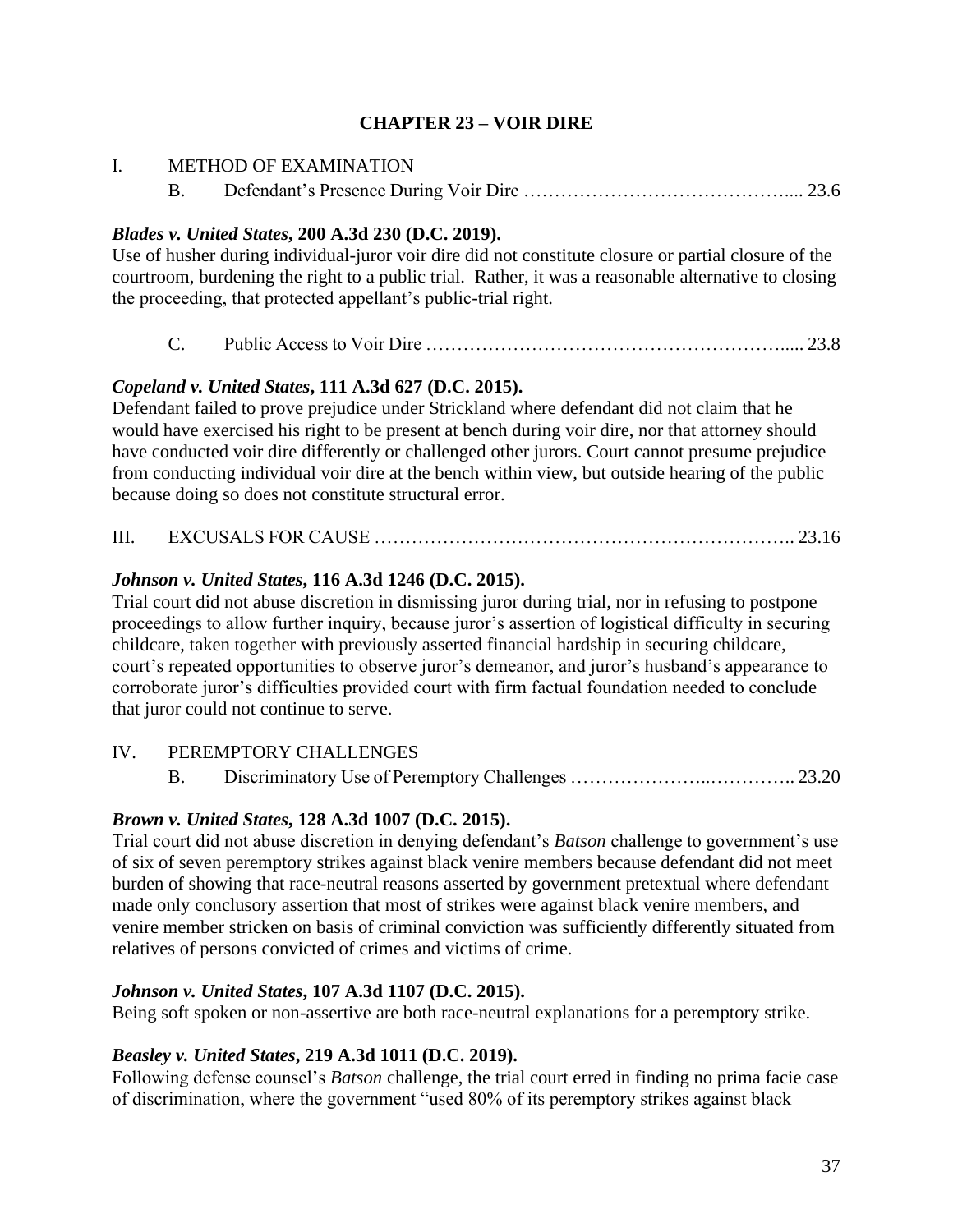jurors, a group that comprised approximately 33% of the venire." A statistical disparity of this magnitude was sufficient to create prima facie case, notwithstanding the lack of evidence regarding the racial makeup of the seated jury and the fact that the defense also struck some of the black jurors included in its prima facie case. Although the court has "taken note in some cases when certain classes of people have been totally excluded from a jury through the government's use of strikes," it has "never signaled that this factor was" either necessary or sufficient. Given that the reasons underlying the parties' overlapping strikes are "not readily apparent, the overlap [is] not a valid basis for subtracting . . . jurors from the step-one analysis of the government's strikes." Id. The trial court's erroneous finding that the defense had failed to establish a prima facie case required reversal because resuming the *Batson* inquiry on remand, after more than two years have passed, would not have been feasible. The government made "no contemporaneous proffers regarding its strikes of any jurors," and as the government conceded, the record provides no "obvious justification" for at least three of the relevant strikes.

#### *Haney v. United States***, 206 A.3d 854 (D.C. 2019).**

The defense established a prima facie case of discrimination under *Batson v. Kentucky*, 476 U.S. 79 (1986), where "the prosecutor used seven out of nine (or 78%) of her peremptory challenges," including every one of her first six challenges, to strike black jurors, who comprised 39% of the qualified venire, and "used four (or 44%) of her peremptory challenges to strike black males, who constituted only 18% of the venire," with the result that "no black males served on the jury in a case where the defendant is a black male." The trial court's erroneous refusal to proceed to step three of the *Batson* inquiry (based on its erroneous determination that the defense had not made a prima facie showing), required reversal, as opposed to remand, because the prosecutor proffered demeanor-based reasons for her strikes, the trial court made no contemporaneous findings regarding those reasons, the record provided no basis to test their accuracy, and, after more than two years, a remand hearing could not be expected to "replicate the probing inquiry to which appellant was entitled."

### **CHAPTER 25 – THE JENCKS ACT**

#### I. INTRODUCTION: JENCKS AND "REVERSE-JENCKS" ................................................ 25.1

#### *Rahman v. United States***, 208 A.3d 734 (D.C. 2019).**

Where appellant was arrested by an MPD officer after refusing to leave a McDonald's as requested by the special police officer (SPO) working there, the Jencks Act did not entitle appellant to receive the incident report that the SPO submitted to the McDonald's corporation. The government never "possessed" the report for Jencks Act purposes because, in preparing it, the SPO was functioning as a McDonald's contractor rather than a member of the prosecution team.

#### II. AN OVERVIEW OF JENCKS REQUIREMENTS ............................................................ 25.1

#### *Williams v. United States***, 230 A.3d 927 (D.C. 2020).**

Complainant's appearance and impact statement at defendant's sentencing for violating civil protection order were not enough to render Jencks Act and Rule of Criminal Procedure implementing it applicable, and thus did not require United States to produce any of her prior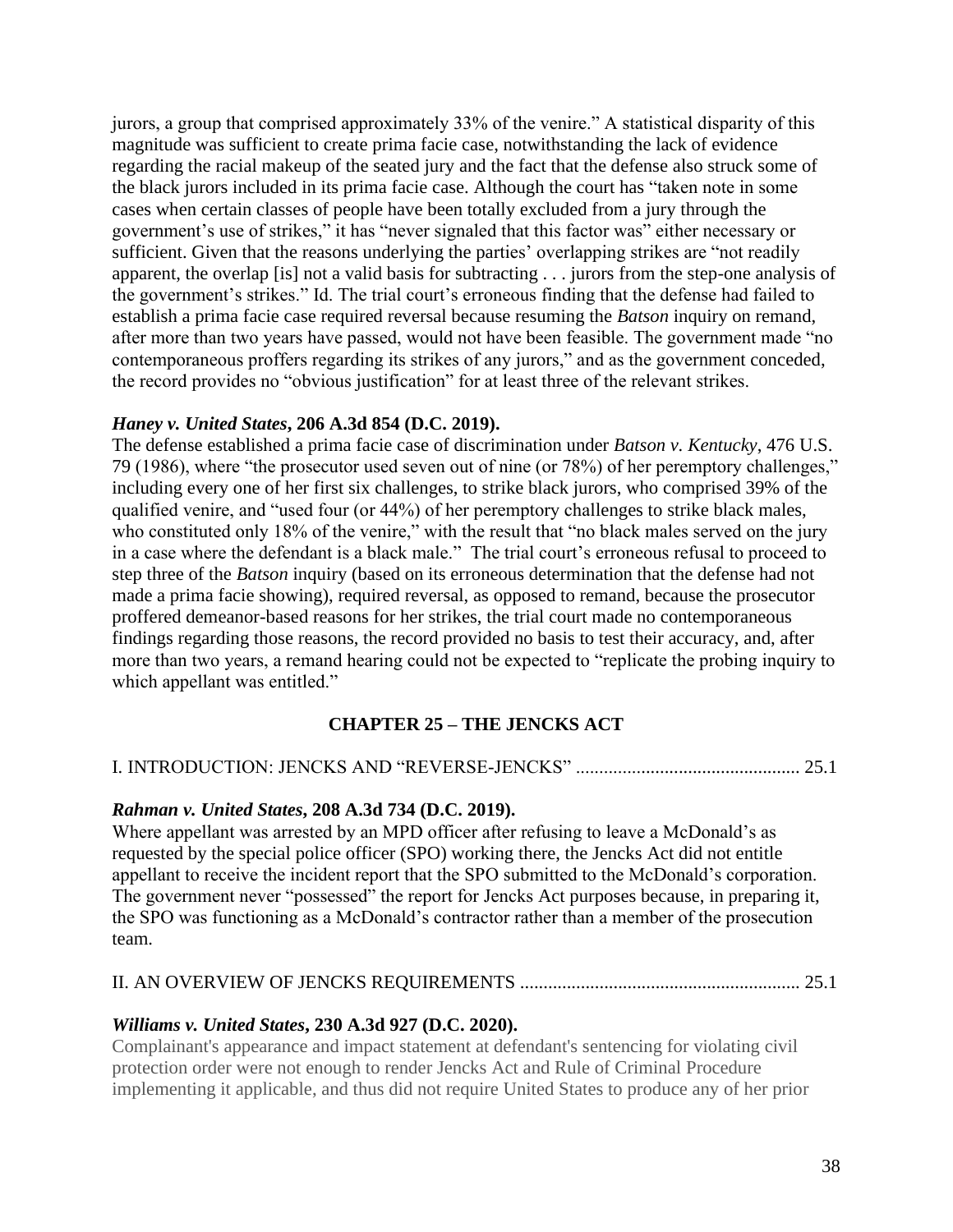statements in its possession, because the government did not call complainant to testify as a witness for the prosecution, even though prosecutor asked victim whether there was anything else she wanted to tell judge about what kind of sentence she though defendant should get, and prosecutor's questioning was merely an effort to facilitate participation of victim with critical, debilitating illness and to ensure that she was fully heard by court regarding her views about appropriate sentence.

## III. THE DEFINITION OF A "STATEMENT"

| D. |  |  |
|----|--|--|
|    |  |  |

## *Hernandez v. United States***, 129 A.3d 914 (D.C. 2016).**

The trial court erred in denying the defense counsel's request that the prosecutor's notes from an interview of the government's witness be disclosed under the Jencks Act or reviewed in camera, because the line between notes that are substantially verbatim and those that are not for the purposes of disclosure under the Jencks Act is to a degree a legal question, and the court cannot relieve itself of its duty to inquire into the nature of such notes based on the prosecutor's conclusory assertion that the notes were "selective" or "not substantially verbatim."

# V. SANCTIONS FOR FAILURE TO PRODUCE JENCKS MATERIAL

B. Loss or Destruction of Material ……………………………………………… 25.11

## *Fadul v. District of Columbia***, 106 A.3d 1093 (D.C. 2015).**

No abuse of discretion for failure to impose sanctions for failure to produce radio run where no evidence of negligence or bad faith by government, recording did not likely contain material discussion of facts of case, and prejudice to defendant was unlikely.

## **CHAPTER 26 - OBJECTIONS, CROSS-EXAMINATION, AND IMPEACHMENT**

- I. THE USE OF OBJECTIONS
	- A. The Law of Objecting
		- 2. Objection to substance of answer sought …………………………..…. 26.2

## *Johnson v. United States***, 116 A.3d 1246 (D.C. 2015).**

Trial court did not abuse its discretion in admitting co-defendant's opinion testimony about intended meaning of defendant's statement – "all right" – where the co-defendant heard defendant make the statement, the co-defendant knew the defendant "like a brother", and codefendant testified to factual basis supporting co-defendant's interpretation.

## II. CROSS-EXAMINATION

A. The Right to Cross-Examination and its Limitations …………………………. 26.4

## *Dawkins v. United States***, 108 A.3d 1241 (D.C. 2015).**

Trial court did not abuse its discretion in relying on counsel's proffer as to past incident, rather than allowing cross-examination of involved officer on the same subject, where proffered facts,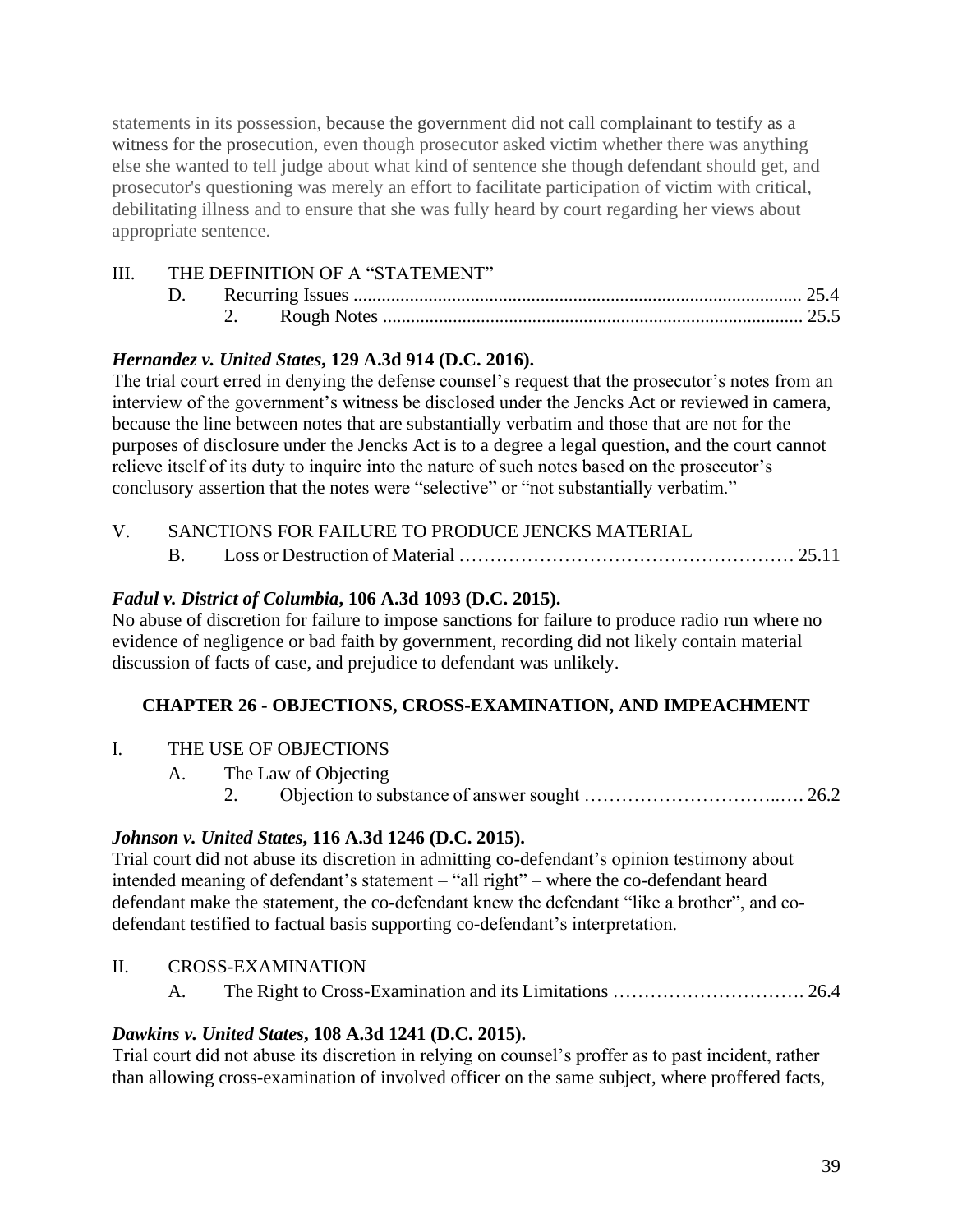assumed as true, would not suggest bias by officer against defendant, nor change court's ruling on suppression motion.

### **In Re D.M. 254 A.3d 398 (D.C. 2020).**

Trial court erred by precluding his counsel from questioning the officer about the content of a lookout that second officer broadcasted for the shooter, whether D.M. matched the description of the lookout, and whether police had reason to believe that D.M was not the shooter.

### D. Discrediting the Witness

- 2. Assumption that witness is lying
	- a. General lack of credibility ………………………………….. 26.16

## *Moore v. United States***, 114 A.3d 646 (D.C. 2015).**

The trial court abused its discretion in precluding defendant from cross-examining witness about misrepresentations in tax return and resulting confrontation with prosecutor in instant case about the same in order to impeach witness's veracity because defense made adequate proffer, and misrepresentations bore on witness's credibility for truthfulness concerning subject relevant to trial.

## *Green v. United States***, 209 A.3d 738 (D.C. 2019).**

In a simple assault case, appellant cross-examined his complainant using parts of her 911 call, none of which was admitted into evidence, and the government responded on re-direct by moving the entire 911 call into evidence. The trial court violated the Confrontation Clause by denying appellant the opportunity to recross-examine the complainant on new, material information contained in the call. The trial court's error was not harmless beyond a reasonable doubt where it asked, specifically to hear 911 call and it helped bolster the complainant's credibility in a case that came down to her credibility. Of Note: The 911 call was not admissible under the rule of completeness because no part of it had been admitted into evidence up to that point.

b. Bias …………………………………………………………. 26.18

## *Coates v. United States***, 113 A.3d 564 (D.C. 2015).**

Trial court violated defendant's Confrontation Clause rights by precluding the defendant from impeaching government informant's testimony with extrinsic evidence of bias – evidence that informant corruptly fabricated murder confession by innocent person in another case to curry favor with government.

## *Smith v. United States***, 180 A.3d 45 (D.C. 2018).**

Despite the fact that the prosecution's star witness, Officer Williams, was under investigation for an incident where he punched a bystander, the trial court did not err in precluding a line of questioning regarding corruption bias during the defense's cross-examination of the arresting police officer, and it did not abuse its discretion in sustaining an objection by the prosecution cutting off the defense's line of corruption-bias questioning.

|--|--|--|--|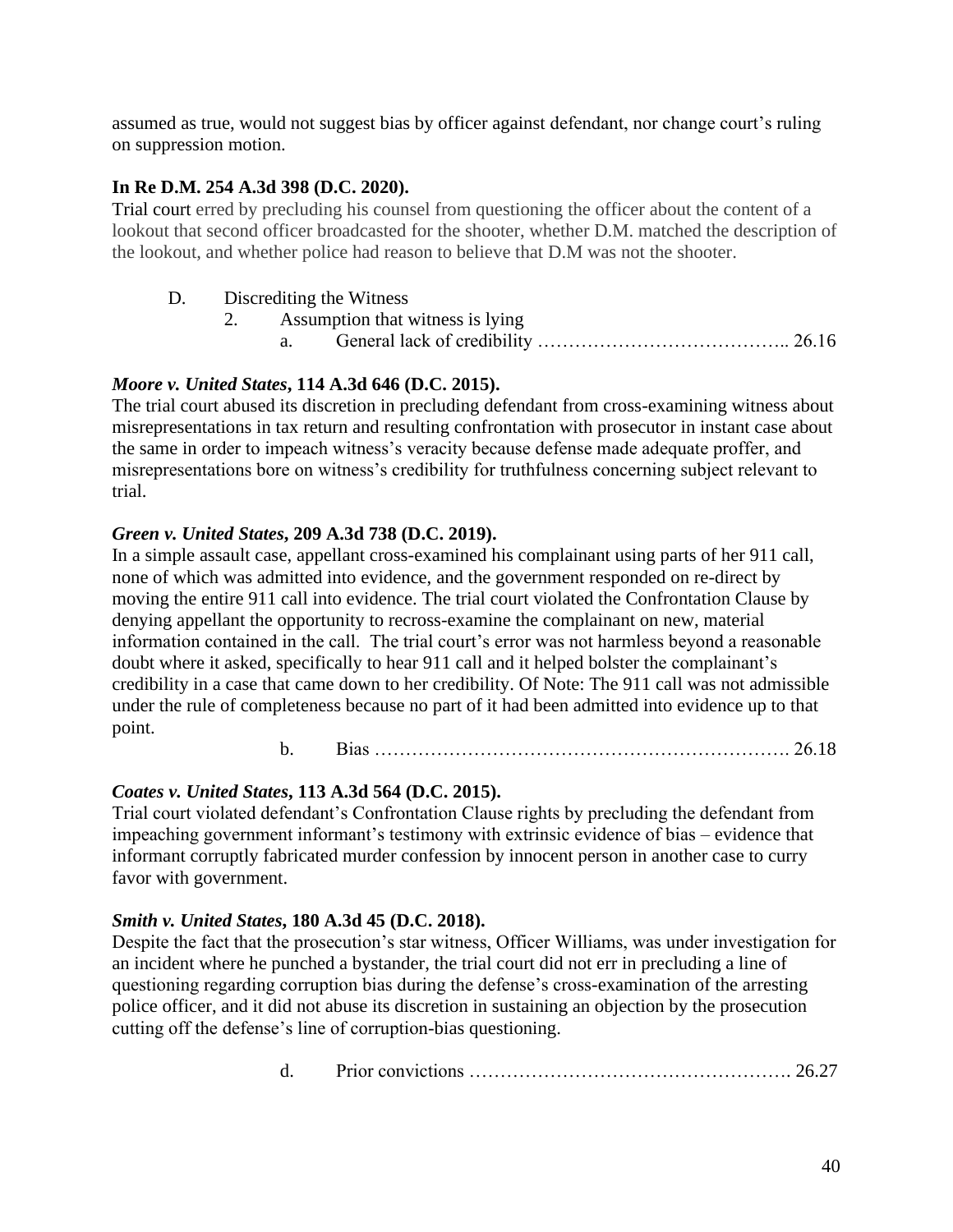### *Johnson v. United States***, 118 A.3d 199 (D.C. 2015).**

Trial court's refusal to permit defendant to impeach complainant with prior juvenile adjudications did not violate defendant's Sixth Amendment right to confrontation where defense counsel impeached complainant's general credibility with prior drug conviction, and used complainant's pending gun charge as evidence of bias, complainant was not on supervision because of convictions at time of trial, and defense counsel failed to proffer how juvenile adjudication's showed complainant's bias.

Trial court did not abuse discretion in refusing to permit defendant to impeach complainant with prior juvenile adjudications where defendant had ample opportunity to impeach complainant's general credibility with prior drug conviction, any impeachment from juvenile adjudications would have been cumulative, and complainant's testimony was not central to government's case.

### III. IMPEACHMENT: USE OF PRIOR STATEMENTS

A. Prior Inconsistent Statements: Impeachment of Other Party's Witness 1. General Considerations ………………………………………...……. 26.31

### *Brooks v. United States***, 115 A.3d 1217 (D.C. 2015).**

Not plain error to permit government to impeach defense witness with prior inconsistent statements made to defense counsel and disclosed in pretrial *Winfield* proffer, nor to permit government to complete impeachment of same witness through stipulation that witness made particular statements to defense team where: witness testimony on direct examination differed from that on cross-examination, jury learned that witness gave similarly exculpatory testimony on behalf of defendant from same neighborhood in unrelated murder trial three weeks before instant case, three witnesses very familiar with defendant's appearance inculpated defendant, and prosecutor did not mention impeachment in rebuttal closing.

### *In re C.A.***, 186 A.3d 118 (D.C. 2018).**

Reversible error for the trial court to preclude appellant's impeachment of a government witness who testified as to the identity of the shooter, as extrinsic evidence is available to impeach a witness when the matter is central to the case. Secondly, it was reversible error to admit a prior consistent statement that the same government witness made because it occurred after the prior inconsistent statement at issue and was neither a part of, nor designed to rebut, the prior inconsistent statement.

#### *Moghalu v. United States***, 263 A.3d 462 (D.C. 2021).**

Pre-trial disclosure of a third-party perpetrator defense is not mandated and the error in compelling the defendant to disclose the identity of the proffered defense was not harmless.

2. Requirement of Proper Foundation ………………………………….. 26.34

### *McRoy v. United States***, 106 A.3d 1051 (D.C. 2015).**

Trial court erred in admitting complainant's videotaped statement as prior inconsistent statement because government failed to lay sufficient foundation – did not push complainant to answer, attempt to lead complainant through testimony or request that court order complainant to testify.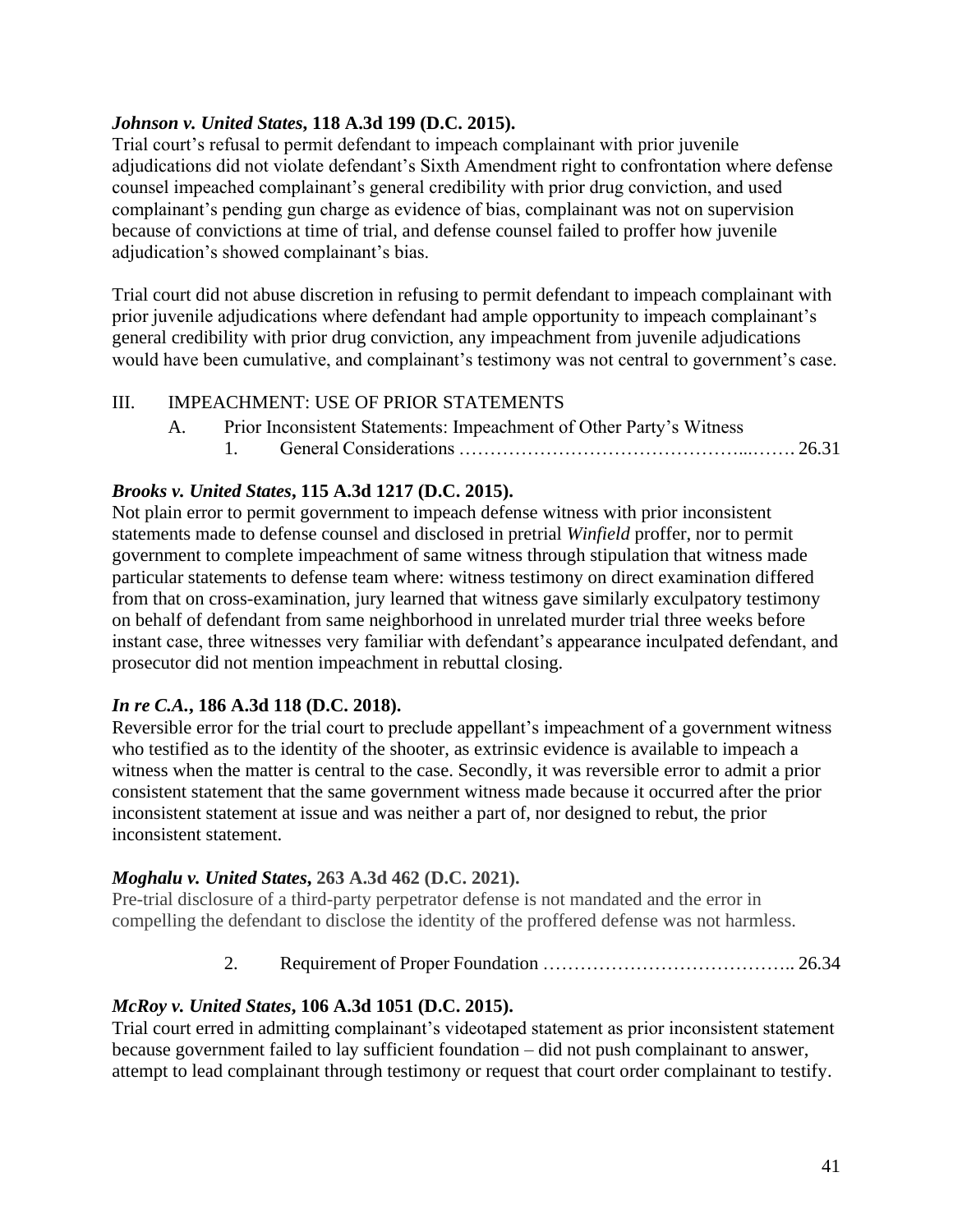## **CHAPTER 27 – OTHER CRIMES EVIDENCE**

### III. PROCEDURES FOR ADMISSION OF OTHER CRIMES EVIDENCE

B. Government's Burden in Obtaining Admission of Other Crimes Evidence 4. Prejudice vs. Probative Value ……………………………………….. 27.15

### *United States v. Straker***, 800 F.3d 570 (D.C. Cir. 2015),** *cert. denied***, 136 S. Ct. 1170 (2016).**

Danger of unfair prejudice resulting from admission of other crimes evidence did not substantially outweigh probative value under Fed. R. 403 in hostage-taking trial where admitted to show background of conspiracy, motive, intent, knowledge, preparation, and plan; where court excluded evidence of fatal hostage taking previously committed by defendants; where court did not permit testimony regarding all uncharged offenses identified by government; where court limited testimony regarding admissible uncharged offenses; where court gave timely limiting instructions; and, where evidence was not more emotionally charged than that relating to charged offense.

#### *Menendez v. United States***, 154 A.3d 1168 (D.C. 2017).**

The trial court did not abuse its discretion in admitting evidence of uncharged abuse to provide context for the charged crime. Evidence of prior uncharged sexual abuse is admissible where it provides pivotal context for charged sexual abuse of a child under the factors described in Koonce v. United States, 993 A.2d 544 (D.C. 2010), and where there is clear and convincing evidence that the prior abuse occurred. The amount of uncharged abuse evidence introduced at trial did not exceed that allowed in D.C. for context of the charged crime and its prejudicial impact did not outweigh its probative value.

### *Malloy v. United States***, 186 A.3d 802 (D.C. 2018).**

Reversing conviction for felony threats and remanding for further proceedings. The trial court did not abuse its discretion in admitting evidence of a previous threat because such evidence was "necessary to place the charged crime in an understandable context," Johnson v. United States 683 A.2d 1087, 1098 (D.C. 1996), and was more probative than prejudicial. The trial court also did not abuse its discretion in limiting the admission of out-of-court statements by two defense witnesses.

C. Safeguards Against Prejudice 2. Cautionary Instructions ...……………………………………………. 27.17

### *McRoy v. United States***, 106 A.3d 1051 (D.C. 2015).**

Trial court did not err in refusing to grant mistrial because of witness' reference to defendant's incarceration where court issued curative instruction, and reference was brief, non-specific, and not intentionally elicited by the government.

### *Williams v. United States***, 106 A.3d 1063 (D.C. 2015).**

Although court erred in exercise of discretion by misapprehending risk of prejudice when admitting evidence that defendant possessed what appeared to be a gun one year before crime, no abuse of discretion in light of trial court's limiting instruction, and not guilty verdict on armed offenses.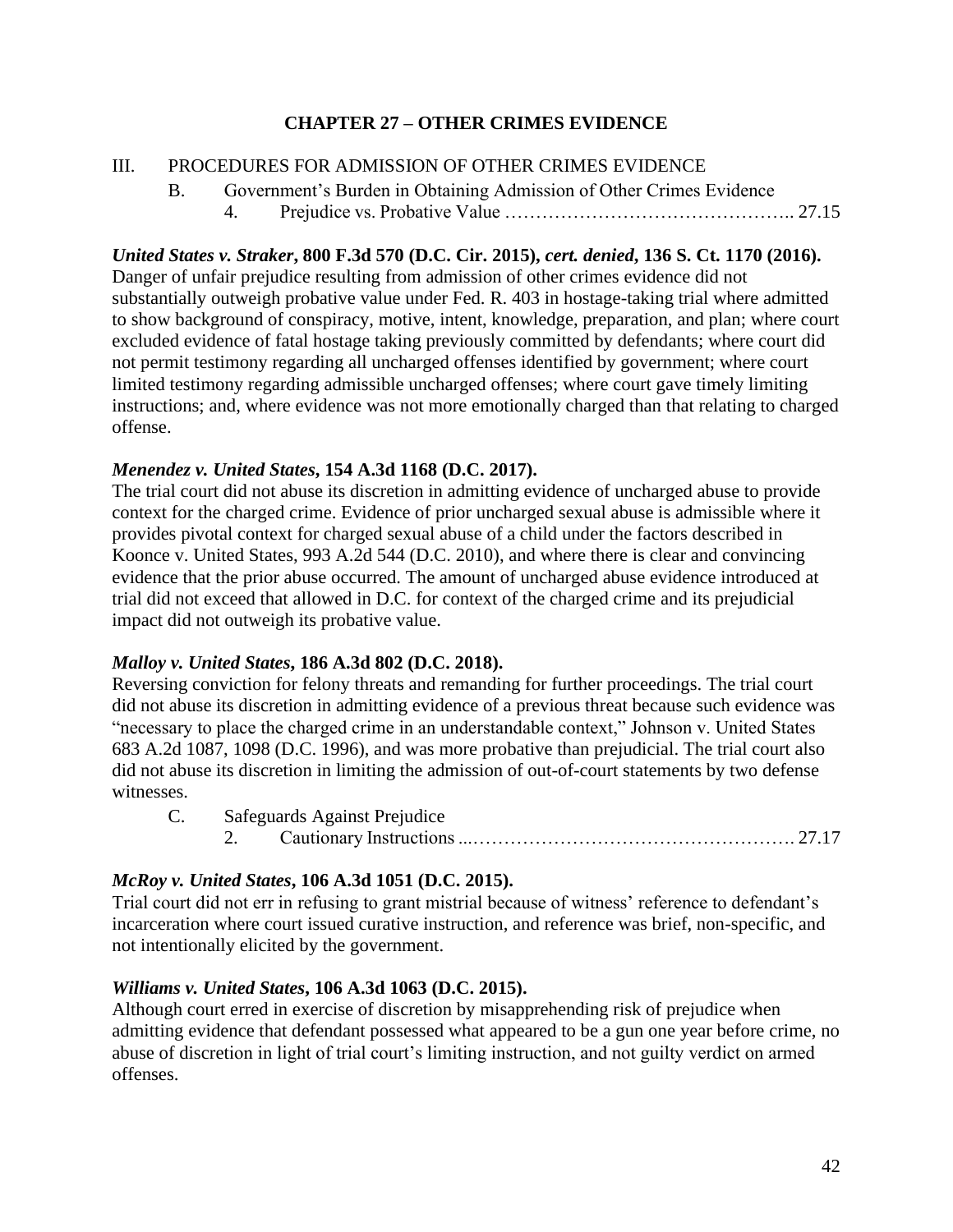| IV. | THE "DREW" EXCEPTIONS |
|-----|-----------------------|
|     |                       |

#### *United States v. Straker***, 800 F.3d 570 (D.C. Cir. 2015),** *cert. denied***, 136 S. Ct. 1170 (2016).**

No abuse of discretion in concluding that evidence of particular defendants' involvement in uncharged hostage takings was relevant to how those defendants began working together as kidnappers, and to motive and intent to kidnap wealthy civilians to extort ransom money, where prior relationship helped explain how co-defendants knew they could rely on one another during charged offense, and where past conduct helped to dispel doubt that defendants knowingly and intentionally joined together to commit charged offense.

#### *Crawford v. District of Columbia***, 192 A.3d 568 (D.C. 2018).**

The court of appeals had no basis for determining whether the trial court's verdict properly incorporated the mens rea element of leaving after colliding with property damage in violation of D.C. Code § 50-2201.05c (2013 Supp.) because the trial court made no factual findings as to whether defendant should have known that he had been in an accident, another means to satisfy the mens rea element required under § 50-2201.05c(a). The trial court's finding that lack of knowledge was not a sufficient defense to the crime was an erroneous statement of the law.

#### *Banks v. United States,* **237 A.3d 90 (D.C. 2020).**

Court abused its discretion under "signature crimes" exception to admissibility of other-crimes evidence by not severing trials of sexual assaults that were combined with robberies from robberies that were not combined with sexual assaults.

### **CHAPTER 28 – WITNESS ISSUES**

#### *Fleming v. United States***, 148 A.3d 1175 (D.C. 2016).**

The government's inquiry into the witness' fear so as to explain the witness' reluctance and refusal to give truthful, relevant testimony, was not improper notwithstanding the court's decision to sustain the objection raised against the inquiry.

#### *Walker v. United States***, 167 A.3d 1191 (D.C. 2017).**

The court did not abuse its discretion in admitting the witness' lay opinion (over the defense's objection) that the defendant's statement, "let's suit up," meant "to do bodily harm to somebody."

#### V. PRIVILEGE AGAINST SELF-INCRIMINATION

#### F. Immunity ...………………………………………………………………….. 28.18

#### *Hayes v. United States***, 109 A.3d 1110 (D.C. 2015).**

Trial court did not abuse discretion in applying principles of Carter to government's refusal to grant immunity to witness because Carter does not require the government to show threat of "blatant perjury", but only a reasonable basis for refusal, including fear of potential perjury, justified by clear indications of potential perjury and consideration of potential prosecution.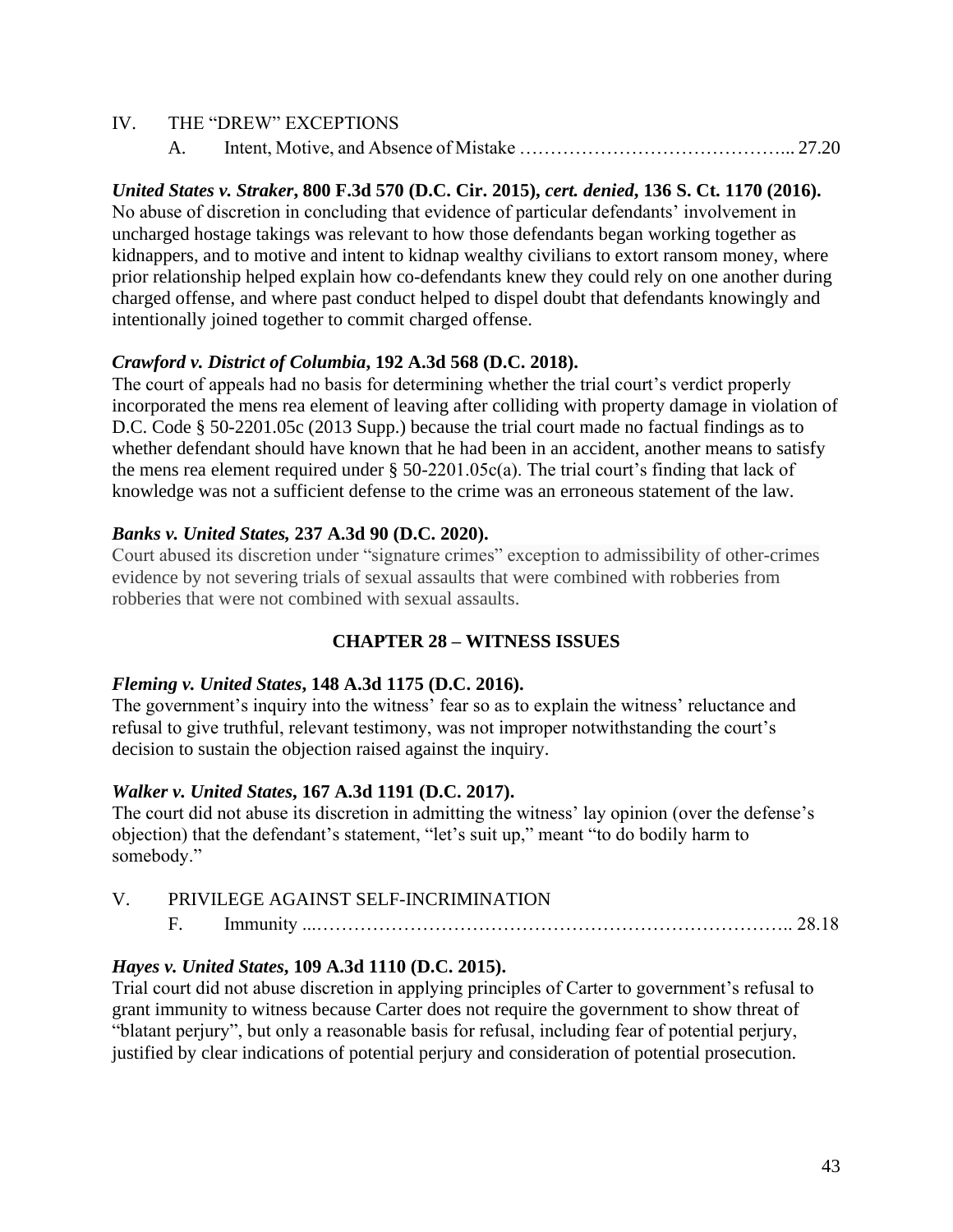## **CHAPTER 29 – EXPERT TESTIMONY**

#### II. PROCEDURES RELATING TO EXPERT WITNESSES

- A. Appointment of Expert Under D.C. Code § 11-2605
	- 4. Limit on Expenditures
		- a. Rule 16 Notice ………………………………………….......... 29.4

#### *Miller v. United States***, 115 A.3d 564 (D.C. 2015).**

Trial court did not abuse discretion in prohibiting defense expert's testimony as a sanction for failure to comply with Rule 16 disclosure requirements where defendant proffered no good reason for failure to specifically predict expert's testimony, case had already experience significant delays (including one continuance charged to defense), evidence against defendant was strong, and testimony would likely not have significantly aided defendant's case.

#### III. ADMISSIBILITY OF EXPERT TESTIMONY ……………………………………… 29.6

#### *Gray v. United States***, 147 A.3d 791 (D.C. 2016).**

The trial court did not abuse its discretion when it restricted some of the expert testimony because (1) the restrictions were only placed on the expert's personal opinion on the accuracy of the eyewitnesses' identifications and not on the presentation of statistics and probabilities provided to help the evaluate the accuracy of such identifications, and (2) given the strong evidence confirming the eyewitness identifications in the armed robbery, any erroneous curtailment of the expert's testimony did not affect appellants' substantive rights.

### *Jones v. United States***, 202 A.3d 1154 (D.C. 2019).**

False testimony regarding microscopic hair comparison was material to the outcome of appellant's armed robbery trial, given the high degree of certainty that the expert expressed regarding the comparison and the prosecutor's forceful reliance on that certainty in closing. The remaining evidence, consisting of eyewitness identifications by long-time acquaintances, was not so overwhelming as to render the hair comparison immaterial.

### *Ruffin v. United States***, 219 A.3d 997 (D.C. 2019).**

Where the government sent DNA profiles generated by one laboratory (DFS) to be interpreted by a second laboratory (Bode), amid reports of serious flaws in DFS's interpretation procedures, the trial court did not abuse its discretion by allowing a Bode expert to testify regarding opinions that she derived from the data that DFS generated. The court had no reason to think the DFS data was unreliable given that "the criticisms of DFS pertained only to its statistical interpretation of DNA data," not the procedures used to generate profiles, and given the Bode expert's testimony that it was not uncommon for one laboratory to review and analyze data provided by another.

#### *Townsend v. United States***, 183 A.3d 727 (D.C. 2018).**

The trial court erred in admitting testimony regarding the results of a vertical gaze nystagmus (VGN) test as evidence of intoxication because the testifying officer (who had also improperly administered the test) was not offered or accepted as a qualified expert. Because the court cannot say for certain that this error was harmless, the lower court's judgment is vacated and the case remanded.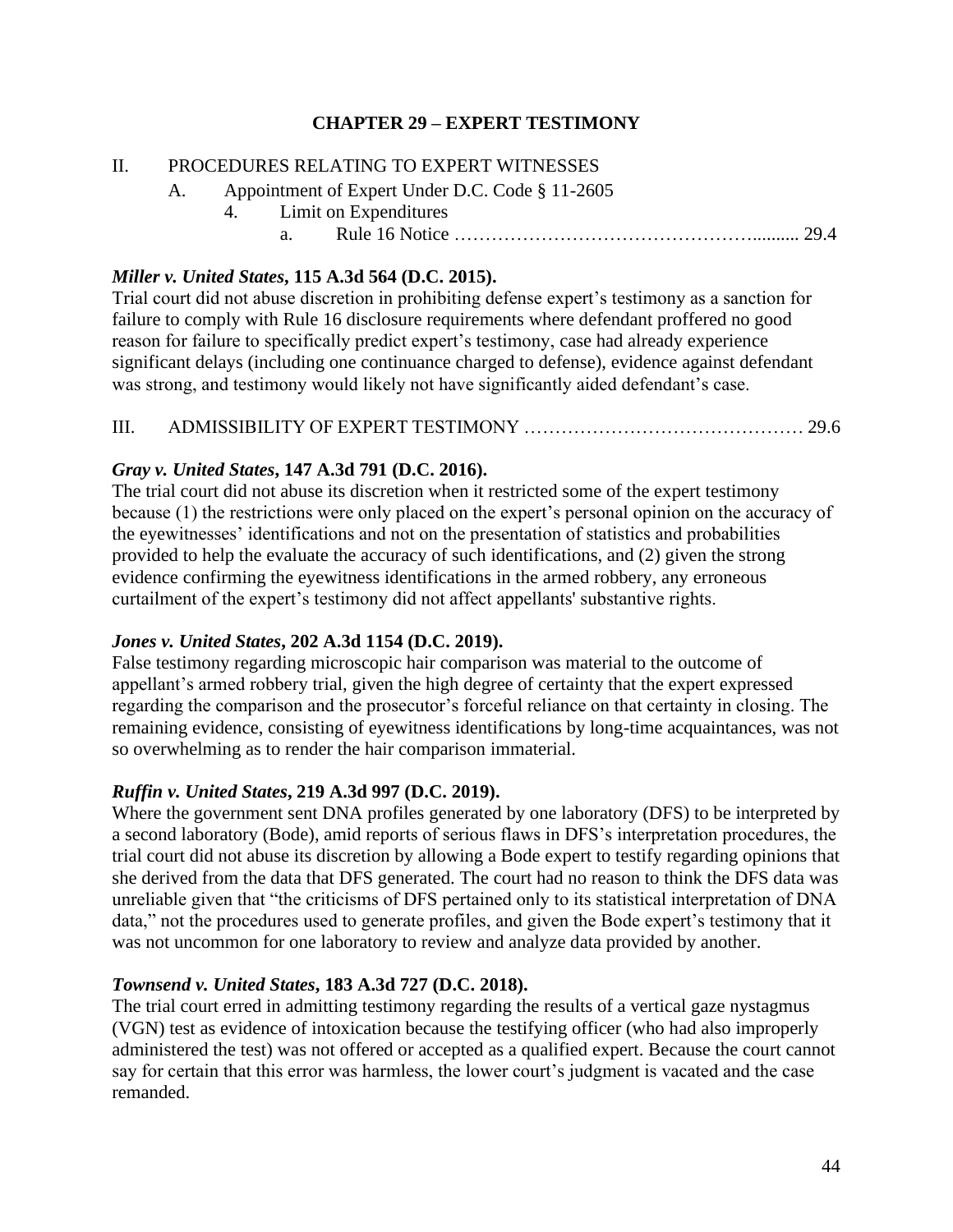| A. | <b>Prong One: Subject Matter</b> |  |
|----|----------------------------------|--|
|    |                                  |  |

### *Young v. United States***, 111 A.3d 13 (D.C. 2015).**

Trial court did not abuse discretion in permitting lay witness to identify defendant from surveillance video where witness had extensive but progressively diminishing contact with defendant in two years prior to incident on video, video was of poor quality, and defendant's face was obscured in the video.

### 2. Ultimate Issue ………………………………………………………… 29.8

## *Motorola, Inc. v. Murray, 147 A.3d 751 (D.C. 2016) (en banc)*

Action was brought against cell phone manufacturers, service providers, and trade associations, alleging that long-term exposure to cell phone radiation caused brain tumors. The Superior Court held evidentiary hearings on admissibility of plaintiffs' proffered expert testimony on causation and concluded that some, but not all, of the testimony was admissible under the *Dyas*/ *[Frye](https://1.next.westlaw.com/Link/Document/FullText?findType=Y&serNum=1924122438&pubNum=0000348&refType=RP&originationContext=trDiscoverSynopsis&transitionType=SearchItem&ppcid=bc453b3f591f4b3392d734a3fdb89379&contextData=(sc.Search)&listSource=Search&list=CASE&rank=2&navigationPath=Search%2Fv1%2Fresults%2Fnavigation%2Fi0ad604ac0000017fb21378aaa6695e2f%3Fppcid%3Dbc453b3f591f4b3392d734a3fdb89379%26Nav%3DCASE%26fragmentIdentifier%3DI4b26e57097f911e6b8b9e1ce282dafae%26parentRank%3D0%26startIndex%3D1%26contextData%3D%2528sc.Search%2529%26transitionType%3DSearchItem)* evidentiary standard but most, if not all, of experts would probably be excluded under the *[Daubert](https://1.next.westlaw.com/Link/Document/FullText?findType=Y&serNum=1993130674&pubNum=0000708&refType=RP&originationContext=trDiscoverSynopsis&transitionType=SearchItem&ppcid=bc453b3f591f4b3392d734a3fdb89379&contextData=(sc.Search)&listSource=Search&list=CASE&rank=2&navigationPath=Search%2Fv1%2Fresults%2Fnavigation%2Fi0ad604ac0000017fb21378aaa6695e2f%3Fppcid%3Dbc453b3f591f4b3392d734a3fdb89379%26Nav%3DCASE%26fragmentIdentifier%3DI4b26e57097f911e6b8b9e1ce282dafae%26parentRank%3D0%26startIndex%3D1%26contextData%3D%2528sc.Search%2529%26transitionType%3DSearchItem)* standard, and certified the question for interlocutory appeal of whether the *[Daubert](https://1.next.westlaw.com/Link/Document/FullText?findType=Y&serNum=1993130674&pubNum=0000708&refType=RP&originationContext=trDiscoverSynopsis&transitionType=SearchItem&ppcid=bc453b3f591f4b3392d734a3fdb89379&contextData=(sc.Search)&listSource=Search&list=CASE&rank=2&navigationPath=Search%2Fv1%2Fresults%2Fnavigation%2Fi0ad604ac0000017fb21378aaa6695e2f%3Fppcid%3Dbc453b3f591f4b3392d734a3fdb89379%26Nav%3DCASE%26fragmentIdentifier%3DI4b26e57097f911e6b8b9e1ce282dafae%26parentRank%3D0%26startIndex%3D1%26contextData%3D%2528sc.Search%2529%26transitionType%3DSearchItem)* standard should be adopted. The Court of Appeals held that the *Daubert* standard, rather than the *Dyas*/ *[Frye](https://1.next.westlaw.com/Link/Document/FullText?findType=Y&serNum=1924122438&pubNum=0000348&refType=RP&originationContext=trDiscoverSynopsis&transitionType=SearchItem&ppcid=bc453b3f591f4b3392d734a3fdb89379&contextData=(sc.Search)&listSource=Search&list=CASE&rank=2&navigationPath=Search%2Fv1%2Fresults%2Fnavigation%2Fi0ad604ac0000017fb21378aaa6695e2f%3Fppcid%3Dbc453b3f591f4b3392d734a3fdb89379%26Nav%3DCASE%26fragmentIdentifier%3DI4b26e57097f911e6b8b9e1ce282dafae%26parentRank%3D0%26startIndex%3D1%26contextData%3D%2528sc.Search%2529%26transitionType%3DSearchItem)* standard, governed the admission of expert testimony in civil and criminal cases, abrogating *Dyas v. [United](https://1.next.westlaw.com/Link/Document/FullText?findType=Y&serNum=1977120251&pubNum=0000162&refType=RP&originationContext=trDiscoverSynopsis&transitionType=SearchItem&ppcid=bc453b3f591f4b3392d734a3fdb89379&contextData=(sc.Search)&listSource=Search&list=CASE&rank=2&navigationPath=Search%2Fv1%2Fresults%2Fnavigation%2Fi0ad604ac0000017fb21378aaa6695e2f%3Fppcid%3Dbc453b3f591f4b3392d734a3fdb89379%26Nav%3DCASE%26fragmentIdentifier%3DI4b26e57097f911e6b8b9e1ce282dafae%26parentRank%3D0%26startIndex%3D1%26contextData%3D%2528sc.Search%2529%26transitionType%3DSearchItem) States*, 376 A.2d 827 (D.C. 1977) in favor of the standards embodied in Rule 702 of the Federal Rules of [Evidence.](https://1.next.westlaw.com/Link/Document/FullText?findType=L&pubNum=1000607&cite=USFRER702&originatingDoc=I4b26e57097f911e6b8b9e1ce282dafae&refType=LQ&originationContext=document&transitionType=DocumentItem&ppcid=db53e894dbb74edcafc1cd49b1265d2c&contextData=(sc.Search))

### *Williams v. United States***, 210 A.3d 734 (D.C. 2019).**

After *Gardner v. United States*, 140 A.3d 1172 (D.C. 2016) and *Motorola, Inc. v. Murray*, 147 A.3d 751 (D.C. 2016) (en banc), "it is plainly error to allow a firearms and toolmark examiner to unqualifiedly opine, based on pattern matching, that a specific bullet was fired by a specific gun."

B. Prong Two: Qualification of Expert …………………………………………... 29.8

### *Dickerson v. District of Columbia***, 182 A.3d 721 (D.C. 2018).**

Defendant's DUI conviction under D.C. Code § 50-2206.11 (2012 Repl.), was proper because the trial court did not abuse its discretion in limiting an expert's testimony. In part, that witness acknowledged that while he could observe nystagmus, he could not say what caused the nystagmus, and without that evidentiary foundation, he could not have opined as to the cause of defendant's nystagmus in the horizontal gaze nystagmus (HGN) test. A trial judge was not obliged to qualify a proffered expert when there were articulable reasons to doubt his competency and based on the absence of qualifications, the trial court did not err in limiting testimony on the effect that defendant's lower back pinched nerve had on his ability to perform the two balance field sobriety tests.

|  | IV. OTHER EVIDENTIARY ISSUES RELATING TO EXPERT TESTIMONY |
|--|-----------------------------------------------------------|
|  |                                                           |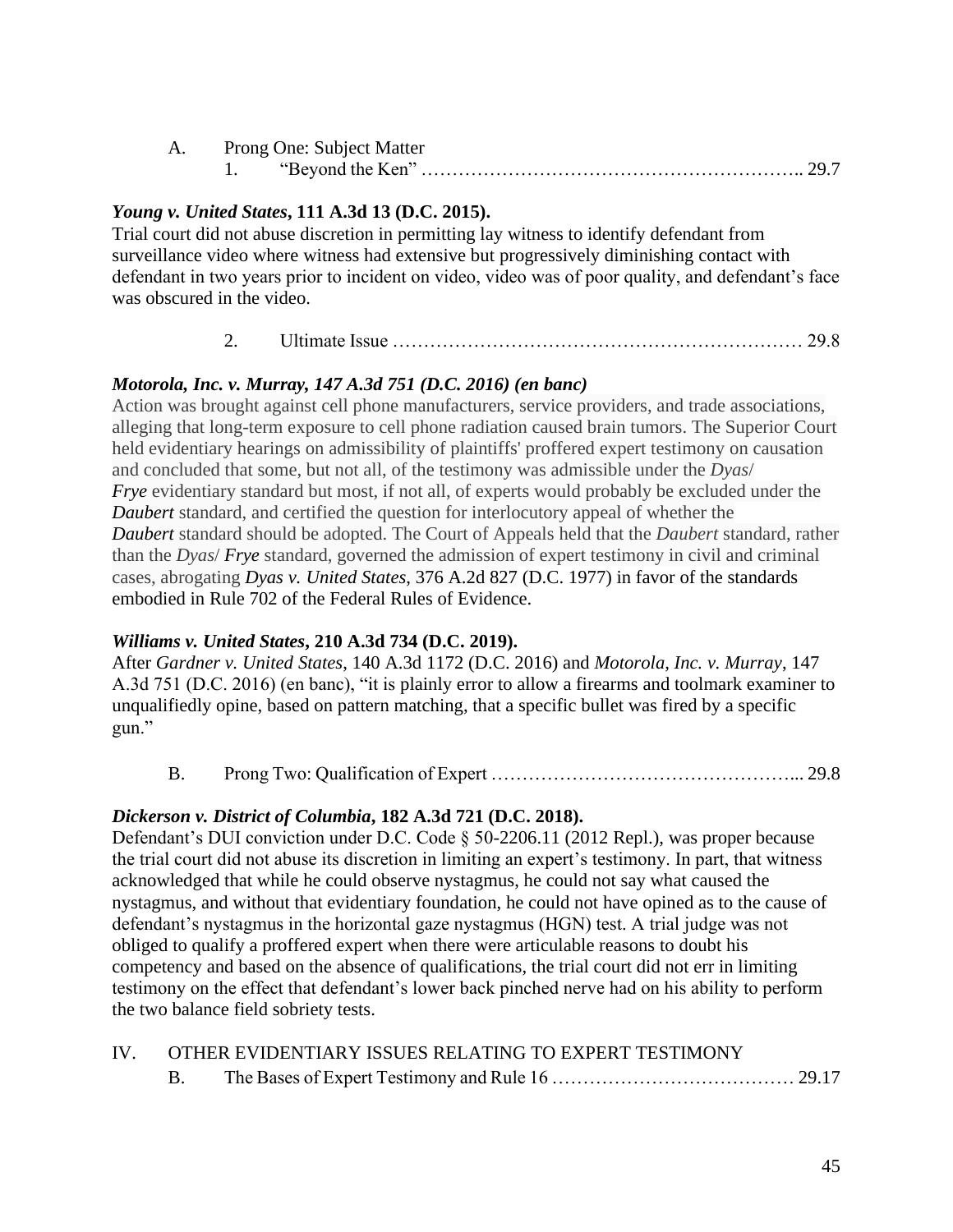### *Ruffin v. United States***,** *supra***.**

#### *United States v. Nelson***, 217 A.3d 717 (D.C. 2019).**

The government's false hair comparison testimony was material to appellant's convictions related to the attack on a relevant complainant because it tied appellant to decedent's murder, helping the government prove appellant's alleged motive for assaulting the complainant. The prosecutor linked the two crimes in opening and closing and argued that hair analysis would prove that appellant was guilty of both. Moreover, by linking appellant to the murder, the hair analysis contradicted appellant's defense that the complainant had attacked him for refusing to help dispose of the decedent's body.

#### V. USING AN EXPERT IN THE DEFENSE CASE

|  | B. Types of Experts |  |
|--|---------------------|--|
|  |                     |  |

#### *Corbin v. United States***, 120 A.3d 588 (D.C. 2015).**

Trial court abused its discretion by allowing government to mention defendant's right to independently perform DNA testing of evidence pursuant to *Teoume-Lessane* where defense attacked competency and reliability, but not bias, of government DNA expert, but harmless where trial court issued curative instruction articulating government's burden of proof, and "ample" circumstantial evidence connected defendant to alleged offense.

#### **CHAPTER 30 – REAL AND DEMONSTRATIVE EVIDENCE**

#### I. REAL EVIDENCE

B. Admissibility …………………………………………………………………. 30.4

### *Ruffin v. United States***, 219 A.3d 997 (D.C. 2019).**

The trial court did not err in admitting into evidence a silver and black folding knife that police found in appellant's jean pocket months after the attack on complainant, given that it fit complainant's general description of the knife used during the attack. Although complainant never identified appellant's knife or mentioned its black handle in describing the knife used by her attacker, and although there was a seven-week gap between the attack and when appellant would stipulate that his knife was in his possession, none of these factors was significant enough to deprive the knife of any probative value.

#### *Long v. United States***, 156 A.3d 698 (D.C. 2017).**

The trial court did not abuse its discretion in admitting evidence that the contributor of DNA found in a vehicle involved in a string of robberies was the half-brother of defendant and that the contributor and the defendant were first cousins of the codefendant. This was relevant in a trial for armed robbery, conspiracy, and related offenses in that it made it probable that the contributor was inside the vehicle at some point on night of robberies, which in turn made it more likely that the defendant and the codefendant, whose DNA were not found inside vehicle, were inside the vehicle with the contributor. The evidence also posed little risk of unfair prejudice, given the uncontradicted testimony of police officers that the defendant and the codefendant were inside the vehicle at the time of a police chase, forensics expert's testimony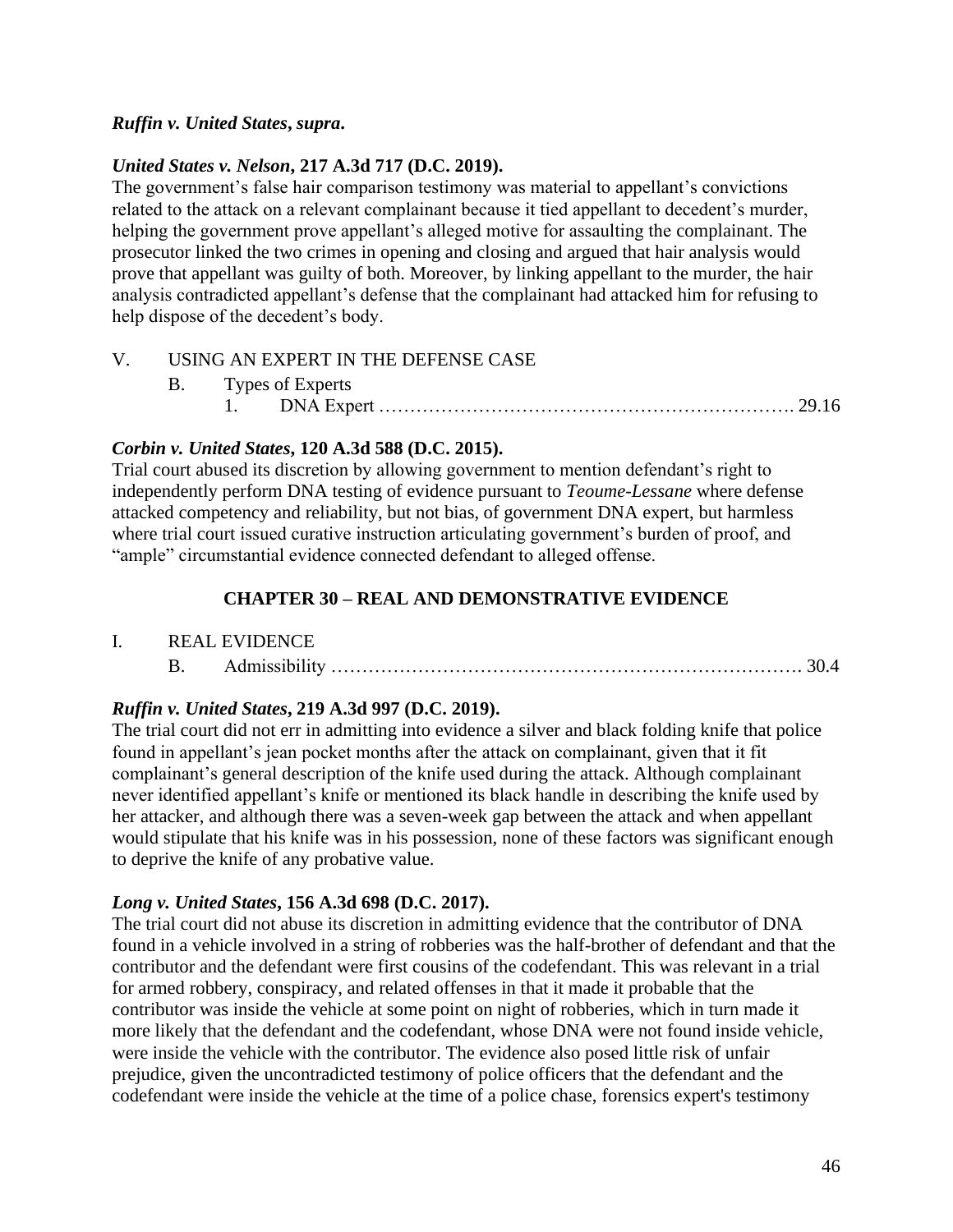regarding preliminary nature of DNA match, and other evidence establishing a familial relationship.

## *Thomas v. United States***, 171 A.3d 151 (D.C. 2017).**

The audio recording of a phone conversation obtained without Mr. Thomas' consent while he was in Maryland and the complainant was in D.C. is admissible and the trial court did not err in denying Mr. Thomas' motion to suppress. Although Maryland law requires two-party consent to intercept a phone call, D.C. law does not. The recording was lawfully obtained pursuant to D.C. Code § 23-542 and "[w]e see no compelling justification for why the laws of Maryland should be permitted to frustrate the prosecution of crimes within the District of Columbia by excluding lawfully obtained evidence within the District." *Thomas*, 171 A.3d at 155.

## *Smith v. United States***, 175 A.3d 623 (D.C. 2017).**

Considering that the appellate court must give substantial deference to the jury's determination of witness credibility and even the imperfect testimony of a single witness is sufficient to convict, there was sufficient evidence to convict Mr. Smith of burglary, kidnapping, robbery, and threats. However, the trial court erred in allowing the prosecution to admit a pair of gloves into evidence to establish the identity of the burglary, therefore Mr. Smith is entitled to a new trial. Additionally, Mr. Smith was entitled to a jury instruction explaining the defense's theory that Mr. Smith did not know the person who jumped out of the apartment window and dropped stolen items.

| C. Examples |  |  |
|-------------|--|--|
|             |  |  |

## *Blades v. United States***, 200 A.3d 230 (D.C. 2019).**

Any error in admitting photo arrays that contained appellant's mugshot was harmless beyond a reasonable doubt where, "[d]espite learning that appellant had broken the law" by possessing an unregistered gun and ammunition, the jury found him not guilty on some charges. In assessing whether admission of the photo arrays was harmless, the court reasoned, contrary to the trial court below, that "the unsmiling expressions on the men's faces do suggest that the photos may be mugshots."

- II. DEMONSTRATIVE EVIDENCE
	- C. Examples 1. Illustrative Evidence ……………………………………………….... 30.11

## *Johnson v. United States***, 118 A.3d 199 (D.C. 2015).**

Trial court did not abuse discretion in permitting government's DNA expert to use a demonstrative slide show when testifying where defense counsel cross-examined expert on topics not discussed in slide show, and court gave demonstrative evidence instruction before slide show.

2. Demonstrations ……………………………………………………... 30.12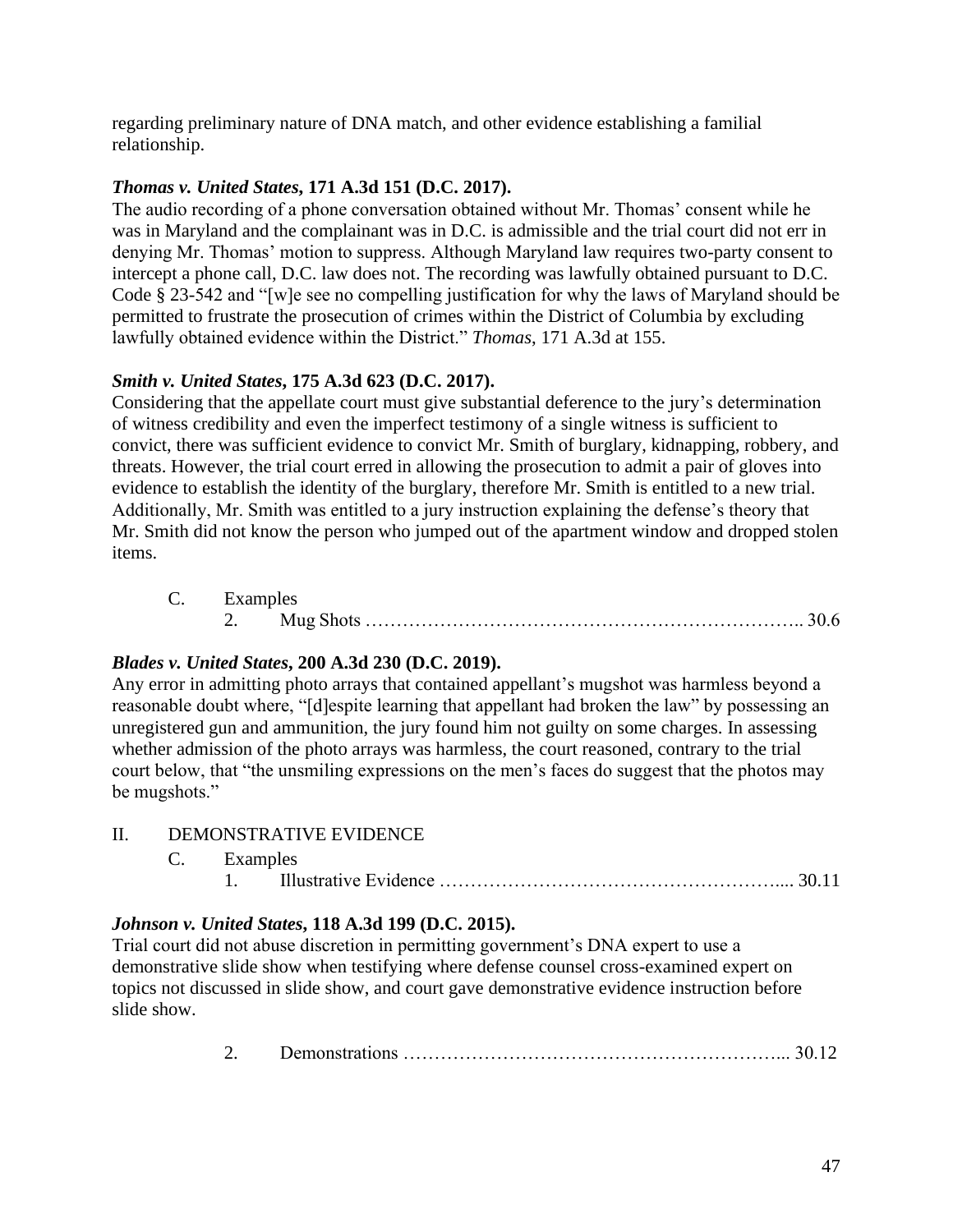#### *Sheffield v. United States***, 111 A.3d 611 (D.C. 2015).**

Trial court did not abuse discretion in allowing government to put ski mask on witness and have witness stand next to photo of defendant in ski mask in order to allow jury to determine whether witness resembled person described by another witness.

### **CHAPTER 31 – HEARSAY**

- I. THE DEFINITION OF HEARSAY
	- A. Is It a Statement?

#### *Grimes v. United States***, 252 A.3d 901 (D.C. 2021).**

Fingerprint card was not a "testimonial statement" for confrontation clause purposes. However, a fingerprint card created in connection with an arrest unrelated to the prosecution at issue contained hearsay.

II. COMMON EXCEPTIONS TO THE RULE AGAINST HEARSAY

- B. Spontaneous or Excited Utterances
	- 1. Cases ………………………………………………………………….. 31.4

### *Gabramadhin v. United States***, 137 A.3d 178 (D.C. 2016).**

Trial court erred in admitting a 911 recording into evidence because the complainant's statements were not spontaneous enough to be admissible as an excited utterance exception to the hearsay rule, when taking into account all of the following factors: the duration of the 911 call, the ability of the complainant to answer all of the operator's questions with clarity and detail, the fact that the victim initiated the phone call, and that the tone and demeanor of the victim on the 911 call did not indicate that the victim was unable to reflect or was speaking reflexively.

#### *Mayhand v. United States***, 127 A.3d 1198 (D.C. 2015).**

Trial court abused discretion in admitting accusatory portions of 911 call as excited utterances where complainant's conversation with 911 operator was reasonable and balanced, complainant had ability to return to conversational tone after yelling at defendant, trial court engaged in unsubstantiated speculation that complainant masked nervous excitement, trial court failed to make finding of contemporaneity, complainant did not express need to seek shelter, and complainant called police to document defendant's behavior and identify him to police.

#### *Pelzer v. United States***, 166 A.3d 956 (D.C. 2017).**

Evidence was sufficient for a reasonable jury to convict Mr. Pelzer of robbery for stealing a cell phone, and although the trial court erred in admitting hearsay statements made in a 911 phone call, this error was not reversible since it did not affect the verdict. There was no basis for the trial court's conclusion that the complainant's ability to reflect was still suspended when he called 911 after some time had elapsed since the robbery. Statements made on the 911 call were also not spontaneous or sincere and the trial court misapplied the test from *Mayhand v. United States*, 127 A.3d 1198, 1205 (D.C. 2015). Therefore, the 911 call should not have been admitted under the hearsay exception for excited utterances. Additionally, the trial court had sufficient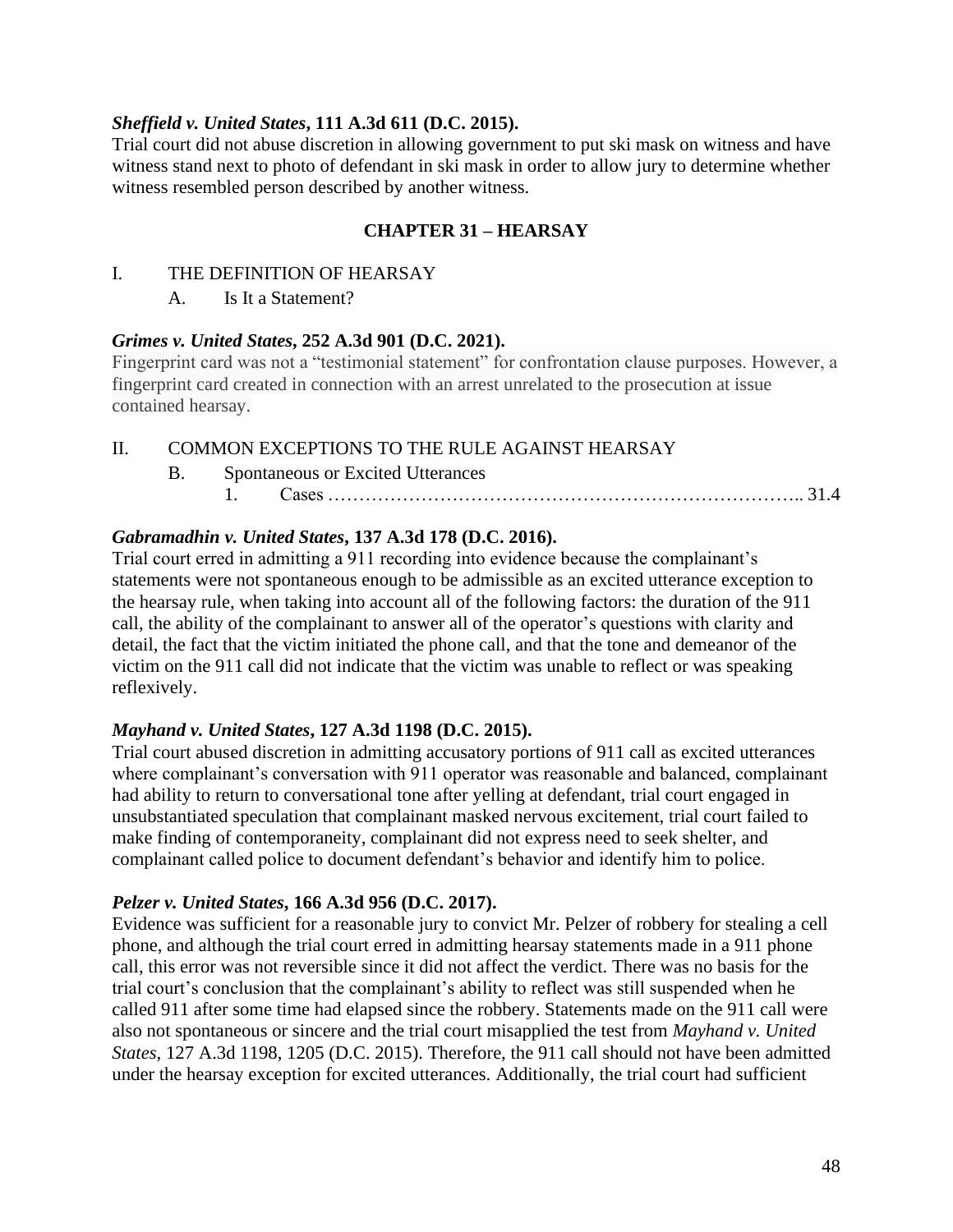evidence and did not abuse its discretion in giving the jury a "change of appearance" instruction, and even if the trial court erred in giving the jury a "flight" instruction, that error was harmless.

C. Present Sense Impression ……………………………………………………... 31.7

## *Sims v. United States***, 213 A.3d 1260 (D.C. 2019).**

Where a government witness claimed that while talking to 911 outside of a crowded party, he overheard an unknown declarant accuse appellant of a shooting, the trial court erred by admitting the accusation as a present sense impression without sufficient evidence that it was based on personal knowledge. To satisfy the present sense impression exception, the proponent of a hearsay statement must show by a preponderance of the evidence, inter alia, that the statement was based on personal knowledge. The evidence presented did not meet this standard. No witness placed the unknown declarant at the shooting. Although the declarant was inferentially near the government witness when the witness later found decedent's body and called 911, the record does not show that this call happened close enough in time and place to the shooting to infer the declarant's presence there.

## F. State of Mind ..………………………………………………………………. 31.10

## *Grimes v. United States***, 252 A.3d 901 (D.C. 2021).**

Defendant's statement stating that police could "flip this thing inside out," in response to officer's question asking whether there were any guns or drugs in the car, was hearsay and did not satisfy the "state of mind" exception to hearsay rule.

H. Prior Identification or Description …………………………………………... 31.14

## *Foreman v. United States***, 114 A.3d 631 (D.C. 2015).**

Court did not err in admitting prior statement of identification as substantive evidence where witness through whom identification was made testified before grand jury that declarant had personal knowledge of event described in statement, supporting a finding by preponderance of the evidence that the declarant was an eyewitness.

I. Declaration Against Interest …………………….…………………………... 31.17

## *Walker v. United States***, 167 A.3d 1191 (D.C. 2017).**

Incriminating statements Mr. Walker made to his girlfriend were admissible under the declaration against penal interest exception to the hearsay rule, and her testimony regarding Mr. Walker's statements was credible. Additionally, Walker failed to show plain error and forfeited his claim that the trial court erred in admitting hearsay evidence linking him to the murder when it allowed the arresting officer to testify about a suspect description matching Mr. Walker that he had received from unknown persons.

|  | K. Admission of Party Opponent |  |
|--|--------------------------------|--|
|  |                                |  |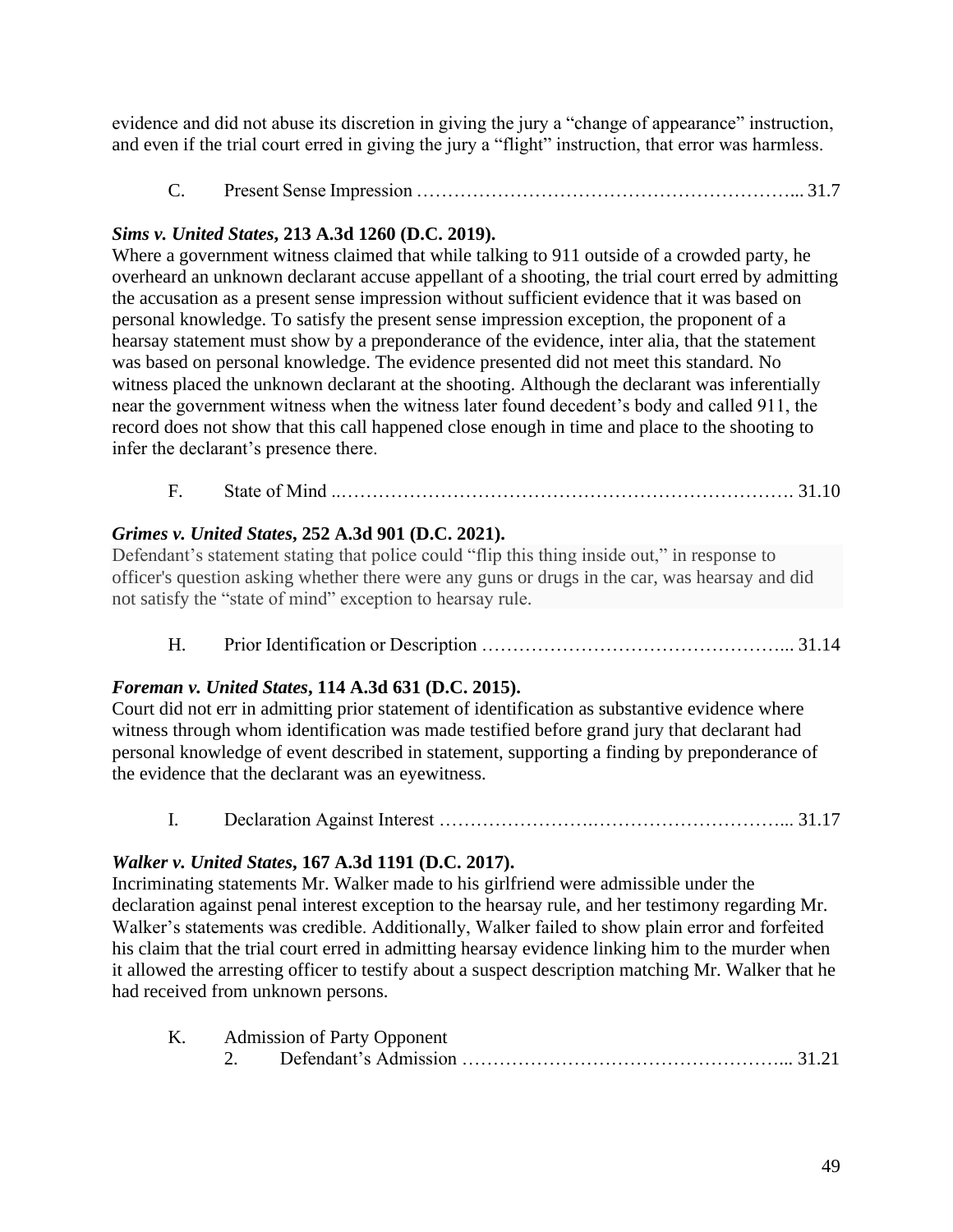## *Sims v. United States***, 213 A.3d 1260 (D.C. 2019).**

The trial court plainly erred in admitting evidence that when accused, appellant did not deny having dropped the clip from his gun while fleeing the scene of the shooting, under the adoptive admission exception to the hearsay rule, because government put forward no evidence from which a reasonable factfinder could infer that appellant heard and understood the accusation. *Id.* at 23-25. The trial court's errors were not harmless because the government used the erroneously admitted hearsay statements to bolster the credibility of its only eyewitness, whose account and credibility were impeached on multiple fronts.

| ິ. | <b>Vicarious Admissions</b> |  |
|----|-----------------------------|--|
|    |                             |  |

|--|--|--|--|--|

## *Jenkins v. United States***, 113 A.3d 535 (D.C. 2015).**

Court did not err in admitting recorded conversations between unindicted co-conspirators regarding murder at issue and other conflicts with gang rivaling that to which defendants belonged because co-conspirator doctrine does not require that declarants have personal knowledge of activities described in statements furthering conspiracy by keeping co-conspirators informed of ongoing conspiracy's activities.

L. Business Records……………………………………………………………. 31.24

## *Grimes v. United States***, 252 A.3d 901 (D.C. 2021).**

Fingerprint card satisfied the business records exception to the rule against hearsay.

M. Public Records ….…………………………………………………………… 31.28

### *Johnson v. United States***, 232 A.3d 156 (D.C. 2020).**

Trial court did not abuse its discretion by allowing the courtroom clerk to provide lay opinion testimony in a bench trial for violation of the Bail Reform Act (BRA) for defendant's willfully failing to appear at his initial status hearing on a simple assault charge, and was not required to qualify courtroom clerk as an expert to satisfy foundational criteria for public record exception.

### III. HEARSAY AND THE CONSTITUTION

- B. The Confrontation Clause
	- 1. *Crawford v. Washington* and its Progeny ………………………...….. 31.33

## *Ohio v. Clark***, 576 U.S. 237 (2015).**

Three-year-old child's statements in response to questioning by teachers about visible injuries potentially suggesting child abuse not testimonial for purposes of Confrontation Clause where questions primarily aimed at protecting child from further abuse, teachers did not know who had abused child, teachers did not know whether other children were at risk, teachers did not tell child that statements would be used to punish abuser, and child did not tell teachers that statements should be used by police.

2. Application of *Crawford* by the D.C. Court of Appeals …………...… 31.36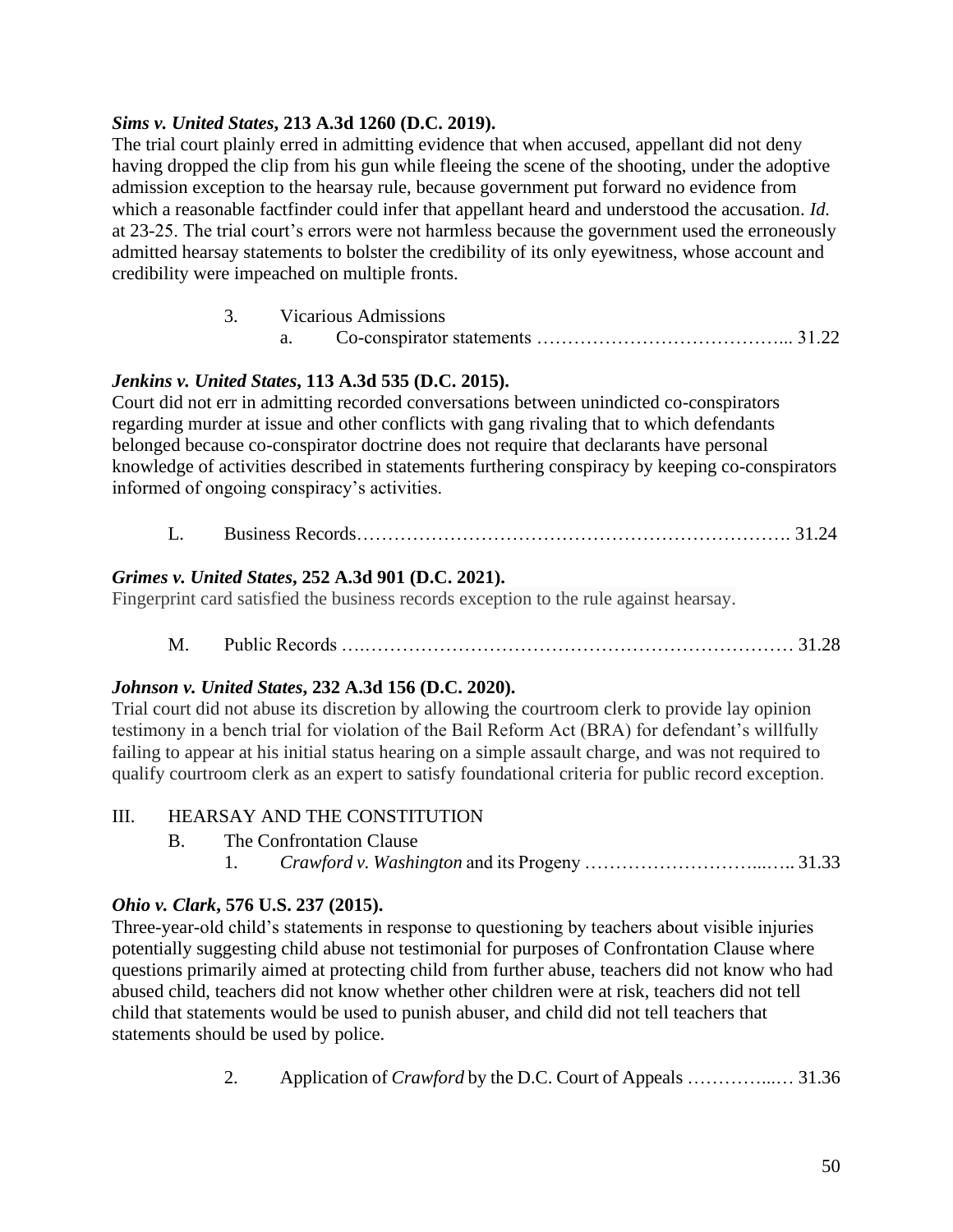## *Andrade v. United States***, 106 A.3d 386 (D.C. 2015).**

Statements by simple assault complainant in response to officers' open-ended questions testimonial where no evidence that complainant was injured, no evidence that weapon involved in assault, and both complainant and officers understood that suspect had left premises at time of the statements.

## *Sheffield v. United States***, 111 A.3d 611 (D.C. 2015).**

No plain error in allowing expert witness to testify that he did not personally conduct autopsy but reviewed report where defendant did not object to expert's use of report, did not raise hearsay or confrontation objections, elicited testimony about report from expert on cross-examination, and relied on such testimony in closing argument.

## *United States v. Straker***, 800 F.3d 570 (D.C. Cir. 2015),** *cert. denied***, 136 S. Ct. 1170 (2016).**

Use of non-testifying co-conspirator's statements, with names and identifying references to specific defendants eliminated without signaling that changes made, but some statements' descriptions of people doing things to advance charged offenses intact, did not violate defendants' Confrontation Clause rights under Bruton where government made full redactions where doing so possible without unacceptable confusion, court gave limiting instructions, and neutral pronouns used in manner similar to that used by defendants seeking not to inculpate codefendants.

*Burns v. United States***, 235 A.3d 758 (D.C. 2020):** Autopsy records are testimonial when the forensic pathologist performing the autopsy "knows of or anticipates the commencement of a law enforcement investigation into the person's death." An expert witness who did not perform or witness the autopsy cannot convey the substance of testimonial autopsy records to the jury.

## **CHAPTER 32 – THE DEFENSE CASE**

### I. THE RIGHT TO PRESENT A DEFENSE ……………………………………..…….. 32.1

### *United States v. Cordova***, 806 F.3d 1085 (D.C. Cir. 2015) (per curiam).**

Error, if any, in court's entry of protective order preventing defendants from bringing any papers, including Jencks Act materials, from trial to jail during nightly recess, harmless beyond a reasonable doubt where court afforded defendants four to eight day advance receipt of Jencks materials, defense counsel had unrestricted access to materials, order did not limit defense counsel's ability to discuss subject matter of materials with defendants, defense counsel did not accept court's invitation to ask for continuance, and defense failed to identify single instance in which earlier access would have changed cross-examination or presentation of defense.

### A. The Right to Be Present ……………………………………………………….. 32.1

### *United States v. Cordova***, 806 F.3d 1085 (D.C. Cir. 2015) (per curiam).**

No plain error in holding preliminary jury instruction conference outside defendants' presence where defendants failed to identify objections that defendants would have raised if present, defendants failed to demonstrate that presence would have contributed to discussion, conference sought only to identify agreement or disagreement on proposed instructions.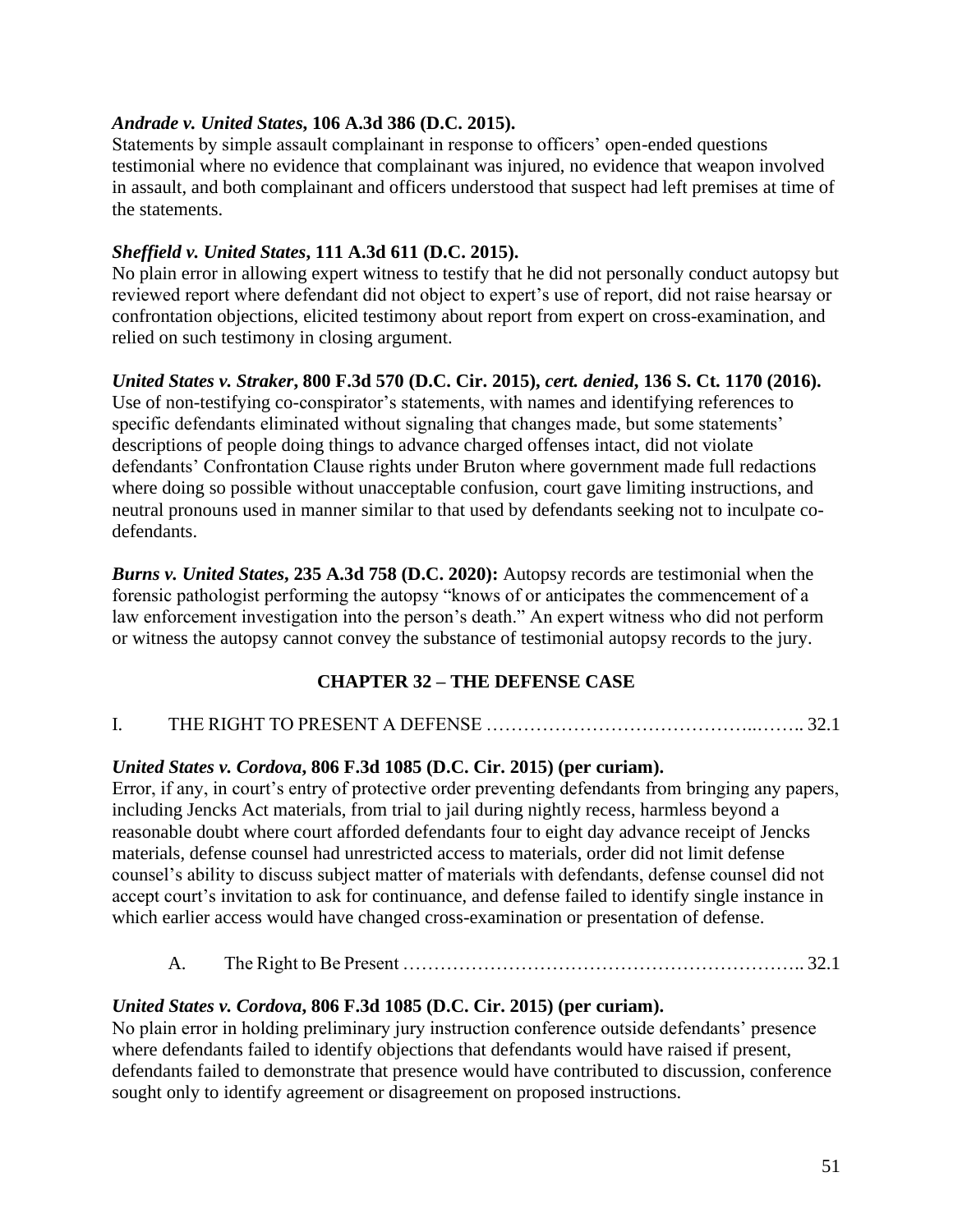| <b>B.</b> |  |  |
|-----------|--|--|
|           |  |  |

### *Miller v. United States***, 115 A.3d 564 (D.C. 2015).**

Decision to exclude expert testimony as sanction for failure to comply with Rule 16 did not infringe on defendant's Sixth Amendment right to present a defense where unclear whether expert testimony would have been of meaningful significance, minor sexual assault complainant had already made repeated trips to court without testifying, and defense all but conceded in closing that forensic evidence would not have been able to verify whether alleged assault took place two years before being reported.

C. Limitations on Defense Evidence 1. Evidence that another committed the offense …………………………. 32.4

## *Johnson v. United States***, 136 A.3d 74 (D.C. 2016).**

The trial court committed reversible error under *Winfield v. United States* when it precluded him from presenting any evidence of potential third-party perpetrators to rebut the government's case against him where evidence that other men with animosity toward the victim had a comparable motive and the opportunity to commit the murder.

### **CHAPTER 33 – COMMON DEFENSES**

### I. THE MISIDENTIFICATION DEFENSE ……………………………………………33.1

### *Fatumabahirtu v. United States***, 148 A.3d 260 (D.C. 2016).**

The assistance of trial counsel for the appellant was ineffective because counsel, without a strategic explanation, declined to conduct a reasonable investigation to inform his decision not to raise the mistaken-identity defense, and absent the counsel's failure to raise the mistaken-identity defense, there would have been reasonable doubt in the factfinder's mind as to appellant's guilt.

#### III. SELF-DEFENSE

- A. General Legal Principles
	- 1. Initial Aggressor and Provocation …………………………………… 33.23

### *Andrews v. United States***, 125 A.3d 316 (D.C. 2015).**

Evidence sufficient to warrant forfeiture of self-defense by provocation instruction where decedent threatened defendant with knife three days before offense, decedent warned defendant not to come to decedent's home before offense, and decedent put defendant on notice that defendant would have to pass through decedent in order to enter home in question, even if defendant had legitimate reason to go to residence.

### *Bryant v. United States***, 148 A.3d 689 (D.C. 2016),** *supra*

Participating in a shootout after arriving armed in a rival gang's neighborhood can justify a firstdegree murder conviction under the "urban-gun-battle" theory because provocation by presence in rival gang's neighborhood negated appellants' ability to claim self-defense. However, where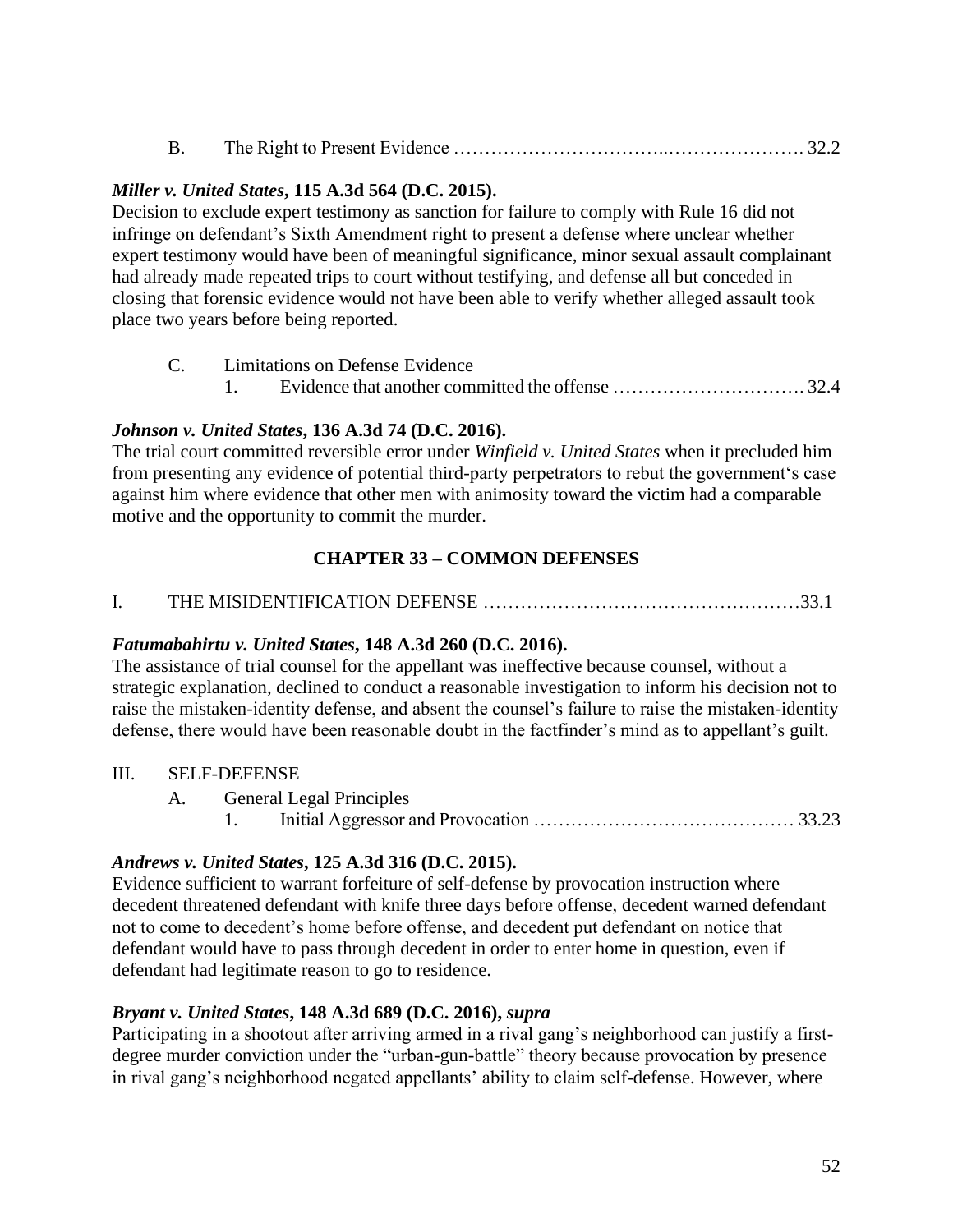gang-affiliation evidence is admitted, this case may support an argument that at the very least, the groups should be referred to as "neighborhoods" instead of "gangs."

### *Parker v. United States***, 155 A.3d 835 (D.C. 2017).**

The trial court erred as a matter of law in convicting Ms. Parker of simple assault. The government failed to disprove that Ms. Parker reasonably believed that she was in imminent danger of bodily harm, and it could not carry its burden to rebut a claim of self-defense by showing that there was another motive guiding her actions. That Ms. Parker may have experienced other emotions (such as anger) does not defeat her claim of self-defense where the trial court found that she believed that she was in imminent danger of bodily harm, and that the act of spitting on a neighbor was not an excessive use of force.

## *Millhausen v. United States***, 253 A.3d 565 (D.C. 2021).**

A reasonable jury could find beyond a reasonable doubt that the defendant used excessive force in responding to a single missed punch by punching the complainant multiple times in the face, causing him to fall to the ground and lose consciousness.

| G. | The Complainant's Reputation, Prior Violent Acts, and Prior Relationship |  |
|----|--------------------------------------------------------------------------|--|
|    |                                                                          |  |

## *Travers v. United States***, 124 A.3d 634 (D.C. 2015).**

Trial court abused its discretion by excluding as irrelevant in assault case evidence that complainant previously instigated violence against family members where defendant, brother of complainant, alleged self-defense, defendant testified that complainant directed second complainant to "get" defendant, defendant was aware of second complainant's military training and possession of knife, and second complainant threatened to "deal with" defendant earlier on day of incident.

### *Shepherd v. United States***, 144 A.3d 554 (D.C. 2016).**

Trial court did not abuse its discretion in excluding details of complainant's prior violent history, namely a conviction for domestic violence where the domestic violence conviction involved an individual with whom the victim was in a relationship and the instance at issue at trial involved alleged violence against a stranger. The lack of similarity in conduct gave it minimal probative value, and its admission was more likely to inflame and confuse the jury.

## IV. VOLUNTARY INTOXICATION

### *Davidson v. United States***, 137 A.3d 973 (D.C. 2016).**

Consistent with *Comber v. United States*, 584 A.2d 26 (D.C. 1990), and following the court in *Wheeler v. United States*, 832 A.2d 1271 (D.C. 2003), voluntary intoxication will not be considered as a defense to voluntary manslaughter, and therefore, the trial court did not err in denying the appellant's request for a jury instruction on voluntary intoxication.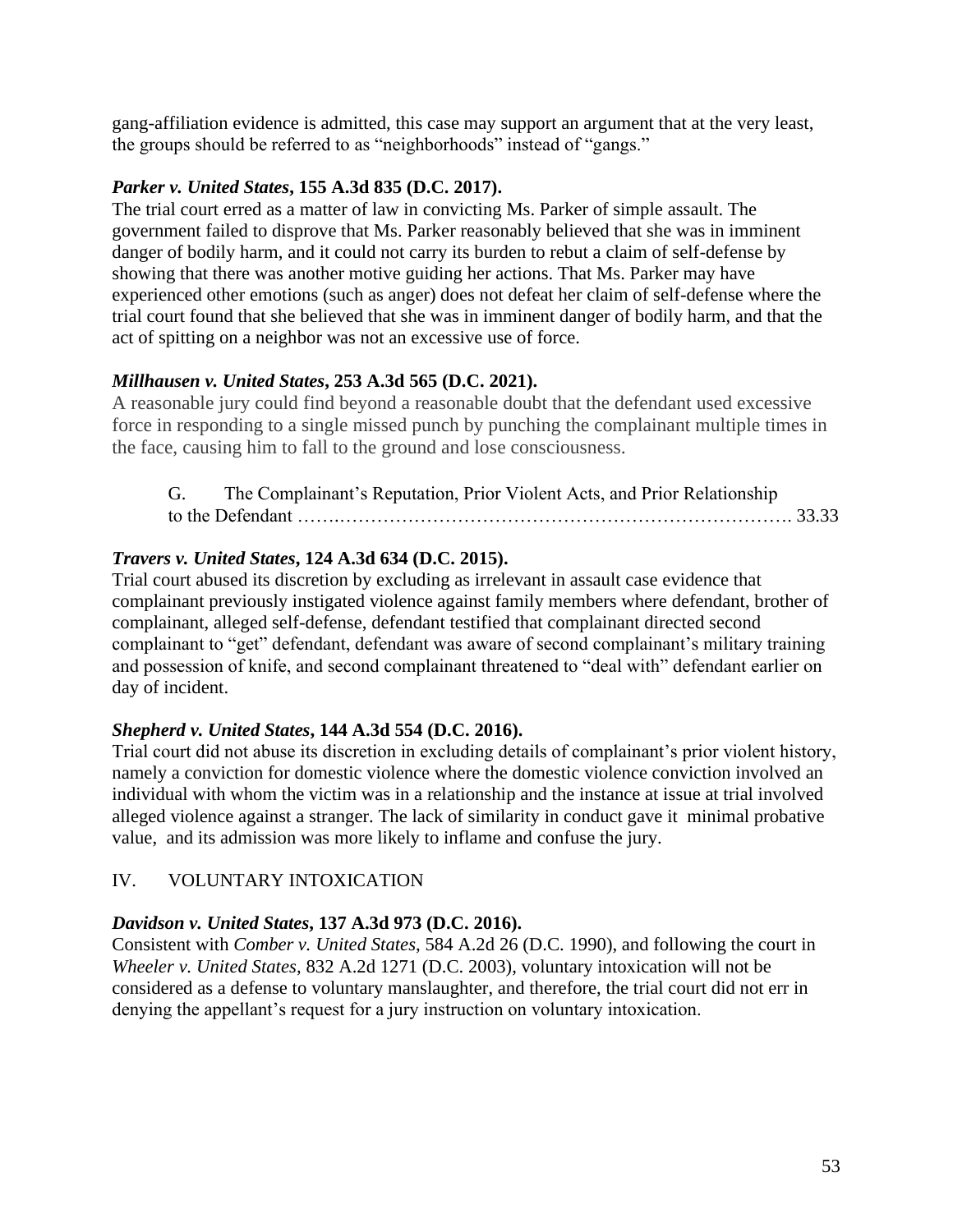## **CHAPTER 34 – THE INSANITY DEFENSE**

## I. PREPARATION AND TRIAL OF AN INSANITY DEFENSE

B. Notice and Consent Issues......................................................................................... 34.3

### *Bilal v. United States***, \_\_ A.3d \_\_, 2020 WL 6065761 (D.C. 2020).**

Under Rule 12.2, the trial court had discretion to order a mental examination of the defendant by a government expert, where it was not barred by the Fifth Amendment because the defendant had waived its assertion by proposing to present evidence based on a mental examination, and the examination order provided appropriate limitations on its use by the government at trial.

## **CHAPTER 35 – PARTICULAR TYPES OF CASES**

I. SEX OFFENSE CASES ............................................................................................... 35.1

### *Crane v. United States,* **No. 19-CM-26 (argued Sept. 22, 2020);** *Fallen v. United States***, No. 19- CM-233 (to be argued Nov. 20, 2020).**

Court will decide whether a ten-year period of sex offender registration and community notification attached to a conviction for misdemeanor child sexual abuse is a "severe" "penalty" that triggers the Sixth Amendment right to a jury trial under the principles announced in *Bado v. United States*, 186 A.3d 1243 (D.C. 2018) (*en banc*).

#### II. DRUG CASES

D. Uniform Controlled Substances Act …………………...……………………. 35.37

### *Washington v. United States***, 111 A.3d 640 (D.C. 2015).**

The Marijuana Possession Decriminalization Amendment Act of 2014 does not apply retroactively to offenses committed before July 17, 2014.

### *McRae v. United States***, 148 A.3d 269 (D.C. 2016).**

An ounce of marijuana alone is insufficient to prove possession with intent to distribute. The D.C. Court of Appeals reversed the trial court.

### *Kornegay v. United States***, 236 A.3d 414 (D.C. 2020).**

Defendant did not commit crime of possession with intent to distribute marijuana by possessing less than two ounces of marijuana. Conviction reversed because D.C. law now permits possession of  $\leq 2$  oz. of cannabis regardless of intent, as long as the possessor did not make it "available" for sale.

## V. ALCOHOLISM

### *Cruz v. United States***, 165 A.3d 290 (D.C. 2017).**

Section 24-607(b) authorizes a court to order treatment in lieu of criminal prosecution in a misdemeanor case if it finds, after a medical diagnosis and a civil hearing, that the defendant is a "chronic alcoholic" and that adequate and appropriate treatment is available. After making these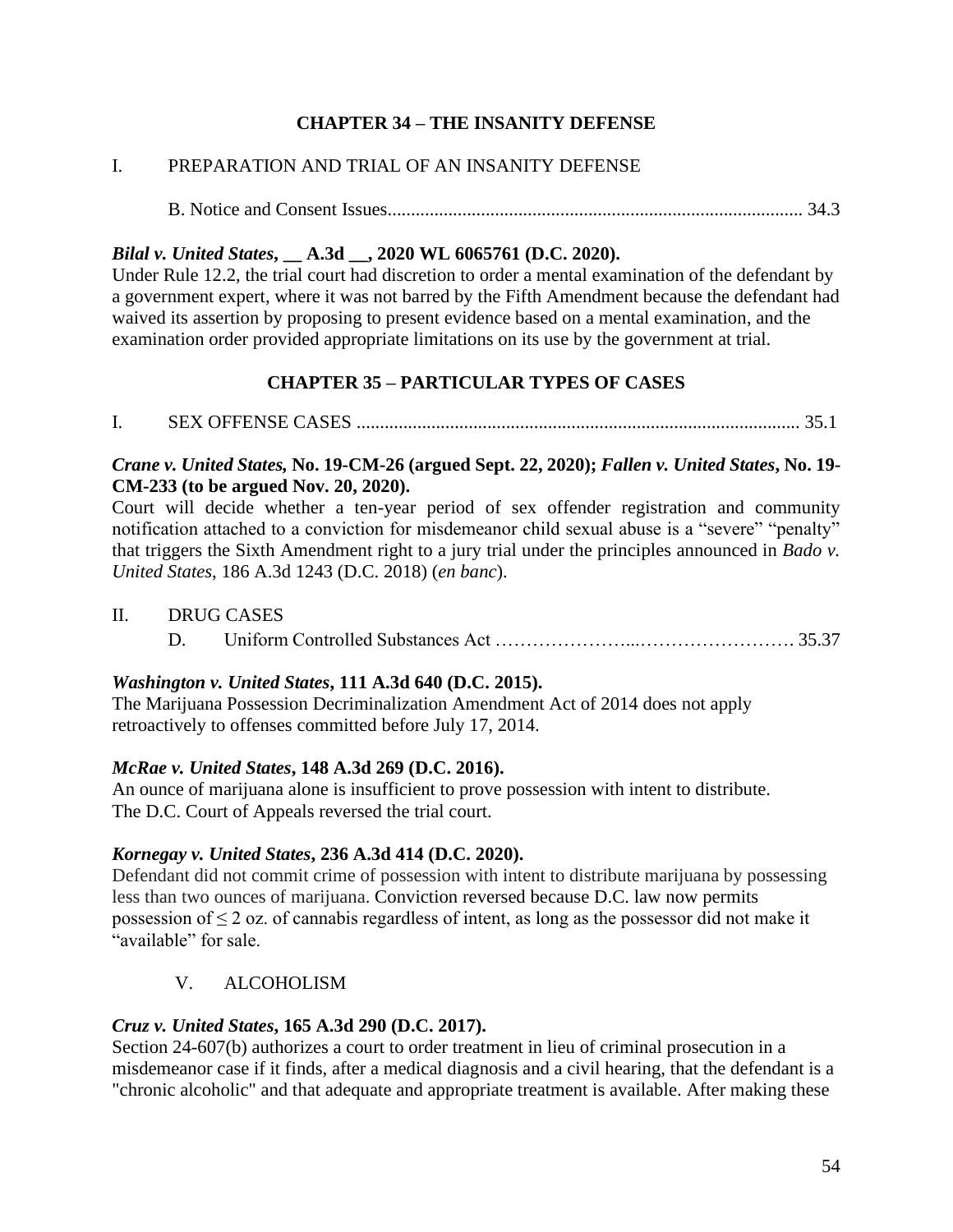findings, the trial court has discretion whether to grant treatment in lieu of prosecution. The appellate court held that the record was inadequate to support the denial of treatment in this case where the trial court failed to explain the significance it gave the PSA officer's statement that Cruz had previously turned down an offer of treatment. In light of defense counsel's assertion that Cruz wanted treatment, the court lacked a "firm factual foundation" for giving "definitive weight to the PSA officer's representation."

## VI. HOMICIDE CASES

## VII. CPO's IN CHILD CUSTODY CASES

## *Fleet v. Fleet***, 137 A.3d 983 (D.C. 2016).**

The issuance of CPO against the appellant was appropriate because (1) the taking of the child into his office, even if just for a few minutes, constituted a parental kidnapping, (2) the record indicated that Mr. Fleet intended to interfere with Ms. Fleet's right to custody of the child, (3) the child was in no imminent danger of physical or emotional harm, and (4) the determination that a CPO was warranted was consistent with the purposes of the Intrafamily Offenses Act.

## **CHAPTER 36 – MOTION FOR JUDGMENT OF ACQUITTAL**

### III. COMMON MJOA ISSUES

- A. Theories of Liability
	- 1. Aiding and Abetting …………………………………………………... 36.6

### *Terry v. United States***, 114 A.3d 608 (D.C. 2015).**

Evidence sufficient to prove mens rea required for AAWA under aiding and abetting theory where defendant sat in stolen van in vicinity of, and at time of shooting, witnesses testified to seeing defendant and co-defendant together on the morning of the shooting, defendant led officers on high-speed chase rather than pulling over, and defendant attempted to dispose of ski mask and hat when eventually stopped by officers.

### *Walker v. United States***, 167 A.3d 1191 (D.C. 2017).**

Surveillance video footage and witness testimony constituted sufficient evidence for a jury to convict Mr. Yates of second degree murder while armed for aiding and abetting in the fatal shooting of Mr. Hendy.

### *Atchison v. United States***, 257 A.3d 524 (D.C. 2021).**

Evidence was sufficient for jury to find that each defendant was one of the shooters under an aiding and abetting theory in prosecution of defendants for aggravated assault while armed because evidence established more than defendants' mere presence at barbershop where shooting occurred. A witness testified that he saw three masked men run away from barbershop permitting the jury to infer from his testimony that the defendants were two of the three masked men who got into car that left the area immediately after shooting. The court found that a discrepancy in physical description of the shooters that differed from defendant's physical characteristics affected only the weight of the evidence, not its sufficiency, and evidence was sufficient for jury to find that each defendant participated with purposive attitude toward the shooting. The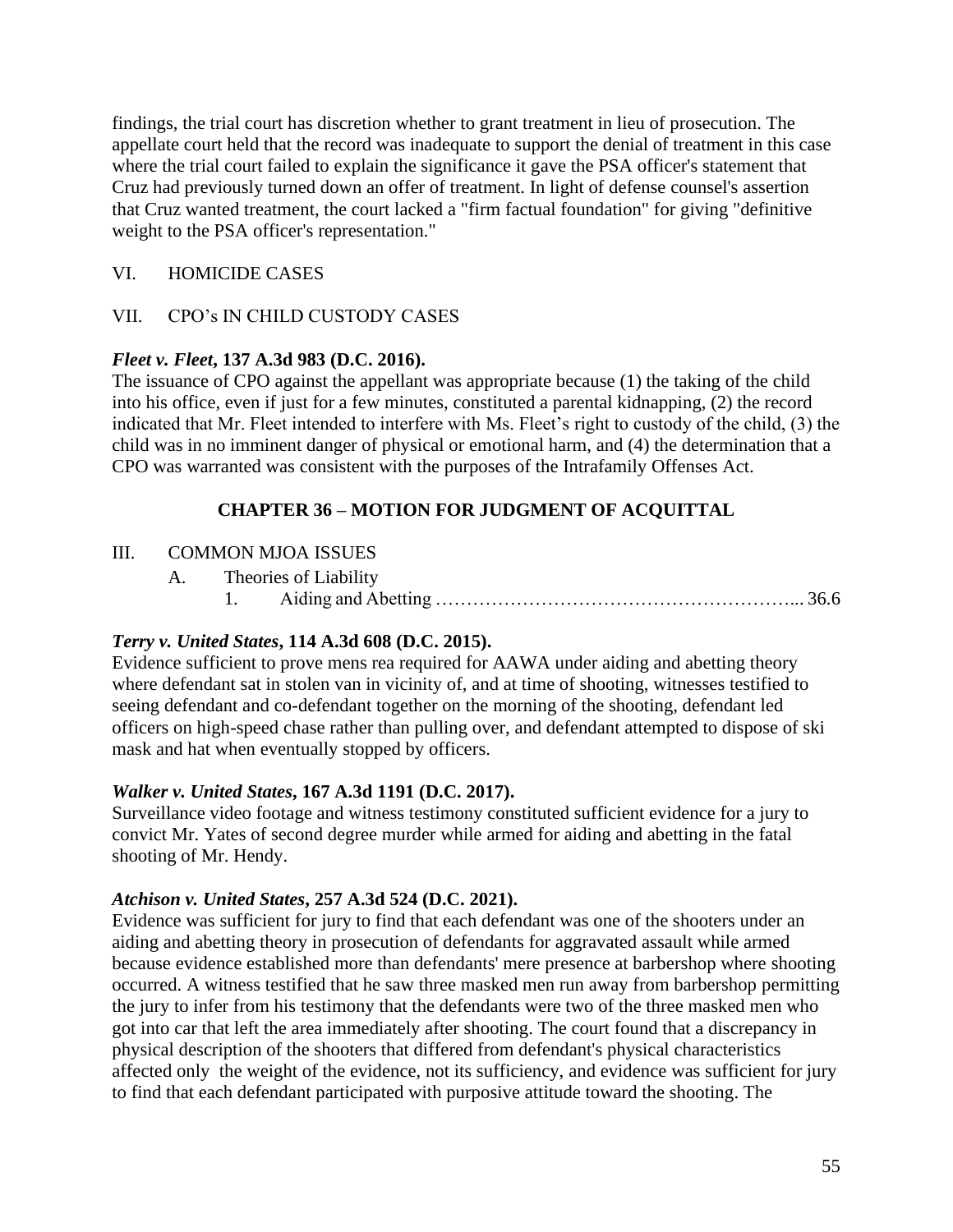evidence also permitted the jury reasonably to infer that the defendant surveilled barbershop before shooting and that the other defendant arranged for car to provide transportation to barbershop and a swift get-away to the highway after shooting.

4. Conspiracy …………………………………………………………... 36.10

## *United States v. Bostick***, 791 F.3d 127 (D.C. Cir. 2015).**

Evidence sufficient to show single drug conspiracy where overwhelming evidence that defendants distributed drugs showed that defendants shared organizational goal of selling drugs, overlapping core participants on both ends of supply chain, and evidence showed interdependence among mid-level distributors, and among mid-level distributors and head of drug organization.

## *[Fleming v. United States](https://1.next.westlaw.com/Link/Document/FullText?findType=Y&serNum=2050264884&pubNum=0007691&originatingDoc=I944571006ac211eaae65c24a92a27fc2&refType=RP&originationContext=document&transitionType=DocumentItem&contextData=(sc.Search))***, 224 A.3d 213 (D.C. 2020) (***en banc***).**

For the purpose of the District of Columbia's homicide statutes, "kill" means "cause death," and following the Supreme Court's decision in *[Burrage v. United States](https://1.next.westlaw.com/Link/Document/FullText?findType=Y&serNum=2032600812&pubNum=0000708&originatingDoc=Ib049bee043eb11ea959390ec898a3607&refType=RP&originationContext=document&transitionType=DocumentItem&contextData=(sc.DocLink))*, 571 U.S. 204 (2014) the court applied the but-for causation requirement in the context of second-degree murder over the less stringent substantial-factor instruction advanced in *[Roy v. United States](https://1.next.westlaw.com/Link/Document/FullText?findType=Y&serNum=2006431504&pubNum=0000162&originatingDoc=Ib049bee043eb11ea959390ec898a3607&refType=RP&originationContext=document&transitionType=DocumentItem&contextData=(sc.DocLink))*, 871 A.2d 498 [\(D.C. 2005\)](https://1.next.westlaw.com/Link/Document/FullText?findType=Y&serNum=2006431504&pubNum=0000162&originatingDoc=Ib049bee043eb11ea959390ec898a3607&refType=RP&originationContext=document&transitionType=DocumentItem&contextData=(sc.DocLink)) for conduct causing the death at issue during a gun battle. Consequently, the court found reversible error for trial judge to not explicitly instruct the jury that it was required to find but-for causation, when instructing the jury on how to determine whether the defendant was responsible for causing the death at issue during a gun battle.

### *Fitzgerald v. United States***, 228 A.3d 429 (D.C. 2020).**

Evidence sufficient to support jury's determination that co-conspirator's possession of gun during robbery was reasonably foreseeable, as required to support convictions for kidnapping while armed, robbery while armed, assault with a dangerous weapon, and possession of a firearm during crime of violence under co-conspirator liability.

> 5. Constructive Possession a. Proximity and Knowledge ………………………………….. 36.11

### *Pannell v. United States***, 136 A. 3d 54 (D.C. 2016).**

Insufficient evidence that appellant had the intent to exercise control over two PCP-laced cigarettes solely because he was a passenger occupant in someone else's car where the drugs were found in plain view and conveniently accessible in the passenger compartment notwithstanding the fact that there were two cigarettes and only two occupants in the car with the front passenger window rolled down from its closed position.

### *Lesher v. United States***, 149 A.3d 519 (D.C. 2016).**

Possession of drug paraphernalia with intent to use it in connection with a controlled substance does not require the presence of a controlled substance, whether actual or fake, and in determining whether an object is drug paraphernalia factors to consider are the proximity of the object, in time and space, to a controlled substance and expert testimony concerning its use.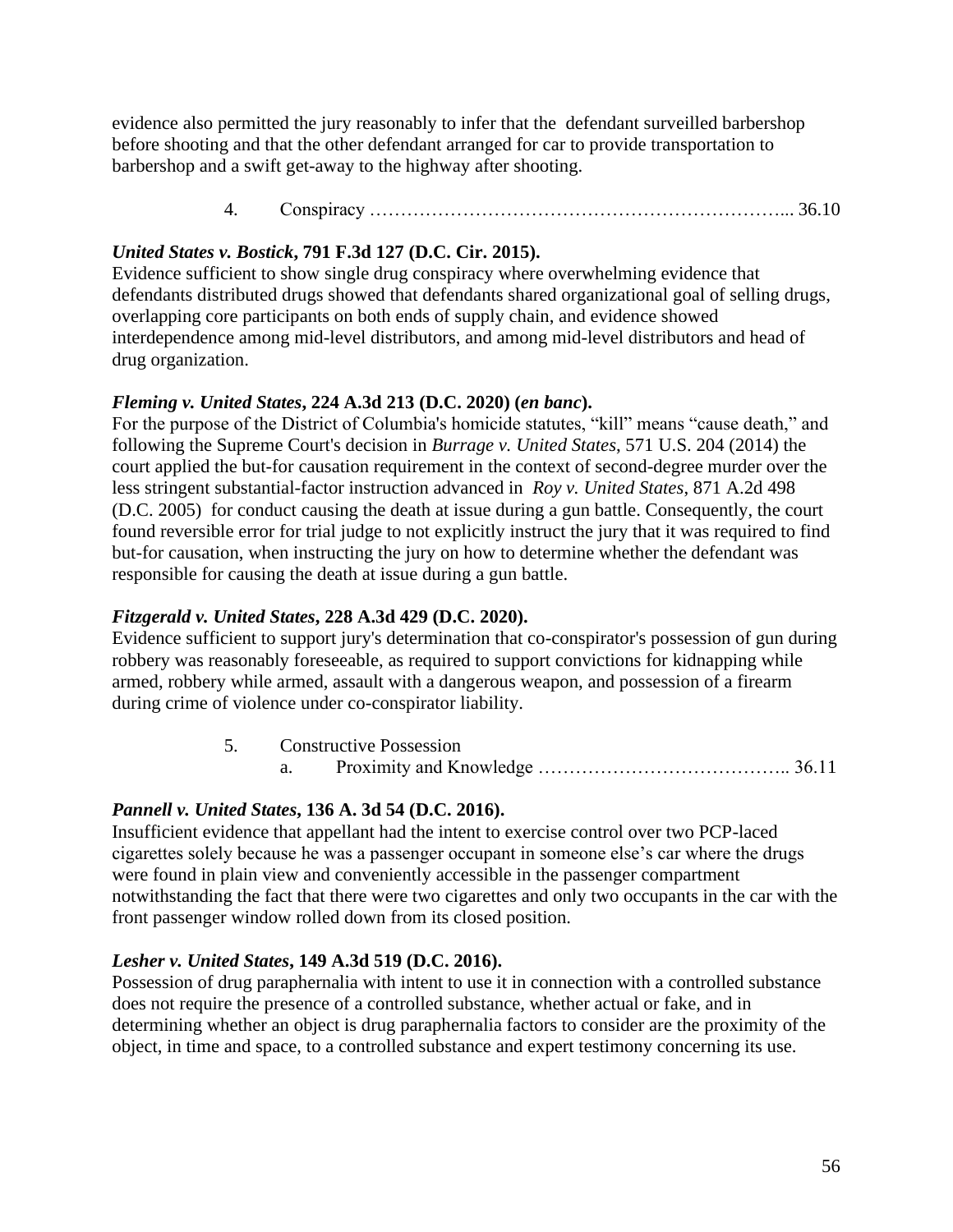Contraband found in a residence occupied by more than one person, the presence of the defendant's social security card, police report, and parking violation notice found in a bedroom where marijuana was found and there was no evidence suggesting that the room was occupied by any other person is evidence of the defendant's dominion and control permitted the court reasonably to infer that appellant was aware of what was stored or secreted in the room, including the stash of green weed-like substance behind the radiator.

### *Proctor v. United States***, 172 A.3d 396 (D.C. 2017),** *as amended* **(Oct. 26, 2017).**

Conviction affirmed for misdemeanor possession with intent to distribute marijuana, but convictions reversed for unlawful possession of a firearm and feeding ammunition device. The evidence is insufficient to prove beyond a reasonable doubt that Mr. Proctor constructively possessed a handgun because Mr. Proctor did not have exclusive access to the bedroom where the gun was found and the government failed to present compelling evidence that Mr. Proctor was involved in a criminal enterprise of which the gun was a part.

### *Kornegay v. United States***, 236 A.3d 414 (D.C. 2020).**

Defendant did not commit crime of possession with intent to distribute marijuana by possessing less than two ounces of marijuana. Conviction reversed because D.C. law now permits possession of less than 2 oz. of cannabis regardless of intent, as long as the possessor did not make it "available" for sale.

c. Involvement in a Criminal Operation ………………………. 36.13

#### *Proctor v. United States***, 172 A.3d 396 (D.C. 2017),** *as amended* **(Oct. 26, 2017),** *supra***.**

The government failed to present compelling evidence that Mr. Proctor was involved in a criminal enterprise of which the gun was a part.

g. Employment at the Scene …………………………………… 36.17

### *Brown v. United States***, 128 A.3d 1007 (D.C. 2015).**

Evidence insufficient to satisfy possession requirement of RSP under D.C. Code § 22-3232(a) where stolen phone found in store in which defendant worked, evidence did not establish how phone came to be in store, and evidence that items in store controlled by multiple employees.

B. Specific Offenses

## 1. Aggravated Assault ………………………………………………….. 36.17

### *Hollis v. United States***, 183 A.3d 737 (D.C. 2018).**

Upholding two convictions of aggravated assault when injuries to two victims were not lifethreatening, but caused unconsciousness, protracted and obvious disfigurement, and protracted impairment of function in the first victim and extreme physical pain in both victims.

### *In re D.P.***, 122 A.3d 903 (D.C. 2015).**

Evidence insufficient to support finding of "manifest extreme indifference to human life" required for conviction of aggravated assault under D.C. Code § 22-404.01 where respondents and friends involved in fight did not have weapons, assault lasted fourteen (14) seconds, assault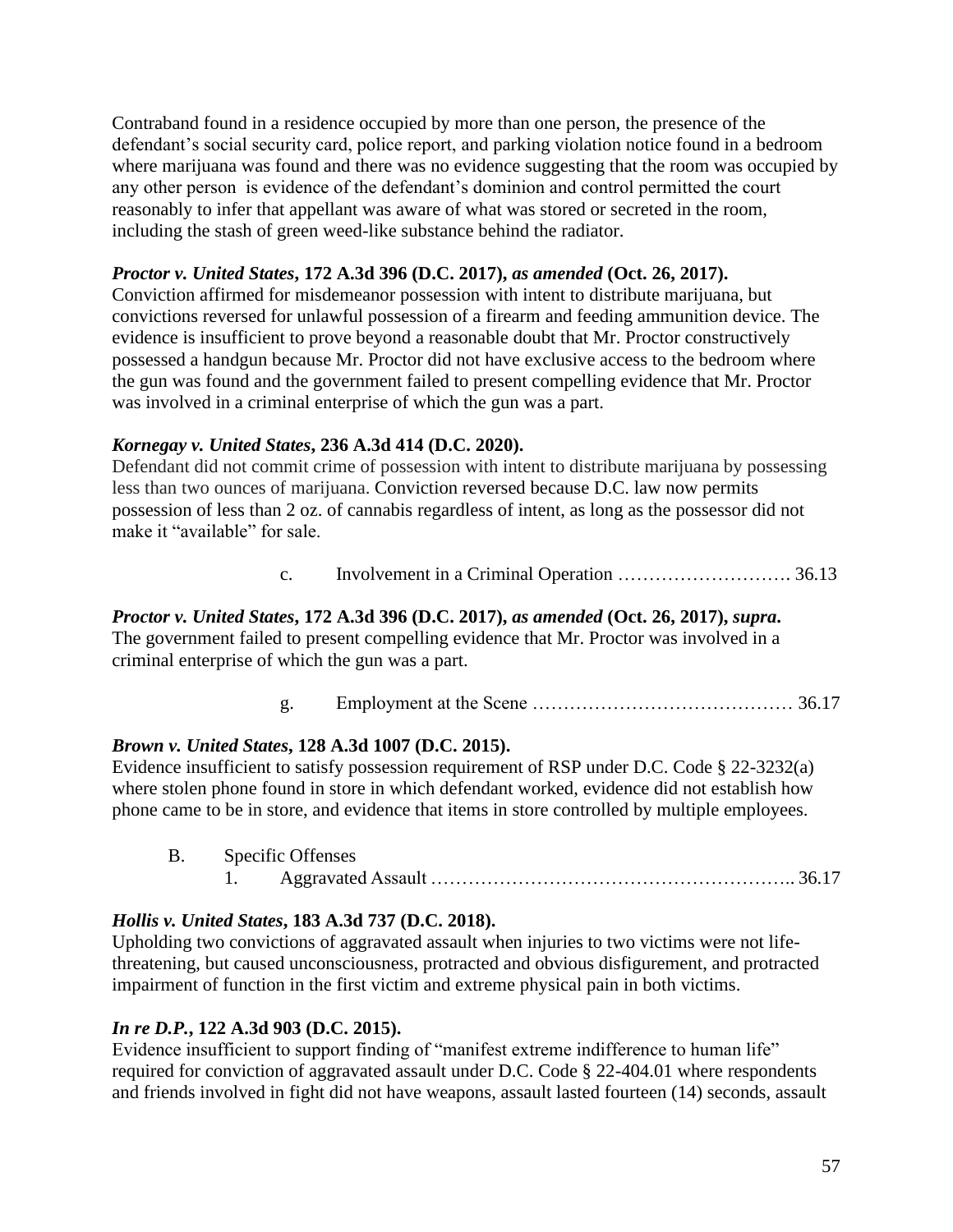took place on crowded bus where others could intervene, and respondents stopped assaulting complainant when complainant stopped fighting back.

### *Johnson v. United States***, 118 A.3d 199 (D.C. 2015).**

Trial court did not plainly err in instructing jury that aggravated assault requires intent to cause serious bodily injury, knowledge that serious bodily injury would result from defendant's conduct, or awareness that conduct created an extreme risk of serious bodily injury where evidence sufficient to support violation by knowing or purposeful effort to cause serious bodily injury and defendant argued that he was not the shooter.

## *Terry v. United States***, 114 A.3d 608 (D.C. 2015).**

Evidence insufficient to show serious bodily injury required for AAWA where complainant was shot in the leg, testified to degree of pain as 6 or 7 on scale of 1 to 10, hopped on one leg to a nearby median, did not undergo surgery, was discharged from hospital the same night, did not take pain medication, and used crutches and a cast for a month after the shooting.

Evidence insufficient to show serious bodily injury required for AAWA where complainant was shot twice in the left forearm, shot twice below the right shoulder blade, doctor testified that complainant was reasonably stable upon arrival at hospital, was discharged from hospital day after shooting, arm was moving normally, and no evidence was introduced as to complainant's level of pain, that defendant could not walk because of pain, nor that complainant took or was prescribed pain medication.

## *White v. United States***, 207 A.3d 580 (D.C. 2019).**

Evidence that, after being struck in the head with a metal pole, complainant was bloody, disoriented, and in pain but resisted going to the hospital and was discharged after receiving a CT scan and a prescription for Tylenol 3 was insufficient to establish "serious bodily injury" as required for an aggravated assault conviction but sufficient to establish "significant bodily injury" as required for felony assault.

2. Burglary ............................................................................................... 36.20

## *Ruffin v. United States***, 219 A.3d 997 (D.C. 2019).**

First-degree burglary statute covers a common hallway, located behind a locked door, of an occupied residential apartment building, constituting a dwelling even though appellant did not enter into any apartment before he fled the scene.

> 3. Dangerous Weapons: CDW; PPW(b); ADW; and "While Armed" Offenses b. The Intent Required for PPW(a), PPW(b), and CDW ……… 36.21

## *Richardson v. United States***, 116 A.3d 434 (D.C. 2015).**

Evidence sufficient to support CDW conviction under *Pinkerton* conspiracy liability theory where: defendants arrived at scene together, defendants worked together to restrain, assault, and attempt to rob complainants; reasonably foreseeable that defendant would possess knife in furtherance of conspiracy; and, despite acquittal on actual conspiracy charge because CDW charge viewed as if separate indictment.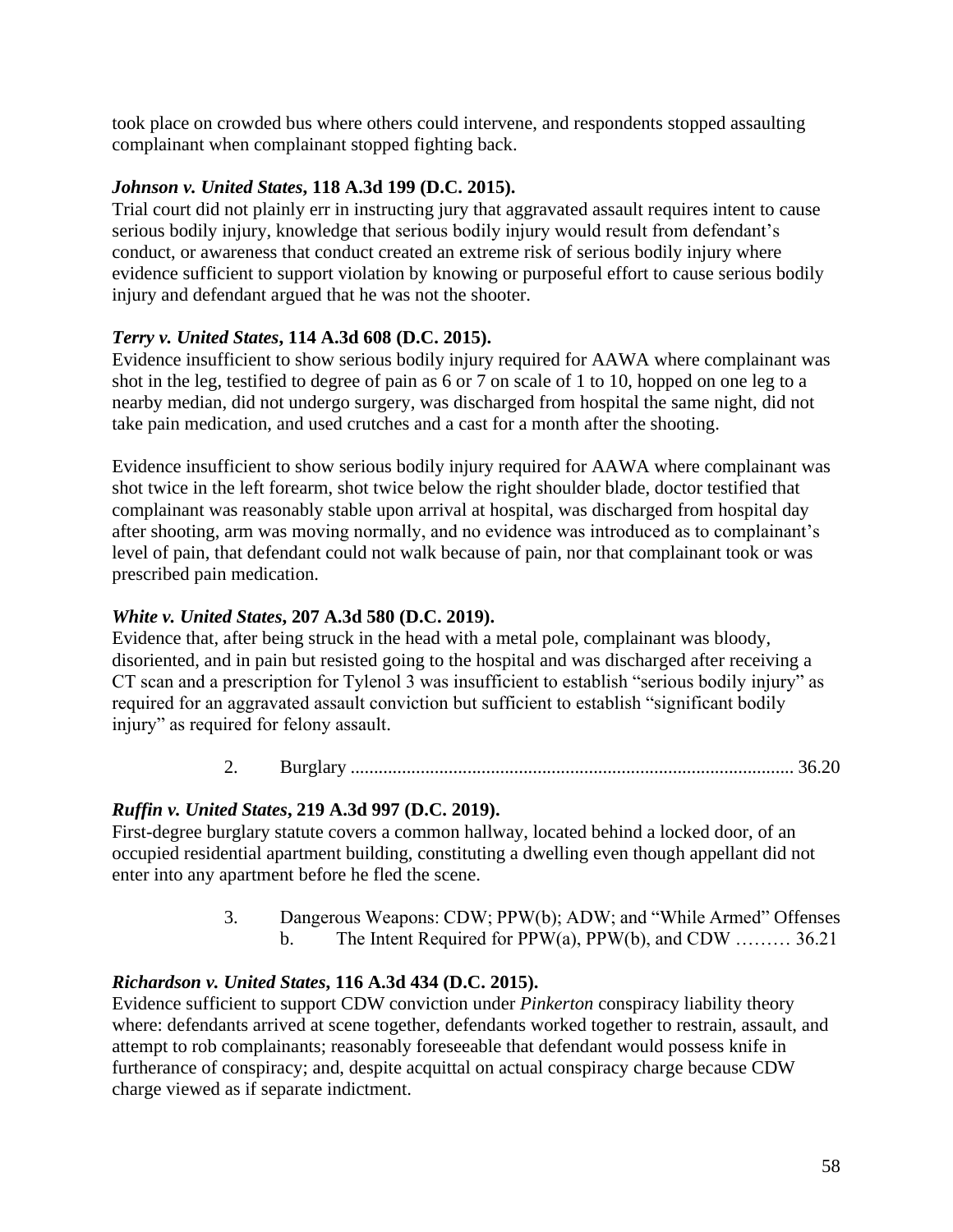#### *Johnson v. United States***, 207 A.3d 606 (D.C. 2019).**

Evidence was sufficient to show that the wooden stick was a "dangerous weapon" for purposes of PPW conviction, where appellant wielded it with "force hard enough to break [it] and cause bruises and marks on A.J.'s body, . . . without taking any precaution to avoid striking parts of A.J.'s body that would cause serious injury, such as his head or face," even though stick did not actually cause great bodily injury.

c. While Armed Offenses ……………………………………... 36.22

### *Hartley v. United States***, 117 A.3d 1035 (D.C. 2015).**

Evidence insufficient to satisfy while armed enhancement – D.C. Code  $\S$  22-4502(a) – where defendant place hand in pocket, pointed his hand at the complainant while verbally threatening to shoot the complainant, complainant testified to not believing that defendant actually had a gun, and police did not find gun on or near defendant despite immediate apprehension.

4. Sexual Abuse and Child Sexual Abuse …… 36.23

### *Blair v. United States***, 114 A.3d 960 (D.C. 2015).**

Evidence of first degree sexual abuse was sufficient to show that defendant's penis penetrated complainant's vulva within meaning of D.C. Code § 22-3001(8)(A) where complainant testified to feeling defendant's penis "pushing into" her vagina, and doctor found significant amount of foreign debris in complainant's vulva.

#### *Cardozo v. United States***, 255 A.3d 979 (D.C. 2021).**

The jury could reasonably infer sexual contact to support second and third-degree sexual assault where the evidence showed that the defendant put one or both of his hands on the complainant's breasts, move his hands along her body, and then rubbed his hands on her buttocks. Further, the evidence was sufficient to support the force requirement for third degree sexual assault because the defendant bear hugged the complainant as she was walking causing her to stumble and momentarily stop walking forward; which conduct although brief, a reasonable juror could find that the defendant used physical strength sufficient to overcome resistance and to restrain.

Evidence insufficient to support fourth-degree sexual assault because the government did not prove that at the moment the sexual contact began, the victim was incapable of appraising the nature of the conduct, declining participation in that contact, or communicating unwillingness to engage in that contact. To the contrary the evidence showed that the complainant immediately understood that she was being sexually assaulted, declined participation in the contact, and communicated unwillingness to engage in the contact.

5. Theft and Related Offenses ……………………………………….. 36.23

### *Warner v. United States***, 124 A.3d 79 (D.C. 2015).**

Evidence sufficient to support attempted second-degree theft conviction where defendant implicitly promised to lease premises in question to complainant for period of six months if arrangement proved mutually satisfactory, complainant would not have executed lease without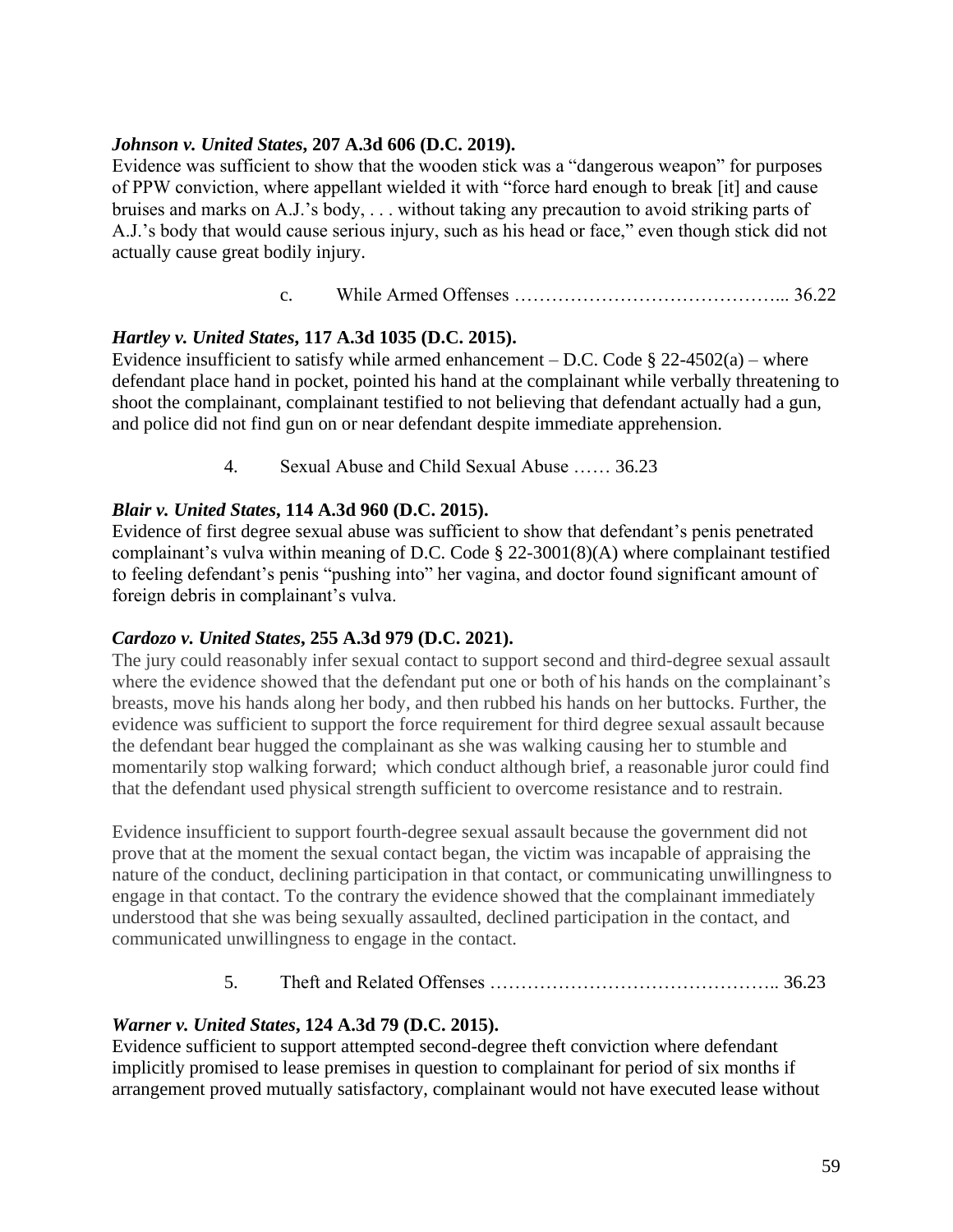such promise, and defendant offered to lease apartment to third party after receiving complainant's security deposit (before six-month period began).

6. Receiving Stolen Property (RSP) …………………….………...……. 36.26

## *Brown v. United States***, 128 A.3d 1007 (D.C. 2015).**

Evidence sufficient to support RSP conviction under D.C. Code § 22-3232(a) where stolen phone found in electronics repair store on day of theft, defendant opened door of repair store when officers arrived, defendant retrieved phone, defendant admitted that defendant knew that phone was stolen, defendant told officers that defendant knew who brought phone to store, and defendant offered to help officers catch person from whom defendant received phone if officers did not arrest defendant.

Evidence insufficient to satisfy possession requirement of RSP under D.C. Code § 22-3232(a) where stolen phone found in store in which defendant worked, evidence did not establish how phone came to be in store, and evidence that items in store controlled by multiple employees.

## *Long v. United States***, 163 A.3d 777 (D.C. 2017).**

Evidence did not support the jury's finding under D.C. Code § 22-3232 that the value of vehicle that the defendant and codefendant were using at time of a string of robberies had a value of \$1,000 or more (as required to support convictions for felony receiving stolen property), since the prosecution presented no evidence of the cost of a new vehicle, the price the owner paid for it at an auction, the vehicle's mileage, maintenance history, or Bluebook value at time of robberies.

## *Williams v. United States***, 155 A.3d 1286 (D.C. 2017).**

The Court of Appeals reversed conviction for receiving stolen property where four identification cards recovered from Mr. Williams' backpack had not been reported stolen and there was insufficient evidence to establish that Mr. Robinson knew they were stolen.

## 7. Unauthorized Use of a Vehicle (UUV) ……………...………………. 36.26

## *Hollis v. United States***, 183 A.3d 737 (D.C. 2018).**

Upholding sentence enhancement for unauthorized use of a vehicle during the course of or to facilitate a crime of violence causing serious bodily injury, as even without intent, the stolen car provided a means for the appellant to scour the neighborhood and bring him to the location of the assaults.

8. Malicious Destruction of Property ……………...…………………… 36.27

## *Harris v. United States***, 125 A.3d 704 (D.C. 2015).**

Evidence insufficient to establish malice necessary for malicious destruction of property conviction under D.C. Code § 22-303 based on damage to door caused by defendant where trial court observed that amount of force used equally consistent with someone trying to enter home or damage door, damage to door near door knob, defendant repeatedly showed desire to stay in own home by hiding in basement, damage to door not visible to someone outside the home, and defendant testified that he had no knowledge of damage to door until arrest.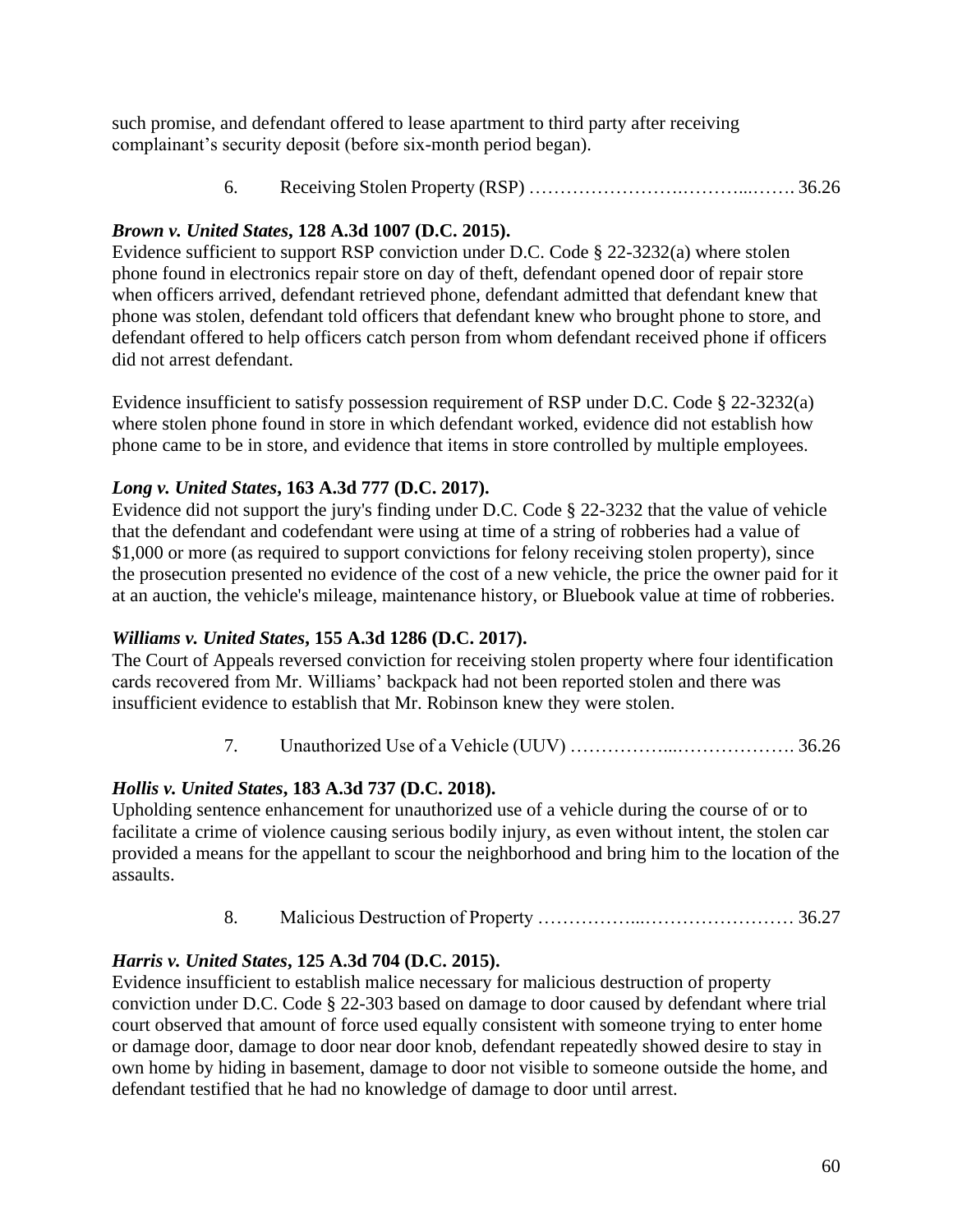| 13. |  |  |
|-----|--|--|
|-----|--|--|

#### *Contreras v. United States***, 121 A.3d 1271 (D.C. 2015).**

Trial court not "plainly wrong" in rejecting parental discipline defense where trial court did not incorrectly state that there was no evidence to support parental discipline defense, trial court did not erroneously treat parental anger as inconsistent with parental discipline defense, and trial court gave specific reasons for explicitly discrediting defendant's claim of disciplinary purpose.

#### *Johnson v. United States***, 207 A.3d 606 (D.C. 2019).**

Evidence was sufficient to show "excessive force" required for attempted second degree child cruelty conviction, where "appellant repeatedly, forcefully, and indiscriminately beat A.J. with a broomstick-like stick while he was sitting on the floor in the corner of his room with his arm over his head."

14. Kidnapping ………………………………………………………….. 36.30

### *Richardson v. United States***, 116 A.3d 434 (D.C. 2015).**

Evidence sufficient to support kidnapping conviction under D.C. Code § 22-2001 where defendants forcibly moved complainant into bedroom, bound both complainant's wrists, and detained complainant for eight to ten minutes because kidnapping does not require proof that detention was prolonged or for an appreciable length of time, and not incidental to another offense.

### *Ruffin v. United States***, 219 A.3d 997 (D.C. 2019).**

The evidence presented was sufficient to establish kidnapping, notwithstanding withstanding appellant's argument that the only detention of complainant was brief and incidental to the assault and robbery complainant suffered.

### *Cardozo v. United States***, 255 A.3d 979 (D.C. 2021).**

Evidence was sufficient to support kidnapping conviction because the defendant's momentary bear hug of the complainant as she was walking restraining her against her will constituted a seizure, holding, or detention under the statute.

#### 16. Obstruction of Justice …………………………………………….…. 36.31

### *Hawkins v. United States***, 119 A.3d 687 (D.C. 2015).**

Evidence insufficient to support conviction for obstruction of justice under D.C. Code § 22- 722(a)(6) where defendant told first government witness, romantically involved with defendant, that second government witness should "be dealt with" or "gotten out of the way" where no evidence that defendant intended to direct first witness to take action against second witness, and no evidence that defendant intended to frighten first witness through same statements.

#### *Mayhand v. United States***, 127 A.3d 1198 (D.C. 2015).**

Evidence sufficient to support conviction for obstruction of justice (when considering improperly admitted 911 call) under D.C. Code § 22-722(a)(4) where complainant told 911 operator that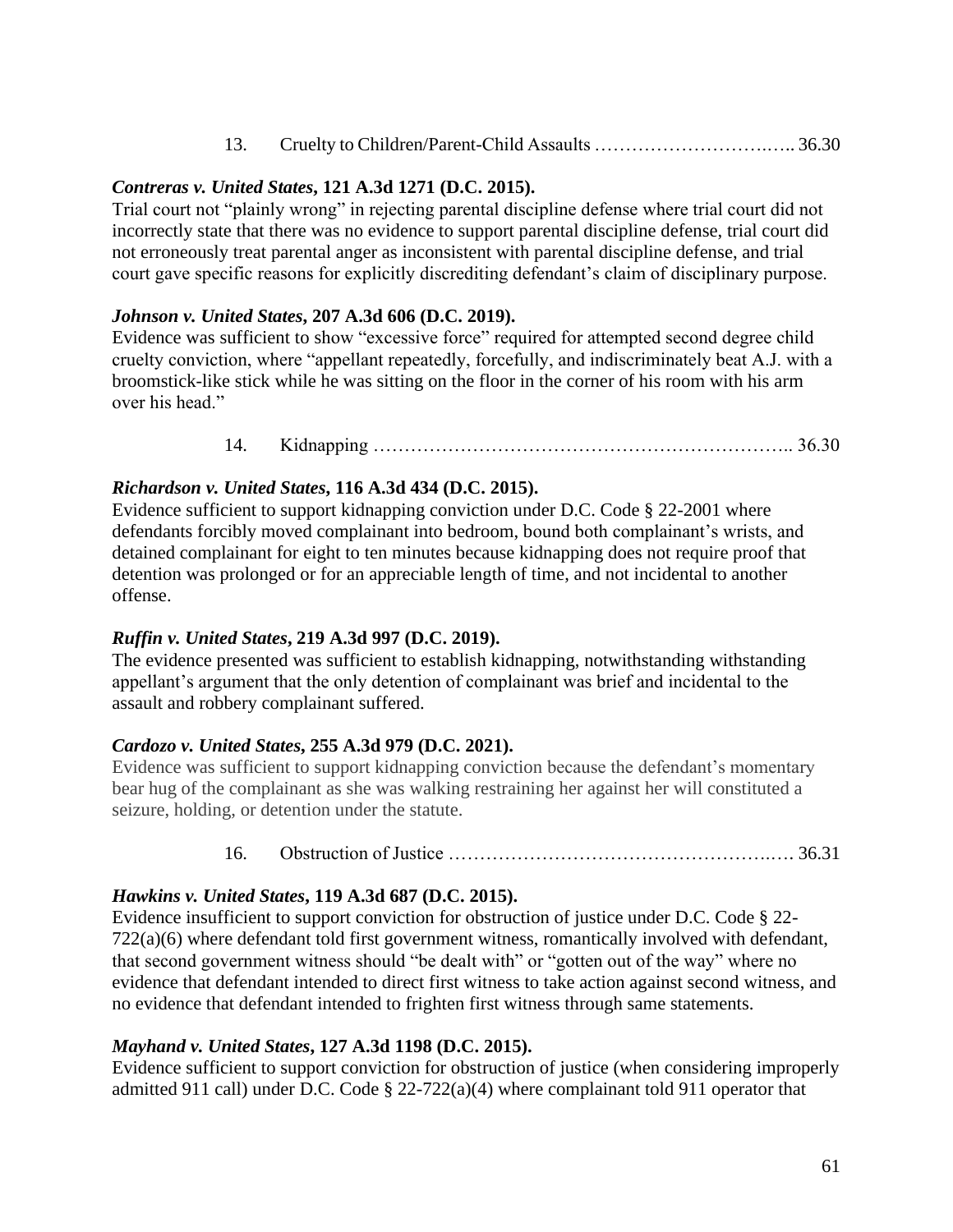defendant threatened to harm complainant, and officer testified that defendant called complainant a snitch because obstruction does not require nexus between threats and intent to prevent witness from testifying.

## *Sheffield v. United States***, 111 A.3d 611 (D.C. 2015).**

Evidence sufficient to support conviction for obstruction of justice where defendant falsely testified before grand jury despite uncontroverted evidence to the contrary and prosecutor repeatedly warned defendant of consequences of false testimony.

## *Offutt v. United States***, 157 A.3d 191 (D.C. 2017).**

The absence of direct evidence of what item is taken or tampered with is not necessarily fatal to a prosecution for tampering with evidence under D.C. Code § 22-723 (a) (2016 Supp.). A reasonable juror could infer beyond a reasonable doubt that Mr. Offutt tampered with evidence by breaking into his own home and removing something while police were executing a warrant, even without specific evidence of what was removed.

### *Frances v. United States***, 256 A.3d 220 (D.C. 2021).**

Evidence was sufficient to support a finding that defendant willfully disobeyed a stay-away order and docket entry sufficiently corroborated stay-away order, which was undated, to allow its admission. Further, certification of docket entry was not required to take judicial notice of it.

## 17. Homicide and Related Offenses

## *Sheffield v. United States***, 111 A.3d 611 (D.C. 2015).**

Evidence sufficient to support conviction for second-degree murder where defendant described taking shooting victim to hospital, burned getaway car found near defendant's residence, and cell phone records suggested defendant's presence with identified co-defendant at time of murders.

### *Washington v. United States***, 111 A.3d 16 (D.C. 2015).**

Trial court did not abuse its discretion in giving concurrent intent instruction regarding specific intent required for AWIKWA, nor in clarifying continuing jury confusion regarding instruction where court instructed jury that if government had proven that defendant fired multiple shots at complainant with the intent to kill him, and created zone of danger in which complaining witness was located, jury could infer defendant's specific intent to kill complaining witness, and defendant fired as many as ten shots at four people standing in close proximity to one another.

### *Bassil v. United States***, 147 A.3d 303 (D.C. 2016).**

Evidence was sufficient to prove that the defendant did not act in self-defense when she testified and never claimed her life was in danger from her alleged attacker and given her failure to flee during the purported attack, the jury could have found that she did not fear for her life or that any such fear was objectively unreasonable. Evidence of the decedent's size, intoxication, and injuries, the lack of injury to the defendant, and the crime scene, as well as direct evidence of motive (e.g., text messages and public outbursts) supported the government's position that the defendant attacked the decedent in the bedroom out of pent-up rage and that she later ambushed him in the kitchen for the same reason. The jury could have found that the defendant's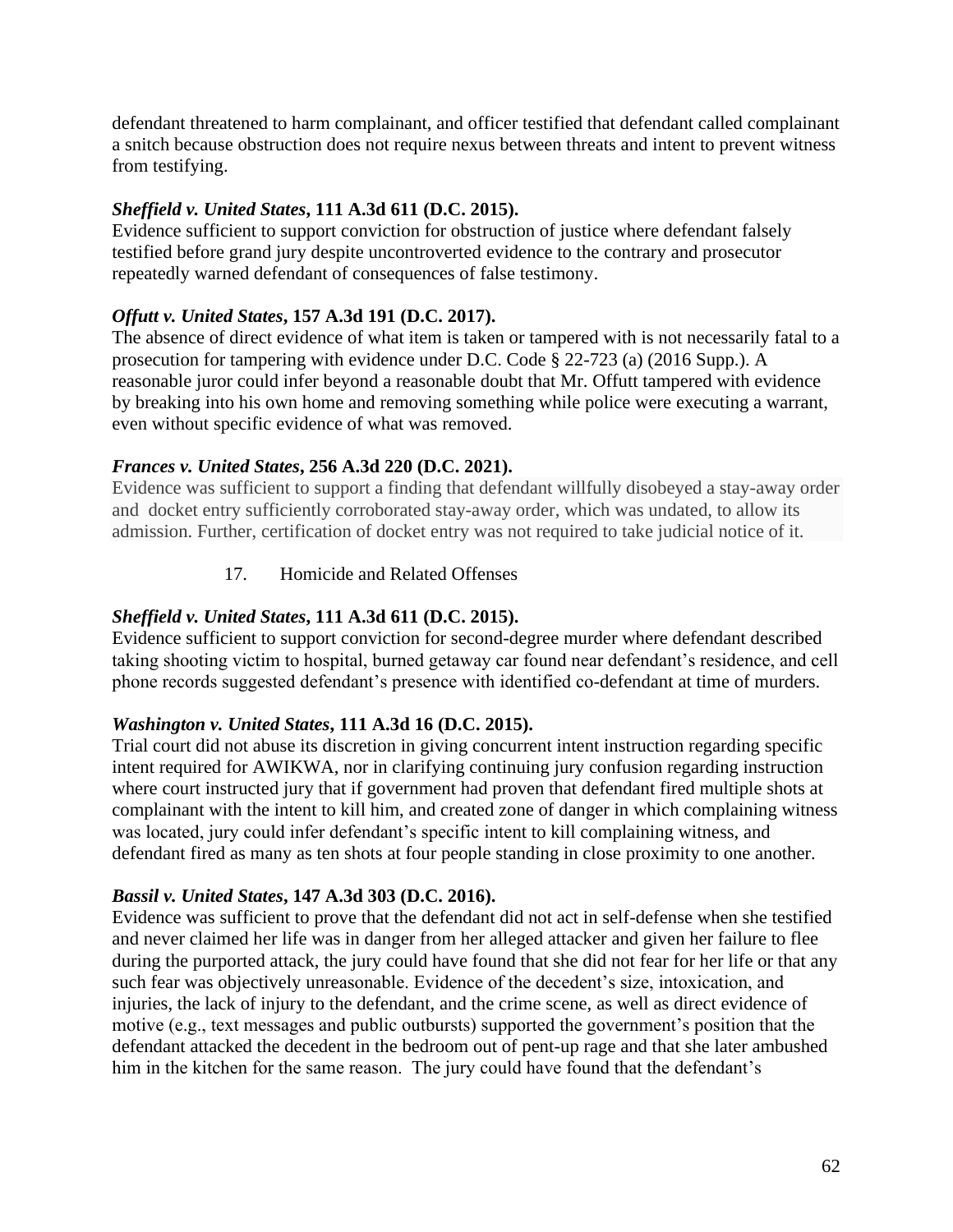statements about the stabbing and the events leading up to it were false in a way that implied consciousness of guilt.

#### *Bryant v. United States***, 148 A.3d 689 (D.C. 2016),** *supra*

Participating in a shootout after arriving armed in a rival gang's neighborhood can justify a firstdegree murder conviction under the "urban-gun-battle" theory because provocation by presence in rival gang's neighborhood negated appellants' ability to claim self-defense. However, where gang-affiliation evidence is admitted, this case may support an argument that at the very least, the groups should be referred to as "neighborhoods" instead of "gangs."

#### *Johnson v. United States***, 136 A.3d 74 (D.C. 2016).**

Trial court committed reversible error when it precluded the defendant from presenting a Winfield defense that included a proffer that another person had the "practical opportunity" to commit the crime, meaning the third party had at least "inferential knowledge" of the complainant's whereabouts satisfied the test for admissibility; and moreover, the trial court was required to "resolve close questions of admissibility in this setting in favor of inclusion, not exclusion."

### *Atchison v. United States***, 257 A.3d 524 (D.C. 2021).**

Trial court did not erroneously exercise its discretion in admitting evidence of generalized intercommunity hostility between defendants' neighborhoods and that of the victim. Further, the defendants' proffered evidence of intra-community hostility, to rebut government's evidence of inter-neighborhood feuding between defendants' and victim's neighborhoods, was not third-party perpetrator evidence that trial court was required to exclude.

### *Hilton v. United States***, 250 A.3d 1061 (D.C. 2021).**

Evidence of animosity between neighborhoods and evidence that supported inference that victim and companions were shot in revenge for murder of defendant's friend was admissible to suggest defendant's motive and intent and to place his crime in understandable context. Further, evidence that one of the guns used in shooting of victim had been fired during robbery five miles away from scene of such shooting was too generic or speculative to be admissible as third-party perpetrator evidence; and the argument that one of the men who shot victim's companion might have murdered victim was too speculative to demonstrate reasonable possibility that person other than defendant committed charged offense.

#### 18. Assault

### *Blair v. United States***, 114 A.3d 960 (D.C. 2015).**

Evidence sufficient to satisfy significant bodily injury element of felony assault statute – D.C. Code § 22-404(a)(2) – where doctor ordered diagnostic imaging to detect possible injury to particularly sensitive parts of body; head and neck; and were needed to rule out internal injuries, complainant's head was repeatedly banged against the ground, and complainant had abrasions and bruises over much of her body.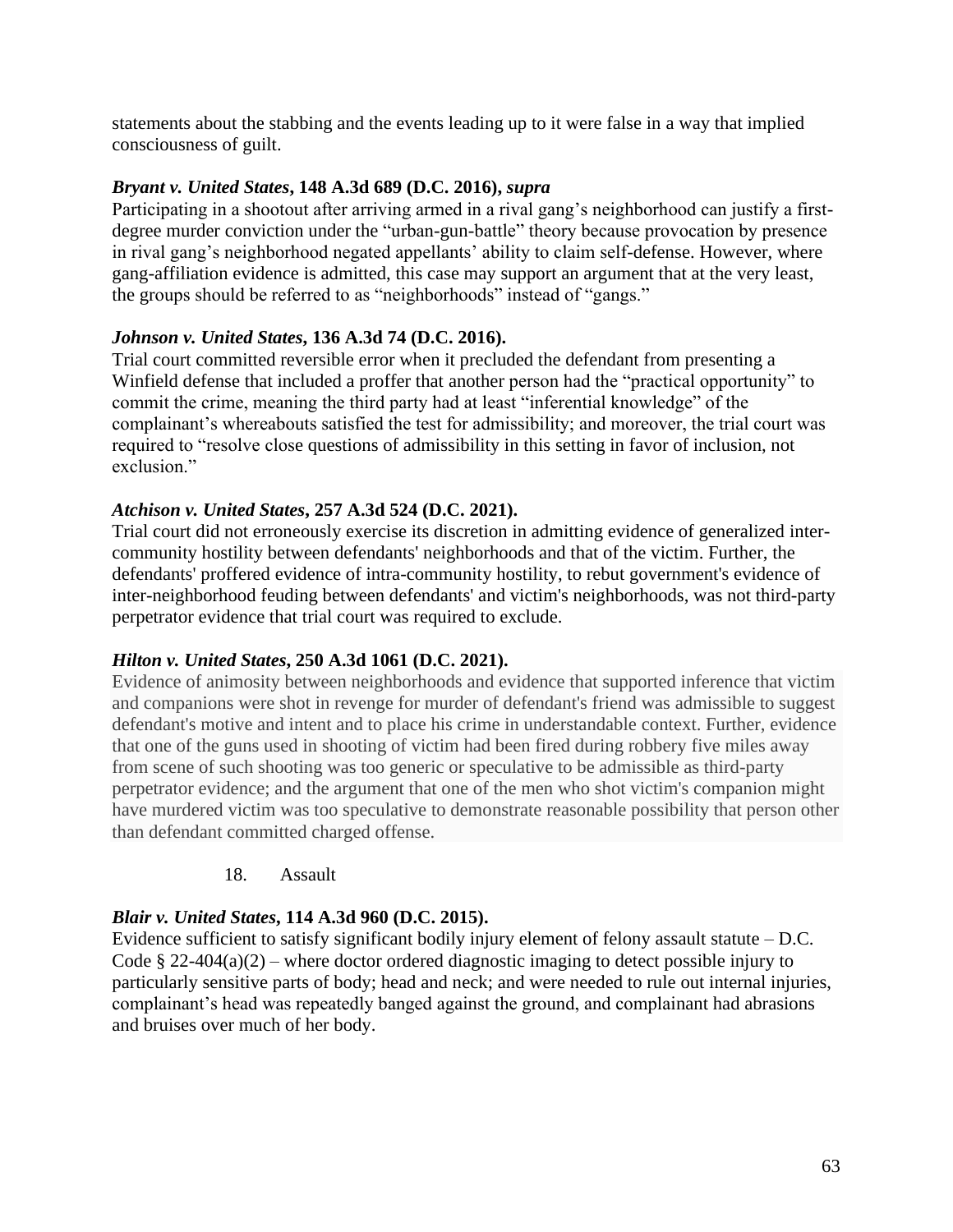#### *In re D.P.***, 122 A.3d 903 (D.C. 2015).**

Evidence insufficient to support finding of significant bodily injury required for conviction of felony assault under D.C. Code § 22-404(a)(2) where assault left complainant with bruised face, complainant lost consciousness for less than one minute, complainant experienced minor headaches, emergency medical personnel examined complainant and sent her home without further evaluation or care, complainant did not seek or require further medical treatment, and complainant did not self-administer over-the-counter medication.

#### *Rollerson v. United States***, 127 A.3d 1220 (D.C. 2015).**

Evidence sufficient to establish significant bodily injury required for conviction of felony assault under D.C. Code § 22-404(a)(2) where complainant suffered injuries during "violent group attack," during which complainant was pushed to ground, stomped on, punched in face, and hit in the head with a log, complainant bled because of resulting gashes to face, complainant received nine stitches in hospital, and government introduced into evidence photographs of complainant's injuries, and complainant's medical records.

#### *Saidi v. United States***, 110 A.3d 606 (D.C. 2015).**

Evidence sufficient to support conviction for simple assault where occupant of residence invited complainant into residence, complainant's continued presence justified by private necessity of protecting occupants from harm, defendant expressed anger toward complainant, complainant did not provoke or use physical force against defendant, and defendant punched complainant in the chest.

#### *Teneyck v. United States***, 112 A.3d 906 (D.C. 2015).**

Evidence insufficient to satisfy significant bodily injury element of felony assault statute – D.C. Code § 22-404(a)(2) – where complainant suffered cuts on hands from glass broken by defendant, complainant went to hospital but was not admitted on inpatient basis, doctors made one incision to remove piece of glass from complainant's hand, complainant received no stitches, and complainant took pain medication for two days because hospitalization requires more than admission for outpatient care, and no evidence that complainant could not have treated injuries himself or that failing to treat injuries would have caused long-term damage or severe pain.

#### *Belt v. United States***, 149 A.3d 1048 (D.C. 2016).**

The DCCA clarified the District's case law on what constitutes sufficient evidence to sustain a felony assault conviction on the basis of "significant bodily injury" holding that "the nature of the injury itself must, in the ordinary course of events, give rise to a 'practical need' for immediate medical attention beyond what a layperson can personally administer, either to prevent long-term physical damage or to abate severe pain."

#### *Cousart v. United States***, 144 A.3d 27 (D.C. 2016).**

Trial court did not commit plain error in its instructions on aggravated assault while armed (AAWA) or aggravated assault with a deadly weapon (ADW) even where trial court omitted third element of ADW "apparent ability to injure" element of attempted-battery (as it is for intent-to-frighten assault) contained in the model instruction because evidence that the defendant advanced on the security guard while brandishing the knife in a frightening enough manner to prompt him to draw his gun was sufficient to conclude that there was no reasonable probability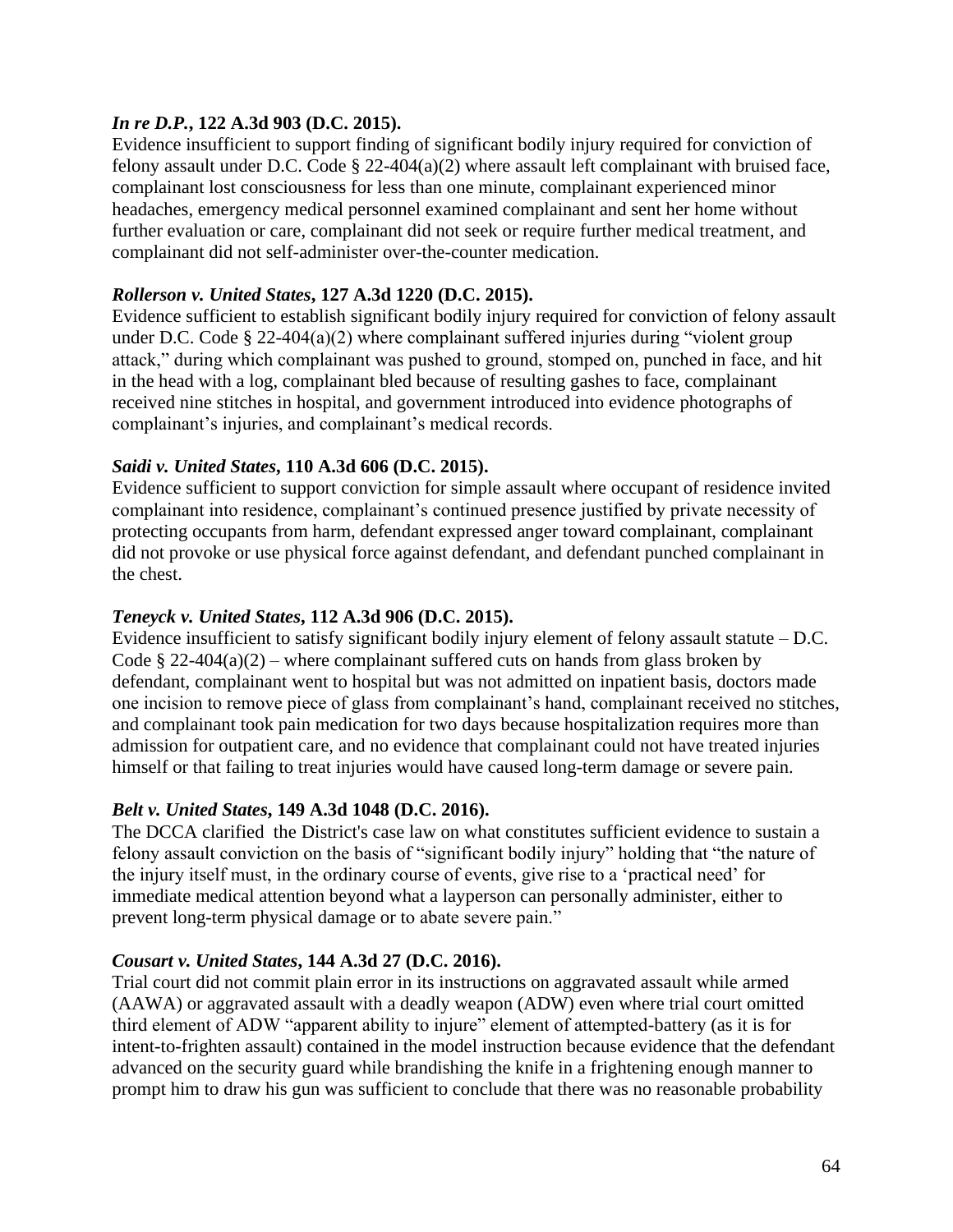the jury would have reached a different verdict had it been instructed that it must find that the defendant had the apparent ability to injury the security guard.

#### *Hernandez v. United States***, 129 A.3d 914 (D.C. 2016).**

There was sufficient evidence of assault despite the trial court's finding that the complainant was (1) reluctant in the presence of the defendant to tell the police what happened, (2) made a mistaken conclusory assertion that she was not assaulted, and (3) was angry during and after the incident because her reluctance did not indicate a lack of credibility; the facts presented in her testimony supported a finding of assault, and establishing assault does not require proof of fear.

### *Lewis v. United States***, 138 A.3d 1188 (D.C. 2016).**

Misdemeanor "threats to do bodily harm" under D.C. Code § 22-407 did not require proof that defendant's uttered words threatened "serious bodily harm," as opposed to just "bodily harm."

#### *Cheeks v. United States***, 168 A.3d 691 (D.C. 2017).**

"[A]lthough a 'significant bodily injury' is one calling for professional medical treatment to prevent long-term physical damage or avert severe pain, it also may be an injury that poses a manifest risk of such harm and requires diagnostic testing to evaluate the danger and need for treatment – even if testing reveals that treatment is unnecessary." The complainant's treating physician described extensive bodily injuries that required a CAT scan to diagnose brain damage, broken bones, and internal injury. As in *Blair v. United States*, 114 A.3d 960 (D.C. 2015), this testimony supported a finding that the injuries required diagnostic testing to evaluate the need for treatment.

#### *Blair v. District of Columbia***, 190 A.3d 212 (D.C. 2018).**

The trial court properly granted summary judgment to an off-duty police officer (PO) and the District of Columbia (DC) on negligence and gross negligence claims by a nightclub patron, alleging that he was injured by the PO during a melee outside the nightclub, as the claims were based on the PO's intentional conduct and there were no alternate scenarios pled, such that the claims were time-barred by the one-year limitations period; The DC was also properly granted summary judgment on the negligent hiring, training, and supervision claim because the patron failed to establish what a national standard of care was in order to show that such standard was breached; However, it was error to grant summary judgment to the DC as to the assault and battery claim against it based on respondent superior because the PO's actions could have been within the scope of his employment.

#### *Perez Hernandez v. United States***, 207 A.3d 594 15-CM-130 (argued en banc Dec. 17, 2019):** Court will clarify the elements of simple assault, including the actus reus and mens rea for an attempted-battery assault based on an "offensive touching."

## *Powell v. United States***, No. 19-CM-48 (D.C. Oct. 1, 2020).**

Evidence was insufficient to support defendant's conviction for "intent-to-frighten" assault where video footage showed officer pulling out her ASP after the defendant was seen kicking a police car but before defendant approached officer's angrily, and ignored officers' repeated orders to "back up" and thus the evidence did not support the trial court's finding that it was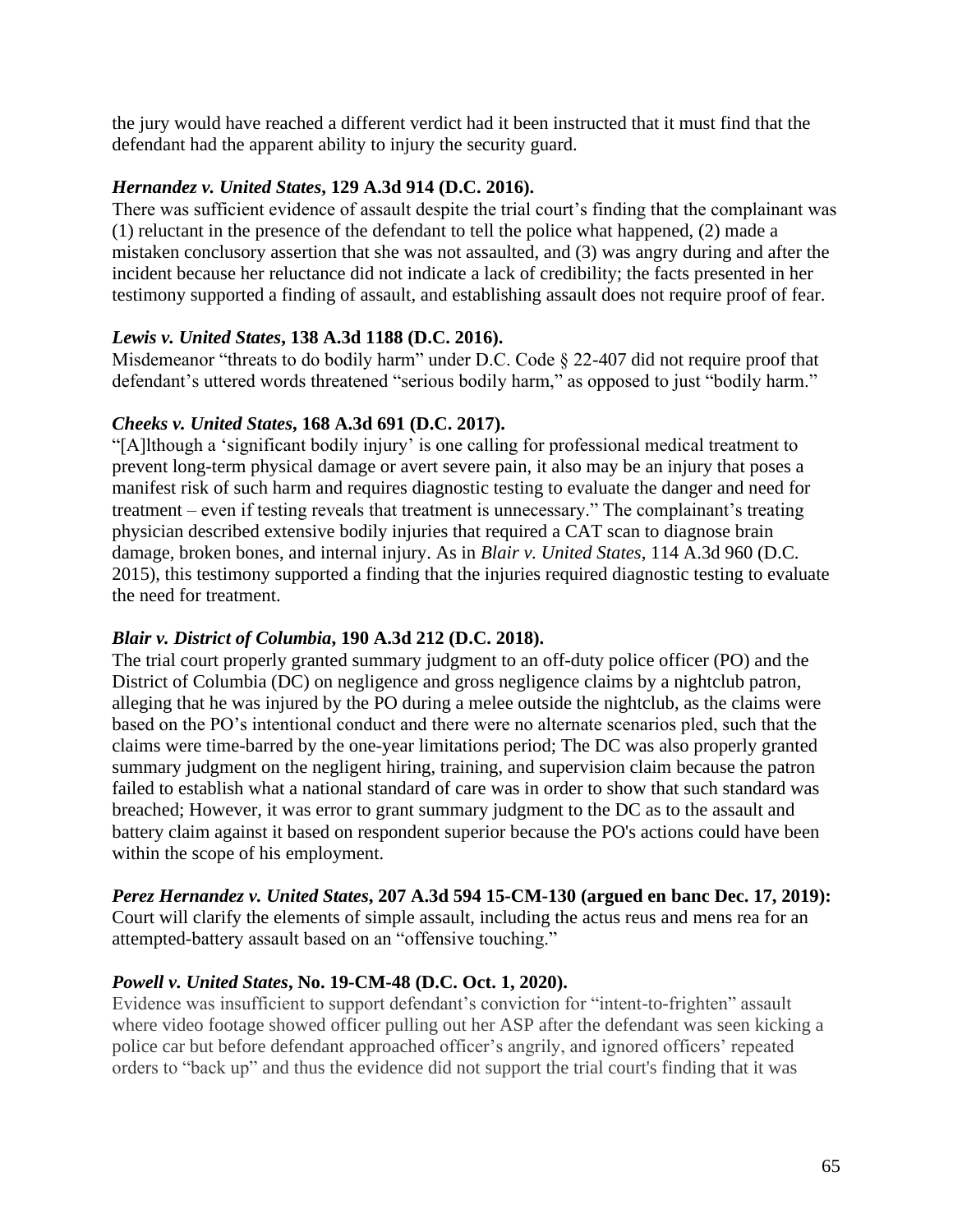appellant's approach in "a reasonably threatening manner" that "caused [] [the officer to pull out her asp weapon," in fear of immediate injury.

### 20. Robbery

## *Williams v. United States***, 113 A.3d 554 (D.C. 2015).**

Evidence that defendants stood three to four feet away from victim in an arc, with two saying "what, what, what", insufficient to show that defendants took victim's wallet by violence or fear within meaning of robbery statute.

## *Gray v. United States***, 155 A.3d 377 (D.C. 2017).**

A reasonable jury could have found that the defendant was not conscious of any fear by complainant, her sister-in-law, and their young children when he took the complainant's purse and removed a small amount of money as he had engaged in highly erratic behavior before he took the purse. Even though he had assaulted the complainant and others by touching their foreheads before taking the purse, he did not immediately grab the purse after the assault, made no attempts to conceal his identity, and took no other items. Thus, under D.C. Code §§22-2801, a reasonable jury could have found that there was no "sudden or stealthy seizure or snatching" of the victim's property, and so the trial court's decision to withhold this information from the jury was not harmless error.

## 21. Assault on a Police Officer

## *Gayden v. United States***, 107 A.3d 1101 (D.C. 2014).**

Evidence insufficient to support conviction for assault on a police officer under theory of either (1) resisting --the defendant wiggled a little bit and pulled away after officers handcuffed defendant without incident; or (2) intimidation --the defendant wiggled and yelled to crowd because crowd not incited to try to free defendant from custody, and no reasonable officer would have feared crowd or been intimated by possibility of attack with five additional officers present.

### *Foster v. United States***, 136 A.3d 330 (D.C. 2016).**

The evidence was sufficient to support a conviction of assault on a police officer where the defendant knew was determined not to go with the police officer by using his shoulder to push past the officer and later lying on the ground with his hands underneath him to prevent the officer from handcuffing him,

### 23. Weapons

## *Hooks v. United States***, 191 A.3d 1141 (D.C. 2018).**

Evidence was sufficient to support the jury's inference that appellant possessed gun that police found in a dumpster, when officers saw appellant walk toward dumpster as they approached, and then heard a loud metallic noise as appellant moved his hand away from the dumpster opening, and appellant was the only one they had seen near the dumpster.

Additionally, appellant's conviction for carrying a pistol without a license (CPWL) did not violate Second Amendment, as he had a prior felony conviction, and the decision in *Wrenn v.*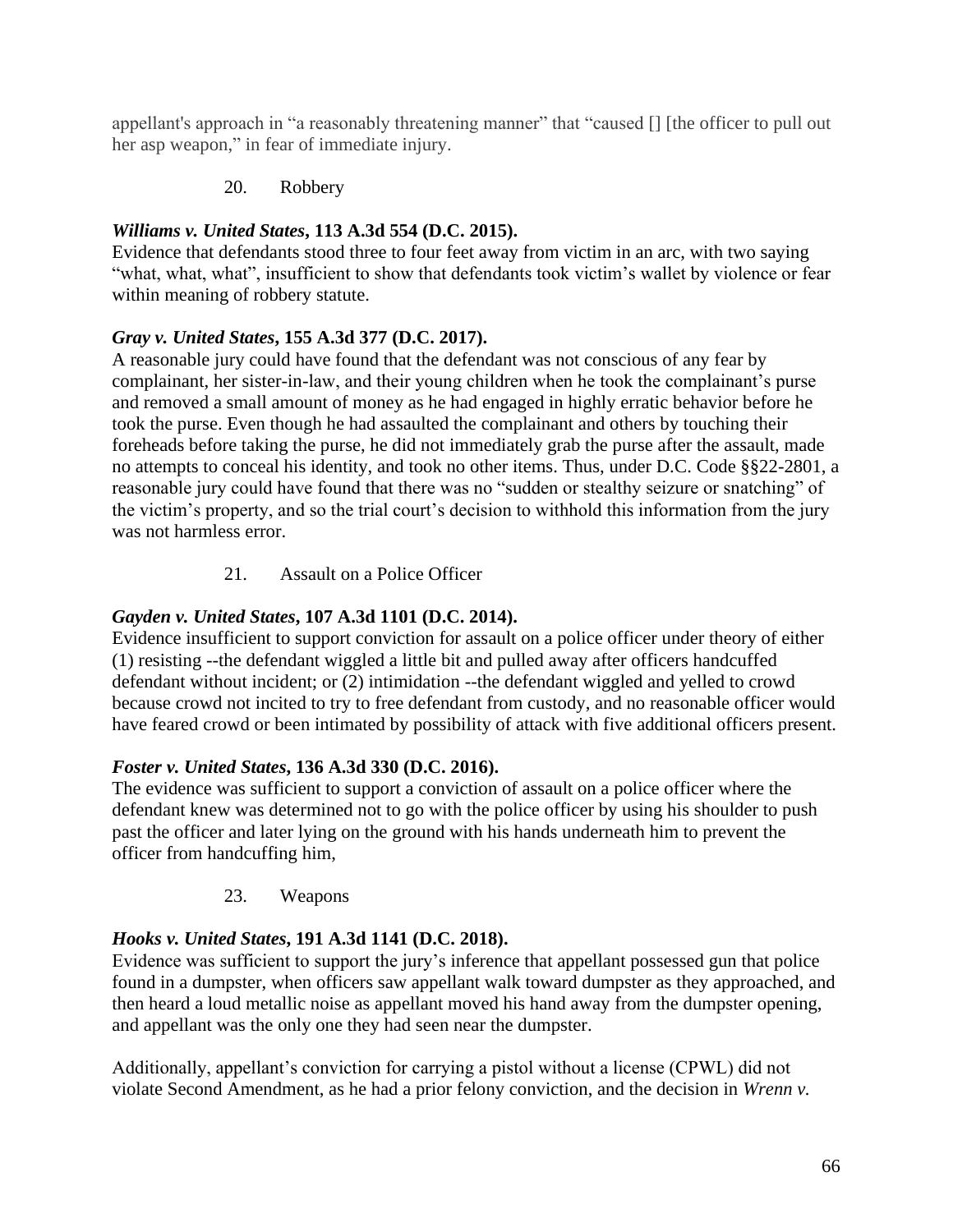*District of Columbia*, 864 F.3d 650 (D.C. Cir. 2017) did not invalidate the CPWL statute; it only invalidated the requirement to demonstrate "good reason to fear injury" or some other "proper" need to carry a pistol before obtaining a license to do so.

### *Grady v. United States***, 180 A.3d 652 (D.C. 2018).**

In CPWL case where government alleged that the defendant dropped a gun that was found on the ground, it was not error for trial court to quash defense's overbroad subpoenas for all data pertaining to gun crimes in a neighborhood, and not error for court to preclude the defense from cross-examining police officer on his knowledge of gun-crime rates in that neighborhood when nothing in the record suggested that anyone other than the defendant dropped the gun.

## *Heller v. District of Columbia***, 801 F.3d 264 (D.C. Cir. 2015).**

Requiring basic registration of long guns – D.C. Code  $\S$  7-2502.01(a) – does not impinge upon Second Amendment right to bear arms.

Requirement under D.C. Code § 7-2502.04 that persons wishing to register firearm appear in person for photographing and fingerprinting constitutional.

Requirement that persons wishing to register firearm physically bring firearm to MPD – D.C. Code  $$ 7-2502.04(c) -$  unconstitutional.

Requirement of D.C. Code  $\S$  7-2502.07a – that persons re-register firearm every three years – unconstitutional.

Registration fees required under D.C. Code § 7-2502.05 constitutional.

Requirement of D.C. Code § 7-2502.03(a)(13) that prospective firearm registrants complete onehour firearms safety training course constitutional.

Requirement of D.C. Code § 7-2502.03(a)(10) that prospective firearm registrants pass test of knowledge about local gun laws unconstitutional.

D.C. Code § 7-2502.03(e)'s prohibition on registering more than one pistol during any thirty-day period unconstitutional.

## *United States v. Bostick***, 791 F.3d 127 (D.C. Cir. 2015).**

Multiple convictions for PFCV (D.C. Code § 22-4504(b)) merge where predicated on uninterrupted gun possession during multiple killings by same defendant.

### *Toler v. United States***, 198 A.3d 767 (D.C. 2018).**

Affirming Mr. Toler's conviction under D.C. Code § 7-2502.01(a) for possession of an unregistered firearm. The government was not required to prove that the recovered firearms were not antique as part of its case-in-chief. Rather, "the antique nature of a firearm is an affirmative defense; only when some evidence indicates that the firearm is antique must the government then prove that it is not antique."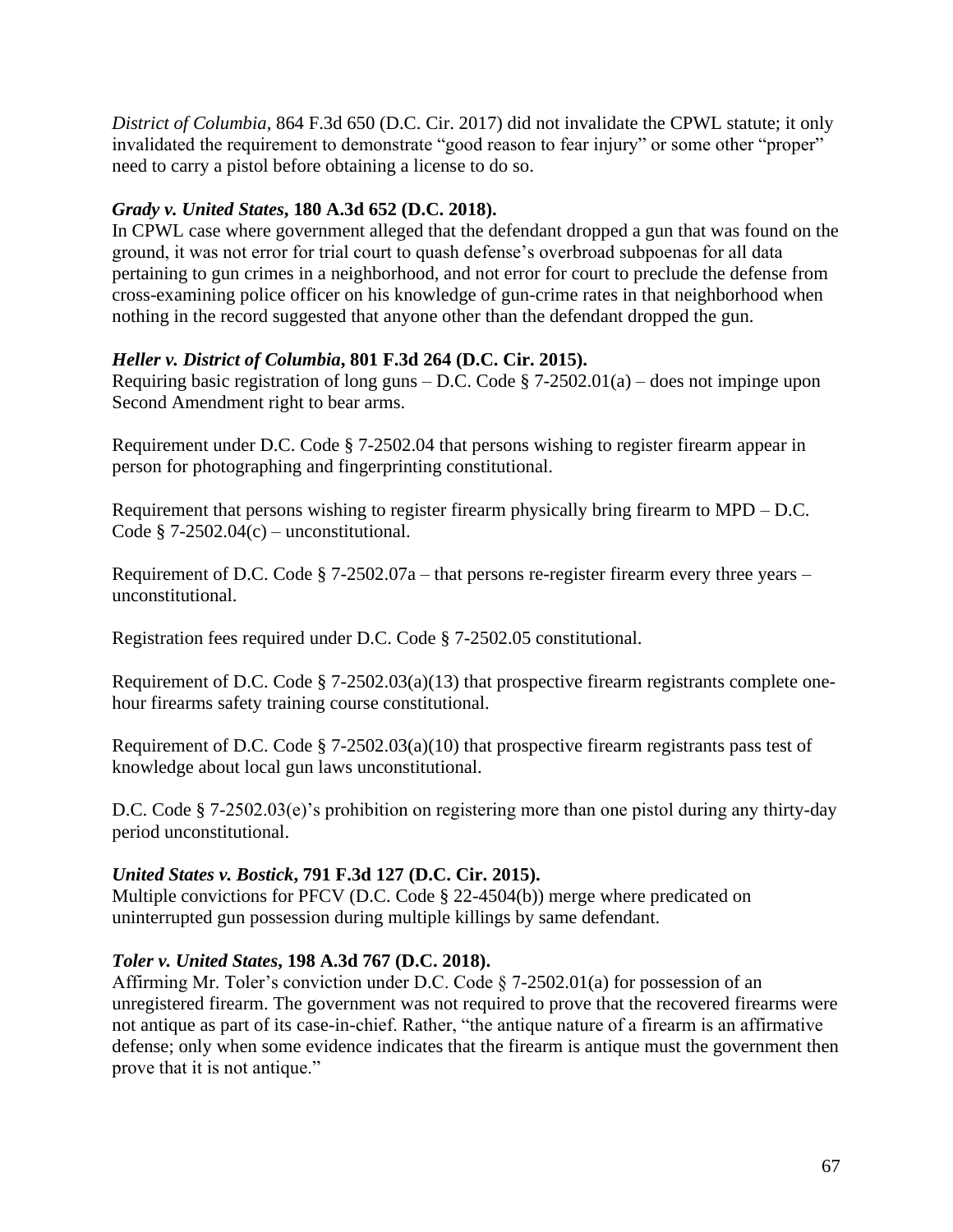### 25. Operating Under the Influence

#### *Fadul v. District of Columbia***, 106 A.3d 1093 (D.C. 2015).**

Evidence sufficient to show "operation" or "physical control" over vehicle within the meaning of D.C. Code § 50-2206.11 (DUI) where defendant slept in driver's seat of parked car with engine idling.

#### *Bell v. District of Columbia***, 132 A.3d 854 (D.C. 2016).**

The evidence of DUI was sufficient where the defendant was in "actual physical control" of his car because he was alone, behind the steering wheel, and had the car keys in his pocket, and "was capable of starting the vehicle should he have awakened and, in his impaired state, made a decision to drive."

Reviewing for plain error, the Court of Appeals held that the Implied Consent Act's statutory presumption that individuals with a prior DUI conviction who refuse a breathalyzer test are "under the influence" is not a mandatory presumption and jurors "may, but are not required to, conclude that s/he was under the influence."

#### *Muir v. District of Columbia***, 129 A.3d 265 (D.C. 2016).**

The DC Court of Appeals reversed the trial court and remanded for further proceedings. Appellant went to trial in 2011 on charges of driving under the influence (―DUI) and operating a vehicle while impaired (―OWI). The trial judge instructed the jury that it could convict the defendant of OWI if it found his consumption of alcohol had impaired his ability to operate a motor vehicle ―in any way, while it would have to find ―an "appreciable degree" of impairment to convict appellant of DUI. The defense did not object to this instruction. The jury proceeded to find him guilty of OWI and acquit him of DUI. Following this verdict, the judge concluded that OWI actually requires the same ―appreciable degree of impairment as DUI requires. Nonetheless, concluding that the law on this point was unsettled and that the instructional error was neither plain nor prejudicial, the judge declined to set the verdict aside. Subsequently, this court clarified in Taylor v. District of Columbia that the alcohol-impairment threshold is the same for OWI and DUI, and that both offenses require proof of an ― "appreciable degree" of impairment. Relying on the decision in Taylor, the defendant asked the court to reverse his OWI conviction on the ground that the instruction given at his trial unconstitutionally allowed the jury to convict him without finding the requisite degree of impairment.

#### *Townsend v. District of Columbia***, 183 A.3d 727 (D.C. 2018).**

The trial court erred in admitting testimony regarding the results of a vertical gaze nystagmus (VGN) test as evidence of intoxication because the testifying officer (who had also improperly administered the test) was not offered or accepted as a qualified expert. Because the court cannot say for certain that this error was harmless, the lower court's judgment is vacated, and the case remanded.

27. Misdemeanor Sexual Abuse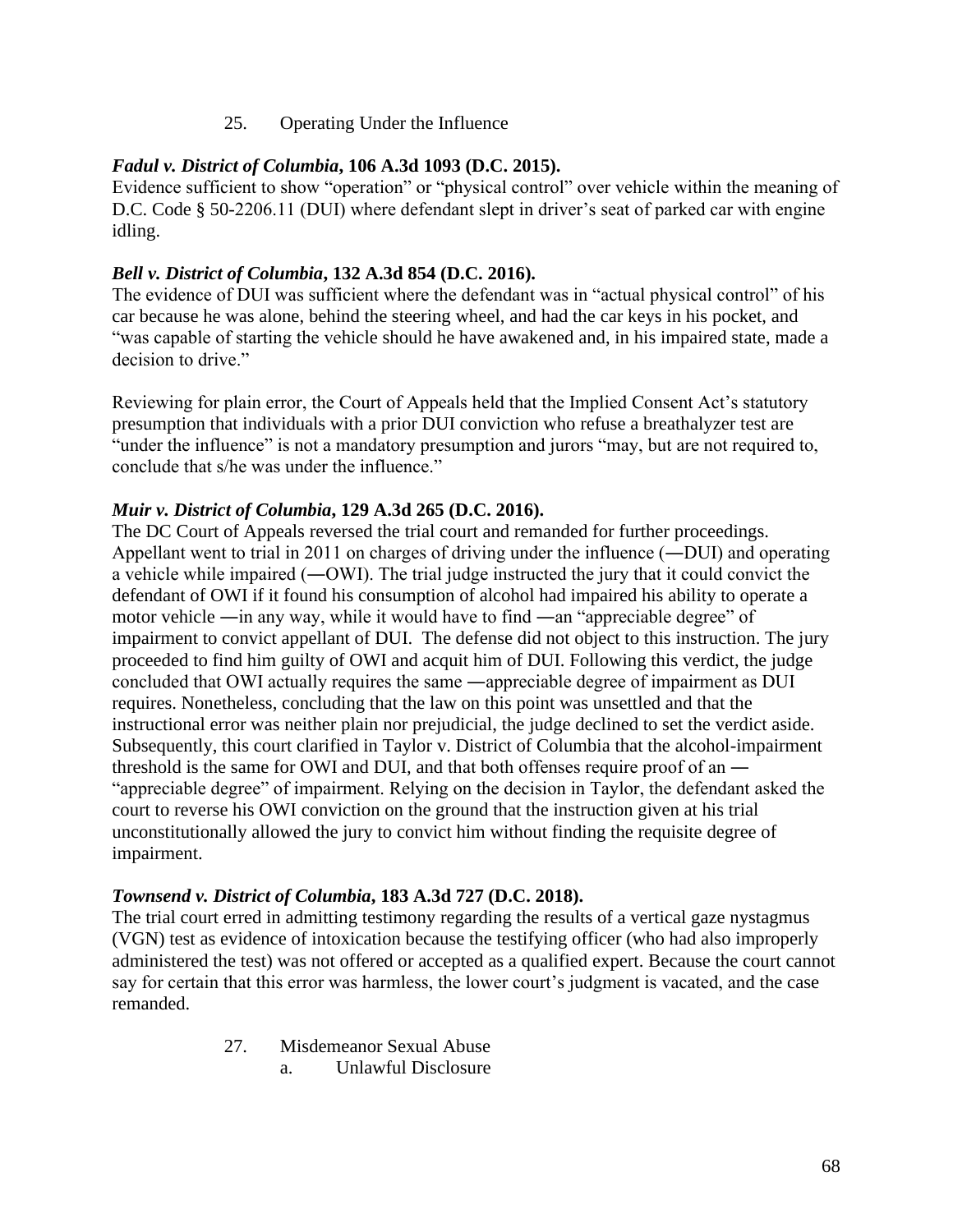#### *Roberts v. United States***, 216 A.3d 870 (D.C. 2019).**

There was sufficient evidence to support the defendant's unlawful disclosure [D.C. Code § 22- 3052] convictions because, for each count, there was evidence that the defendant made a sexual image available for viewing by someone other than the person depicted, and the person depicted was "identified or identifiable" to herself or, in one case, her mother. Unlawful disclosure does not require that the person depicted be "identified or identifiable" based on the content of the image alone. Nor does it require that the person depicted be identified by, or identifiable to, anyone other than the person depicted.

### 31. Unlawful Entry

## *Frey v. United States***, 137 A. 3d 1000 (D.C. 2016).**

D.C. Code § 22-3302(b) covers unlawful entry into private areas of public buildings and therefore due to the possibility of a prison sentence of more than 180 days, the defendant was entitled to a jury trial.

#### *Winston v. United States***, 106 A.3d 1087 (D.C. 2015).**

Where government seeks to prove unlawful entry premised on violation of DCHA barring order, it must prove that barring order was issued for reason described in DCHA regulations and must offer evidence that DCHA official had objectively reasonable basis for believing that criteria identified in relevant regulation were satisfied.

#### *Foster v. United States***, 218 A.3d 1142 (D.C. 2019).**

Evidence that appellant violated a notice purporting to bar him from three out of six buildings in the DCHA development where he lived with his mother was insufficient to establish the crime of unlawful entry, where appellant's mother's lease apparently granted appellant access to the entire development, including all common areas and grounds associated with all buildings. Although special police officers testified that the development had been subdivided into three-building sections for purposes of issuing and enforcing barring notices, and that appellant had been barred from the section where he did not reside, the alleged subdivision was not reflected in appellant's mother's lease agreement, which listed appellant as a household member and which was further binding on DCHA. Accordingly, the government failed to prove that appellant was an "unauthorized person" subject to barring on the property listed in the notice, i.e., that he was not a "member of [a] resident's household" on the property in question. 14 DCMR § 9600.2.

### *Rahman v. United States***, 208 A.3d 734 (D.C. 2019).**

The trial court's finding that appellant failed to leave a McDonald's after a special police officer asked him to do so several times was sufficient to support appellant's conviction for unlawful entry.

#### *Wicks v. United States***, 226 A.3d 743 (D.C. 2020).**

Insufficient evidence that the sidewalk on which ticket scalper was standing immediately in front of ticket window was stadium property or that ticket scalper knew or should have known that he had entered onto stadium property and that his presence was unauthorized.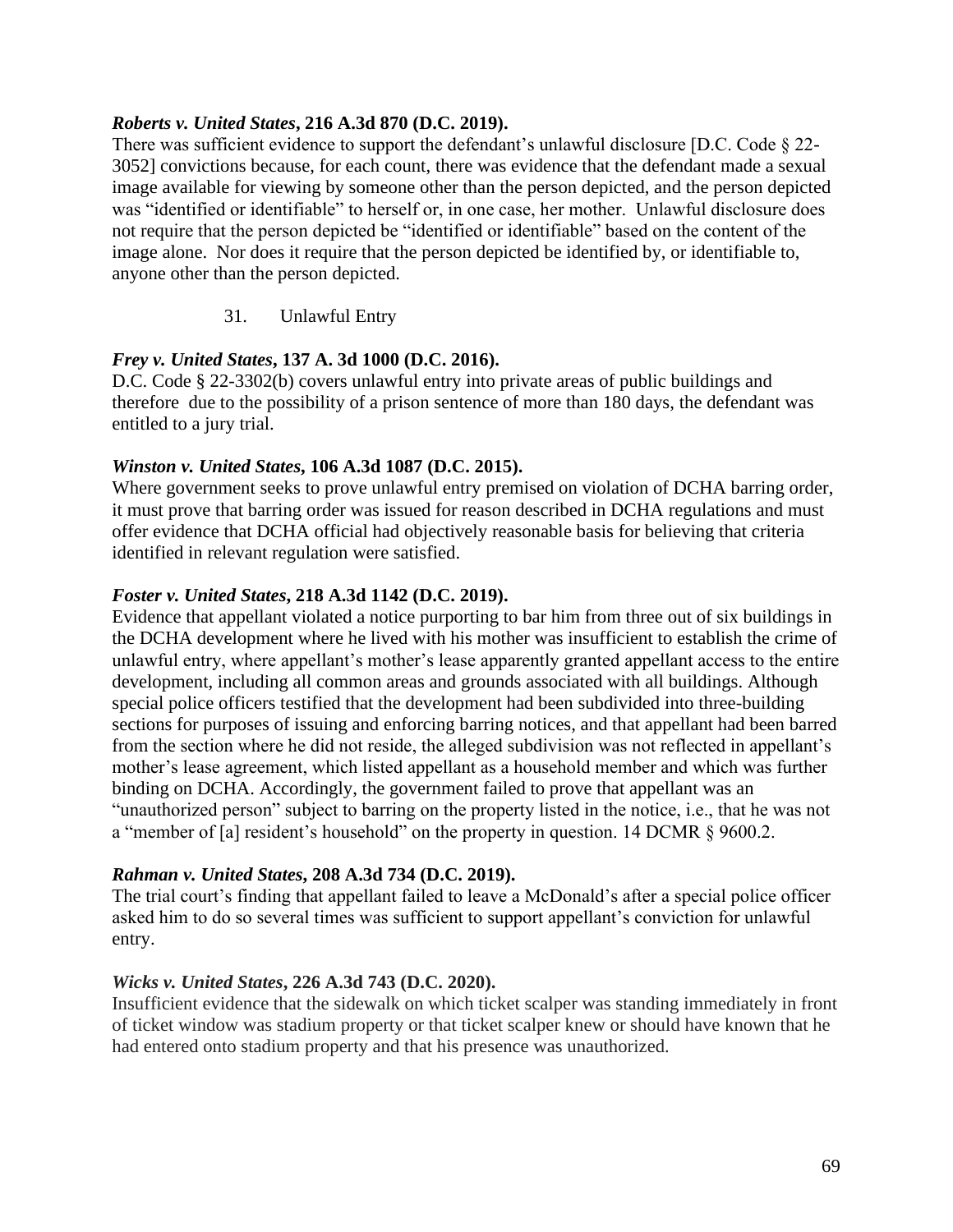#### *Odumn v. United States***, 227 A.3d 1099 (D.C. 2020).**

Defendant, a tenant's guest could not be convicted of unlawful entry where landlord prohibited tenant from inviting guest onto tenant's property for a lawful purpose, and reasonably used common space for entry/exit.

### *Broome v. United States***, \_\_ A.3d\_\_\_, 2020 WL 6065764 (D.C. 2020).**

Evidence sufficient to support finding that the Howard University Hospital was a private building for purposes of the unlawful entry statute.

#### 32. Threats

## *Carrell v. United States***, 165 A.3d 314 (D.C. 2017).**

A threats conviction "requires more than evidence that the defendant intended to utter the words that constitute the threat," but rather that the government must prove the defendant's mens rea to utter the words as a threat by establishing that the defendant acted with the purpose to threaten or with knowledge that his words would be perceived as a threat. Note, the Court endorsed the Model Penal Code's gradations of intent (purpose, knowledge, recklessness, negligence) over the vague concepts of general and specific intent.

### *Aboye v. United States***, 121 A.3d 1245 (D.C. 2015).**

Evidence sufficient to support threats conviction under D.C. Code § 22-407 where no evidence that dog with which defendant threatened complainants was dangerous, defendant loudly yelled homophobic slurs at complainants, defendant repeatedly threatened to kill complainants, defendant had history of making antagonistic remarks toward complainants, and defendant told complainants that defendant's dog was hostile to homosexuals.

### *Andrews v. United States***, 125 A.3d 316 (D.C. 2015).**

Evidence sufficient to support threats conviction under D.C. Code § 22-1810 where defendant made ambiguous, angry statements by text message, defendant stalked complainant days before statements in question, defendant had heated confrontations with complainant and complainant's brother, and statements made complainant scared and anxious.

### *Elonis v. United States***, 573 U.S. 916 (2015).**

Instruction requiring only negligent communication of threat for conviction under federal threats statute,18 U.S.C. § 875(c), erroneous because reading into statute mens rea necessary to separate wrongful conduct from otherwise innocent conduct requires that defendant have knowledge that others will view communication as a threat or transmit communication for purpose of issuing a threat.

#### *Gayden v. United States***, 107 A.3d 1101 (D.C. 2014).**

Defendant's statement that officer should call for back up because officer could get "hit" in manner similar to previous incident in which defendant's brother pointed two guns at officer's head sufficient to support attempted threats conviction because words intentionally and explicitly invoked previous violence, suggested violence against officer, and would reasonably convey fear of bodily harm to ordinary hearer.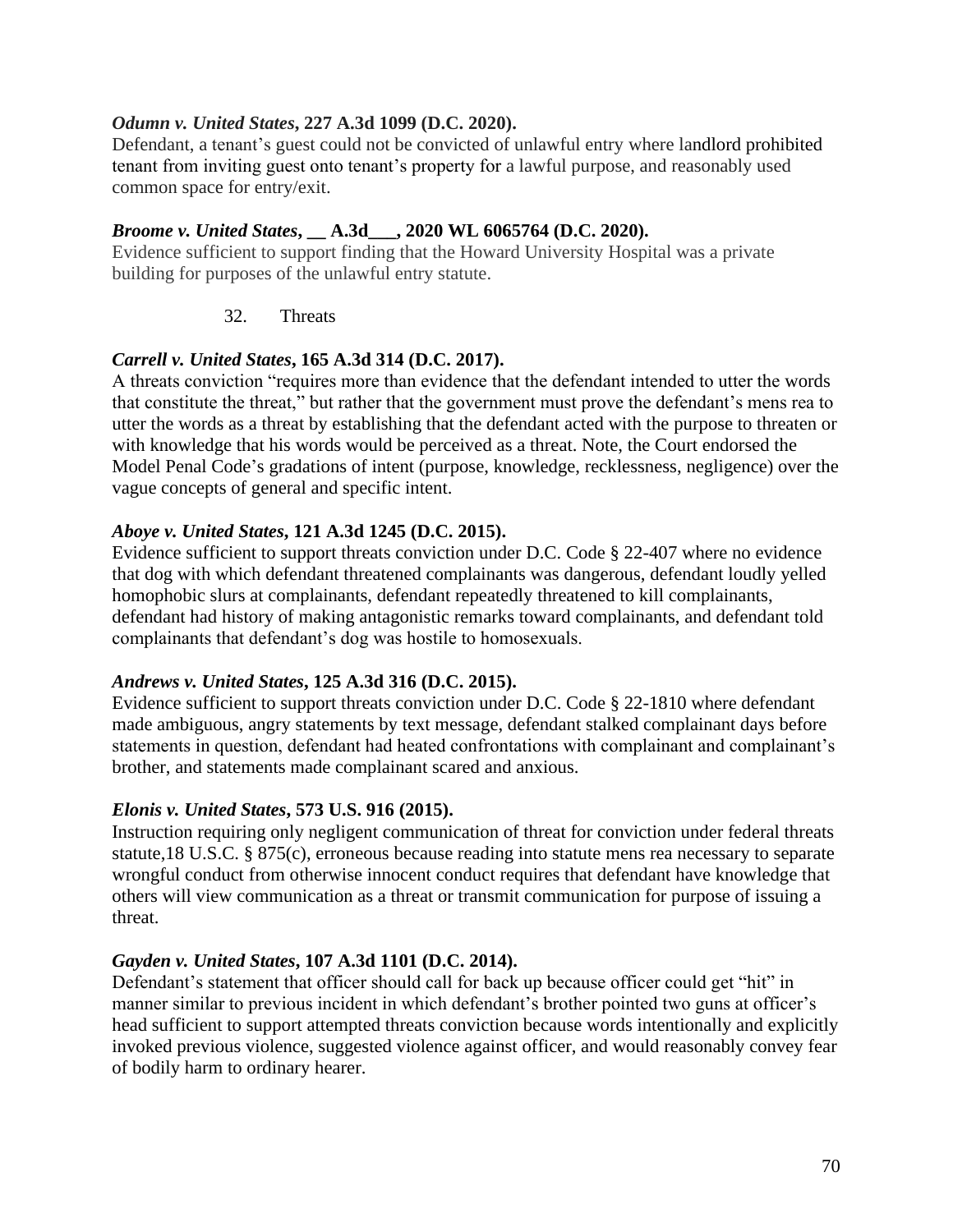### *Jones v. United States***, 124 A.3d 127 (D.C. 2015).**

An attempted threat is a valid offense in the District.

Evidence sufficient to support attempted threats conviction where trial court credited testimony that defendant told complainant that defendant would "smack the shit out of [complainant]," even if made in normal tone of voice, defendant and complainant had preexisting emotionally charged relationship, and defendant later yelled and gesticulated at complainant.

35. Perjury

### *Sheffield v. United States***, 111 A.3d 611 (D.C. 2015).**

Evidence sufficient to support conviction for perjury where defendant stated without qualification that co-defendant was with her during entire time period despite awareness that defendant was actually at hospital without defendant prior to end of time period in question.

40. Carjacking

### *Corbin v. United States***, 120 A.3d 588 (D.C. 2015).**

D.C. Code § 22-2803(a)(1) does not proscribe unarmed attempted carjacking – where the defendant does not take immediate actual control of another person's motor vehicle – conduct which can only be charged under D.C. Code § 22-1803 the general attempt statute.

41. Stalking

### *Beachum v. United States***, 197 A.3d 508 (D.C. 2018).**

D.C. Code § 22-3133(a)(3) (2012 Repl.) was not unconstitutional. The Constitution did not forbid crimes that required only a showing of negligence with respect to an element of the crime. The Elonis decision and the Carrell decision did not support defendant's contention that § 22- 3122(a)(3) was unconstitutional because it permitted conviction based on a defendant's negligent failure to realize that the defendant's conduct would cause a reasonable person to feel fear, serious alarm, or emotional distress.

### *Coleman v. United States***, 202 A.3d 1127 (D.C. 2019).**

To support a conviction for attempted stalking under D.C. Code 22-3133(a), the government must prove beyond a reasonable doubt that the defendant: (1) purposely engaged in a course of conduct involving at least two occasions of statutorily proscribed behavior (e.g., following, monitoring, or communicating) and (2) possessed the requisite mental state—e.g., should have known that a "reasonable person in [complainant's] circumstances" would fear for her or another's safety, "[f]eel seriously alarmed, disturbed, or frightened," or "[s]uffer emotional distress"—on at least two of the occasions comprising the "course of conduct."

The "should have known" standard is objective and depends on whether a reasonable person in the defendant's circumstances would have known that his conduct would cause a reasonable person in the complainant's position to feel the requisite fear, alarm, disturbance, fright, or emotional distress. "[T]he level of fear, alarm, or emotional distress" that a reasonable complainant would experience as a result of the defendant's conduct "must rise significantly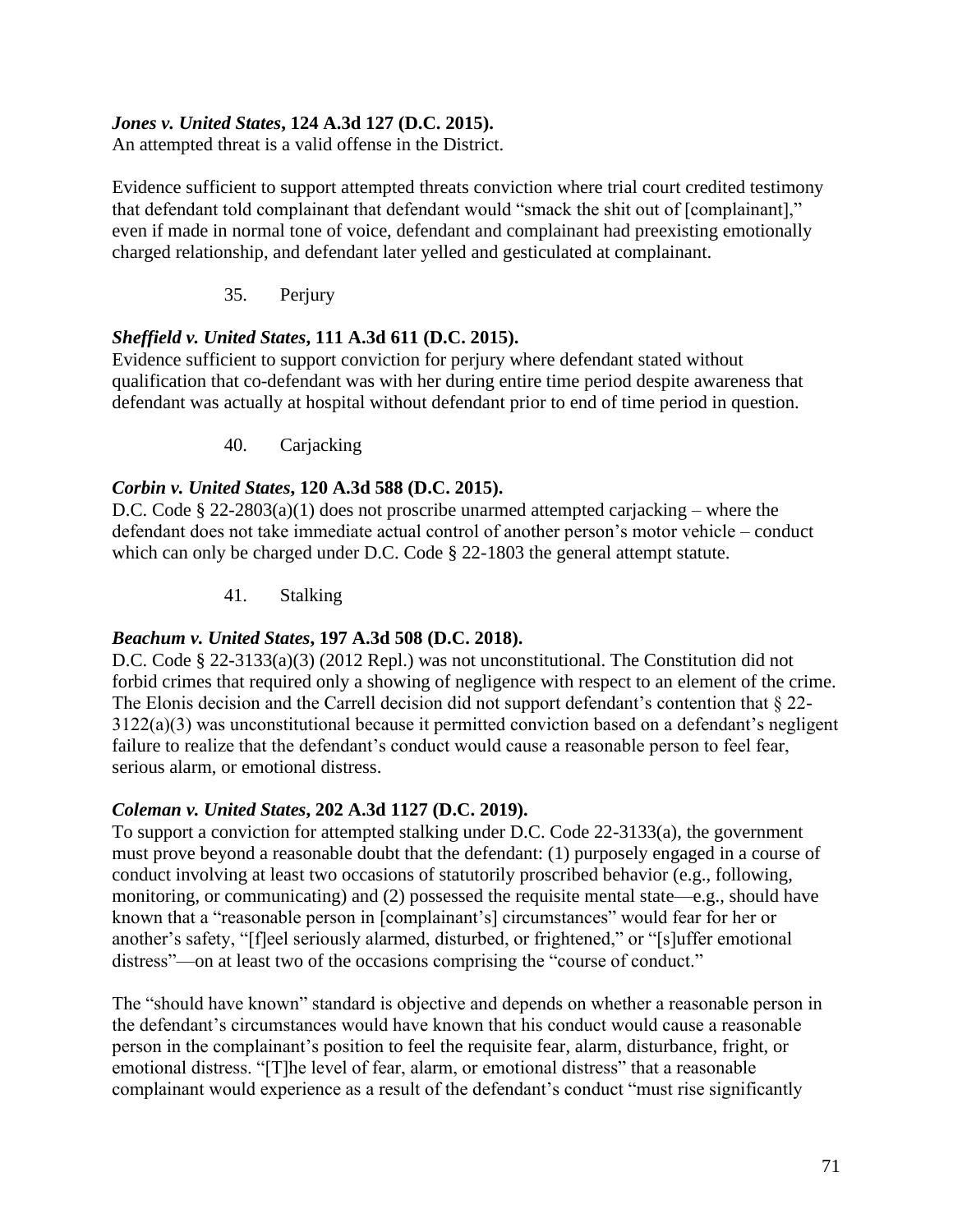above that 'which [is] commonly experienced in day to day living,' and must involve a 'severe[] intrusion on the victim's personal privacy and autonomy[.]' Ordinary 'uneasiness, nervousness, [and] unhappiness' are insufficient."

## 42. Escape

## *Davis v. United States***, 166 A.3d 944 (D.C. 2017).**

Fleeing from an attempted, but not yet completed, arrest did not violate the escape statute. The D.C. escape statute prohibits, in pertinent part, escaping from the "lawful custody" of a police officer. D.C. Code § 22-2601(a)(2). The DCCA had previously held in Mack v. United States, 772 A.2d 813 (D.C. 2001), that the escape statute applies to escapes from an officer's physical restraint pursuant to a lawful arrest. However, after reviewing cases from other jurisdictions, the court declined to extend Mack to an escape from physical restraint while attempting to make a lawful arrest. The court noted that a different statute, D.C. Code § 22-405, criminalizes efforts to evade arrest. But Mr. Davis was charged with escape, and that crime he did not commit.

## 43. Voyeurism

## *Valenzuela-Castillo v. United States***, 180 A.3d 74 (D.C. 2018).**

Affirming conviction for attempted voyeurism in violation of D.C. Code 22-3531(b)(1), and finding that Mr. Valenzuela Castillo "occupied a hidden observation post" while observing a female customer using the bathroom stall at the restaurant where he worked as a janitor. Judge Easterly dissented on grounds that the majority misinterpreted what it means to "occupy a hidden observation post" and exceeded its judicial role.

## 44. Disorderly Conduct

## *Solon v. United States***, 196 A.3d 1283 (D.C. 2018).**

Reversing Ms. Solon's conviction for "Disorderly Conduct – Creating Fear" and interpreting D.C. Code § 22-1321 (a)(1) to require proof that the person charged places another person in actual fear of reasonable harm to his or her person or property. That Ms. Solon's actions confronting climate protestors would have put an ordinary person in reasonable fear is not sufficient, and the record does not support that the climate protestors actually feared for their persons or property.

## 45. Bail Reform Act

## *Laniyan v. United States***, 226 A.3d 1146 (D.C. 2020).**

Remand was required for trial court to make finding that defendant's failure to appear for court was willful, without relying solely on statutory inference of willfulness.

## *Johnson v. United States***, 232 A.3d 156 (D.C. 2020).**

Evidence sufficient to support Bail Reform Act violation where evidence of defendant's failure to appear after he was given notice of the appearance met the statutory presumption that defendant's failure to return to court was "willful," and no evidence was admitted to rebut the presumption.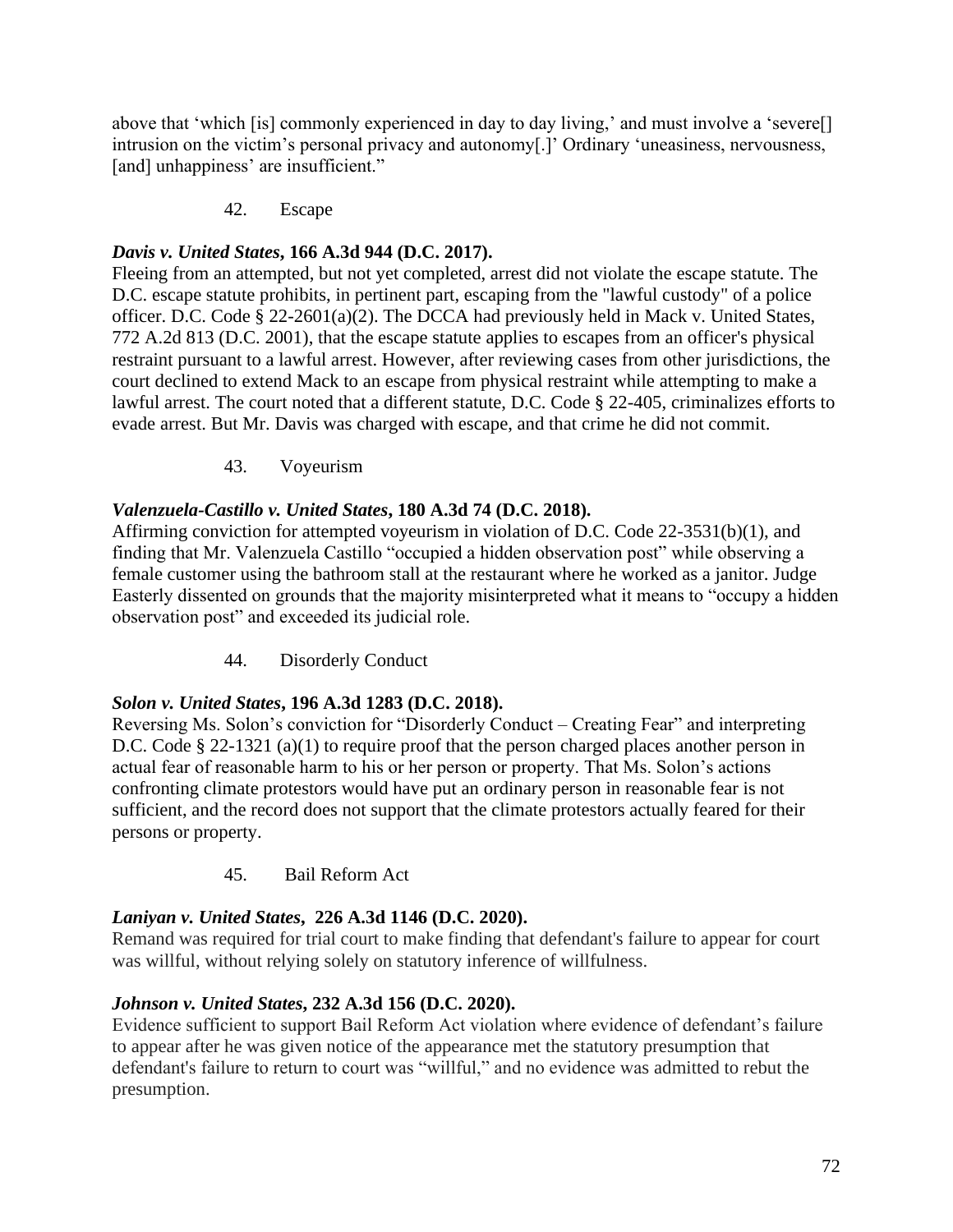## 46. PWID-Marijuana

## *Kornegay v. United States***, \_\_\_A.3d\_\_\_ (D.C. 2020).**

Defendant did not commit crime of possession with intent to distribute marijuana by possessing less than two ounces of marijuana.

C. Other Sufficiency Issues 1. Jurisdiction …………………………………………….……………. 36.32

# *Jenkins v. United State***s, 113 A.3d 535 (D.C. 2015).**

Acquittal of all crimes conferring jurisdiction over child under eighteen years old to Superior Court, enumerated in D.C. Code § 16-2301, does not deprive Superior Court of continuing jurisdiction over minor child.

2. CPO Violation

## *Holmon v. District of Columbia***, 202 A.3d 512 (D.C. 2019).**

Intentional placement of telephone calls may qualify as "contact" for the purposes of a CPO violation, even where the calls go unanswered. Even assuming that the recipient had to be aware of the call while the defendant was making it, the record supports that the recipient was aware of the defendant's calls and chose not to answer them.

*Ramirez v. Salvaterra***, 232 A.3d 169 (2020):** The court clarified the two-part inquiry for extending a civil protection order (CPO) under the Intrafamily Offenses Act, D.C. Code §§16- 1001-1006. First, the trial court must determine whether there is "good cause," defined as a cognizable danger that the respondent will commit or threaten to commit a criminal offense against the petitioner in the second year if the CPO is not extended. Second, if good cause exists, the trial court must balance the harms to each party of extending or not extending the CPO.

3. POCA Statute

# *Campbell v. United States***, 163 A.3d 790 (D.C. 2017).**

Amendment to POCA statute changing the term "parking" to "parking area" was not intended to expand the meaning of the term to "parking lot area" beyond the POCA statute's original meaning and does not include the location where the appellant was arrested which was in a car parked on an unmarked grassy area between two church parking lots.

## *Campbell v. United States***, 224 A.3d 205 (D.C. 2020).**

Officer's mistaken belief that the grassy median upon which the defendant was parked does not qualify as a "parking area" within the ambit of the POCA statute was objectively reasonable, and because officer likely had probable cause to arrest appellant for DUI the defendant did not establish a reasonable probability that his motion to suppress on a statutory construction argument would have been successful prevailed on the merits.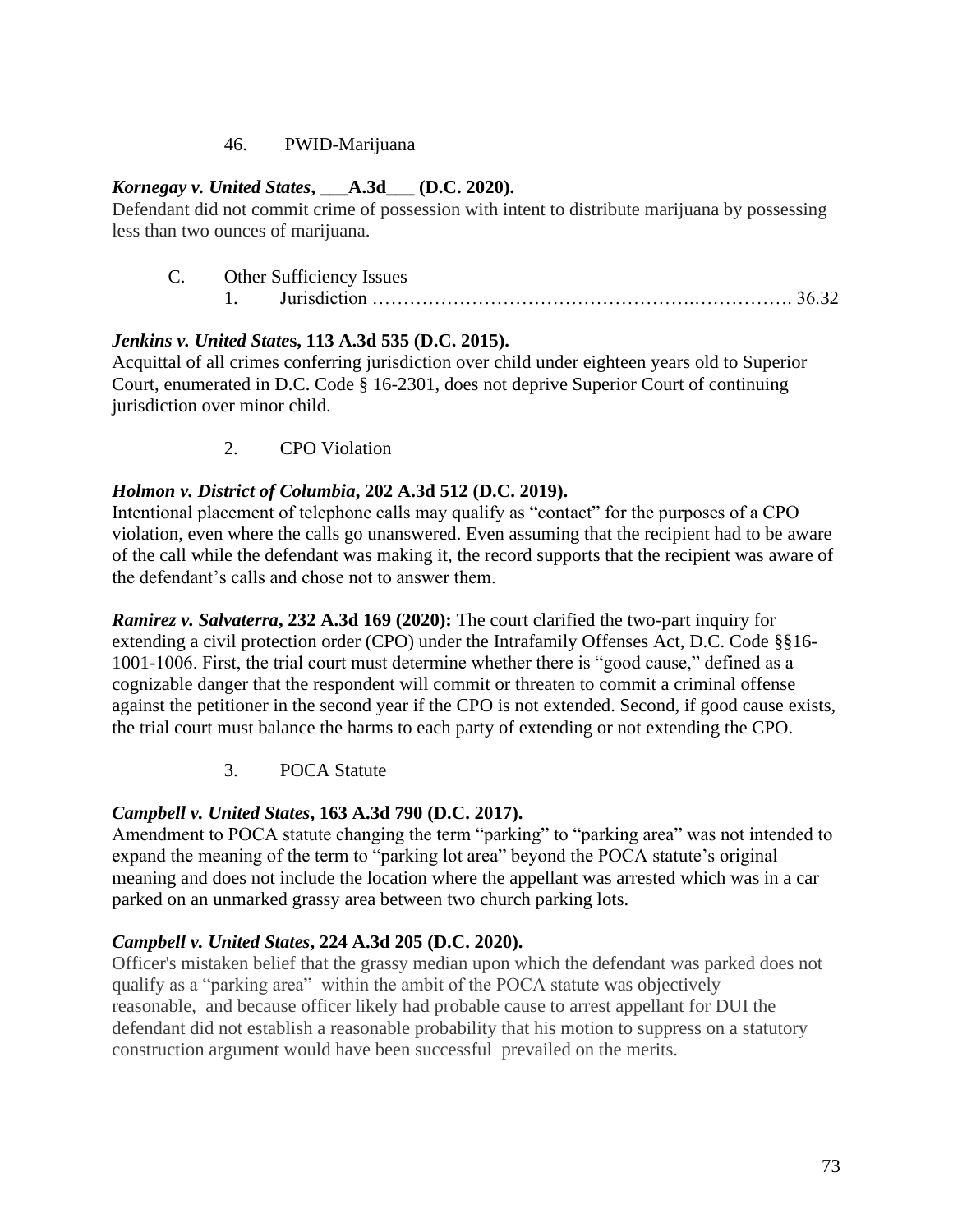## *Mejia-Cortez v. United States***, 256 A.3d 210 (D.C. 2021).**

Defendant's failure to request special findings of fact did not waive challenge to sufficiency of the evidence of POCA statute and conviction reversed and remanded because trial court's judicial notice of statute prohibiting beverages in train station was insufficient to permit Court of Appeals from taking judicial notice that train station lacked alcohol sale license.

## **CHAPTER 37 – CLOSING ARGUMENT**

#### *Fleming v. United States***, 148 A.3d 1175 (D.C. 2016).**

The admission after closing arguments of a single video disc containing a compilation of the videos already presented and admitted during trial did not constitute an unfair surprise and was therefore not improper, because the clips in the compilation were not altered, nothing new was added, and there was no evidence that the exhibit was deliberately withheld to gain some tactical advantage.

## III. PROSECUTORIAL MISCONDUCT

## *Walker v. United States***, 167 A.3d 1191 (D.C. 2017).**

The prosecutor did not misstate the evidence in her closing argument when she argued that Walker stated "somebody gonna die today" before driving to the scene of the murder.

## *Blades v. United States***, 200 A.3d 230 (D.C. 2019).**

The prosecutor's closing argument suggesting that appellant could not claim self-defense because he "brought [a] gun to the neighborhood" had the potential to convey an "erroneous" message about loss of the right to claim self-defense but ultimately did not when taken together with the remainder of the closing. Any error in instructing the jury that first aggressors and provocateurs forfeit the right to self-defense was harmless.

B. Arguing Personal Beliefs and Opinions ………………………………………. 37.9

## *Trotter v. United States***, 121 A.3d 40 (D.C. 2015).**

Trial court did not abuse discretion in denying defense motion for mistrial based on prosecutor's improper comments that defense counsel attempted to distract jury from evidence because defense counsel knew that jury would convict client, and improper comments that defense counsel's denials of defendant's guilt stemmed from bad facts and law in light of prosecutor's legal education where comments were isolated remarks in lengthy government rebuttal, trial court sustained objection to remarks, and gave additional curative instruction.

## *United States v. Miller***, 799 F.3d 1097 (D.C. Cir. 2015).**

Government's references to defendant as "con artist" and "con man" did not constitute personal opinion as to defendant's guilt where descriptions tied to specific conduct at issue in trial, and references characterized manner in which government alleged that defendant conducted charged scheme.

C. Inflaming the Passions and Prejudices of the Jury …………………………… 37.11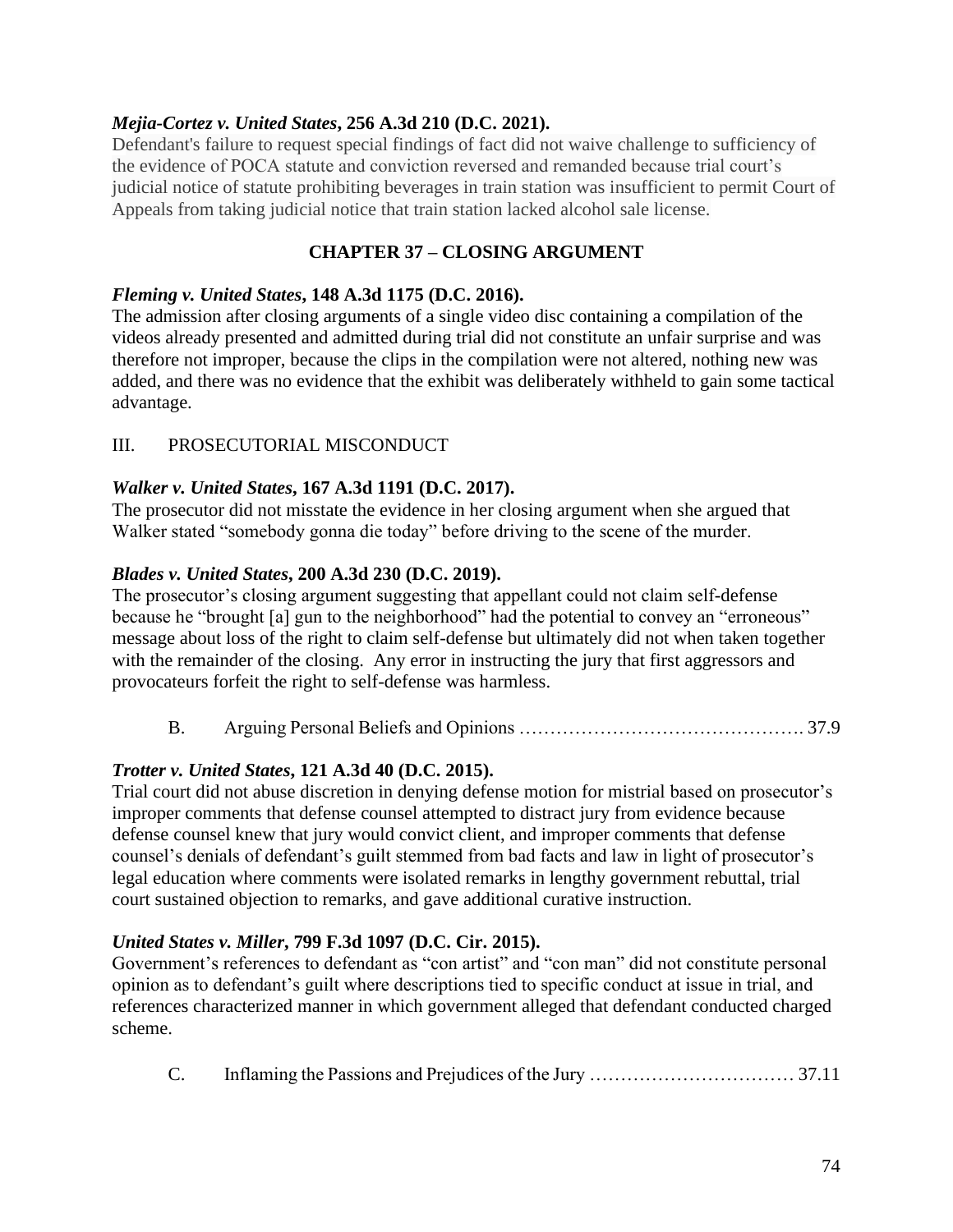## *United States v. Miller***, 799 F.3d 1097 (D.C. Cir. 2015).**

Statement in closing argument that witness believed that defendant, "like herself was trying to help African-American families, trying to help them get into homes, not trying to hurt them," did not violate McCleskey's prohibition on racially biased prosecutorial arguments where statement accurately summarized witness's properly admitted testimony.

D. Arguing Facts Not in Evidence ....................................................................... 37.12

# *Fleming v. United States***, 148 A.3d 1175 (D.C. 2016).**

The comments made and rhetorical questions asked by the prosecutor during closing statements, about the credibility of the government's key witness, did not suggest that the prosecutor had knowledge outside of the evidence presented to the jury at trial, because they were in the context of an argument drawing reasonable inferences supported by evidence as to why the witness might not have remembered certain aspects of the incident, and therefore, the comments were not improper.

#### **CHAPTER 38 – JURY ISSUES: INSTRUCTIONS, DELIBERATIONS, AND IMPEACHING THE VERDICT**

I. INSTRUCTIONS: GENERAL RIGHTS AND REQUIREMENTS A. Requesting Instructions …………………………………………………….… 38.1

## *Corbin v. United States***, 120 A.3d 588 (D.C. 2015).**

Trial court did not abuse its discretion in rejecting defendant's proposed jury instruction referencing scientific research regarding eyewitness identification where neither party introduced expert testimony or scientific studies regarding eyewitness identification.

## *Davidson v. United States***, 137 A.3d 973 (D.C. 2016).**

Consistent with *Comber v. United States*, 584 A.2d 26 (D.C. 1990), and following the court in *Wheeler v. United States*, 832 A.2d 1271 (D.C. 2003), voluntary intoxication will not be considered as a defense to voluntary manslaughter, and therefore, the trial court did not err in denying the appellant's request for a jury instruction on voluntary intoxication.

B. Instructions Before and During Trial …………………………………………. 38.3

## *Williams v. United States***, 106 A.3d 1063 (D.C. 2015).**

No plain error where judge reminded complainant of oath and obligation to answer truthfully because error, if any, would not have been obvious to the judge as DCCA has never squarely addressed propriety of such instructions.

## *Coley v. United States***, 196 A.3d 414 (D.C. 2018).**

The trial court erred in denying defendant's motion for a new trial because a poll of the jury that revealed a breakdown and a subsequent note from a juror stating that she did not believe defendant "did it" demonstrated a substantial likelihood of a coerced verdict, and the procedure used by the court - giving the juror's note to a different judge to review - denied defendant his right to be present at a critical stage of his trial, impaired his ability to argue effectively for a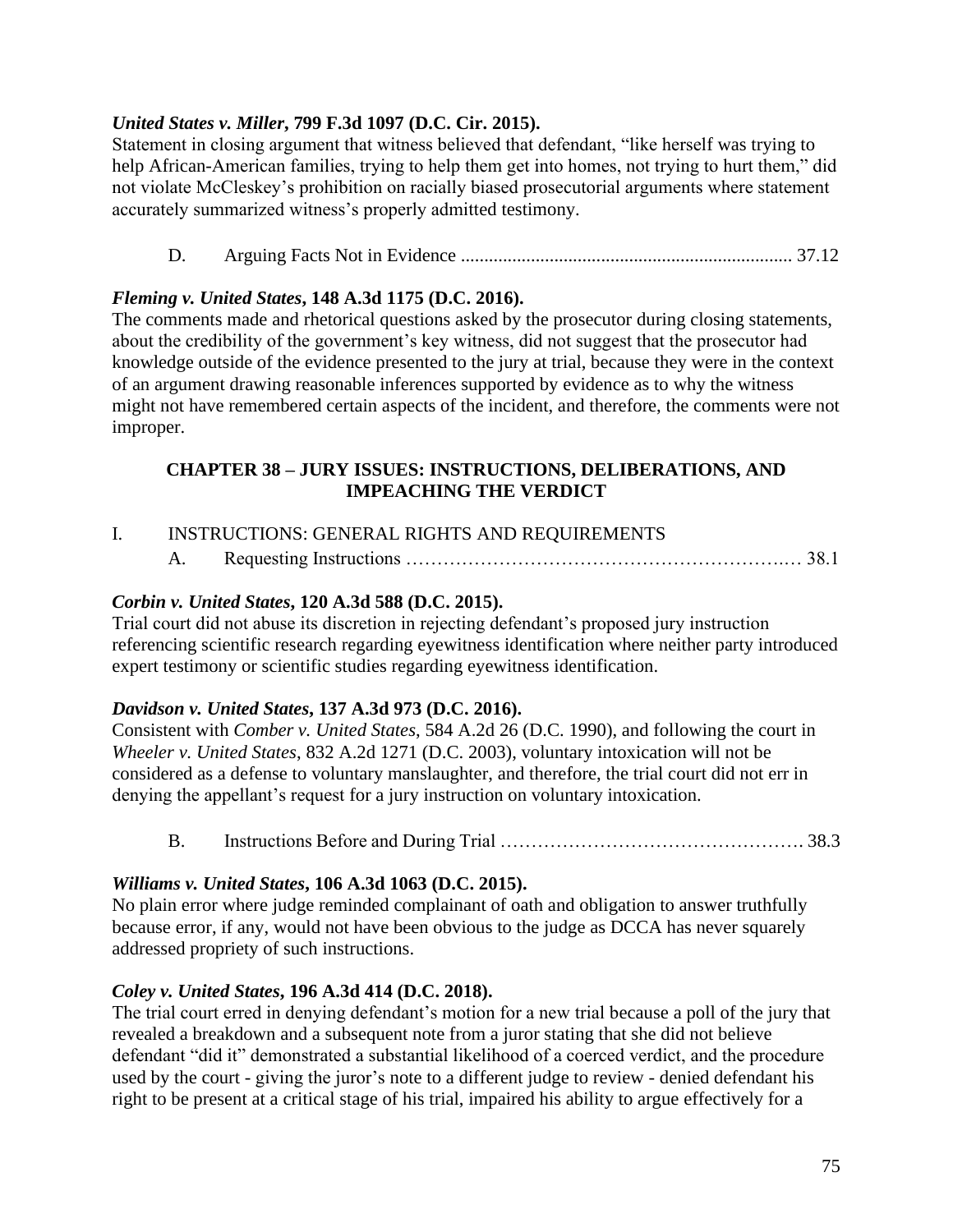proper response under D.C. Super. Ct. R. Crim. P. 43, and prevented either judge from appreciating the substantial risk of juror coercion, and the trial court was obligated, at a minimum, to give an instruction that would assure the dissenting juror that she would not be compelled to give up her honest convictions for the sake of achieving a unanimous verdict.

## *Dawkins v. United States***, 189 A.3d 223 (D.C. 2018).**

In defendant's criminal trial for voluntary manslaughter under D.C. Code § 22-2105 (2013 Repl.), the jury instruction regarding his claim of self-defense was deficient because it permitted the jury to reject his self-defense claim based on his failure to retreat before defendant employed deadly force or had any possible justification to use it, such that it was not temporally limited to the time at which he used deadly force; Moreover, the error was not harmless and caused prejudice to defendant, based on the government's repeated suggestions that the jury could consider defendant's failure to walk away before he had any possible justification to use deadly force.

C. Final Instructions ……………………………………………………………... 38.4

# *Atkinson v. United States***, 121 A.3d 780 (D.C. 2015).**

Trial court erred by issuing instruction allowing jury to convict defendant of stalking under D.C. Code § 22-3133 if jury found that complainant subjectively, but unreasonably, experienced required emotional harm, but harmless where defendant's conduct; sending repeated, unsolicited emails to complainant over course of six years; repeatedly calling complainant, including during early morning; contacting complainant's parents; and, appearing unannounced at complainant's residence despite knowledge of CPO; was "objectively frightening and alarming."

Trial court did not plainly err in failing to define "course of conduct" in jury instruction in stalking prosecution under D.C. Code § 22-3133 where no evidence that jury misunderstood term.

## *Hawkins v. United States***, 119 A.3d 687 (D.C. 2015).**

Trial court did not err in instructing jury that intent required for obstruction of justice was "an intent to undermine the integrity of the proceeding" because such instruction adequately ensured that jury would only convict defendant upon finding that defendant acted "corruptly," as required by D.C. Code § 22-722(a)(2)(A)-(B).

## *Bryant v. United States***, 148 A.3d 689 (D.C. 2016),** *supra***.**

The trial court instructed the jury that the government could disprove self-defense if there was evidence the appellants provoked the action from which they were defending themselves. Appellants argued that in accordance with *Tibbs v. United States*, 106 A.3d 1080, 1085 (D.C. 2015), provocation requires that the defendants engaged in a "violent or threatening encounter with specific individuals and then shortly thereafter sought out those same individuals again." The Court agreed that violent or threatening conduct can be sufficient to justify a provocation instruction but declined to limit the instruction to only such situations. The Court ruled that even without any violent conduct, there was some evidence of provocation, primarily based on testimony that the defendant was "mean mugging" others and that he intentionally went to a rival gang's neighborhood armed with weapons. Accordingly, the Court "reviewing only for plain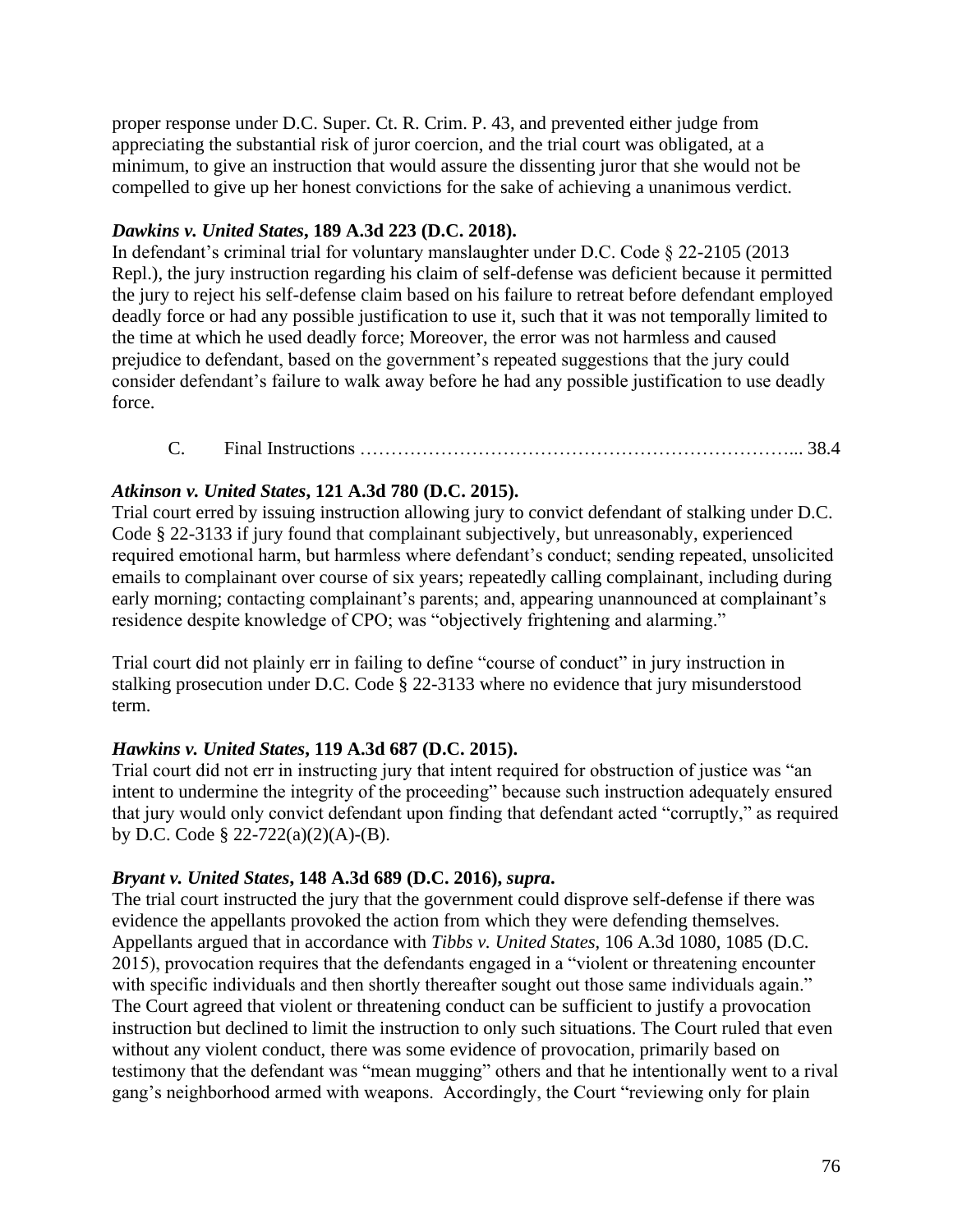error," found no error. As such, absent any specific evidence of a threatening or violent encounter with specific individuals immediately followed by seeking out those individuals, objection to any provocation instruction will preserve the record.

## *Buskey v. United States***, 148 A.3d 1193 (D.C. 2016).**

Trial court erred in its initial aiding and abetting instruction that included a general explanation, and then included offense specific instructions for burglary, robbery, and kidnapping, but included no offense specific instruction for carrying a dangerous weapon (CDW).

Trial court erred when reinstructing the jury that to convict of aiding and abetting CDW, the jury needed to find that the defendant "acted with the intent that the weapon be used unlawfully," but failed to instruct it to find that the accomplice had "aid[ed] and abet[ted] the principal's 'carrying' of the dangerous weapon . . . [by] tak[ing] some step ]to further the carrying.'"

The trial court's placement of its instruction on co-conspirator liability between two instructions relating to the substantive charge of conspiracy as a distinct crime was plain error. That is because jury instructions "as a whole should provide the jury with a clear path to understanding the substantive law, the theories of defendant liability, and the general but fundamental principles governing a defendant's guilt," which these instructions failed to do.

The trial court's failure to read its supplemental jury instructions (in response to several jury notes) in open court was error. The DCCA did not seem to find this error plain in this case, given the dearth of on-point case law in this jurisdiction, although henceforth, it will be.

# *Cousart v. United States***, 144 A.3d 27 (D.C. 2016).**

The DCCA warned that the "while armed" instruction can impermissibly imply that defendant did, in fact, possess charged weapon. "when this instruction is simply tacked on to a prior instruction without a clear indication that it is a statement of what the jury must find and not an assertion that the defendant did in fact carry some particular item, it could be subject to misinterpretation."

# *Fleming v. United States***, 148 A.3d 1175 (D.C. 2016).**

Jury instruction on the gun battle theory of causation was not improper in case involving the death of a combatant and not merely an innocent bystander because the theory is rooted in liability based on proximate causation, and the defendant's conduct contributed substantially to the fatal injury and the death was a reasonably foreseeable consequence of the conduct. It made no meaningful difference that the victim was a participant in the battle rather than an innocent bystander.

## *Gray v. United States***, 147 A.3d 791 (D.C. 2016).**

The trial court did not commit plain error when, on the charge of aiding and abetting armed robbery, it failed to instruct the jury that the aider and abettor must have had "actual knowledge" that his accomplice was armed, because the court's instruction that the aider and abettor must have "acted with the same intent" as his accomplice would have sufficiently informed the jury of the requirement of actual knowledge, and the record showed sufficient evidence to prove beyond a reasonable doubt that the aider and abettor knew that his accomplice was carrying a weapon.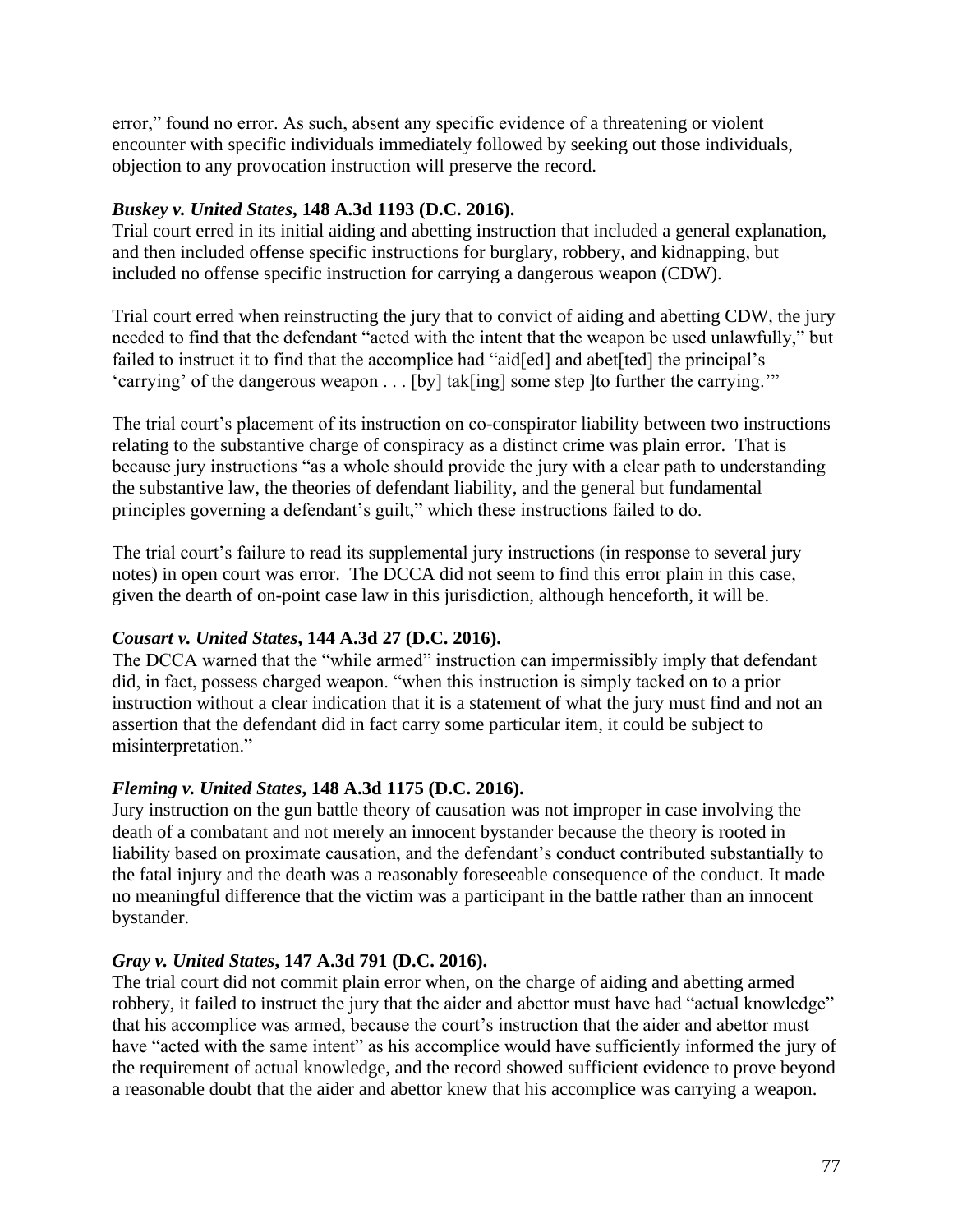#### *Griffin v. United States***, 144 A.3d 34 (D.C. 2016).**

The reasonable doubt instruction was taken verbatim from Red Book Instruction 2.108, except it omitted three lines comparing the burden of proof in civil and criminal cases: *In civil cases, it is only necessary to prove that a fact is more likely true than not, or, in some cases, that its truth is highly probable. In criminal cases such as this one, the government's proof must be more powerful than that. It must be beyond a reasonable doubt*. The Court of Appeals found instructional error, because of the trial court's omission of language in the Red Book instruction, but held that the instruction in this case is subject to plain error-review because the defendant did not timely object to the instruction which altered the Red Book instruction, and thus the conviction stands which replicates the reasonable doubt instruction adopted by the Court in *Smith v. United States*, 709 A.2d 78, 82 (D.C. 1998) (en banc), because the *Smith* court advised "in the strongest terms" that trial courts are not to alter or embellish the language it crafted. *Id.* at 82-83. Nevertheless, the instructions as a whole — which contained the bulk of Red Book Instruction 2.108 along with several other statements that the government must prove each element of the charged offenses beyond a reasonable doubt — "correctly convey[ed] the concept of reasonable doubt" and did "not inaccurately describe that concept or lessen the government's burden."

#### *Washington v. United States***, 135 A.3d 325 (D.C. 2016).**

Trial court did not err in its clarifying instruction to the jury repeating the definition of "dangerous weapon," where defendant was charged with assault with a deadly weapon, though he was carrying a cell phone and not a gun. The court later supplemented its instruction to inform the jury that an object could be considered a dangerous weapon if it was brandished in such a way that caused the complainant to reasonably believe it could cause bodily harm. The trial court's instruction was consistent with precedent that, regardless if the object in question is physically similar to a firearm, it is sufficiently a dangerous weapon if it was perceived to be a firearm by another individual, and the victim in this case testified as to her belief that the cell phone was a firearm.

#### *Dickens v. United States***, 163 A.3d 804 (D.C. 2017).**

The court did not err when it instructed the jury on aiding and abetting where the government's theory and evidence identified him as the principal because the evidence was sufficient in this case to have supported a conviction under either accessory or principal liability.

#### *Gray v. United States***, 155 A.3d 377 (D.C. 2017).**

The trial court erred in not giving an instruction on the lesser included offense of second-degree theft because the evidence would have supported a finding by the jury that the assaults and taking of the complainant's money were distinct from one another. On the "unusual facts of this case," the DCCA held that the evidence supported a rational conclusion that the defendant neither assaulted the complainants with the intent of effectuating a subsequent taking, nor consciously exploited the fear created by the assaults when taking the money. The DCCA found that based on the evidence presented—particularly the camera footage—the jury could rationally have concluded that "the assaults and the theft were not connected but rather resulted from a series of separate, erratic impulses." In other words, the defendant's behavior was so strange that the jury could well have believed that the theft of the \$7 dollars was spontaneous and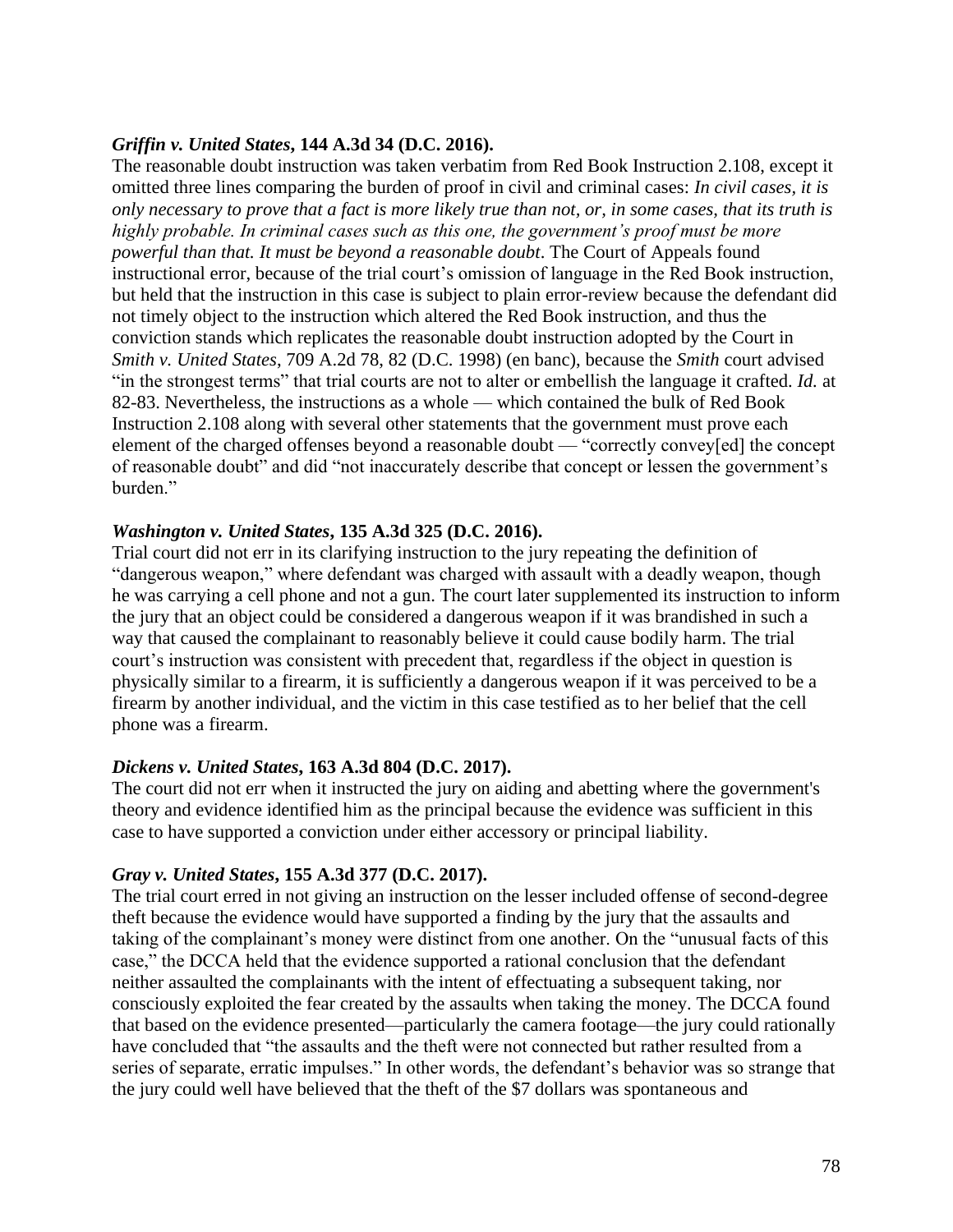unconnected to this touching the complainants with the palm of his hand. The majority opinion draws two important legal conclusions about the robbery statute in the course of its analysis on this point. First, while case law makes clear a defendant can commit a robbery when she takes advantage of the fear created by assaultive acts that were committed with no robbery in mind, the defendant must purposefully take advantage of that fear, not simply coincidentally benefit from it. The second is that simply taking something from a victim's "immediate actual possession" (as opposed to the victim's person) does not constitute robbery because "such a principle would completely nullify the 'by force or violence' element of robbery."

#### *Payne v. United States***, 154 A.3d 602 (D.C. 2017).**

An instructional error by the trial judge when omitting the word "not" in oral instructions to the jury before deliberation did not amount to a constitutional error because when taken in context, the jurors were not reasonably likely to have understood that the trial judge was instructing them to find Mr. Payne guilty no matter what.

#### *Smith v. United States***, 203 A.3d 790 (D.C. 2019).**

In a murder case, where evidence showed that appellant left an altercation with the decedent to arm himself before returning to the altercation and shooting the decedent, trial counsel was not ineffective for failing to present a defense of perfect or imperfect self-defense (i.e., manslaughter) based on evidence that the decedent had threatened appellant with pocket knife. Such evidence could not have entitled appellant to a jury instruction on perfect or imperfect selfdefense because appellant "deliberately chose to risk the fatal encounter . . . by arming himself with a deadly weapon and going to confront" the decedent, and "initiated the confrontation with the victim with the intent to kill or do great bodily harm.

## *Fitzgerald v. United States***, 228 A.3d 429 (D.C. 2020).**

Reversible error when in response to a jury's question trial judge re-instructed about obstruction of justice offense and omitted motive element of the offense.

## *[Fleming v. United States](https://1.next.westlaw.com/Link/Document/FullText?findType=Y&serNum=2050264884&pubNum=0007691&originatingDoc=I944571006ac211eaae65c24a92a27fc2&refType=RP&originationContext=document&transitionType=DocumentItem&contextData=(sc.Search))***, 224 A.3d 213 (D.C. 2020) (***en banc***).**

"Gun battle" instruction from *Roy v. United States*, 871 A.2d 498 (D.C. 2005), was erroneous because it did not require the jury to find that the defendant's action was a "but-for" cause of the death. For the purpose of the District of Columbia's homicide statutes, "kill" means "cause death," and following the Supreme Court's decision in *[Burrage v. United States](https://1.next.westlaw.com/Link/Document/FullText?findType=Y&serNum=2032600812&pubNum=0000708&originatingDoc=Ib049bee043eb11ea959390ec898a3607&refType=RP&originationContext=document&transitionType=DocumentItem&contextData=(sc.DocLink))*, 571 U.S. 204 [\(2014\)](https://1.next.westlaw.com/Link/Document/FullText?findType=Y&serNum=2032600812&pubNum=0000708&originatingDoc=Ib049bee043eb11ea959390ec898a3607&refType=RP&originationContext=document&transitionType=DocumentItem&contextData=(sc.DocLink)) the court applied the but-for causation requirement in the context of second-degree murder over the less stringent substantial-factor instruction advanced in *[Roy v. United States](https://1.next.westlaw.com/Link/Document/FullText?findType=Y&serNum=2006431504&pubNum=0000162&originatingDoc=Ib049bee043eb11ea959390ec898a3607&refType=RP&originationContext=document&transitionType=DocumentItem&contextData=(sc.DocLink))*, [871 A.2d 498 \(D.C. 2005\)](https://1.next.westlaw.com/Link/Document/FullText?findType=Y&serNum=2006431504&pubNum=0000162&originatingDoc=Ib049bee043eb11ea959390ec898a3607&refType=RP&originationContext=document&transitionType=DocumentItem&contextData=(sc.DocLink)) for conduct causing the death at issue during a gun battle. Consequently, the court found reversible error for trial judge to not explicitly instruct the jury that it was required to find but-for causation, when instructing the jury on how to determine whether the defendant was responsible for causing the death at issue during a gun battle. Court announces new model jury instruction on homicide causation.

## *Lucas & Lucas v. United States***, \_\_\_ A.3d \_\_\_\_, 2020 WL 6198434 (D.C. 2020).**

Trial court properly conveyed but-for causation required under Bias-Related Crime Act when it instructed the jury " that there may be 'additional motives' other than bias or prejudice that caused appellants to attack the complainant, but nonetheless, the jury may convict if it finds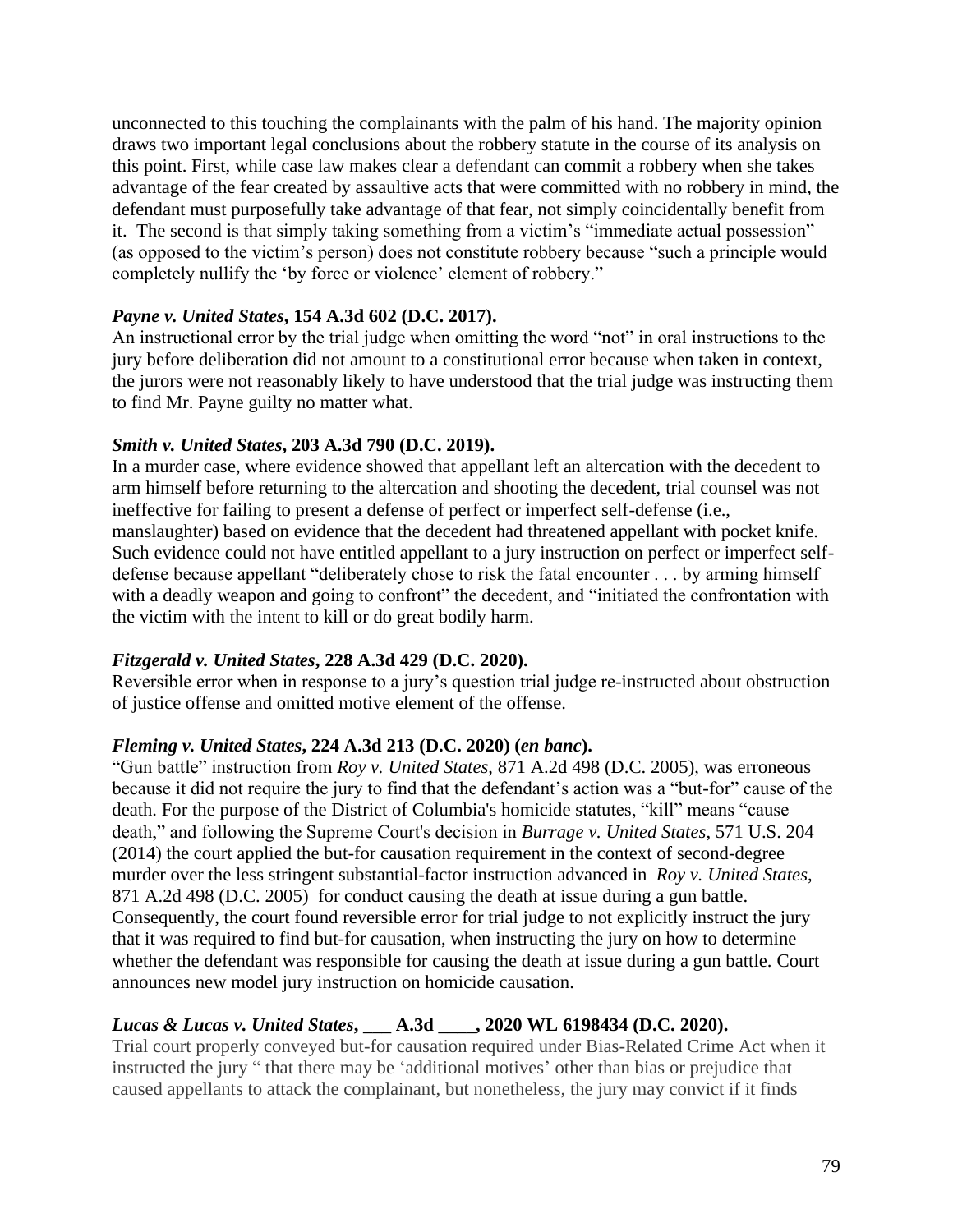beyond a reasonable doubt that the they committed the aforementioned crimes 'because of prejudice based on the actual or perceived sexual orientation of' of the [][complainant].

## II. PARTICULAR SUBJECTS: REASONABLE DOUBT, MISSING WITNESSES AND EVIDENCE, AND LESSER INCLUDED OFFENSES

B. Missing Witnesses and Missing Evidence …………………………………... 38.14

## *Koonce v. District of Columbia***, 111 A.3d 1009 (D.C. 2015).**

Trial court did not abuse discretion in refusing to grant request for missing evidence instruction regarding negligently destroyed stationhouse video where other evidence about defendant's appearance and behavior suggested intoxication

## *Washington v. United States***, 111 A.3d 16 (D.C. 2015).**

Trial court did not abuse discretion in refusing to give missing evidence instruction regarding DNA swabs lost by government where: loss negligent; impossible to know whether swabs would have contained DNA, exculpated or inculpated defendant; defense addressed issue in closing; and, defense cross-examined evidence technicians and witness who directed officers to area.

C. Lesser Included Offenses ……………………………………………………. 38.18

## *Warner v. United States***, 124 A.3d 79 (D.C. 2015).**

Attempted second-degree theft is a lesser included offense of second-degree fraud.

III. UNANIMITY OF VERDICT ……………………………………………………….. 38.22

## *Jenkins v. United States***, 113 A.3d 535 (D.C. 2015).**

Street gang statute - D.C. Code § 22-951(b) – does not require special unanimity instruction because any way of committing crime described by statute satisfies required link of gangrelatedness between commission of predicate crime and participation in gang.

## IV. THE DELIBERATING JURY

D. Communications from the Deliberating Jury 2. Reinstructions ……………………………………………………….. 38.28

## *Sanders v. United States***, 118 A.3d 782 (D.C. 2015).**

Trial court abused discretion in refusing to answer legal question from jury; whether AWIR required intent to rob at the time of the assault, or could be satisfied by intent to rob immediately prior to assault; instead saying that determination "was up to the jury," allowing jury to convict defendant of AWIR without concurrence of intent and assault.

## *Washington v. United States***, 111 A.3d 16 (D.C. 2015).**

Trial court did not abuse its discretion in giving concurrent intent instruction regarding specific intent required for AWIKWA, nor in clarifying continuing jury confusion regarding instruction where court instructed jury that if government had proven that defendant fired multiple shots at complainant with intent to kill him, and created zone of danger in which complaining witness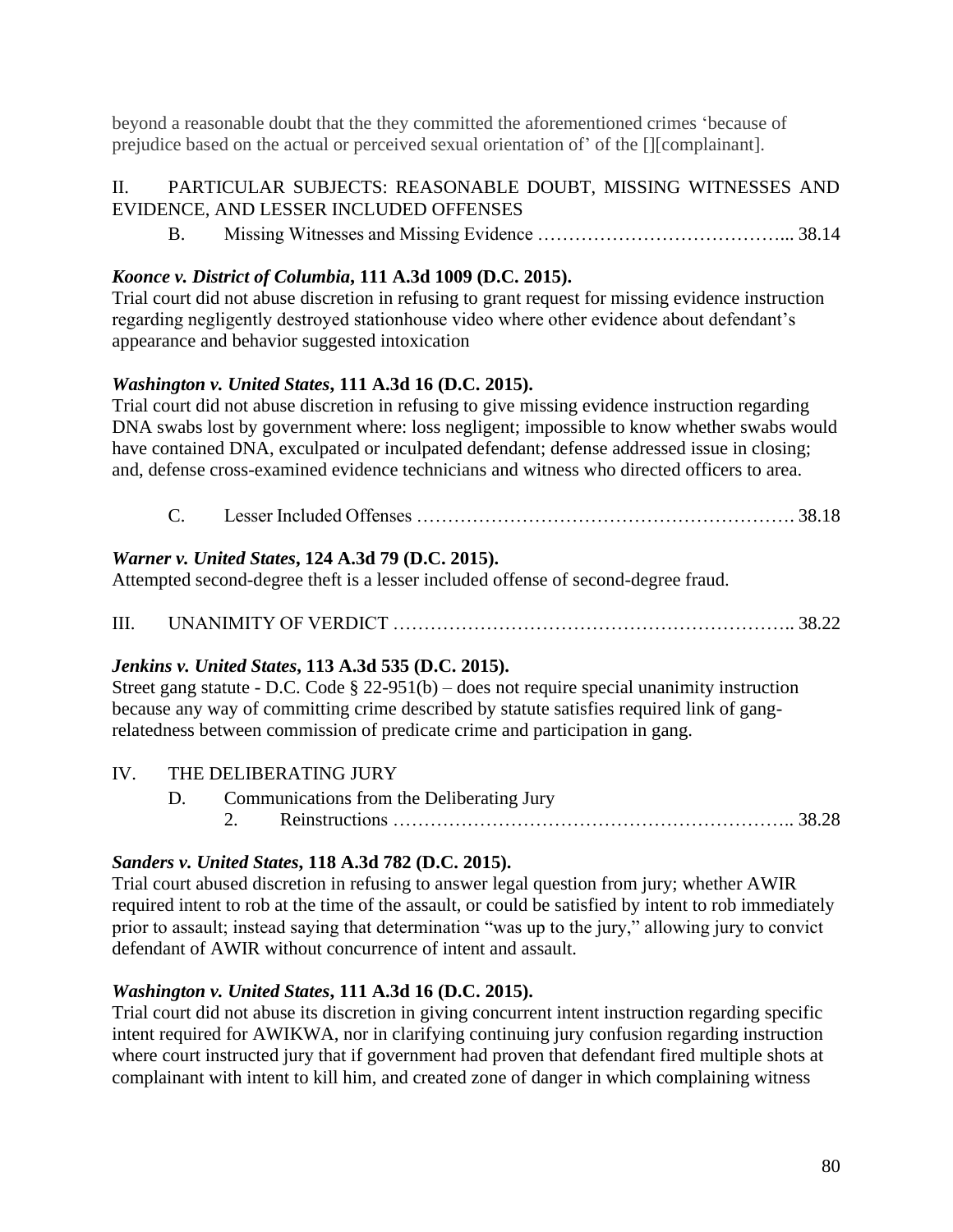was located, jury could infer defendant's specific intent to kill complaining witness, and defendant fired as many as ten shots at four people standing in close proximity to one another.

F. Deadlocked Juries …………………………………………………………… 38.33

## *Roberts v. United States***, 213 A.3d 593 (D.C. 2019).**

Where a juror's note indicated a possible deadlock and a numerical split in the jury's voting, the trial court erred and violated appellant's constitutional right to be present and represented by counsel at trial when, in an effort to prevent itself from learning the numerical split, the court refused to allow defense counsel to read the note. The trial court's error was not harmless beyond a reasonable doubt because, had defense counsel been able to read the note, he could have relayed its contents (minus the numerical split) and argued—"with authority" and a "reasonable possibility" of success—for a mistrial or an instruction that no juror should "surrender [her] honest conviction as to the weight or effect of evidence solely because of the opinion of [her] fellow jurors, or only for the purpose of returning a verdict." Although defense counsel sought these remedies unsuccessfully below, the trial court's reason for refusing to grant them was its self-imposed ignorance regarding the note's content.

V. IMPEACHING THE VERDICT ……………………………………………………. 38.38

## *Frey v. United States***, 137 A.3d 1000 (D.C. 2016).**

The jury verdict here might have been affected by the erroneously admitted evidence because, (1) the contents of the phone call purport to show whether or not the sexual encounter was consensual, which was the central issue at trial, and bolstering the witness' credibility could have swayed the jury, (2) the physical evidence and testimony in this case did not support either account over the other, (3) the temporal proximity of the call to the incident might have made the contents therein more persuasive to the jury, and (4) the prosecutor relied heavily on the recording of the phone call, and the stress placed on a piece of evidence by a prosecutor tells a good deal about whether or not the evidence may have been prejudicial.

# **CHAPTER 39 – CONTEMPT**

## *Salvattera v. Ramirez***, 105 A.3d 1003 (D.C. 2014).**

The catchall provision of D.C. Code  $\S$  16-1005(c)(11) authorized the trial court to order the respondent to vacate his own home in order to ensure the effectiveness of the trial court's stayaway order, given that the home in which the petitioner and the respondent previously resided contained only one staircase.

## II. ELEMENTS OF THE OFFENSE OF CRIMINAL CONTEMPT

## III. CONTEMPT PROCEDURES

C. Right to a Jury Trial and Related Sentencing Issues …………………………. 39.12